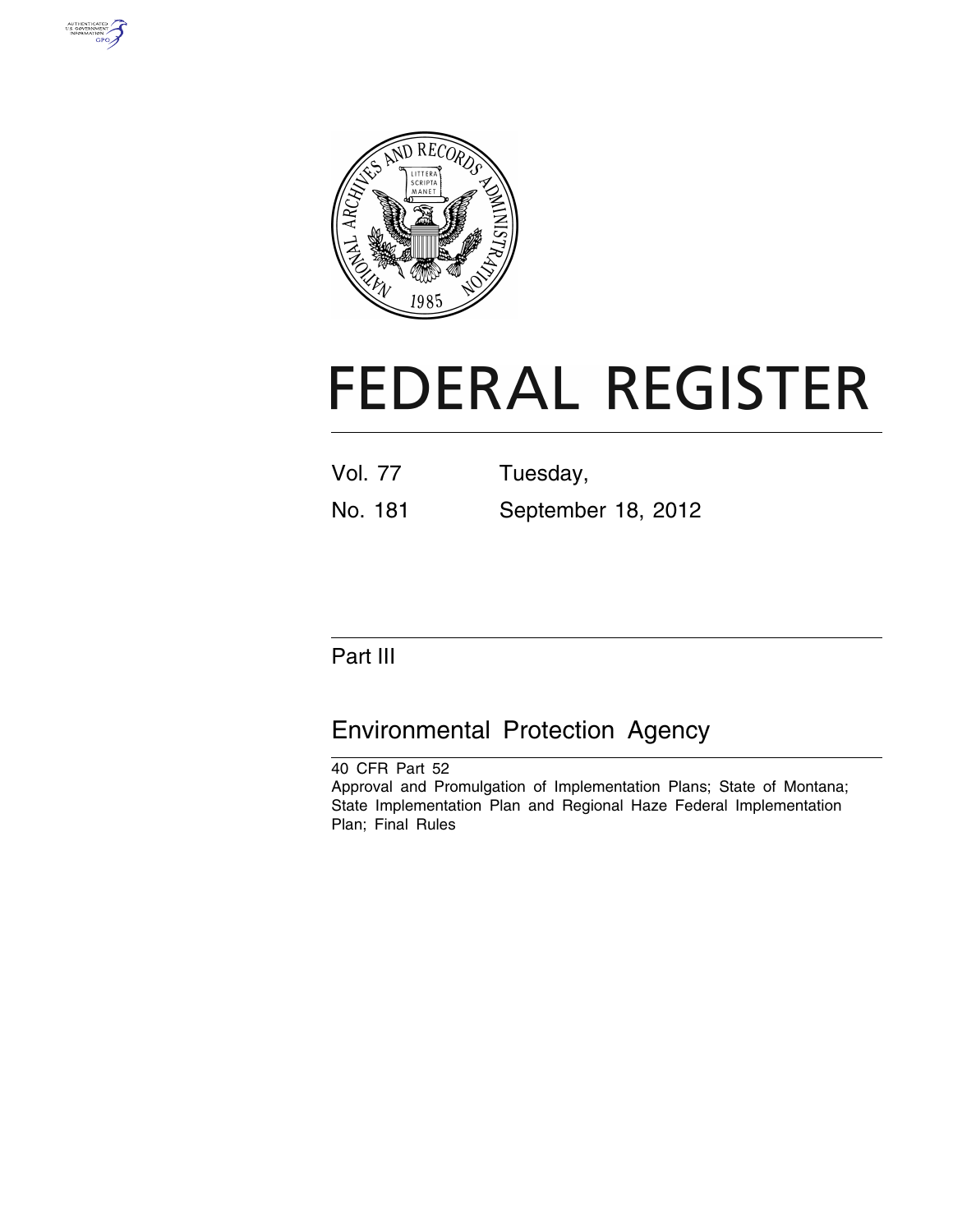#### **ENVIRONMENTAL PROTECTION AGENCY**

#### **40 CFR Part 52**

**[EPA–R08–OAR–2011–0851, FRL 9719–9]** 

#### **Approval and Promulgation of Implementation Plans; State of Montana; State Implementation Plan and Regional Haze Federal Implementation Plan**

**AGENCY:** Environmental Protection Agency (EPA).

**ACTION:** Final rule.

**SUMMARY:** The Environmental Protection Agency (EPA) is promulgating a Federal Implementation Plan (FIP) to address regional haze in the State of Montana. EPA developed this FIP in response to the State's decision in 2006 to not submit a regional haze State Implementation Plan (SIP) revision. The FIP satisfies requirements of the Clean Air Act (CAA or ''the Act'') that require states, or EPA in promulgating a FIP, to assure reasonable progress towards the national goal of preventing any future and remedying any existing man-made impairment of visibility in mandatory Class I areas. In addition, EPA is approving one of the revisions to the Montana SIP submitted by the State of Montana through the Montana Department of Environmental Quality on February 17, 2012, specifically, the revision to the Montana Visibility Plan that includes amendments to the ''Smoke Management'' section, which adds a reference to Best Available Control Technology (BACT) as the visibility control measure for open burning as currently administered through the State's air quality permit program. This change was made to meet the requirements of the Regional Haze Rule. EPA will act on the remaining February 17, 2012 revisions in the State's submittal in a future action.

**DATES:** This final rule is effective October 18, 2012.

**ADDRESSES:** EPA has established a docket for this action under Docket ID No. EPA–R08–OAR–2011–0851. All documents in the docket are listed on the *[www.regulations.gov](http://www.regulations.gov)* Web site. Although listed in the index, some information is not publicly available, e.g., Confidential Business Information (CBI) or other information whose disclosure is restricted by statute. Certain other material, such as copyrighted material, is not placed on the Internet and will be publicly available only in hard copy form. Publicly available docket materials are available either electronically through

*[www.regulations.gov,](http://www.regulations.gov)* or in hard copy at the Air Program, Environmental Protection Agency (EPA), Region 8, 1595 Wynkoop Street, Denver, Colorado 80202–1129. EPA requests that if at all possible, you contact the individual listed in the **FOR FURTHER INFORMATION CONTACT** section to view the hard copy of the docket. You may view the hard copy of the docket Monday through Friday, 8 a.m. to 4 p.m., excluding Federal holidays.

**FOR FURTHER INFORMATION CONTACT:**  Scott Jackson, Air Program, Mailcode 8P–AR, Environmental Protection Agency, Region 8, 1595 Wynkoop Street, Denver, Colorado 80202–1129, (303) 312–6107, or

### *[Jackson.Scott@epa.gov.](mailto:Jackson.Scott@epa.gov)*

#### **SUPPLEMENTARY INFORMATION:**

#### **Definitions**

For the purpose of this document, we are giving meaning to certain words or initials as follows:

• The words or initials *Act* or *CAA*  mean or refer to the Clean Air Act,

unless the context indicates otherwise. • The initials *A/F* mean or refer to airto-fuel.

• The initials *ALM* mean or refer to Ammonia Limiting Method

• The initials *ARM* mean or refer to Administrative Rule of Montana.

• The initials *ARP* mean or refer to the acid rain program.

• The initials *ARS* mean or refer to Air Resources Specialists.

• The initials *ASOFA* mean or refer to advanced separated overfire air.

• The initials *BACT* mean or refer to Best Available Control Technology.

• The initials *BART* mean or refer to Best Available Retrofit Technology.

• The initials *CAA* mean or refer to the Clean Air Act.

• The initials *CAM* mean or refer to compliance assurance monitoring.

• The initials *CAMD* mean or refer to EPA Clean Air Markets Division.

• The initials *CAMx* mean or refer to Comprehensive Air Quality Model.

• The initials *CBI* mean or refer to confidential business information.

• The initials *CCM* mean or refer to EPA Control Cost Manual.

• The initials *CCOFA* mean or refer to close-coupled overfire air system.

• The initials *CDS* mean or refer to circulating dry scrubber.

• The initials *CGA* mean or refer to gas cylinder audit.

• The initials *CELP* mean or refer to Colstrip Energy Limited Partnership.

• The initials *CEMS* mean or refer to continuous emissions monitoring systems.

• The initials *CEPCI* mean or refer to Chemical Engineering Plant Cost Index.

• The initials *CFAC* mean or refer to Columbia Falls Aluminum Company.

• The initials *CFB* mean or refer to circulating fluidized bed.

• The initials *CKD* mean or refer to cement kiln dust.

• The initials *CMAQ* mean or refer to Community Multi-Scale Air Quality modeling system.

• The initials *CPMS* mean or refer to continuous parametric monitoring system.

• The initials *CO* mean or refer to carbon monoxide.

• The initials *CPI* mean or refer to Consumer Price Index.

• The initials *CRF* mean or refer to Capital Recovery Factor.

• The initials *CSAPR* mean or refer to Cross-State Air Pollution Rule.

• The initials *DAA* mean or refer to Dry Absorbent Addition.

• The initials *DPCS* mean or refer to digital process control system.

• The initials *D-R* mean or refer to Dresser-Rand.

• The initials *DSI* mean or refer to dry sorbent injection.

• The initials *EC* mean or refer to elemental carbon.

• The initials *EGU* mean or refer to Electric Generating Units.

• The words *EPA*, we, us or *our* mean or refer to the United States

Environmental Protection Agency.

• The initials *ESP* mean or refer to electrostatic precipitator.

• The initials *FCCU* mean or refer to

fluid catalytic cracking unit.

• The initials *FGD* mean or refer to flue gas desulfurization.

• The initials *FGR* mean or refer to flue gas recirculation.

• The initials *FIP* mean or refer to Federal Implementation Plan.

• The initials *FLMs* mean or refer to Federal Land Managers.

• The initials *HAR* mean or refer to hydrated ash reinjection.

• The initials *HDSCR* mean or refer to high-dust selective catalytic reduction.

• The initials *HC* mean or refer to hydrocarbons.

• The initials *gr/scf* mean or refer to grains per standard cubic foot.

• The initials *IMPROVE* mean or refer to Interagency Monitoring of Protected Visual Environments monitoring network.

• The initials *IPM* mean or refer to Integrated Planning Model.

• The initials *IWAQM* refer to Interagency Workgroup on Air Quality Modeling.

• The initials *LDSCR* mean or refer to low-dust selective catalytic reduction.

• The initials *LEA* mean or refer to low excess air.

• The initials *LNBs* mean or refer to  $low NO<sub>x</sub> burnsers.$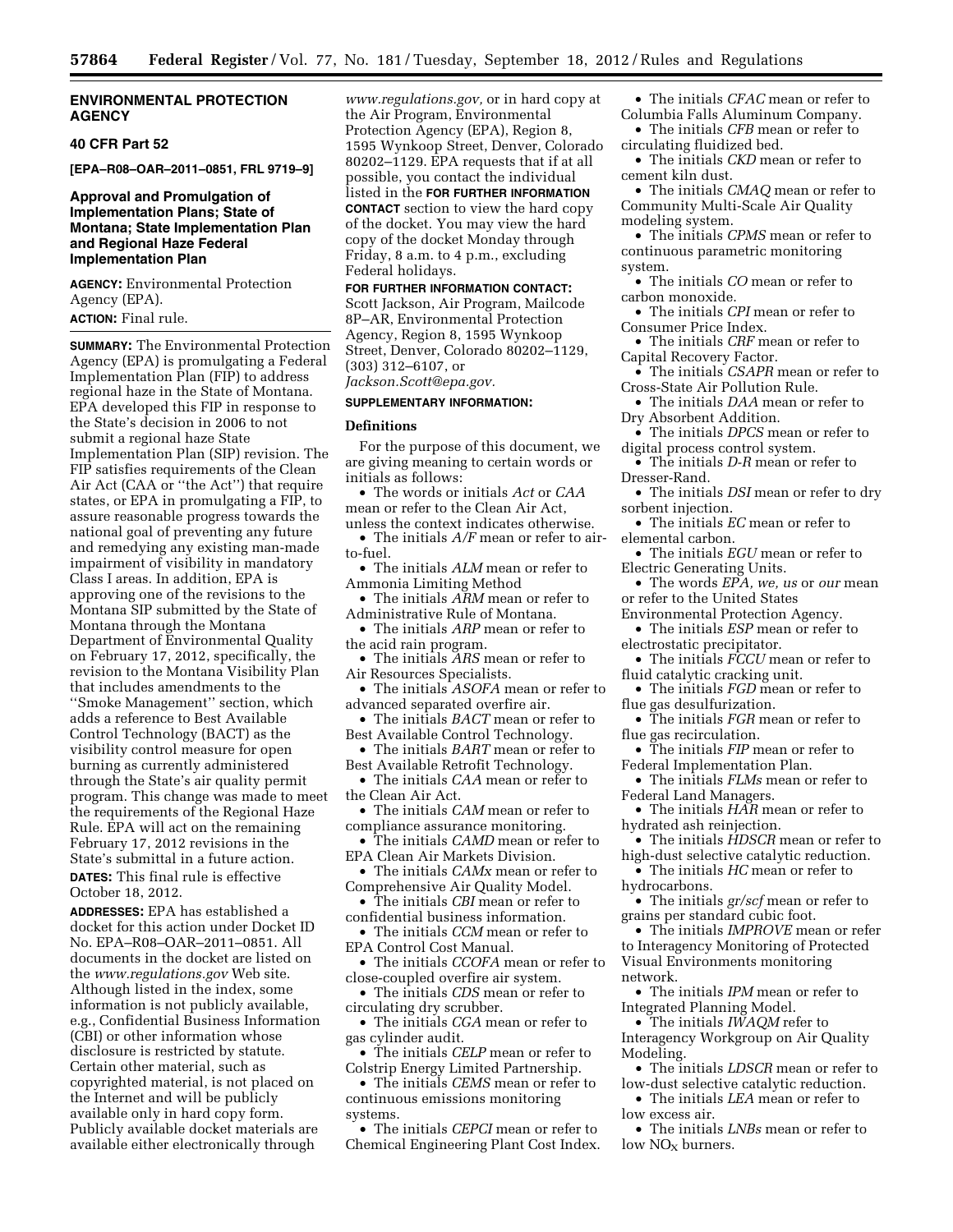• The initials *LSD* mean or refer to lime spray drying.

• The initials *LSFO* mean or refer to limestone forced oxidation.

• The initials *LTS* mean or refer to Long-Term Strategy.

• The initials *MACT* mean or refer to maximum achievable control technology.

• The initials *MATB* mean or refer to Montanan's Against Toxic Burning.

• The initials *MDEQ* mean or refer to Montana's Department of

Environmental Quality.

• The initials *MDF* mean or refer to medium density fiberboard.

• The initials *MISO* mean or refer to Midwest Independent Transmission System Operator.

• The initials *MDU* mean or refer to Montana-Dakota Utilities Company.

• The initials *MEL* mean magnesiumenhanced lime.

• The initials *MKF* mean or refer to mid-kiln firing of solid fuel.

• The words *Montana* and *State* mean the State of Montana.

• The initials *MSCC* mean or refer to Montana Sulphur and Chemical Company.

• The initials *NAAQS* mean or refer to National Ambient Air Quality Standards.

• The initials *NC* mean or refer to North Carolina.

• The initials *ND* mean or refer to North Dakota.

• The initials *NEI* mean or refer to National Emission Inventory.

• The initials *NESHAP* mean or refer to National Emission Standards for Hazardous Air Pollutants.

• The initials *NH3* mean or refer to ammonia.

• The initials *NO*<sub>X</sub> mean or refer to nitrogen oxides.

• The initials *NP* mean or refer to National Park.

• The initials *NPS* mean or refer to National Parks Service.

• The initials *NSCR* mean or refer to non-selective catalytic reduction.

- The initials *NSPS* mean or refer to New Source Performance Standards.
- The initials *NWR* mean or refer to National Wildlife Reserve.

• The initials *OMB* mean or refer to

the Office of Management and Budget.

• The initials *OC* mean or refer to organic carbon.

• The initials *OFA* mean or refer to overfire air.

• The initials *PC* mean or refer to pulverized coal.

• The initials *PH/PC* mean or refer to preheater/precalciner.

• The initials *PM* mean or refer to particulate matter.

• The initials *PM2.5* mean or refer to particulate matter with an aerodynamic diameter of less than 2.5 micrometers (fine particulate matter).

• The initials *PM10* mean or refer to particulate matter with an aerodynamic diameter of less than 10 micrometers (coarse particulate matter).

• The initials *PMCD* mean or refer to particulate matter control device.

• The initials *ppb* mean or refer to parts per billion.

• The initials *ppm* mean or refer to parts per million.

• The initials *PRB* mean or refer to Powder River Basin.

• The initials *PSAT* mean or refer to Particulate Matter Source

Apportionment Technology.

• The initials *PSD* mean or refer to Prevention of Significant Deterioration.

• The fraction *Q/D* means quantity of emissions over distance.

• The initials *RAA* mean or refer to relative accuracy audit.

• The initials *RATA* mean or refer to relative accuracy test audit.

• The initials *RAVI* mean or refer to Reasonably Attributable Visibility Impairment.

• The initials *RICE* mean or refer to Reciprocating Internal Combustion Engines.

• The initials *RMC* mean or refer to Regional Modeling Center.

• The initials *ROFA* mean or refer to rotating opposed fire air.

• The initials *RP* mean or refer to Reasonable Progress.

• The initials *RPG* or *RPGs* mean or refer to Reasonable Progress Goal(s).

• The initials *RPOs* mean or refer to regional planning organizations.

• The initials *RRI* mean or refer to rich reagent injection.

• The initials *RSCR* mean or refer to regenerative selective catalytic reduction.

• The initials *SCOT* mean or refer to Shell Claus Off-Gas Treatment.

• The initials *SCR* mean or refer to selective catalytic reduction.

• The initials *SDA* mean or refer to spray dryer absorbers.

• The initials *SIP* mean or refer to State Implementation Plan.

• The initials *SMOKE* mean or refer to Sparse Matrix Operator Kernel Emissions.

• The initials *SNCR* mean or refer to selective non-catalytic reduction.

• The initials *SO2* mean or refer to sulfur dioxide.

• The initials *SOFA* mean or refer to separated overfire air.

• The initials *SRU* mean or refer to sulfur recovery unit.

• The initials *TAC* mean or refer to Texas Administrative Code.

• The initials *TESCR* mean or refer to tail-end selective catalytic reduction.

• The initials *TCEQ* mean or refer to Texas Commission on Environmental Quality.

• The initials *tpy* mean tons per year. • The initials *TSD* mean or refer to

Technical Support Document. • The initials *URP* mean or refer to

Uniform Rate of Progress.

• The initials *USFWS* mean or refer to U.S. Fish and Wildlife Service.

• The initials *VOC* mean or refer to volatile organic compounds.

• The initials *WA* mean or refer to Wilderness Area.

• The initials *WEG* mean or refer to WildEarth Guardians.

• The initials *WEP* mean or refer to Weighted Emissions Potential.

• The initials *WETA* mean or refer to Western Environmental Trade Association.

• The initials *WRAP* mean or refer to

the Western Regional Air Partnership. • The initials *YELP* mean or refer to

Yellowstone Energy Limited Partnership.

**Table of Contents** 

I. Background

II. Basis for Our Final Action

III. Final Action

IV. Issues Raised by Commenters and EPA's Responses

A. Comments on Modeling

B. General Comments on BART

C. Comments on Cement Kilns

D. Comments on Ash Grove

E. Comments on Holcim

F. Comments on CFAC

G. Comments on Colstrip Units 1 and 2

H. Comments on Corette

Too Stringent

for the Changes

Compliance date:

for cement kilns:

I. Comments on Reasonable Progress and Long Term Strategy

J. Comments on Colstrip 3 and 4

K. Comments on Devon Energy

Proposal or for Stricter Controls P. General Comments That The Proposal Is

and Other Causes of Haze

A. Emission Limits for Corette B. Changes to 40 CFR 52.1396(c)(2)— Emission Limitations for Cement Kilns:

C. Change to 40 CFR 52.1396(d)—

L. Comments on Montana Dakota Utilities

M. Comments on Montana Sulphur and Chemical Company

N. Comments on Health, Ecosystem Benefits, Other Pollutants, and Coal Ash O. General Comments Supporting Our

Q. Comments on Visibility Improvement

R. Comments on Cost, Economic Impact, Jobs and Price to Consumers

S. Comments About Other Forms of Energy T. Other Miscellaneous Comments V. Changes From Proposed Rule and Reasons

D. Change to 40 CFR 52.1396(e)(3)—CEMS

E. Change to 40 CFR 52.1396(e)(4)(ii)— Compliance determination methods for  $SO<sub>2</sub>$  and  $NO<sub>x</sub>$  at cement kilns: F. Change to 40 CFR 52.1396(f)(1) and (f)(2)—Compliance determinations for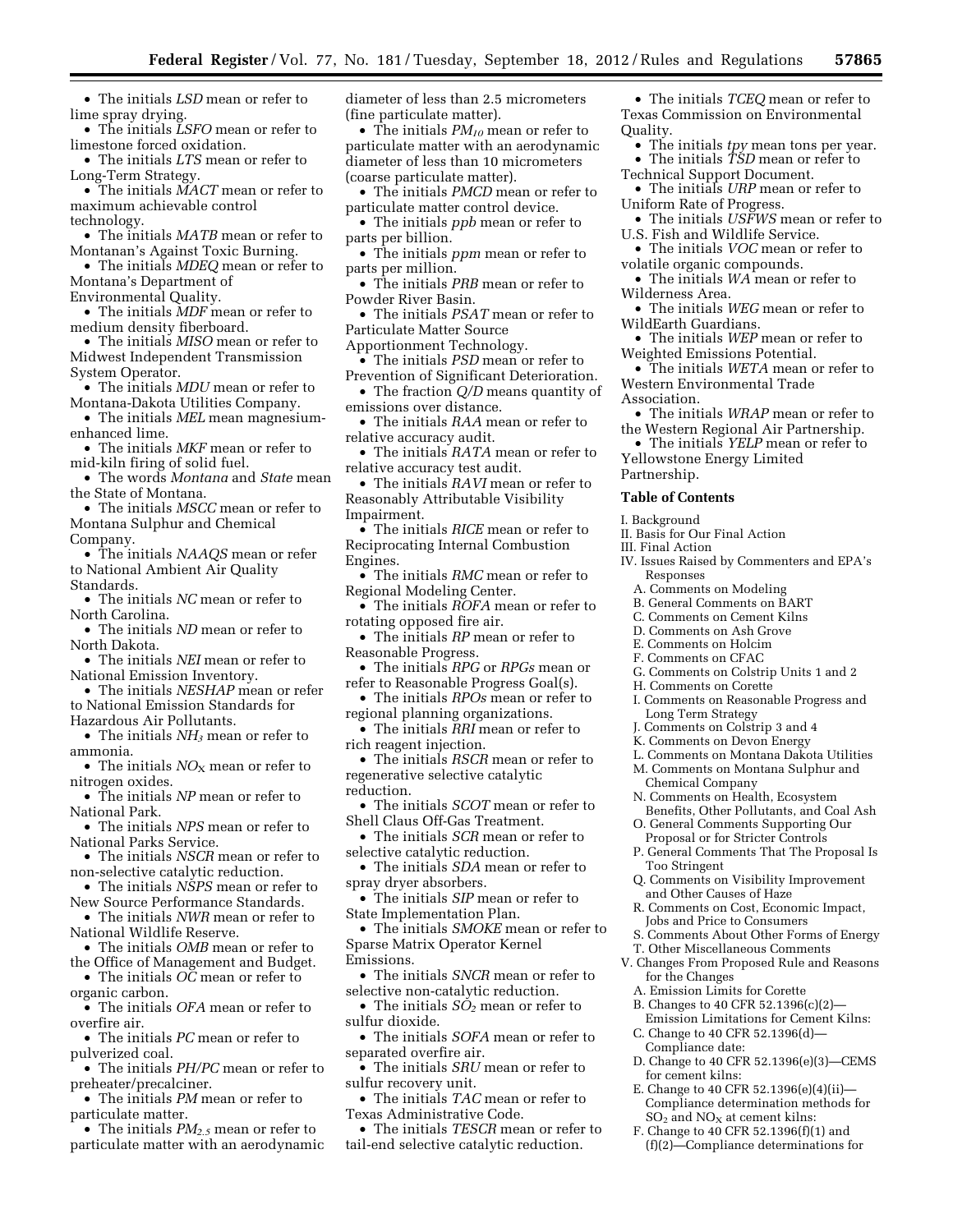PM BART limits at EGUs and cement kilns:

- G. Change to 40 CFR 52.1396(f)(2)— Compliance determinations for cement kiln PM BART limits:
- H. Change to 40 CFR 52.1396(h)(6)— Recordkeeping requirements for cement kilns:
- I. Change to 40 CFR 52.1396(i)—Reporting:
- J. Change to 40 CFR 52.1396(i)(1) and  $(i)(2)$ -Reporting for CEMS for SO<sub>2</sub> and  $NO<sub>x</sub>$ :
- K. Changes to 40 CFR 52.1396 for Devon Energy, Blaine County #1 Compressor Station
- VI. Statutory and Executive Order Reviews

#### **I. Background**

We signed our notice of proposed rulemaking on March 20, 2012, and it was published in the **Federal Register**  on April 20, 2012. In that notice, we proposed a FIP to address regional haze in the State of Montana for the first implementation period (through 2018) including determinations of Best Available Retrofit Technology (BART) for specific sources subject to that requirement. 77 FR 23988. Montana did not submit a SIP, knowing that as a consequence EPA would be required to propose and finalize a FIP. A detailed explanation of the CAA's visibility requirements and the Regional Haze Rule as it applies to Montana was provided in the notice of proposed rulemaking and will not be restated here. In that notice, we also proposed to

approve a revision to the Montana SIP submitted by the State of Montana through the Montana Department of Environmental Quality on February 17, 2012. The State's submittal contained revisions to the Montana Visibility Plan that included amendments to the ''Smoke Management'' section, which adds a reference to Best Available Control Technology (BACT) as the visibility control measure for open burning as currently administered through the State's air quality permit program. EPA's rationale for proposing approval of the revisions to the Montana Visibility Plan that included amendments to the ''Smoke Management'' section was described in detail in the proposal and will not be restated here. We note that in the future, Montana retains the option of submitting a SIP meeting the requirements of the Regional Haze Rule, to replace the FIP.

#### **II. Basis for Our Final Action**

We have fully considered all significant comments on our proposal, and, except as noted in section V, below, have concluded that no other changes from our proposal are warranted. Our action is based on an evaluation of Montana's Visibility SIP submittal and our FIP against the regional haze requirements at 40 CFR 51.300—51.309 and CAA sections 169A and 169B. All general SIP requirements

contained in CAA section 110, other provisions of the CAA, and our regulations applicable to this action were also evaluated. The purpose of this action is to ensure compliance with these requirements. Our authority for action on Montana's Visibility SIP submittal is based on CAA section 110(k). Our authority to promulgate our FIP is based on CAA section 110(c).

#### **III. Final Action**

With this final action we are approving Montana's submittal containing revisions to the ''Smoke Management'' section of Montana's Visibility Plan that was submitted by the State through the Montana DEQ on February 17, 2012. The SIP includes amendments to the ''Smoke Management'' section, which adds a reference to BACT as the visibility control measure for open burning as currently administered through the State's air quality permit program as meeting the requirement of 40 CFR  $308(d)(3)(v)$  to consider smoke management techniques for agricultural and forestry management purposes including plans as they currently exist within the state for these purposes. We are promulgating a FIP for the remaining parts of the regional haze requirements. Table 1 shows the control technologies, associated cost, and emission reductions for each source that is subject to the FIP.

#### TABLE 1—CONTROL TECHNOLOGIES, COST, EMISSIONS REDUCTIONS AND COST-EFFECTIVENESS

| Source                                                              | Technology <sup>1</sup>                         | Total capital<br>$cost($ \$) | Total<br>annualized<br>$cost($ \$) | Annual $NO_x/SO_2$ emissions<br>reductions (tpy) | Cost<br>effectiveness<br>(\$/ton) |
|---------------------------------------------------------------------|-------------------------------------------------|------------------------------|------------------------------------|--------------------------------------------------|-----------------------------------|
| Ash Grove Cement                                                    | LNB + SNCR                                      | 1,191,632                    | 2,238,893                          |                                                  | 2,058                             |
|                                                                     |                                                 | 1,312,800                    | 650.399                            |                                                  | 1,170                             |
|                                                                     | SOFA + SNCR                                     | 13,380,673                   | 3,278,964                          |                                                  | 1,564                             |
|                                                                     | Lime Injection + Additional<br>Scrubber Vessel. | 28,000,000                   | 4.093.200                          |                                                  | 912                               |
|                                                                     |                                                 | 13,380,673                   |                                    |                                                  | 1,571                             |
|                                                                     | Lime Injection + Additional<br>Scrubber Vessel. | 28,000,000                   |                                    |                                                  | 991                               |
| Devon Energy, Blaine County<br>#1 Compressor Station,<br>Engine #1. |                                                 |                              | 105.000                            |                                                  | 282                               |
| Devon Energy, Blaine County<br>#1 Compressor Station,<br>Engine #2. |                                                 |                              | 105.000                            |                                                  | 282                               |
| Cumulative Total Annual<br>Cost.                                    |                                                 |                              | 13,727,583                         |                                                  |                                   |

–– Total Capital Cost was not calculated.

1The technology listed is the technology evaluated as BART, but sources can choose to use another technology or combination of technologies to meet established emission limits. Also where additional control technologies are not required, existing controls may still be necessary to meet established emission limits.

#### **IV. Issues Raised by Commenters and EPA's Responses**

This action addresses comments on the Montana Regional Haze FIP. The

publication of EPA's proposed rule on April 20, 2012 resulted in a 60-day public comment period that ended on June 19, 2012. We held four public

hearings for this proposal. Two hearings were held in Helena, Montana on Tuesday, May 1, 2012 and two hearings were held in Billings, Montana on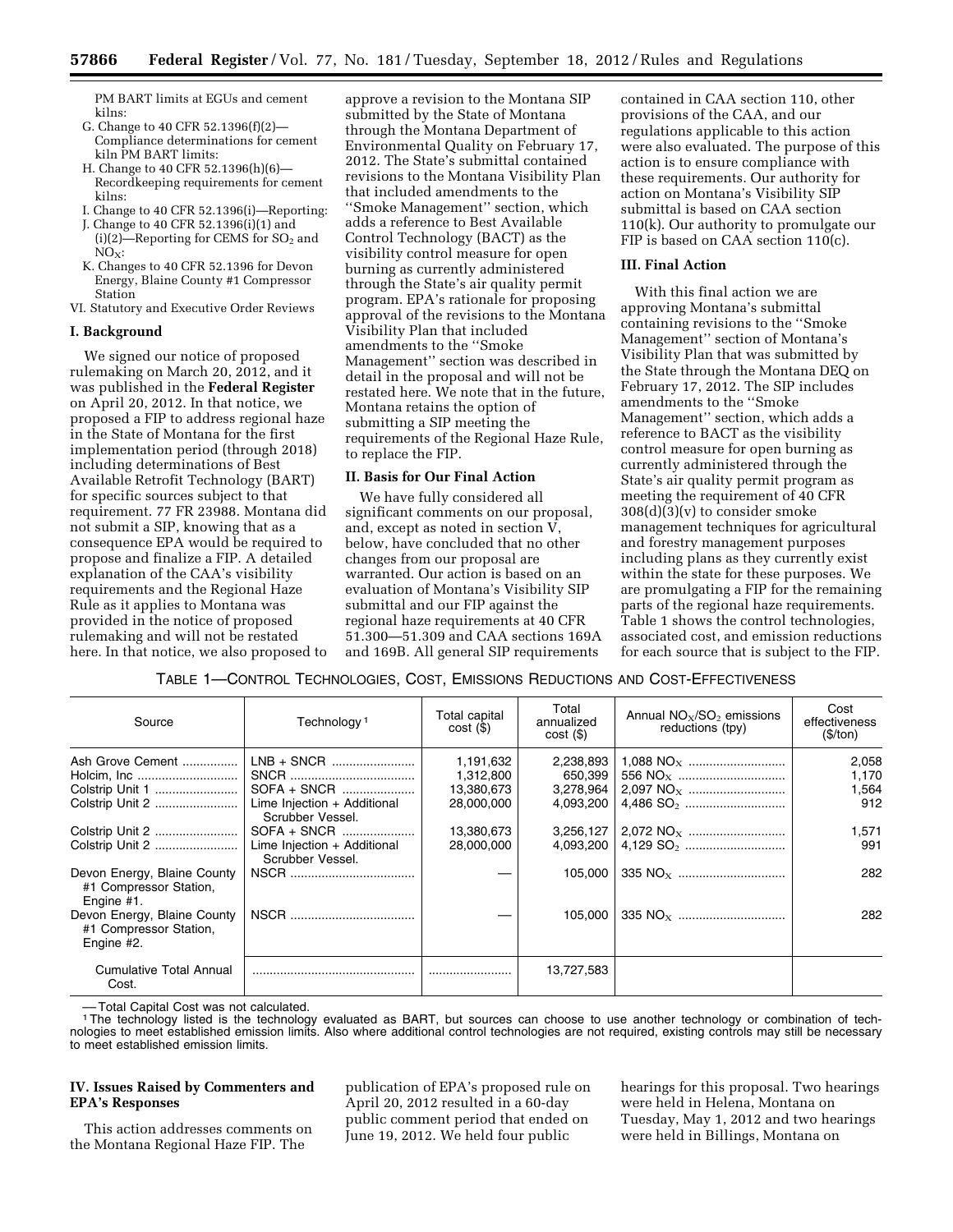Wednesday, May 2, 2012. During the public comment period we received numerous written comments from individual citizens, members of various organizations, and also from Ash Grove Cement (Ash Grove), Columbia Falls Aluminum Corporation (CFAC), EarthJustice, the U.S. Fish and Wildlife Service (USFWS), Holcim Inc. (Holcim), Montana Dakota Utilities (MDU), Montana Sulphur and Chemical Company, the National Parks Service (NPS), the owners of Colstrip Units 1– 4, the State of Montana, and WildEarth Guardians (WEG). We have reviewed the comments and provided our responses below. Transcripts from the public hearings and full copies of the comment letters are available in the docket for review.

#### *A. Comments on Modeling*

*Comment:* PPL and others stated that the proposed BART at Colstrip 1 and 2 for both  $NO<sub>X</sub>$  and  $SO<sub>2</sub>$  would result in no reasonably anticipated visibility benefit, even assuming that EPA's emissions reduction estimates and modeling are correct. In one specific comment, the commenter stated:

A projected 0.066 dv is not a visibility improvement that 'may reasonably be anticipated to result from the use' of additional scrubber vessels at Colstrip Units 1 and 2. 42 U.S.C. 7491(g)(2). Such an insignificant projected visibility change is beyond the modeling capability of the CALPUFF model version EPA used and is far below the threshold for human perceptibility.

*Response:* We disagree that any controls required by our action must demonstrate a perceptible visibility improvement. In a situation where the installation of BART may not result in a perceptible improvement in visibility, the visibility benefit may still be significant. The Regional Haze Rule states:

even though the visibility improvement from an individual source may not be perceptible, it should still be considered in setting BART because the contribution to haze may be significant relative to other source contributions in the Class I area. Failing to consider less-than-perceptible contributions to visibility impairment would ignore the CAA's intent to have BART requirements apply to sources that contribute to, as well as cause, such impairment.

#### 70 FR 39129.

Visibility impacts below the thresholds of perceptibility cannot be ignored because regional haze is produced by a multitude of sources and activities which are located across a broad geographic area. As stated in our proposal, with respect to Colstrip 1 and 2, we weighed the relatively low costs for lime injection with the additional

scrubber vessel against the anticipated visibility impacts and determined that the cost was justified by the visibility improvement. Similarly, we weighed the relatively low cost of separated overfire air (SOFA) + selective noncatalytic reduction (SNCR) against the anticipated visibility benefit and determined that the cost was justified by the visibility benefit.

We respond to the modeling capabilities of CALPUFF in a response to a later comment.

*Comment:* A commenter asserted that EPA's modeling assumes constant levels of ammonia and failed to consider monitoring data showing that ammonia levels are lower during the winter months.

*Response:* EPA recognizes that there can be seasonal variability in ambient ammonia concentrations and that it is preferable to use ambient ammonia measurements when such data are available rather than using default background ammonia concentrations. Ammonia monitoring data is not available in Montana, however, ammonia monitoring data is available in western North Dakota at the Beulah monitoring site. Theodore Roosevelt NP, located in western North Dakota, is impacted by Montana BART sources and EPA determined that it would be more appropriate to use the North Dakota ammonia monitoring data instead of using CALPUFF default ammonia concentrations. Therefore EPA used monthly average measured ammonia concentrations shown in Table 2 that were measured by North Dakota at their Beulah monitoring site.1 The monthly average ammonia concentrations values were derived from data collected during years 2001– 2002 and the ambient data were filtered to eliminate data from wind directions associated with sources causing a local bias. North Dakota concluded in its regional haze modeling analysis that these monthly average ammonia values are generally representative of background ammonia concentrations in western North Dakota. As a result, we did not assume a constant level of ammonia as asserted by the commenter, and we did represent seasonal variability in ammonia concentrations.

Additionally, EPA used the POSTUTIL 2 program with the

Ammonia Limiting Method (ALM) to post-process the CALPUFF output to correct the assumption of constant ammonia availability in the model. The CALPUFF model represents multiple plumes that can overlap. The default model approach assumes that background ammonia is fully available to form nitrate in each plume. The ALM method corrects this assumption by partitioning the ammonia between overlapping plumes. Therefore, EPA has fully accounted for non-constant ammonia levels by using monthly measured background ammonia and by using the ALM in the analysis of CALPUFF model results.

#### TABLE 2—MONTHLY AMMONIA BACKGROUND CONCENTRATIONS

| Month | Value<br>(ppb) |  |
|-------|----------------|--|
|       | 1.22           |  |
|       | 1.23           |  |
|       | 1.60           |  |
| Apr   | 1.94           |  |
|       | 2.29           |  |
|       | 1.63           |  |
|       | 1.65           |  |
| Aug   | 1.69           |  |
| Sep   | 0.98           |  |
| Oct   | 1.04           |  |
| Nov   | 1.37           |  |
| Dec   | 1.06           |  |

*Comment:* A commenter stated that EPA failed to acknowledge uncertainty in the CALPUFF model at short distances, and the commenter further argues that model uncertainty increases at distances greater than 200 km and has a tendency to over predict impacts at greater distances.

*Response:* The Interagency Workgroup on Air Quality Modeling (IWAQM) Phase 2 report (EPA, 1998) 3 reviewed model performance evaluations of CALPUFF as a function of distance from the source and concluded that:

Based on the tracer comparison results presented in Section 4.6, it appears that CALPUFF provides reasonable correspondence with observations for transport distances of over 100 km. Most of these comparisons involved concentration values averaged over 5 to 12 hours. The CAPTEX comparisons, which involved comparisons at receptors that were 300 km to 1000 km from the release, suggest that CALPUFF can overestimate surface concentrations by a factor of 3 to 4. Use of

<sup>1</sup>Protocol for BART-Related Visibility Impairment Modeling Analyses in North Dakota (Final), North Dakota Department of Health, Division of Air Quality, 1200 Missouri Avenue

<sup>&</sup>lt;sup>2</sup> POSTUTIL is a part of the suite of programs associated with the CALPUFF modeling system and is used to repartition ammonia in overlapping puffs. The model is available at: *[http://www.src.com/](http://www.src.com/calpuff/calpuff1.htm) [calpuff/calpuff1.htm.](http://www.src.com/calpuff/calpuff1.htm)* 

<sup>3</sup> Interagency Workgroup on Air Quality Modeling (IWAQM) Phase 2 Report and Recommendations for Long-Range Transport Impacts. EPA–454/R–98– 019. U.S. Environmental Protection Agency. Research Triangle Park, NC (''IWAQM Phase II Report'') (1998), p 18.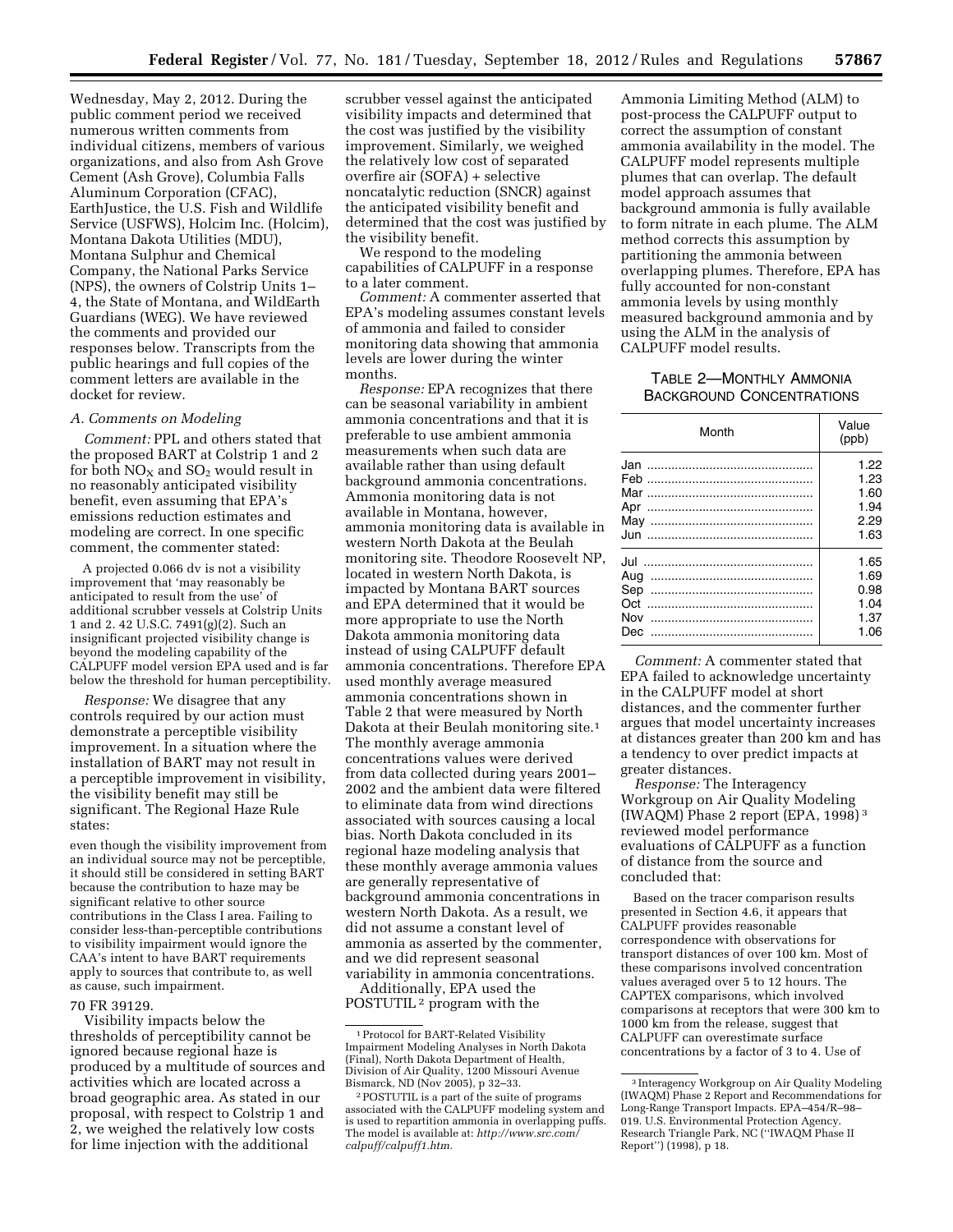the puff splitting option in CALPUFF might have improved these comparisons, but there are serious conceptual concerns with the use of puff dispersion for very long-range transport (300 km and beyond). As the puffs enlarge due to dispersion, it becomes problematic to characterize the transport by a single wind vector, as significant wind direction shear may well exist over the puff dimensions. With the above thoughts in mind, IWAQM recommends use of CALPUFF for transport distances of order 200 km and less. Use of CALPUFF for characterizing transport beyond 200 to 300 km should be done cautiously with an awareness of the likely problems involved.

Therefore, we modeled Class I areas within 300 km of each BART sources but did not model impacts at distances exceeding 300 km.

EPA has acknowledged that there is uncertainty in the CALPUFF model predicted visibility impacts. However, the CALPUFF model can both underpredict and overpredict visibility impacts. For example, in a presentation for the 2010 annual Community Modeling and Analysis System conference, Anderson et al. (2010) 4 found that the CALPUFF model frequently predicted lower nitrate concentrations compared to the CAMx photochemical grid model which has a much more rigorous treatment of photochemical reactions. EPA recognized the uncertainty in the CALPUFF modeling results when EPA made the decision, in the final BART Guidelines, to recommend that the model be used to estimate the 98th percentile visibility impairment rather than the highest daily impact value. While recognizing the limitations of the CALPUFF model in the BART Guidelines Preamble, EPA concluded that, for the specific purposes of the Regional Haze Rule's BART provisions, CALPUFF is sufficiently reliable to inform the decision making process. The Preamble states:

Because of the scale of the predicted impacts from these sources, CALPUFF is an appropriate or a reasonable application to determine whether such a facility can reasonably be anticipated to cause or contribute to any impairment of visibility. In other words, to find that a source with a predicted maximum impact greater than 2 or 3 deciviews meets the contribution threshold adopted by the States does not require the degree of certainty in the results of the model

that might be required for other regulatory purposes. In the unlikely case that a State were to find that a 750 MW power plant's predicted contribution to visibility impairment is within a very narrow range between exemption from or being subject to BART, the State can work with EPA and the FLM to evaluate the CALPUFF results in combination with information derived from other appropriate techniques for estimating visibility impacts to inform the BART applicability determination. Similarly for other types of BART eligible sources, States can work with the EPA and FLM to determine appropriate methods for assessing a single source's impacts on visibility.

#### 77 FR 39123.

Therefore, given that the IWAQM guidance provides for the use of the CALPUFF model at receptor distances of up to 200 to 300 km, and given that EPA has already addressed uncertainty in the CALPUFF model, we believe it is reasonable to use CALPUFF to evaluate visibility impacts up to 300 km.

*Comment:* A commenter stated that the CALPUFF model cannot accurately predict visibility changes at the levels EPA predicted for Holcim using indirect firing alone (0.125 deciview) or even for the additional improvement from the combination of SNCR + indirect firing as compared to SNCR alone. The commenter believes that the EPA predicted visibility improvement of 0.424 deciview for the combination of SNCR + indirect firing is within the uncertainty range of the CALPUFF model and cannot reliably predict visibility improvements.

*Response:* We disagree. EPA has previously addressed the issue of uncertainty in the CALPUFF model. EPA recognized the uncertainty in the CALPUFF modeling results when EPA made the decision in the final BART Guideline to recommend that the model be used to estimate the 98th percentile visibility impairment rather than the highest daily impact value. While recognizing the limitations of the CALPUFF model in the Preamble, EPA concluded that, for the specific purposes of the Regional Haze Rule's BART provisions, CALPUFF is sufficiently reliable to inform the decision making process. 70 FR 39123. We continue to maintain that it is appropriate to use CALPUFF for BART modeling for Holcim and other Montana BART sources.

*Comment:* Some commenters stated that we should have modeled impacts to additional Class I areas. Some commenters stated that EPA should have modeled visibility impacts on Class I areas at a distance of up to 500 km from the BART source and some commenters specified certain Class I

included in the modeling for a particular source.

Some commenters stated that the Western Regional Air Partnership (WRAP) subject to BART modeling indicated impacts from BART sources to additional Class I areas that we did not assess. One commenter stated that when assessing the impacts from the Big Stone I facility in the South Dakota SIP, EPA evaluated visibility as far away as Badlands National Park (NP), 470 km, Theodore Roosevelt NP, 555 km, and Boundary Waters Wilderness Area (WA) and Voyageurs NP, 431 and 438 km, respectively, and the commenter stated that, EPA should evaluate visibility impacts at more distant Class I areas for the Montana FIP.

*Response:* We modeled all Class I areas within 300 km of the BART source. As discussed in a response to a previous comment, the IWAQM Phase 2 report concluded that CALPUFF can overestimate surface concentrations at distances of 300 to 1,000 km by a factor of 3 to 4. Therefore, IWAQM recommends use of CALPUFF for transport distances of approximately 200 km or less. Use of CALPUFF for characterizing transport beyond 200 to 300 km should be done cautiously with an awareness of the likely problems involved. Therefore, we modeled Class I areas within 300 km of each BART source. We did not model impacts at distances exceeding 300 km.

In the case of the Big Stone I facility in South Dakota, there were no Class I areas within a distance of 300 km of the source. Therefore, the State and the facility agreed in their modeling protocol to evaluate visibility impacts at more distant sources by using a nonregulatory option in CALPUFF called ''puff splitting''. As discussed in the IWAQM Guidance,5 the use of the puff splitting option in CALPUFF might improve model performance at long distances, but there are also serious conceptual concerns with the use puff splitting to represent puff dispersion for very long-range transport at distances of more than 300 km. EPA concurred with South Dakota on this approach for Big Stone I because there were no Class I areas within 300 km of the source, and EPA approved the South Dakota SIP using these modeling results. In the case of Montana, there are several Class I areas less than 300 km from each BART source, and EPA based its analysis on CALPUFF visibility model results for these areas.

EPA did not use the non-regulatory puff splitting option in CALPUFF to model more distant sources because of

<sup>4</sup>Anderson, B., K. Baker, R. Morris, C. Emery, A. Hawkins, E. Snyder ''Proof-of-Concept Evaluation of Use of Photochemical Grid Model Source Apportionment Techniques for Prevention of Significant Deterioration of Air Quality Analysis Requirements'' Presentation for Community Modeling and Analysis System (CMAS) 2010 Annual Conference, (October 11–15, 2010) can be found at *[http://www.cmascenter.org/conference/](http://www.cmascenter.org/conference/2010/agenda.cfm) [2010/agenda.cfm.](http://www.cmascenter.org/conference/2010/agenda.cfm)* 5 IWAQM Phase 2 report, p. 27. areas that they thought should be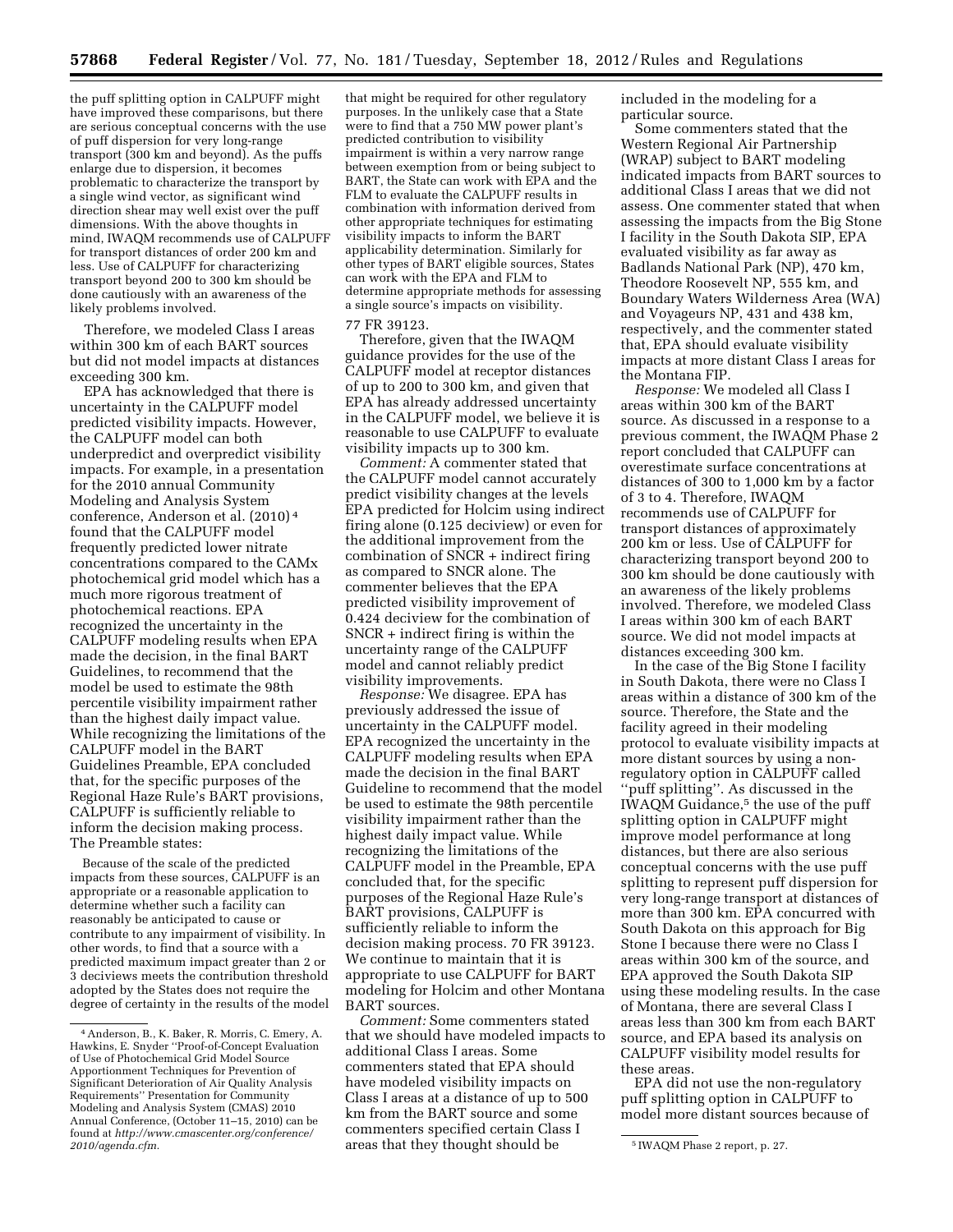the greater uncertainty in model results at distances of more than 300 km, as we have explained in previous responses.

While WRAP performed CALPUFF modeling at Class I areas more distant than 300 km from Colstrip, WRAP also recognized the larger uncertainty in the model results for distances greater than 300 km. and included the following caveat in their modeling protocol:

Relevant guidance suggests that the CALPUFF model is generally applicable at distances from 50 km to 300 km downwind and may be used for distance less than 50 km when complex flows exist on a case by case basis. [citation omitted] Class I areas in the west generally are located in complex terrain resulting in complex flows. Consequently, the BART screening modeling conducted by the RMC will include results for potential BART eligible sources that reside within 50 km of a Class I area. The WRAP RMC BART screening modeling may also apply CALPUFF to downwind distances greater than 300 km. When providing results to the States, the downwind distance between the BART source and the Class I area will be included, and a recommendation from the RMC as to the utility of applying the results for Class I areas less than 50 km and greater than 300 km from the source. The individual States will need to make their own regulatory assessment of the applicability of the model results at those distances less than 50 km and greater than 300 km.6

It also should be noted that WRAP found smaller visibility impacts at the distances of more than 300 km compared to Class I areas at distances of less than 300 km.7 The BART Guidelines explain that if the highest modeled effects are observed at the nearest Class I area, it may not be necessary to model other Class I areas. The BART Guidelines state:

One important element of the protocol is in establishing the receptors that will be used in the model. The receptors that you use should be located in the nearest Class I area with sufficient density to identify the likely visibility effects of the source. For other Class I areas in relatively close proximity to a BART-eligible source, you may model a few strategic receptors to determine whether effects at those areas may be greater than at the nearest Class I area. For example, you might choose to locate receptors at these areas at the closest point to the source, at the highest and lowest elevation in the Class I area, at the IMPROVE monitor, and at the approximate expected plume release height. If the highest modeled effects are observed at the nearest Class I area, you may choose not

to analyze the other Class I areas any further as additional analyses might be unwarranted. 70 FR 39170.

*Comment:* Commenters stated that EPA should have added the visibility impacts at each Class I area to assess cumulative visibility impacts.

*Response:* Contrary to the commenter's assertion, we did assess cumulative visibility impacts. In our analysis of visibility impacts, we considered the visibility improvement at all Class I areas within 300 km of the subject BART unit. For example, in our analysis of BART control options for Corette, we considered the visibility improvement at all Class I areas within 300 km (Gates of the Mountains WA, North Absaroka WA, Red Rock Lakes WA, Teton WA, UL Bend WA, Washakie WA, and Yellowstone NP). 77 FR 24042 and 77 FR 24046. In our proposal, for each of the BART sources we assessed the visibility improvement at each Class I area within 300 km of the source associated with the controls under consideration, as well as the number of days with a greater than 0.5 deciview impact at each of these Class I areas. Therefore, our proposed rule did not ignore the visibility improvement that would be achieved at areas other than the most impacted Class I area, and we disagree with the assertions that we did not consider the impacts at multiple Class I areas. We did, however, in the proposed rule focus on the visibility benefits at those Class I areas with the most meaningful visibility impacts in determining whether  $NO<sub>x</sub>$  or  $SO<sub>2</sub>$ controls should be determined to be BART. We took a similar approach for all the Montana BART units. We did not ignore the visibility benefits at the other Class I areas but did not consider the benefits sufficient to warrant a change in our determination as to the appropriate level of control.

*Comment:* USFWS stated that for the three  $SO<sub>2</sub>$  control alternatives, EPA made judgments on cost per deciview based on only the most impacted Class I area, Washakie WA and that USFWS continued to believe that it is appropriate to consider both the degree of visibility improvement in a given Class I area as well as the cumulative effects of improving visibility across all of the Class I areas affected. USFWS stated that it does not make sense to use the same metric to evaluate the effects of reducing emissions from a BART source that impacts only one Class I area as for a BART source that impacts multiple Class I areas and that it does not make sense to evaluate impacts at one Class I area, while ignoring others that are similarly significantly impaired.

USFWS stated that if emissions from Corette are reduced, the benefits will be spread well beyond only the most impacted Class I area, and this must be accounted for. USFWS stated that, in the context of the multiple Class I areas that are affected by Corette, the Lime  $Spray Dryer (LSD) SO<sub>2</sub> control$ alternative, the cumulative Class I area impact is \$12.7 million per deciview of visibility improvement and costs \$4,981 per ton of  $SO<sub>2</sub>$  removed USFWS stated that LSD should be considered as being a viable candidate for BART for Corette. USFWS made similar comments regarding  $NO<sub>X</sub>$  controls for Corette.

*Response:* We disagree. In our analysis of visibility impacts, we considered the visibility improvement at all Class I areas within 300 km of the subject BART unit. As explained in the response to the previous comment, in our analysis of BART control options for Corette, we considered the visibility improvement at all Class I areas within 300 km. In our proposal, for each of the BART sources we assessed the visibility improvement at each Class I area within 300 km of the source associated with the controls under consideration, as well as the number of days with a greater than 0.5 deciview impact at each of these Class I areas. Therefore, our proposed rule did not ignore the visibility improvement that would be achieved at areas other than the most impacted Class I area, and we disagree with the assertions that we did not consider the impacts at multiple Class I areas. We did, however, in the proposed rule focus on the visibility benefits at those Class I areas with the most meaningful visibility impacts in determining whether  $NO_X$  or  $SO_2$  controls should be determined to be BART. We did not ignore the visibility benefits at the other Class I areas but did not consider the benefits sufficient to warrant a change in our determination as to the appropriate level of control. As we explained in other responses, we did not use the \$/deciview ratio as a basis for our decision.

*Comment:* EarthJustice's consultant Air Resources Specialists (ARS) performed additional analysis on possible visibility benefits of SCR at Colstrip Units 1 and 2 combined with the benefits of BART controls on  $SO<sub>2</sub>$ emissions. The commenter stated that the ARS analysis ''demonstrates that EPA's analysis of visibility benefits of selective catalytic reduction (SCR) controls is incomplete and inadequate.'' The commenter also stated, ''the evidence demonstrates that with SCR and  $SO<sub>2</sub>$  controls, the visibility impairment at UL Bend WA and Theodore Roosevelt NP attributable to

<sup>6</sup>CALMET/CALPUFF Protocol for BART Exemption Screening Analysis for Class I areas in the Western United States Available at *[http://](http://pah.cert.ucr.edu/aqm/308/bart/WRAP_RMC_BART_Protocol_Aug15_2006.pdf) [pah.cert.ucr.edu/aqm/308/bart/](http://pah.cert.ucr.edu/aqm/308/bart/WRAP_RMC_BART_Protocol_Aug15_2006.pdf)* 

*WRAP*\_*RMC*\_*BART*\_*Protocol*\_*Aug15*\_*[2006.pdf.](http://pah.cert.ucr.edu/aqm/308/bart/WRAP_RMC_BART_Protocol_Aug15_2006.pdf)*  7Summary of WRAP RMC BART Modeling for

Montana, Draft #5 May 30, 2007. More information can be found at *[http://pah.cert.ucr.edu/aqm/308/](http://pah.cert.ucr.edu/aqm/308/bart.shtml)  [bart.shtml.](http://pah.cert.ucr.edu/aqm/308/bart.shtml)*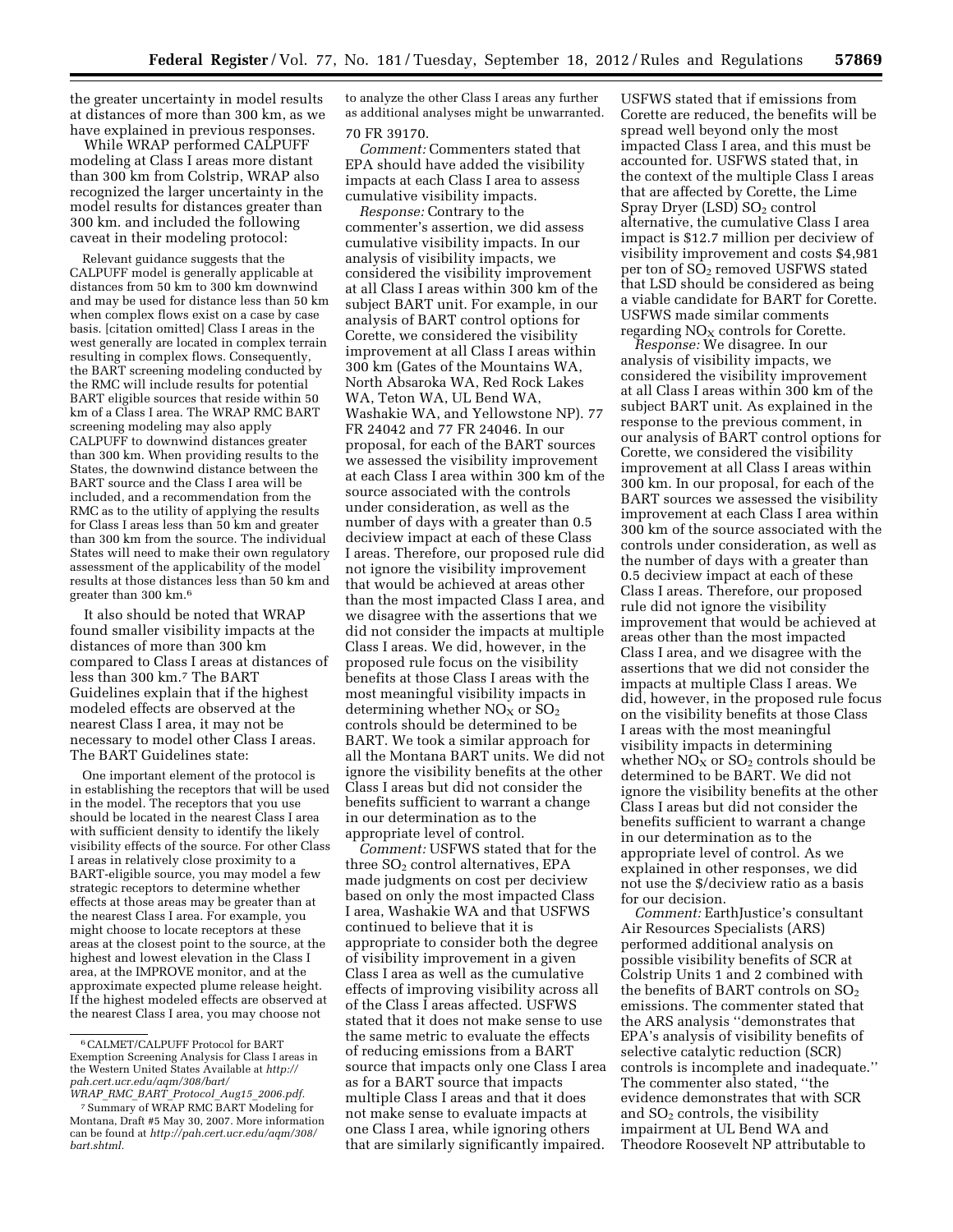Colstrip would be virtually eliminated, the very goal of the CAA haze requirements.''

The commenter also stated that when SCR + SOFA is coupled with a dry scrubber/baghouse, it is likely that Corette would no longer have any noticeable impact on haze in any Class I area, and this result complies with the Congressional directive to eliminate haze in Class I areas.

*Response:* We disagree that our analysis was incomplete or inadequate. We analyzed visibility benefits for both  $SO<sub>2</sub>$  and  $NO<sub>X</sub>$  emissions reductions following procedures established in the BART Guidelines, and we proposed emissions reductions consistent with the five factor analysis. The Regional Haze Rule has a goal that anthropogenic visibility impairment be eliminated by 2064; however, it does not require that all anthropogenic contributions to visibility impacts be fully eliminated in the near term, nor is that the goal of the BART element of the Regional Haze program. 40 CFR 51.308 (e)(1)(ii)(A) requires that EPA consider the cost of compliance; the energy and nonair quality environmental impacts; any pollution control equipment in use at the source; the remaining useful life of the source; and the degree of improvement which may be reasonably anticipated to result from the use of such technology. Visibility improvement is only one of the five factors that are required to be considered. Our proposed BART controls achieve significant reductions in contributions to visibility impairment while also considering other components of the five factor analysis.

*Comment:* EarthJustice stated that, ''ARS concluded that the incremental benefit of SCR compared to SNCR at Colstrip Units 1 and 2 is larger when viewed in combination with the  $SO<sub>2</sub>$ emission controls at either emission rate.''

*Response:* ARS estimated the relative improvement in SCR compared to SNCR for the case with baseline  $SO<sub>2</sub>$  emissions and for the case with our proposed BART  $SO<sub>2</sub>$  emissions. The ARS analysis showed that the incremental improvement in SCR compared to SNCR was almost identical for the 98% worst days regardless of the level of  $SO<sub>2</sub>$ emissions used. For example, in EPA's analysis the incremental improvement of SCR over SNCR for Theodore Roosevelt NP was 0.27, 0.23, and 0.28 deciview, respectively, for 2006, 2007 and 2008. The ARS analysis found incremental improvements of 0.28, 0.26, and 0.28 deciview, respectively, for 2006, 2007 and 2008. Moreover, ARS did not perform additional CALPUFF

simulations for this analysis, but only combined estimates of extinction contributions from different CALPUFF simulations.

*Comment:* EarthJustice stated that that we aggregated Colstrip Units 1 and 2 for assessing visibility benefits of SNCR, but arbitrarily kept our assessment of benefits of SCR segregated by unit.

*Response:* We disagree. Modeling was performed in the same manner for SCR as for SNCR. The modeling protocol, results, and final report were available in the docket. Our evaluation of the visibility benefits was made in consideration of all of the modeling results, which includes a visibility improvement assessment for application of SCR at Colstrip Units 1 and 2 individually, as well as an assessment of the total visibility benefit from application of SCR at both units collectively.

*Comment:* A commenter stated that we failed to examine the collective visibility benefit of SCR in combination with  $SO<sub>2</sub>$  upgrades at Colstrip Units 1 and 2.

*Response:* We examined the individual benefits of  $NO<sub>X</sub>$  and  $SO<sub>2</sub>$ controls to be able to assess the difference between pollutant-specific control options. Our evaluation of the visibility benefits was made in consideration of all of the modeling results.

*Comment:* EarthJustice stated that their contractor (ARS) performed AERMOD simulations to evaluate the impacts of Colstrip  $SO<sub>2</sub>$  emissions relative to the 1-hour average  $SO<sub>2</sub>$ National Ambient Air Quality Standard (NAAQS) and reported modeled violations of the  $SO<sub>2</sub>$  NAAQS.

*Response:* EPA will address compliance with the 1-hour average  $SO<sub>2</sub>$ NAAQS separately from Regional Haze requirements. It is beyond the scope of this rulemaking. It will be addressed by EPA at a later date.

*Comment:* Holcim commented that EPA discarded all prior modeling and developed a new modeling analysis in 2011. Holcim stated that EPA did not explain why it used a new modeling analysis and that EPA's BART conclusions are therefore based on modeling that is not transparent and not available for review.

*Response:* We disagree. As we explained in our proposal, we used CALPUFF modeling to evaluate emissions control scenarios that were consistent with the application of control scenarios for the Montana sources that were subject to BART. We did this because we were unable to obtain the modeling files from some of the sources and we wanted each source to be modeled consistently. The modeling protocol, final report, and all related files were available for review in the docket.

*Comment:* The Western Environmental Trade Organization (WETA) commented that the EPA recently approved the SIP for regional haze developed by the State of North Dakota. WETA explained that the North Dakota plan relied on extensive modeling that demonstrated emissions control technology installations at certain facilities would result in insignificant improvement in visibility. WETA requested that the EPA develop a visibility plan for Montana that offers the same flexibility and cost-effective standards included in North Dakota's plan.

*Response:* WETA did not explain what flexibility it was seeking; therefore, we are not able to evaluate whether such flexibility could be accommodated. To the extent that WETA is stating that our proposed requirements are not cost-effective, we disagree. To the extent that WETA is stating that we are being inconsistent with decisions we made for regional haze in North Dakota, we disagree. We have responded to more specific comments on the cost-effectiveness of controls elsewhere.

*Comment:* The commenter stated that EPA's proposed BART determinations for Colstrip Units 1& 2 are erroneous because EPA's modeling failed to include actual air quality measurements, including visual quality measurements, in its inputs to its regional haze model. The commenter further stated that real air quality data for Class I areas is critical to determining what the degree of visibility improvement may be in a given Class I area.

*Response:* EPA used ambient monitoring data to evaluate the CMAQ and CAMx grid model simulations that were used for modeling the uniform rate of progress toward natural visibility conditions. However, the commenter appears to be referring specifically to the CALPUFF model simulations used to evaluate visibility impacts of BART sources. The BART Guidelines require that visibility impacts from BART sources be evaluated in comparison to natural visibility conditions. The procedures used to estimate natural visibility conditions are described in the ''Guidance for Estimating Natural Visibility Conditions Under the Regional Haze Rule.'' 8 It would be

<sup>8</sup> Guidance for Estimating Natural Visibility Conditions Under the Regional Haze Rule, U.S. Environmental Protection Agency, September 2003.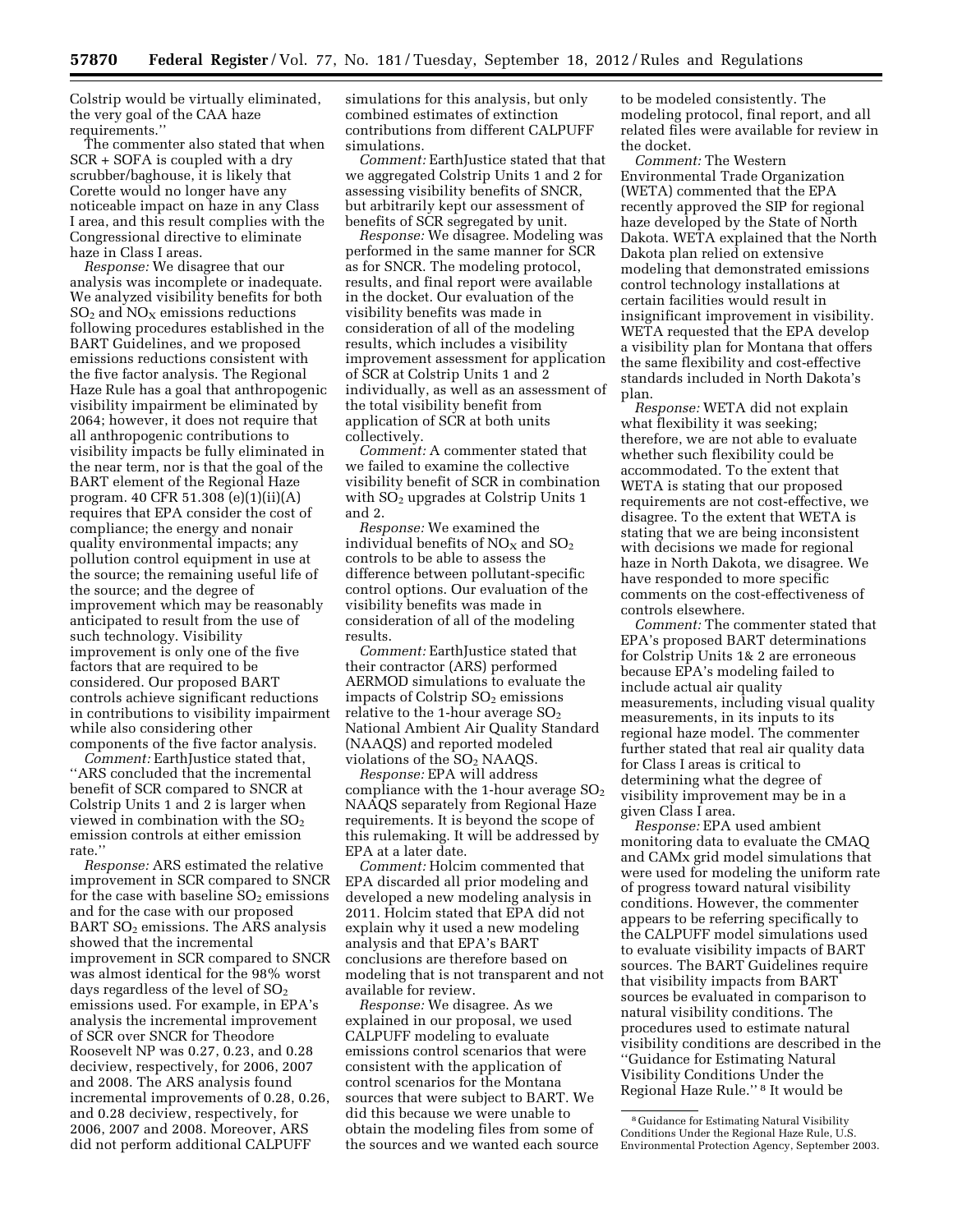inappropriate to use ambient monitoring data for current degraded visibility conditions in the evaluation of BART source visibility impacts. EPA previously considered and responded to the comment that current visibility conditions should be used in BART source evaluations in 40 CFR part 51, appendix Y, promulgated at 70 FR 39104. EPA considered the approach of assessing a BART-eligible source's impacts on visibility by using current or near-term future conditions, and EPA determined that BART visibility impacts should be evaluated in comparison to natural background visibility. In the final rulemaking EPA wrote:

Using existing conditions as the baseline for single source visibility impact determinations would create the following paradox: The dirtier the existing air, the less likely it would be that any control is required. This is true because of the nonlinear nature of visibility impairment. In other words, as a Class I area becomes more polluted, any individual source's contribution to changes in impairment becomes geometrically less. Therefore the more polluted the Class I area would become, the less control would seem to be needed from an individual source. We agree that this kind of calculation would essentially raise the ''cause or contribute'' applicability threshold to a level that would never allow enough emission control to significantly improve visibility. Such a reading would render the visibility provisions meaningless, as EPA and the States would be prevented from assuring ''reasonable progress'' and fulfilling the statutorily-defined goals of the visibility program. Conversely, measuring improvement against clean conditions would ensure reasonable progress toward those clean conditions.

#### 70 FR 39124.

Therefore, EPA correctly used estimates of natural visibility conditions in our evaluation of BART source visibility impacts, and we disagree with the comment that we failed to appropriately use air quality data at Class I areas.

*Comment:* EarthJustice stated that they do not agree with EPA's approach to use the fifth factor in determining the degree of visibility improvement from emissions control technologies where EPA adds an additional incremental benefit factor with an apparent but unstated threshold for improvement sufficiency that is contrary to the purpose and direction of the CAA.

*Response:* We disagree that we only evaluated visibility benefit on an incremental basis and that we used a threshold for improvement sufficiency. In the proposed FIP, we included tables showing the visibility improvement for

control options as compared to baseline conditions. Incremental improvement can be easily calculated from the data in the tables, however, we did not calculate this separately for each option. In addition, our modeling protocol, modeling report and tables of results were included in the docket.

*Comment:* Commenters stated that we used incorrect baselines for modeling impacts from sources at Corette and Colstrip.

*Response:* We explain our rationale for the chosen baseline periods in responses to other comments.

#### *B. General Comments on BART*

*Comments:* Montana Department of Environmental Quality (MDEQ) stated that EPA should have used a dollar-perdeciview (\$/deciview) metric rather than the \$/ton metric to evaluate BART and reasonable progress. MDEQ argued that the use of deciviews is consistent with the Regional Haze Rule, which expresses Reasonable Progress Goals (RPGs), baseline visibility, current visibility conditions and natural conditions in deciviews. MDEQ also referenced both the BART Guidance and the Reasonable Progress Guidance to support this argument.

The NPS stated that one of the options suggested by the BART Guidelines to evaluate cost-effectiveness is cost/ deciview and that the NPS believes that visibility improvement must be a critical factor in any program designed to improve visibility. The NPS stated that compared to the typical control cost analysis in which estimates fall into the range of \$2,000–\$10,000 per ton of pollutant removed, spending millions of dollars per deciview to improve visibility may appear extraordinarily expensive, but that the NPS compilation of BART analyses across the United States reveals that the average cost per deciview proposed by either a state or a BART source is \$14–\$18 million, with a maximum of \$51 million per deciview proposed by South Dakota at the Big Stone I power plant. The NPS noted that even though it has no Class I areas, Nebraska Department of Environmental Quality has chosen \$40 million/ deciview as a cost criterion, which is also above the national average. The NPS compared its estimates for annual cost of adding SOFA + SCR to EPA's estimates for visibility impacts and stated that the cost-effectiveness of adding SOFA + SCR to improve visibility at the five Class I areas modeled by EPA is less than \$10 million/deciview and significantly less than the \$14–\$18 million/deciview national average of BART proposals and determinations.

*Response:* For BART, the BART Guidelines require that cost effectiveness be calculated in terms of annualized dollars per ton of pollutant removed, or \$/ton. 70 FR 39167. MDEQ and the NPS are correct in that the BART Guidelines allows for the \$/ deciview ratio as an additional cost effectiveness metric that can be employed along with \$/ton for use in a BART evaluation. However, the use of this metric further implies that additional thresholds or notions of acceptability, separate from the \$/ton metric, would need to be developed for BART determinations. We have not used this metric for BART purposes because (1) It is unnecessary in judging the cost effectiveness of BART, (2) it complicates the BART analysis, and (3) it is difficult to judge. The \$/deciview metric has not been widely used and is not well-understood as a comparative tool. In our experience, \$/deciview values tend to be very large because the metric is based on impacts at one Class I area on one day and does not take into account the number of affected Class I areas or the number of days of improvement that result from controlling emissions. In addition, the use of the \$/deciview suggests a level of precision in the CALPUFF model that may not be warranted. As a result, the \$/deciview can be misleading. We conclude that it is sufficient to analyze the cost effectiveness of potential BART controls using \$/ton, in conjunction with an assessment of the modeled visibility benefits of the BART control. Within the context of reasonable progress, the Guidance for Setting Reasonable Progress Goals Under the Regional Haze Program, states that ''[y]ou should evaluate both average and incremental costs.'' 9 This is consistent with the approach under BART. As commenters note, the guidance then stated that ''simple cost effectiveness estimates based on a dollar-per-ton calculation may not be as meaningful as a dollar-per-deciview calculation, especially if the strategies reduce different groups of pollutants.'' However, the guidance makes this statement on the basis that ''different pollutants differently impact visibility impairment." That is, for example, a one ton reduction in  $SO<sub>2</sub>$  would have a greater visibility benefit than a one ton reduction of coarse mass. As only  $SO<sub>2</sub>$ and  $NO<sub>X</sub>$  controls were evaluated for the reasonable progress point sources, the use of the \$/deciview is not particularly

Can be found at: *[http://www.epa.gov/ttncaaa1/t1/](http://www.epa.gov/ttncaaa1/t1/memoranda/rh_envcurhr_gd.pdf)  [memoranda/rh](http://www.epa.gov/ttncaaa1/t1/memoranda/rh_envcurhr_gd.pdf)*\_*envcurhr*\_*gd.pdf.* 

<sup>9</sup> Guidance for Setting Reasonable Progress Goals Under the Regional Haze Program, U.S. Environmental Protection Agency, June 1, 2007, p.5–2.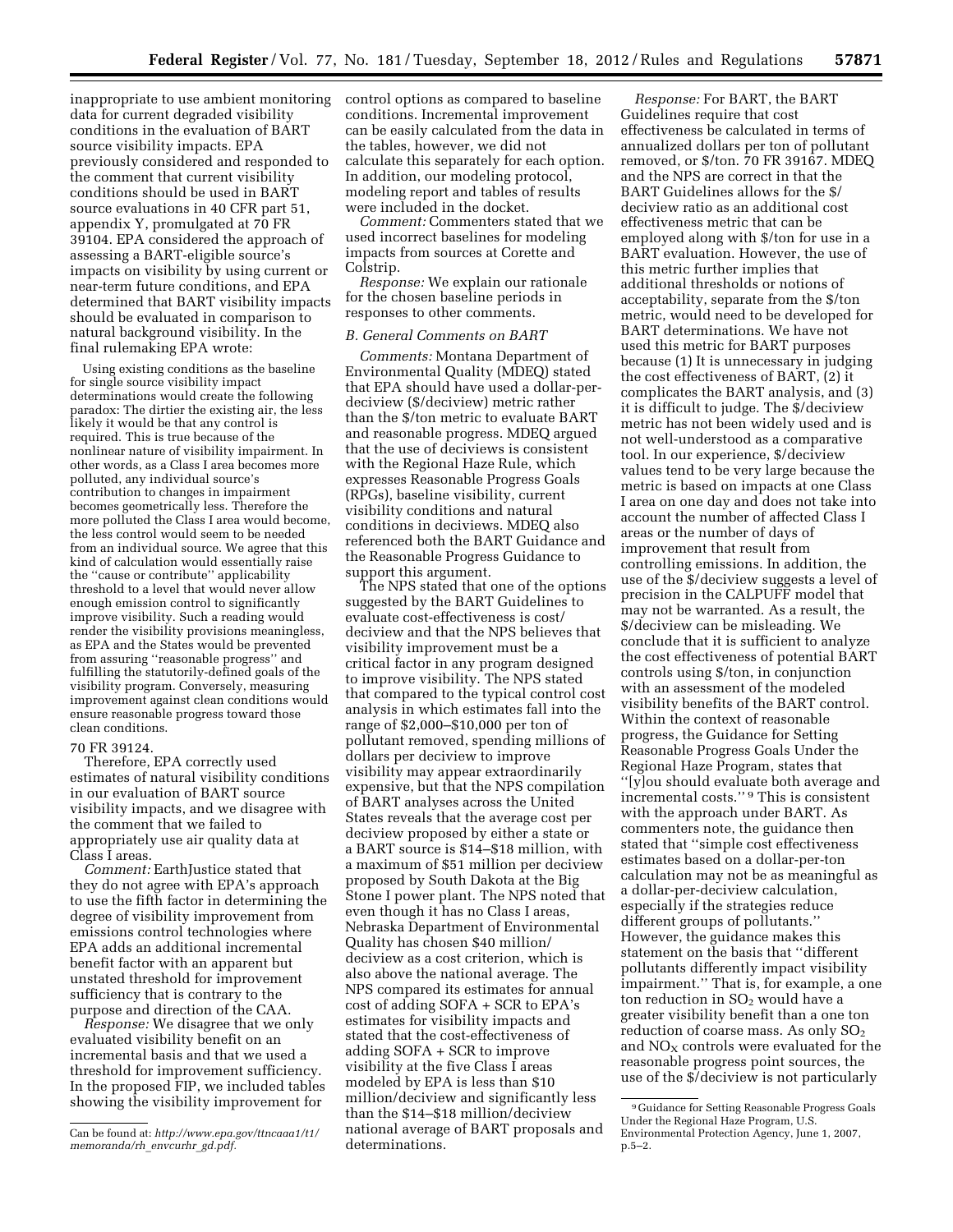relevant or informative. In addition, we did not use the \$/deciview metric for our evaluation of reasonable progress controls for largely the same reasons as stated above for BART controls.

*Comment:* The NPS stated that we used inconsistent criteria in selecting BART controls.

*Response:* We disagree. As explained later, pursuant to 40 CFR  $51.308(e)(1)(ii)(A)$  we considered the following five factors in our analysis: The cost of compliance; the energy and nonair quality environmental impacts; any pollution control equipment in use at the source; the remaining useful life of the source; and the degree of improvement which may be reasonably anticipated to result from the use of such technology. The Regional Haze Rule defines BART as the best system of continuous emission control technology available and associated emission reductions achievable, as determined through an analysis of these five factors. The NPS is correct in that the BART Guidelines allows for the \$/deciview ratio as an additional cost effectiveness metric that can be employed along with \$/ton for use in a BART evaluation of the five statutory factors. 70 FR 39126 to 70 FR 39127. While the Regional Haze Rule may not prevent us from establishing a bright line for some of the factors such as cost-effectiveness and visibility, we are not required to do so, and have not done so for this action as the cost and visibility factors are both weighed in making control decisions. Also, while the BART Guidelines allows for the \$/deciview ratio as an additional cost effectiveness metric that can be employed along with \$/ton for use in a BART evaluation, we have not used this metric in our evaluation. As explained in our determinations for each source, the cost effectiveness of controls on a dollar per ton basis and the visibility benefit of those controls were the two factors that had the most influence over our decision.

*Comment:* MDEQ stated that in the North Dakota Regional Haze SIP/FIP, coal-fired utilities with much greater estimated visibility impact were required to install controls similar to those required at Colstrip 1 and 2.

*Response:* We disagree that certain BART determinations from the North Dakota Regional Haze SIP/FIP are appropriate comparisons to our BART determinations in this FIP. Our determination on the  $NO<sub>x</sub>$  BART determinations at Milton R. Young Station Units 1 and 2 and Leland Olds Station Unit 210 is explained in our final

action for regional haze for North Dakota. 77 FR 20893. Our BART determinations were made on a sourcespecific basis in consideration of the five statutory factors.

*Comment:* MDEQ stated that we ''accept, discard or include new cost information without reason or justification.'' MDEQ supported this claim by arguing that we used Integrated Planning Model (IPM) data in one instance, but used costs provided by sources and an outside consultant instead of IPM data for the North Dakota Regional Haze SIP/FIP.

*Response:* The BART Guidelines provide some flexibility in how to calculate and consider costs. 70 FR 39127. Generally, we followed a reasonable and supported approach. We have responded to specific comments regarding our cost analysis in other responses.

*Comment:* MDEQ stated that the averaging times and compliance demonstrations for Colstrip 1 & 2, Corette and Devon Energy are not practically enforceable, and therefore counter to the BART Guidelines. MDEQ stated that the 30-day rolling average particulate matter (PM) emission limits for Colstrip 1, Colstrip 2 and Corette, and the  $NO<sub>x</sub>$  limit for Devon are not enforceable with an annual stack test.

*Response:* We disagree with some aspects of this comment and have made changes in the final FIP to clarify requirements in response to other aspects of this comment. In the proposed FIP, we concluded that annual stack tests, along with emissions monitoring in accordance with the applicable Compliance Assurance Monitoring (CAM) plan are sufficient to determine compliance with BART PM limits. 77 FR 24099 (April 20, 2012). In its comments, MDEQ provides no evidence to the contrary aside from the general statements about practical enforceability described in the comment above. With regard to the Devon Energy Reasonable Progress determination, we have revised the monitoring, recordkeeping and reporting requirements in the final FIP. We have also clarified in a correction notice that the PM limits listed at 40 CFR 52.1396 are not based on a 30-day average. 77 FR 29270.

*Comment:* MDEQ noted that Cross-State Air Pollution Regulation (CSAPR) trading programs were recently determined by EPA to be an alternative to source-by-source BART determinations. 77 FR 33642 (April 20, 2012). MDEQ argued that, because CSAPR is a health-based standard, ''EPA in the East is advocating the position that Montana has taken for our own

state: Realize the benefits (including visibility) from health-based standards and make compliance with those standards the demonstration for BART.''

*Response:* Emissions trading programs and other alternative programs can be used in place of source specific BART controls ''as long as the alternative provides greater reasonable progress towards improving visibility than BART.'' 77 FR 33644. Because Montana is not within the geographic areas covered by CSAPR, and because the State did not submit an emissions trading program or alternative program that was subject to, let alone satisfied, the ''greater reasonable progress'' test, EPA does not agree that compliance with other standards may replace a BART demonstration for sources subject to BART in Montana.

*Comment:* A commenter claimed that our elimination of best emission controls based on incremental benefit is not legally supportable and that EPA's analyses do not satisfy the purpose or the regulatory requirements for BART determinations. The commenter stated that we applied additional filters with unstated thresholds or standards in our consideration of BART and that those filters eliminate or significantly diminish the weight and importance of the required five factors. The commenter stated that EPA used an incremental benefit test and reached a subjective conclusion.

*Response:* We disagree that our determinations are not legally supportable. Pursuant to 40 CFR  $51.308(e)(1)(ii)(A)$  we considered the following five factors in our analysis: The cost of compliance; the energy and nonair quality environmental impacts; any pollution control equipment in use at the source; the remaining useful life of the source; and the degree of improvement which may be reasonably anticipated to result from the use of such technology. The Regional Haze Rule defines BART as the best system of continuous emission control technology available and associated emission reductions achievable, as determined through an evaluation of the five statutory factors. 70 FR 39126 to 70 FR 39127. While the Regional Haze Rule may allow us to establish a bright line for some of the factors such as costeffectiveness and visibility, we are not required to do so, and have not done so for this action.

*Comment:* MDEQ commented that EPA makes a case for ordering the installation of control equipment for measurable emissions reductions absent a visibility improvement goal to achieve reasonable progress as measured in deciviews. MDEQ stated that one of the

<sup>10</sup>We presume these units are the ''coal-fired utilities'' to which MDEQ is referring.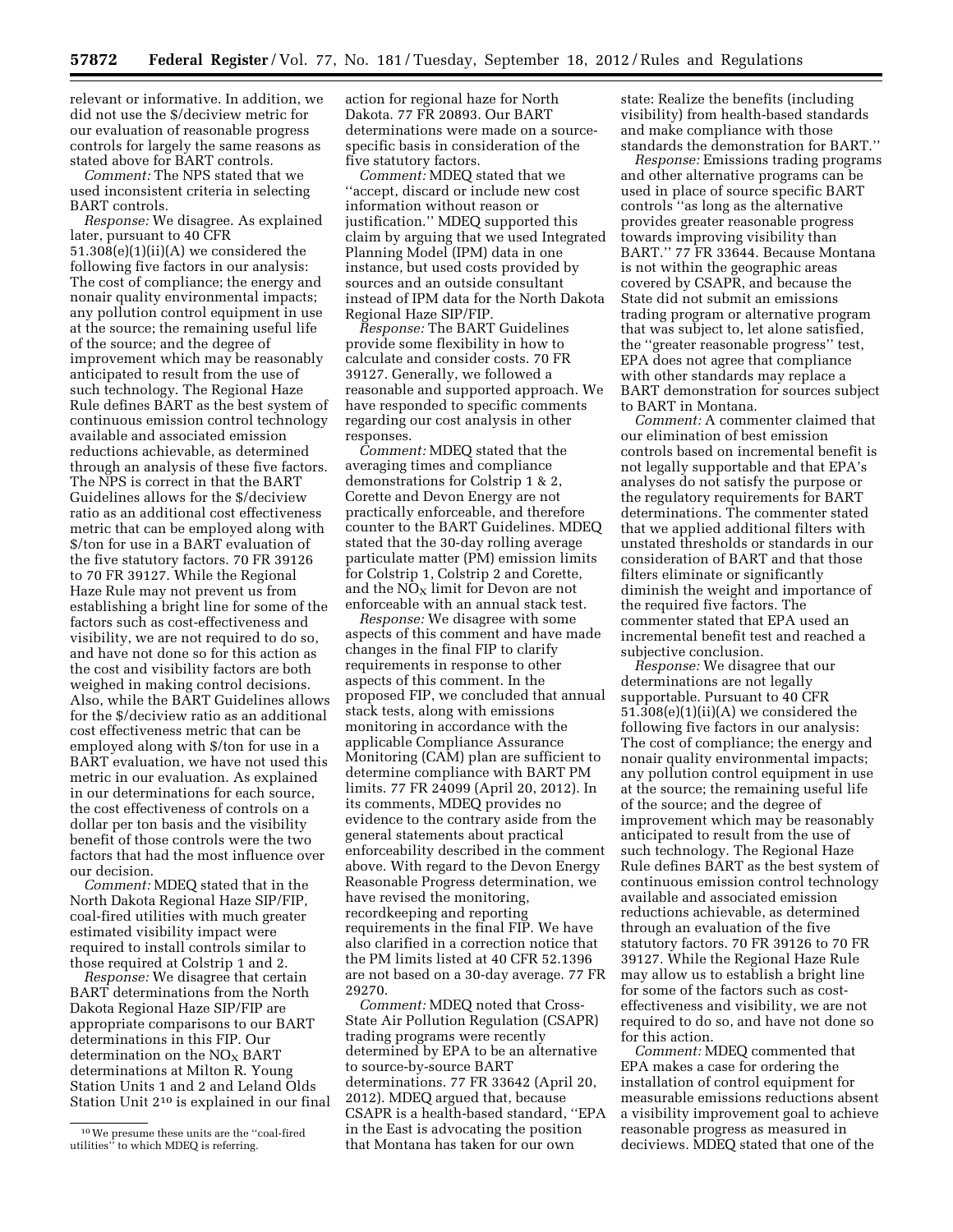factors to consider when determining BART is any existing pollution control technology in use at the source and that EPA may be interpreting this provision to mean BART requires the installation of any new pollution control technology that is useful for reducing emissions generally. MDEQ stated that the statute and the Regional Haze Rule are both clear that a BART determination focuses on existing pollution controls and that the suitability of additional controls for co-beneficial purposes that may be tangentially related to the National Goal is not part of the analysis. MDEQ stated that overall purpose of any SIP, including Montana's, is the control of emissions to comply with the NAAQS as set forth in 42 U.S. Code (USC) Section7410 and that the purpose of the Regional Haze Rule is to control emissions that cause or contribute to visibility impairment in Class I Federal areas. MDEQ stated that, ''Montana is adamant on this point because it forms the basis for its reluctant renunciation of authority over Montana's BART program.'' MDEQ stated that, ''the consideration of a co-benefit strategy is not without merit, but the imposition of BART is set forth very clearly in statute and rule. MDEQ stated that the determination of BART has everything to do with visibility impairment and improvement, not the attainment or maintenance of the NAAQS.'' MDEQ suggested that, ''EPA limit the BART criteria to that set forth in the rule at 40 CFR 51.308(e) and refuse to propose new controls that are not calculated to fulfill BART criteria.''

*Response:* We disagree that we have misinterpreted the BART provision to consider any existing pollution control technology at the source. We point out that considering existing pollution control technology in use at the source does not preclude the consideration of new technology. As listed in the BART Guidelines, Step 1 of the ''Five Basic Steps of a Case-by-Case BART Analysis'' is ''Identify All Available Retrofit Technologies.'' 70 FR 39164. A footnote to the word ''All'' in this step of the BART Guidelines reads as follows; ''In identifying 'all' options, you must identify the most stringent option and a reasonable set of options for analysis that reflects a comprehensive list of available technologies. It is not necessary to list all permutations of available control levels that exist for a given technology—the list is complete if it includes the maximum level of control each technology is capable of achieving.'' 70 FR 39164. Our analysis for each Montana source subject to BART included each of the ''Five Basic

Steps of a Case-by-Case BART Analysis,'' as well as a complete fivefactor analysis which included consideration of ''any existing pollution control technology in use at the source.'' Existing pollution control technology was considered when identifying available control options, when establishing a baseline for determining visibility impacts or for determining annual emission reductions for available control options. Existing pollution control technology also was considered in establishing emission limits. With regard to MDEQ's comment that we interpreted this provision to mean BART requires the installation of any new pollution control technology that is useful for reducing emissions generally, we point out that in many cases our BART determinations did not require additional pollution control technology to be installed for BART.

We also disagree that we have interpreted BART to require the installation of any new pollution control technology that is useful for reducing emissions generally, that we used criteria other that those listed at 40 CFR  $51.308(e)(1)(ii)(A)$ , or that we proposed new controls that are not calculated to fulfill BART criteria. As stated in other responses, pursuant to 40 CFR  $51.308(e)(1)(ii)(A)$  we considered the five factors in our analysis.. The Regional Haze Rule defines BART as the best system of continuous emission control technology available and associated emission reductions achievable, as determined through an evaluation of the five statutory factors. 70 FR 39126 to 70 FR 39127. As stated in another response, at no point in the proposed FIP did we discuss public health impacts as a consideration in our analyses, as they were not. As stated elsewhere, we agree that the Regional Haze Rule is not a health-based standard, and that we are not authorized to consider public health impacts in promulgating our FIP for purposes of this action.

*Comment:* The NPS commented that EPA determined that the incremental visibility improvement from a control option must exceed 0.5 deciview at a given Class I area if costs exceed \$5,000/ ton in order to qualify as BART and stated that the NPS disagrees with this approach. The NPS stated that while the BART Guidelines do recommend estimation of incremental costs, it makes no mention of an incremental visibility improvement test. The NPS explained that if applied linearly, EPA's cost estimate of \$3,235/ton for SCR would correspond to a visibility improvement of 0.32 deciview, not 0.5 deciview to justify SCR. The NPS stated

that EPA concluded the benefit of SCR at Theodore Roosevelt NP is 0.4 deciview and that therefore, by EPA criteria SCR is BART for each Units 1 and 2.

*Response:* We disagree. We have not determined that the incremental visibility improvement from a control option must exceed 0.5 deciview at a given Class I area if costs exceed \$5,000/ ton in order to qualify as BART. As stated in other responses, while the Regional Haze Rule may allow us to establish a bright line for some of the factors such as cost-effectiveness and visibility, we are not required to do so, and have not done so for this action.

#### *C. Comments on Cement Kilns*

*Comment:* A commenter stated that we must not exempt cement kilns from BART for PM. The commenter described baseline visibility impacts from Ash Grove and Holcim and stated that the high degree of visibility impairment warrants analysis of whether PM emission limits should be lower to reflect BART.

*Response:* We disagree that we have exempted cement kilns from BART for PM. In our proposal, Table 35 shows that Ash Grove's greatest baseline visibility impact is 4.446 deciviews at Gates of the Mountains WA and Table 49 shows that Holcim's greatest baseline visibility impact is .980 deciview at Gates of the Mountains WA. 77 FR 24011 and 77 FR 24017. While we agree with the commenter that the baseline impacts are significant, the PM contribution to this overall baseline impact is small. In our proposal, Table 38 shows that for Ash Grove, coarse PM only contributes 0.84% and fine PM only contributes 4.77% to the overall baseline visibility impact of 4.446 deciviews. 77 FR 24013. Table 64 shows that for Holcim, coarse PM only contributes 5.79% and fine PM only contributes 12.61% to the overall baseline visibility impact of .980 deciview. 77 FR 24022. By contrast, our BART determination for Ash Grove for  $NO<sub>X</sub>$  is anticipated to achieve a visibility improvement of 1.248 deciviews and our BART determination for Holcim is anticipated to achieve a visibility improvement of 0.424 deciview. Any visibility improvement that could be achieved with improvements to the existing PM controls would be negligible. BART for PM was based on using the existing control equipment and the emission limit established in each facility's Title V permit. The PM BART limits for Ash Grove and Holcim were listed in our proposal at 77 FR 24098 and are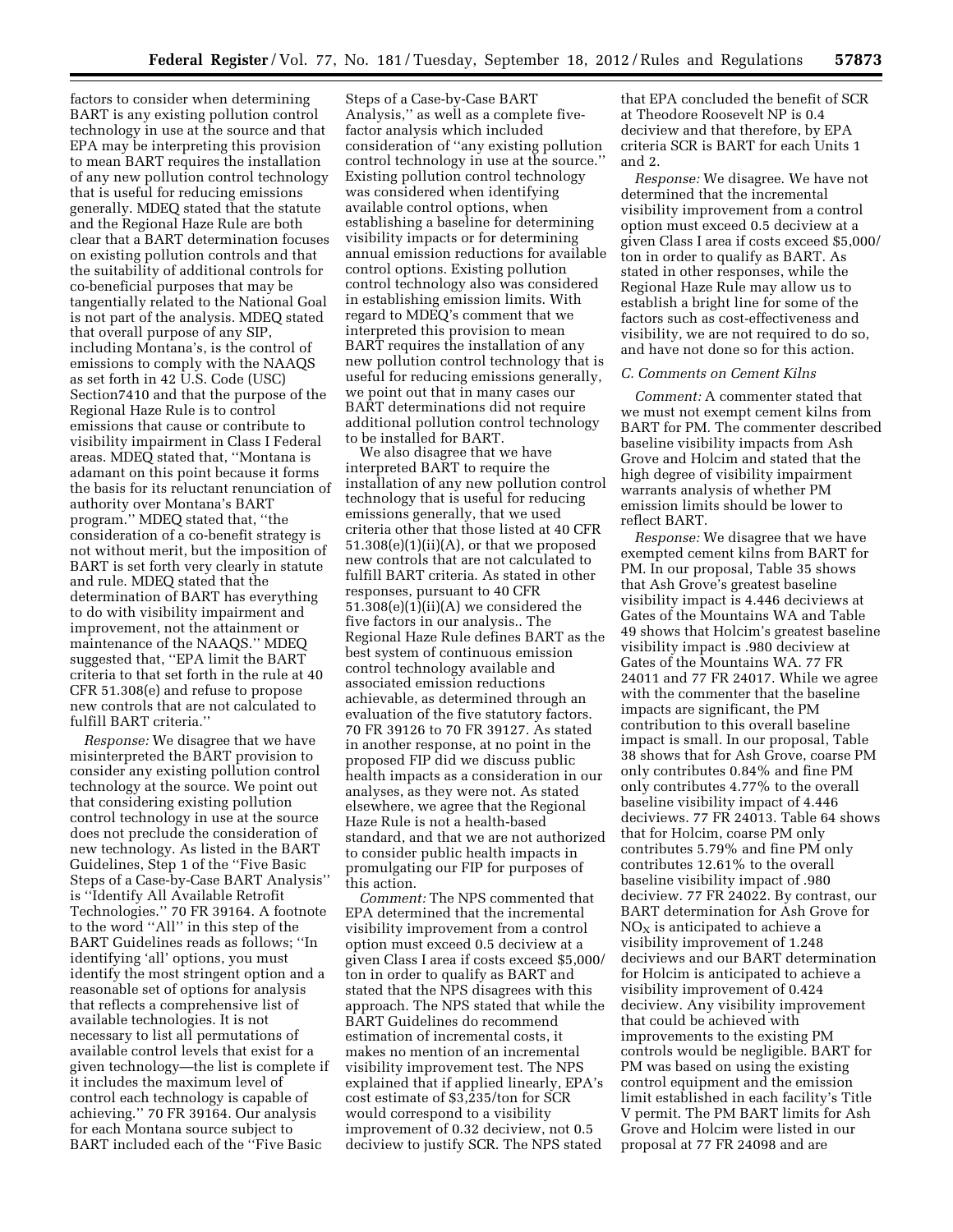codified by our final action at 40 CFR 52.1396.

#### *D. Comments on Ash Grove*

*Comment:* Ash Grove stated that they did not object to EPA's conclusion that BART should be based on the installation of low  $NO<sub>x</sub>$  burner (LNB) and SNCR. However, the company stated that they objected to the assumptions made about what SNCR can achieve. Ash Grove stated that they explained in the prior correspondence that the company did not believe that it is appropriate to assume that the Montana City kiln can achieve 50% control effectiveness. Ash Grove stated that, as the data in Table 10 of the preamble clearly showed, only one of the three kilns at Ash Grove's Midlothian plant is able to achieve 50% control effectiveness while the other two kilns had an average control efficiency of 37.7% and 40.5%.

Ash Grove also believes that no other credible evidence is provided for our conclusion as to SNCR  $NO<sub>X</sub>$  control efficiency. Ash Grove stated that we referenced studies from other industry sectors and a marketing brochure from Cadence stating that ''control efficiency of up to 50% can be achieved on long wet kilns'' and that this quote states the upper end of what might be achievable. Ash Grove indicated that the brochure does not state that 50% control efficiency can be achieved on all long wet kilns, that Cadence's experience with SNCR on long wet kilns is what is shown in Table 10, Ash Grove indicated that Cadence was Ash Grove's partner in developing the Midlothian SNCR, which, according to Ash Grove, are the only long wet kilns in the United States with any track record of SNCR use. Ash Grove indicated that even after years of optimization on the Midlothian kilns, the data show that it has not been possible to bring all three kilns up to a 50% control efficiency and that the Midlothian  $NO<sub>X</sub>$  reduction data reflect not only the benefits of SNCR, but also the mid-kiln firing of tires, use of a midkiln fan and other technologies that are not available to the Montana City kiln, but that were implemented concurrent with the SNCR installation/optimization at Midlothian to reduce  $NO<sub>x</sub>$  emissions. Ash Grove explained that in considering the Midlothian data, one needs to account for the direct control efficiency these technologies provide, in addition to the synergistic effects of using more than one control device/technique at a time at Midlothian and that these benefits would not be available at Montana City and should not be assumed.

Ash Grove summarized that they continued to believe that a SNCR system at Montana City cannot be assumed to reach greater than 35% control efficiency and that EPA has produced no credible evidence in the record for supporting a different conclusion. Ash Grove stated that they recognized that their initial BART submittal listed 50% control as achievable for the combination of a low  $NO<sub>x</sub>$  burner and SNCR at the Montana City kiln but since then they have realized they cannot get to that level on all three kilns at Midlothian. Ash Grove stated that they are willing to not contest the 8.0 lb/ton clinker limit, and they anticipate that compliance could require additional control technologies/strategies; therefore, they need the maximum time allowable to find ways to consistently maintain  $NO<sub>x</sub>$  at or below that level.

*Response:* We disagree that SNCR cannot achieve a 50% control effectiveness at Ash Grove. The data from Ash Grove's Midlothian, Texas kilns in Table 10 of the proposed FIP, 77 FR 24003, show the SNCR control effectiveness achieved. The data were not intended to imply that this is the upper bound of what might be achieved. Ash Grove did not submit any information demonstrating that this was the maximum reduction that could have been achieved. It was not necessary to achieve greater reductions from the Midlothian Texas kilns to comply with the required emission limit. In Texas, SNCR was used at Midlothian to comply with the emission limit established at Texas Administrative Code (TAC) 117.3110(a)(1)(B) of 4.0 lb/ton clinker. TAC 117.3110(b) allowed an owner or operator of a long wet kiln to comply with the 4.0 lbs/ton clinker emission limit on the basis of a weighted average for multiple cement kilns. Thus, it was not necessary for each individual kiln to achieve the maximum percentage reduction possible; one or more kilns could emit more than 4.0 lbs/ton clinker as long as the weighted average complied with the emission limit.

Ash Grove has not submitted any data to demonstrate that SNCR was optimized in an attempt to achieve the greatest control efficiency possible. For the Midlothian kilns, from June–August 2009, the emission rate from kiln 1 was 3.7 lbs/ton clinker and the emission rate from kiln 2 was 4.8 lbs/ton clinker and from June through August 2010, the emission rate from kiln 1 was 2.6 lbs./ ton clinker, the emission rate from kiln 2 was 4.8 lbs/ton clinker, and the emission rate from kiln 3 was 4.4 lbs/ ton clinker. These emission rates are significantly higher than the emission rates from June to August 2008 (an

average of 1.8 lbs/ton clinker for kiln 1, 2.7 lbs/ton clinker for kiln 2, and 2.7 lbs/ton clinker for kiln 3). An increase in  $NO<sub>x</sub>$  emissions over time would not be expected if the SNCR were being optimized.

With regard to Ash Grove's claim that we need to account for the direct control efficiency of other technologies that are not available to the Montana City Kiln, the tire-derived fuel system was already being used at Midlothian in 2006 and is already accounted for in the 2006 baseline to which the 2008 post-SNCR emissions are compared.11 Thus, no further adjustment is necessary. Ash Grove has not provided data to demonstrate that a synergistic effect has occurred between mid-kiln firing of tires and SNCR at Midlothian.

Ash Grove has not submitted data to support their claim that only 35% reduction can be achieved with SNCR at the Montana City kiln. All of the Midlothian kilns were able to achieve greater than 35% reduction with SNCR and there is no information to demonstrate that SNCR was optimized to its maximum potential. The BART Guidelines state, ''In assessing the capability of the control alternative, latitude exists to consider special circumstances pertinent to the specific source under review, or regarding the prior application of the control alternative. However, you should explain the basis for choosing the alternate level (or range) of control in the BART analysis. Without a showing of differences between the source and other sources that have achieved more stringent emissions limits, you should conclude that the level being achieved by those other sources is representative of the achievable level for the source being analyzed.'' 70 FR 39166. Ash Grove has not demonstrated the differences between their Montana City kiln and the Midlothian kilns.

With regard to Ash Grove's statement that we have not produced credible evidence in the record for supporting a greater than 35% control effectiveness for SNCR, we provided a detailed explanation in our proposed FIP at 77 FR 24003. Ash Grove has used SNCR at its Midlothian kilns where it was shown to achieve the reductions ranging from 37.7% to 62.5% and these are within the range of control effectiveness demonstrated at other kilns. Considering that control effectiveness is greater when initial  $NO<sub>x</sub>$  concentrations are greater, and that the baseline  $NO<sub>X</sub>$ emissions of the Montana City kiln are

<sup>11</sup>Letter from Molly Cagle to Chance Goodwin, Initial Control Strategy Development for DFW Ozone Nonattainment Area, July 30, 2010, p. 1.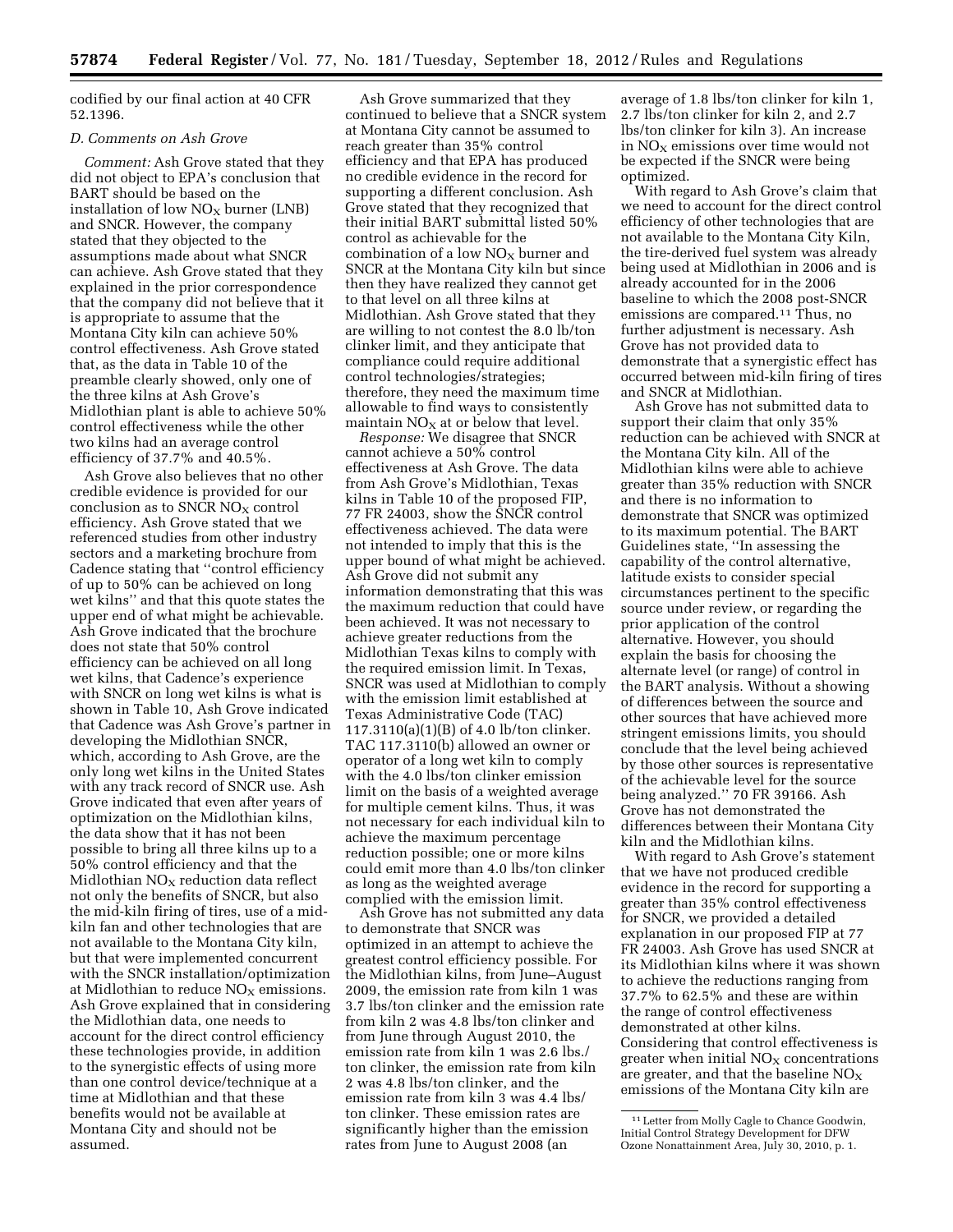significantly greater than the Midlothian kilns, the Montana City kiln would be expected to achieve even greater control effectiveness when compared to the Midlothian kilns. 77 FR 24003 and 77 FR 24004.

Ash Grove's comment that they are willing to not contest the 8.0 lb/ton clinker limit is noted. With regard to Ash Grove's comment that they anticipate that compliance could require additional control technologies/ strategies and that therefore they need the maximum time allowable to find ways to consistently maintain  $NO<sub>x</sub>$  at or below that level, we disagree that additional control technologies/ strategies are necessary; however, the final FIP does not require specific control technologies/strategies to be used. The final FIP allows for the maximum time available to comply with the 8.0 lb/ton clinker limit.

*Comment:* Ash Grove stated that the company supported the conclusions as to what constitutes BART for  $SO<sub>2</sub>$ . Ash Grove noted that in the preamble we stated that there is so little improvement in visibility associated with implementing add-on  $SO<sub>2</sub>$  controls that there is no basis for requiring such controls under BART. Ash Grove stated that Clean Air Act Section 169A(g)(2) clearly states that ''the degree of improvement in visibility which may reasonably be anticipated to result'' must be used in evaluating potential BART controls. Ash Grove concluded that given the nominal improvement in visibility predicted from add-on controls, there is no basis under BART for requiring the addition of such controls. Ash Grove stated that the BART program has a very narrow statutory focus in that it exclusively addresses visibility improvement and that absent a material increase in visibility, the company believes that we would have been arbitrary and capricious if we had required add-on controls for SO<sub>2</sub> utilizing our BART authority. Ash Grove stated that the company supported our ultimate conclusion.

*Response:* The comment is noted. The final FIP makes no changes to the conclusions regarding  $SO<sub>2</sub>$  controls for Ash Grove.

*Comment:* Ash Grove stated that the company supported our conclusion that existing PM controls (an electrostatic precipitator (ESP)) constitute BART and that ESPs are well-accepted controls for wet kilns. Ash Grove stated that their compliance with the filterable particulate standard in the process weight rule applicable to the kiln is an appropriate limit for ensuring that the ESP is properly operating and that

annual compliance demonstrations will ensure ongoing compliance. Ash Grove stated that they believe that this approach is particularly appropriate where the contribution of PM emissions to visibility impairment is nominal.

*Response:* The comment is noted. The final FIP makes no changes to the conclusions regarding PM controls for Ash Grove.

*Comment:* Ash Grove requests clarification on whether they must comply with BART limits for  $SO<sub>2</sub>$  and PM within five years of the effective date of the rule, as specified in the proposed regulatory text at 40 CFR 52.1396(d), or within 180 days for  $SO<sub>2</sub>$ and 30 days for PM, as suggested by the preamble to the proposed rule. If the intent is to require compliance sooner than five years from the effective date, then Ash Grove requests that the rule be renoticed, and that if EPA will not allow five years from the effective date, then Ash Grove requests that the BART compliance date for these pollutants be 30/180 days after the effective date, or the Portland cement National Emission Standards for Hazardous Air Pollutants (NESHAP) compliance date, whichever is later, in order to coordinate with the implementation of EPA's Portland cement NESHAP and New Source Performance Standard (NSPS) requirements, including installation and certification of continuous emission monitoring systems (CEMS). Ash Grove stated that the monitoring that EPA is imposing as part of the concurrent Portland cement Maximum Achievable Control Technology (MACT) rulemaking is very complicated and must be able to work in concert with what EPA imposes under this BART rulemaking. Ash Grove also stated that critical components of Ash Grove's envisioned monitoring scheme, such as installation of clinker weigh belts or the development of slurry conversion mechanisms, cannot be implemented within the 180 day period after the effective date.

*Response:* We agree with aspects of this comment, but disagree with others. We agree that there is an omission in the proposed 40 CFR 52.1396(d). We failed to specify, in the rule language itself, the compliance deadline for  $SO<sub>2</sub>$  of 180 days after the effective date of the FIP, and the compliance deadline for PM of 30 days after the effective date of the FIP. These deadlines were mentioned in the rule preamble. We have corrected the rule language at 40 CFR 52.1396(d) to specify these deadlines. For both  $SO<sub>2</sub>$ and  $NO<sub>X</sub>$ , we further clarify that the 180day deadline is applicable only where installation of additional controls is not necessary to comply with the BART limit; otherwise the compliance

deadline is five years after the effective date of our rule.

We disagree that the compliance deadline should be 30/180 days after the FIP effective date, or the Portland cement NESHAP compliance date, whichever is later. With regard to ''whichever is later,'' EPA does not have the option of specifying an open-ended compliance deadline for BART. In our FIP proposal at 77 FR 23993, we explained that ''Once EPA has made its BART determination, the BART controls must be installed and in operation as expeditiously as practicable, but no later than five years after the date of the final FIP. CAA section 169(g)(4) and 40 CFR 51.308(e)(1)(iv).'' Ash Grove's comment does not dispute this explanation.

Further, Ash Grove has not presented any specific reason for us to wait on the Portland cement MACT rulemaking before imposing  $PM$  and  $SO<sub>2</sub>$  monitoring requirements for purposes of BART. First in regard to  $SO<sub>2</sub>$  monitoring, the proposed amendments to the Portland cement MACT and NSPS rules do not include any changes to the  $SO<sub>2</sub>$  CEMS monitoring requirements. In the proposed amendments, EPA is proposing to correct the emission rate calculation formula for  $SO<sub>2</sub>$  in NSPS Subpart F, at 40 CFR 60.64(c), but since we are making the same correction in our final FIP rule (see our response below to the comment on  $NO<sub>x</sub>$  and  $SO<sub>2</sub>$ emission rate calculation), this is not a valid reason to wait until the Portland cement MACT and NSPS amendments are finalized before imposing  $SO<sub>2</sub>$ monitoring in the FIP.

Further, the proposed amended Portland cement MACT and NSPS rules require a  $SO<sub>2</sub>$  CEMS only if the kiln is subject to an  $SO<sub>2</sub>$  limit under NSPS. Ash Grove has not indicated that their kiln in Montana is subject to an  $SO<sub>2</sub>$  limit under NSPS, and even if it is, the proposed amended Portland cement MACT and NSPS rules will not impose any different requirements for an  $SO<sub>2</sub>$ CEMS than those in existing NSPS rules at 40 CFR 60.63(f), which are crossreferenced by our proposed regulatory text at 40 CFR 52.1396(e)(3). Ash Grove has also not presented any specific reason, such as vendor unavailability or site-specific complications, why it should take more than 180 days to replace and certify their  $SO<sub>2</sub>$  CEMS. We have already stated in our FIP proposal that 180 days would allow time for monitoring systems to be certified if necessary. We are clarifying that CEMS will have to be certified for BART purposes independent of NSPS requirements.

Second, in regard to PM monitoring, the proposed amendments to the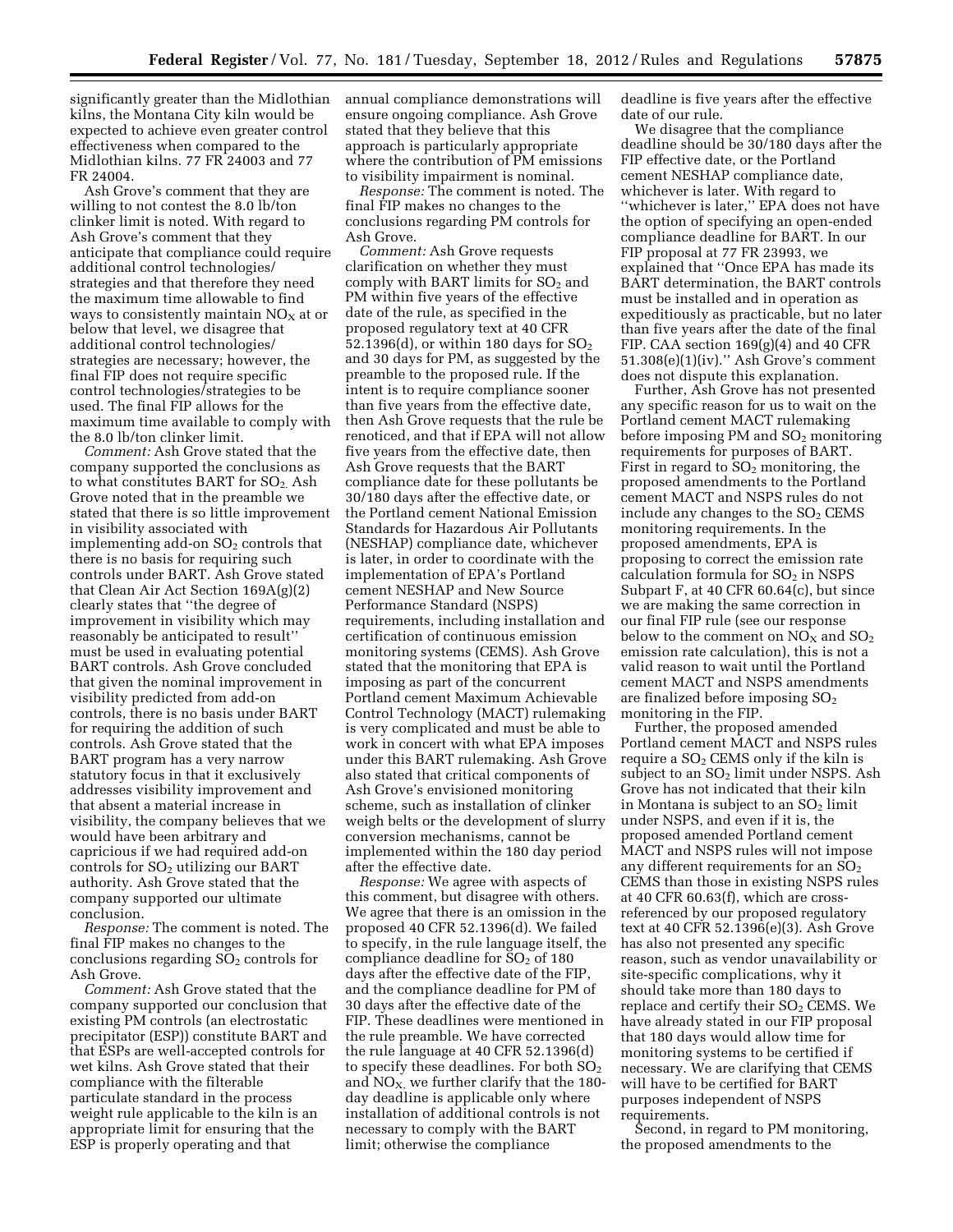Portland cement MACT and NSPS rules require a PM continuous parametric monitoring system (CPMS), whereas the existing Portland cement MACT and NSPS rules require a PM CEMS. Since our FIP proposal does not require PM CPMS nor PM CEMS, the proposed amendments to the Portland cement MACT and NSPS rules do not affect the FIP and are not a valid reason to extend the 30-day compliance deadline for PM in the FIP.

With regard to Ash Grove's statement that critical components of the monitoring scheme, such as installation of clinker weigh belts or the development of slurry conversion mechanisms, cannot be implemented within the 180 day period after the effective date of the FIP, Ash Grove has not presented any specific reason why it should take longer than 180 days. With regard to Ash Grove's statement that the clinker monitoring must work in concert with the MACT rulemaking, our proposed regulatory text at 40 CFR 52.1396(e)(4)(ii) cross-references 40 CFR 60.63(b) for clinker production monitoring requirements. The proposed amendments to the Portland cement MACT and NSPS rules do not change the requirements in the existing section 60.63(b) for determining the amount of clinker produced. Only minor language clarifications are proposed, and there is no change to actual requirements.

We note that Ash Grove has no issue with the proposed PM BART emission limit. However, in preparing responses to Ash Grove's comments on other aspects of our proposed FIP, we identified a typographical error in our emission limit table for cement kilns. We made a correction to the emission limit table for cement kilns at  $52.1396(c)(2)$ , to clarify that the PM emission limit for Ash Grove is in lb/hr, not lb/ton clinker. Only the PM emission limit for Holcim is in lb/ton clinker. Similarly, we have clarified 40 CFR 52.1396 $(f)(2)$  to indicate that the emission rate of particulate matter shall be reported in lb/hr for Ash Grove, and in lb/ton clinker for Holcim. Ash Grove is not required to monitor clinker production for purposes of demonstrating compliance with the PM BART limit. We have also included in 40 CFR 52.1396(f)(2) the equation for calculating lb/ton clinker for PM at Holcim, rather than cross-reference 40 CFR 52.1396(e)(4)(ii), which pertains to  $\rm SO_2$  and  $\rm NO_X$  not PM.

*Comment:* Ash Grove does not object to the requirement in our proposed regulatory text at 40 CFR 52.1396(e)(3) to maintain, calibrate and operate  $SO<sub>2</sub>$ and  $NO<sub>x</sub>$  CEMS on the cement kiln stack. Ash Grove requests, to be

consistent with other requirements to which they are subject, that the language be revised and proposed creating an exception during CEMS breakdown, repairs, calibration checks, and zero and span adjustments.

*Response:* We agree it is appropriate to address the language for consistency purposes. Rather than use the language proposed by Ash Grove, we are incorporating language from 40 CFR 60.63(g), which says,

You must operate the monitoring system and collect data at all required intervals at all times the affected source is operating, except for periods of monitoring systems malfunctions, repairs associated with monitoring system malfunctions, and required monitoring system quality assurance or quality control activities (including, as applicable, calibration checks and required zero and span adjustments).

We have revised the regulatory text at 40 CFR 52.1396(e)(3) accordingly. 40 CFR 60.63(g).

*Comment:* Ash Grove also believes it is critical that the facility have adequate time to install, shake down and calibrate the necessary CEMS equipment. The facility currently lacks a flow meter and does not have certified CEMS. As a result, Ash Grove anticipates that it must replace its CEMS system, including the data acquisition and handling system (DAHS) as part of Portland cement MACT implementation. Ash Grove stated that this effort cannot be completed until the Portland cement MACT requirements are finalized, as Ash Grove understands that the NESHAP monitoring provisions are in flux. Therefore, Ash Grove believes that the BART CEMS requirements must be implemented at the same time that the Portland cement MACT CEMS requirements are implemented and not before.

*Response:* We disagree. See our response on compliance deadlines above. EPA does not have the option of specifying an open-ended compliance deadline for BART. Further, Ash Grove has not presented any specific reason, such as vendor unavailability or sitespecific complications, why it should take longer than 180 days to install a flow meter and replace the CEMS system with a certified system. This comment has not resulted in any change to our proposal.

*Comment:* Ash Grove supports the approach whereby the CEMS data are utilized to demonstrate compliance with the  $NO<sub>X</sub>$  and  $SO<sub>2</sub>$  BART limits. However, Ash Grove believes there is a material error in the formula used in the proposed regulatory text at 40 CFR 52.1396(e)(4)(ii). The formula expresses the concentrations of  $SO_2$  and  $NO_X$  in

grains per standard cubic foot (gr/scf). Ash Grove noted that a CEMS would not normally generate  $SO_2$  or  $NO_X$ concentrations in gr/scf, but in parts per million (ppm), consistent with the requirements of 40 CFR 60, Appendix B, Performance Specification 2. Ash Grove recognizes that this formula was likely intended to match Equation 3 in the 2010 revised Subpart F NSPS. While Ash Grove appreciates the effort to maintain consistency between the requirements, Ash Grove believes that Equation 3 in the Subpart F NSPS is in error and will be corrected in the upcoming public notice addressing Subpart F. Ash Grove provided a suggested formula to replace the formula stated in the proposed regulatory text.

*Response:* We agree for the reasons stated by Ash Grove that the formula for calculating the emissions should express  $SO_2$  and  $NO_X$  concentrations in ppm, not in gr/scf. We have corrected 40 CFR  $52.1396(e)(4)(ii)$  accordingly; however, rather than use the language proposed by Ash Grove, we have used the formula and associated language found in the proposed amendments to the Portland cement NSPS. 77 FR 42397.

*Comment:* Ash Grove noted that the proposed regulatory text at 40 CFR 52.1396(f) would require that Ash Grove perform EPA Method 5, 5B, 5D or 17, 40 CFR Part 60, Appendix A, to demonstrate compliance with the PM limit and that the test consist of three runs with each run at least 120 minutes long and each run collecting a minimum sample of 60 dry standard cubic feet. Ash Grove supports the approach of identifying the specific source test methods in the rule. However, Ash Grove does not support specifying the duration of each test run and the minimum sample size. Ash grove stated that this BART FIP is being implemented with the intent that it will control emissions for many years to come. Ash Grove stated that placing this type of detailed data into the rule, rather than letting the test duration and sample size be determined based on the test method as it exists at the time of the test, invites future confusion and trouble. Therefore, Ash Grove suggested that EPA specify the test methods but delete the other language relating to the test duration and sample size.

*Response:* We disagree. The test method does *not* determine the test duration and sample size, but crossreferences other rules in this regard. EPA Method 5 states in subsection 8.2.4, ''Select a total sampling time greater than or equal to the minimum total sampling time specified in the test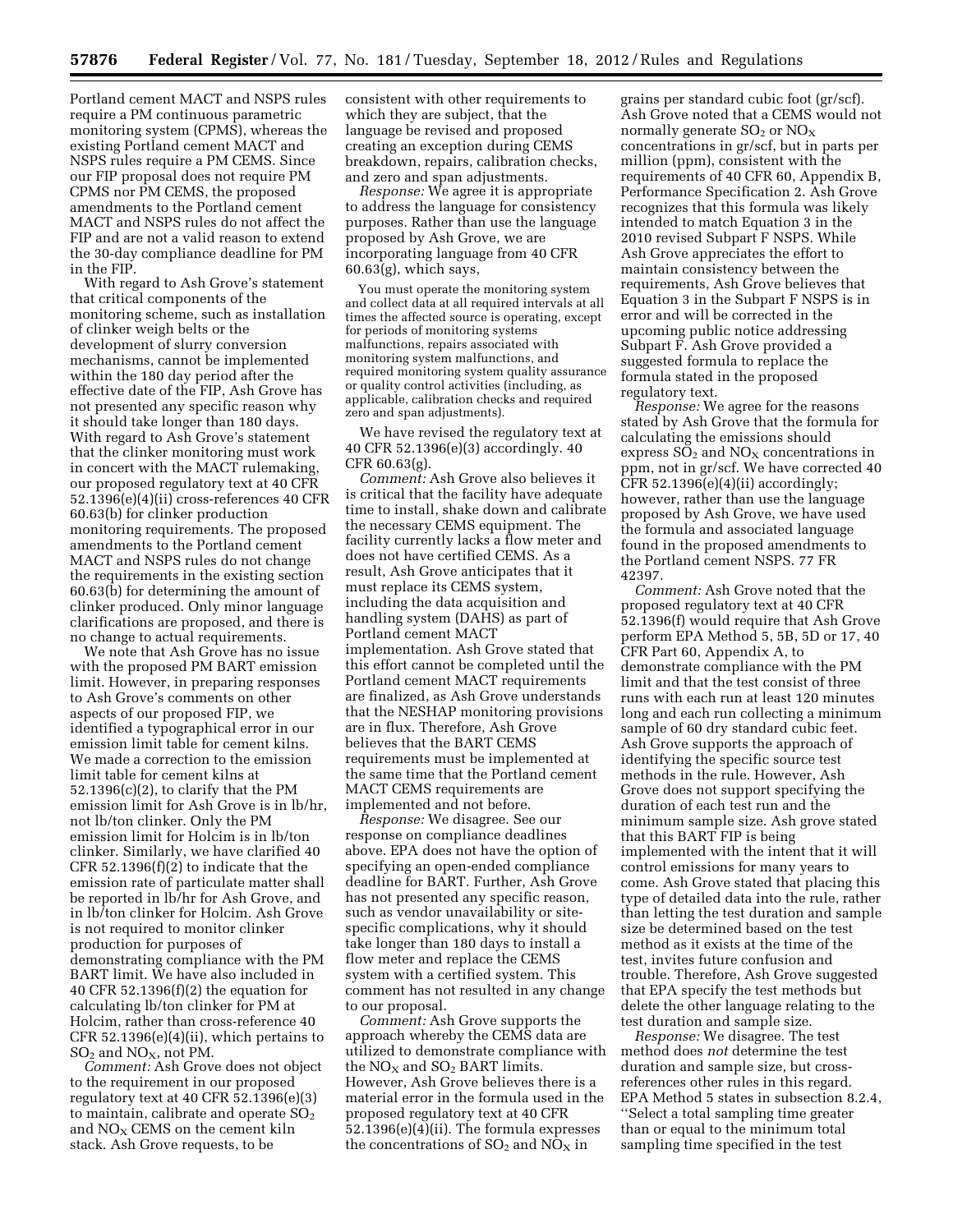procedures for the specific industry, such that (1) the sampling time per point is not less than 2 minutes (or some greater time interval as specified by the Administrator), and (2) the sample volume taken (corrected to standard conditions) will exceed the required minimum total gas sample volume.'' Methods 5B and 5D cross-reference Method 5 for sampling time and sampling volume. Method 17 does not cross-reference Method 5 for sampling time and sampling volume, but does not specify anything different. We consider three test runs, with each run at least 120 minutes long, and each run collecting a minimum sample of 60 dry standard cubic feet, to be appropriate and necessary for purposes of the Montana Regional Haze FIP. We note that this has been specified in PM stack testing requirements in other regional haze FIPs. (See, for example, Proposed Final FIP by EPA Region 9 for the Four Corners Power Plant, 76 FR 52387, August 22, 2011.) This comment has not resulted in any change to our proposal.

*Comment:* Ash Grove stated that the proposed regulatory text at 40 CFR 52.1396(h)(6) would require that they maintain, among other things, records required by Part 75. Ash Grove is not subject to part 75 as that applies only to electrical generating units. Ash Grove believes that this reference to Part 75 was just a ''catch-all'' and not intended to impose any obligations under Part 75 upon cement kilns otherwise not subject to Part 75. However, due to the potential for misunderstanding and the lack of relevance of the Acid Rain provisions to cement kilns, Ash Grove requested that the reference to Part 75 be deleted.

*Response:* We agree. Since the proposed monitoring requirements for cement kilns, at sections 52.1396(e)(3) and (4), and at section 52.1396(f)(2), do not cross-reference Part 75, there are no applicable Part 75 recordkeeping requirements under our FIP proposal. Therefore, the reference to Part 75 on recordkeeping, at 40 CFR 52.1396(h)(6), is not necessary and has been removed.

*Comment:* Ash Grove stated that the proposed regulatory text at 40 CFR 52.1396(i) would require that Ash Grove submit quarterly excess emission reports and CEMS performance reports. Ash Grove currently is subject to similar reporting requirements under the Title V and NESHAP programs. However, in both of those programs the reports are submitted semi-annually, not quarterly. Ash Grove sees no purpose gained by submitting the reports quarterly and the additional administrative burden is significant. Therefore, Ash Grove requested that EPA revise this reporting requirement to make it consistent with

the similar reports submitted under Title V and NESHAP programs, i.e., semiannual reports.

*Response:* We agree. We used provisions in NSPS Subparts A and F applicable to cement kilns as a model for the CEMS-related reporting requirements for cement kilns in our FIP proposal. The general provisions of NSPS Subpart A, at 40 CFR 60.7(c), require semiannual excess emission reports and monitoring systems performance reports, except when more frequent reporting is specifically required by an applicable subpart, or if the Administrator, on a case-by-case basis, determines that more frequent reporting is necessary to accurately assess the compliance status of the source. NSPS Subpart F for cement kilns does not specify more frequent reporting. Therefore, we have revised the required reporting frequency to semiannual in 40 CFR 52.1396(i)(1) and (i)(2) for cement kilns. The required reporting frequency for EGUs remains quarterly.

*Comment:* Ash Grove requested that EPA revise its proposed regulatory text at 40 CFR 52.1396(i)(2)(ii) requiring the company to submit Relative Accuracy Audits (RAAs) and Cylinder Gas Audits (CGAs). Ash Grove does not object to the idea of submitting Relative Accuracy Test Audits (RATAs) as those are documented in a highly formalized test report prepared by a third party testing contractor. However, the RAAs and CGAs are not documented in the same type of formal third party report. Ash Grove believes that it is adequate to certify that the audits have been performed as part of the semiannual reports.

*Response:* We disagree. Our proposed regulatory text at 40 CFR 52.1396(e)(3) states that the CEMS shall be used to determine compliance with the emission limitations in section 52.1396(c), for each unit, in combination with data on actual clinker production. For cement kilns, 40 CFR section 52.1396(i)(2)(ii) requires submittal of results of any CEMS performance tests required by 40 CFR part 60, appendix F, Procedure 1, which is titled ''Quality Assurance Requirements for Gas Continuous Emission Monitoring Systems Used for Compliance Determination.'' Under Section 7 of Procedure 1 (Reporting Requirements), it is not adequate to merely certify that the RAAs and CGAs have been performed. Section 7 requires submittal of a Data Assessment Report for each quarterly audit, which must include ''Assessment of CEMS data accuracy and date of assessment, as determined by a RATA, RAA or CGA

described in Section 5, including \* \* \*, the A [accuracy] for the RAA or CGA, the RM [reference method] results, the cylinder gases certified values, the CEMS responses, and the calculations results as defined in Section 6.'' This information must be included in the semiannual reports referenced in our response to the previous comment above. We consider this information appropriate and necessary. This comment has not resulted in any change to our FIP proposal.

*Comment:* Ash Grove requested that EPA drop the requirement proposed in 40 CFR 52.1396(k)(2) to provide semiannual progress reports on construction of  $SO_2$  and  $NO_X$  control equipment. Ash Grove does not object to filing notification of commencement of construction as this obligation is consistent with what Ash Grove is used to under the NSPS and state new source review program. However, semiannual construction progress reports are not something that Ash Grove is typically set up to generate and there seems to be little gained from such reports. Therefore, Ash Grove requested that this requirement be dropped from the rule.

*Response:* We disagree. We consider construction progress reports necessary as part of ensuring that BART sources meet their five-year compliance deadlines. Since installation of substantial equipment may be involved, there could be unforeseen construction delays that we would want to be aware of well before the five-year deadline. We do not consider this reporting a burdensome requirement, as our FIP proposal does not specify any particular level of detail for these progress reports. This comment has not resulted in any change to our FIP proposal.

*Comment:* Ash Grove noted that the BART limits are identified as applying at all times, including startup, shutdown and malfunction. Although the preamble states that the proposed limits allow ''for a sufficient margin of compliance,'' Ash Grove argued that these limits do not take into account the impact of sudden and unforeseen effects attributable to malfunctions. As compliance with all three limits (i.e.,  $SO_2$ , PM and  $NO_X$ ) could be affected by a malfunction, Ash Grove believes that it is appropriate for EPA to provide the same affirmative defense in the event of a malfunction as is provided in the Portland cement MACT rules. Specifically, Ash Grove requested that EPA incorporate the same affirmative defense provided in 40 C.F.R. 63.1344 to address malfunctions.

*Response:* EPA disagrees with this comment. As stated in our proposal, to determine the BART NO<sub>X</sub> limit for Ash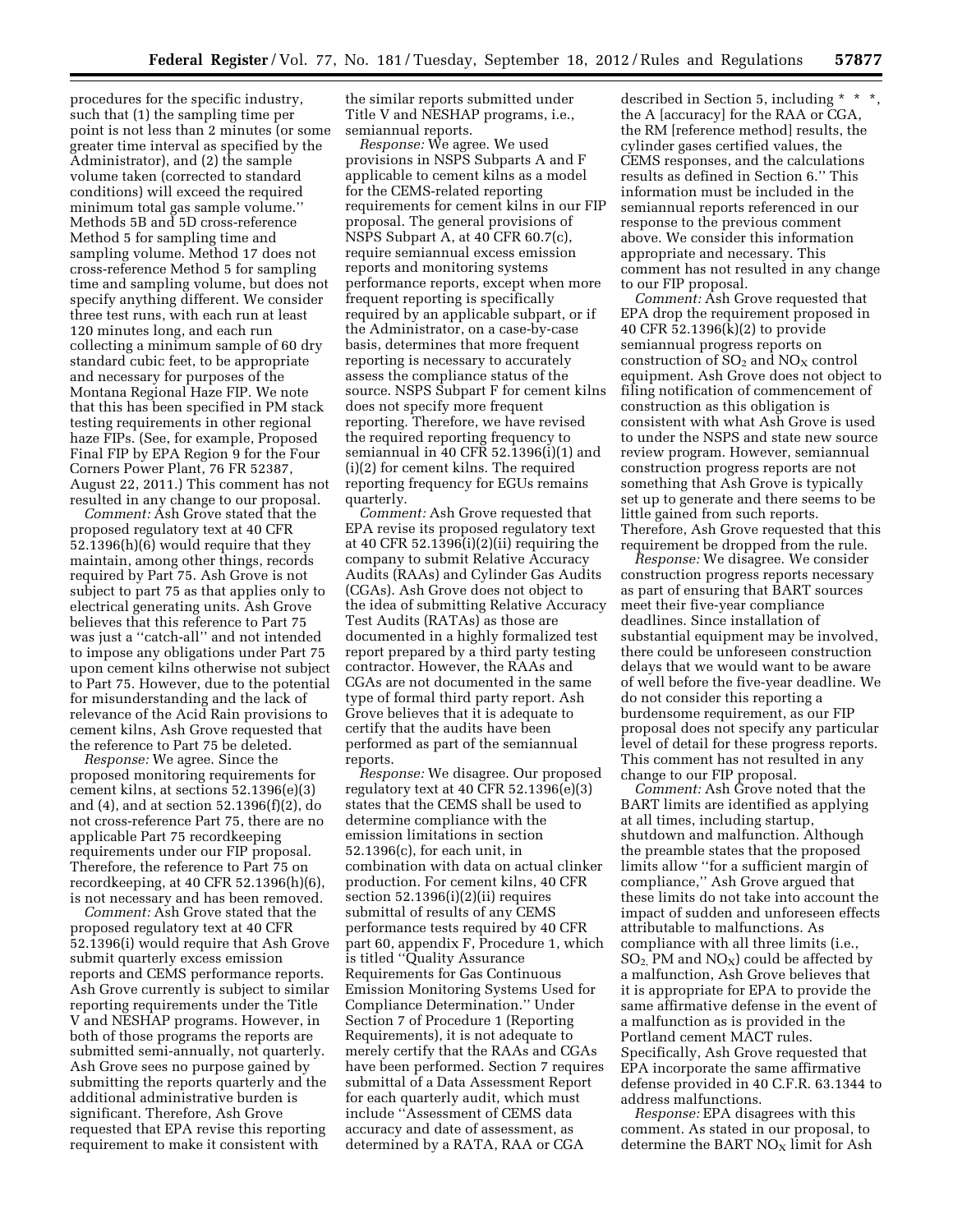Grove, we first applied the efficiency of the selected controls, LNB + SNCR at 58%, to the 99th percentile 30-day rolling average  $NO<sub>x</sub>$  emission rate at this facility for May 26, 2006 through September 8, 2008, resulting in a figure of 7.82 lb/ton clinker. 77 FR at 24007 n.45. We then set the BART limit above this, at 8.0 lb/ton clinker. Ash Grove provides no data to show that, at this facility, this limit cannot be achieved due to malfunctions, or that our use of the 99th percentile 30-day rollingaverage  $NO<sub>x</sub>$  emission rate in combination with the additional margin (from 7.82 to 8.0 lb/ton clinker) provides an insufficient margin of compliance.

For SO2, we did not select any additional controls for BART. We based the BART  $SO<sub>2</sub>$  limit on the 99th percentile 30-day rolling average  $SO<sub>2</sub>$ emission rate at this facility for May 26, 2006 through September 8, 2008, 11.02 lb/ton clinker, and set the BART limit at 11.5 lb/ton clinker. 77 FR at 24013 n.73. Ash Grove provides no data to show that, at this facility, this limit cannot be achieved due to malfunctions, or that our use of the 99th percentile 30 day rolling average  $SO<sub>2</sub>$  emission rate at this facility in combination with the additional margin (from 11.02 to 11.5 lb/ton clinker) provides an insufficient margin of compliance.

We also did not select any additional controls for PM. Ash Grove currently has an electrostatic precipitator for PM control and is subject to a process weight-based PM10 emission rate set out in Montana's approved SIP and Ash Grove's title V operation permit. We set the BART limit, based on use of the current control technology, at the existing emission rate. Ash Grove has not provided any data to show that it is not able to meet the existing limit due to malfunctions. As a result, we continue to maintain that the  $NO<sub>x</sub>$ ,  $SO<sub>2</sub>$ , and PM BART limits for Ash Grove provide for a sufficient margin of compliance, including taking into account malfunctions.

With respect to the Portland cement MACT standard, we note that the MACT standard applies across the entire source category, while the BART limits imposed in this FIP reflect application of the five statutory BART factors to a particular facility, Ash Grove. Ash Grove does not explain why, in this circumstance, the existence of the affirmative defense in the MACT standard necessarily implies an affirmative defense is required for the BART limits, which as discussed above, for  $NO<sub>X</sub>$  and  $SO<sub>2</sub>$  are based in part on actual emissions from Ash Grove, and for PM are based on an existing limit for

Ash Grove. We therefore disagree that the affirmative defense provided for in 40 CFR section 63.1344 should be also provided for in this FIP.

*Comment:* The opening sentence of the proposed regulatory text at 40 CFR 52.1396(i) states ''All reports under this section, with the exception of 40 CFR 53.1395(n) and (o) shall be submitted \* \* \*'' Ash Grove believes that this cross-reference is in error, as Ash Grove is not aware of there being a 40 CFR 53.1395(n) or (o). Ash Grove believes this was intended to cite to 40 CFR 52.1396(n) and (o).

*Response:* We agree this was an error. We have corrected the language to cite to section 52.1396(n) and (o), instead of section 53.1395(n) and (o).

#### *E. Comments on Holcim*

*Comment:* Montanans Against Toxic Burning (MATB) applauded our proposed retrofit of the Holcim kiln to include LNB and SNCR.

*Response:* We acknowledge MATB's support.

*Comment:* MATB believes that we should reanalyze the fuel-switching option for the Holcim cement kiln. Specifically, they stated that petroleum coke inputs should be reduced, which they believe would lead to significant reductions in  $SO<sub>2</sub>$  emissions. They also stated that our analysis may be skewed by what MATB describes as Holcim's ''low-ball'' estimates of its sulfur emissions. MATB believes that a review of Holcim's past monitoring data could lead to a different conclusion.

*Response:* We disagree that it is necessary to reanalyze fuel switching options for Holcim. In our analysis, we used annual  $SO<sub>2</sub>$  emissions as reported to the National Emissions Inventory and we have no reason to believe that these were underestimated. The annual emissions (50.2 tpy) are so minimal that fuel switching options resulting in increased annual cost would not be considered cost-effective on a dollar per ton basis. In addition, the visibility improvement from fuel switching is very low at 0.015 deciview for fuel switching option 1 and 0.024 deciview for fuel switching option 2.

*Comment:* MATB commented that a "real-time hourly" standard for  $NO<sub>X</sub>$ and  $SO<sub>2</sub>$  rather than the 30-day rolling averages based on clinker production proposed, is needed to assure compliance with protective limits. MATB explained that with the 30-day rolling averages, spikes due to malfunction or improper operation will ''disappear'' in the averaging process.

*Response:* We assume that by ''realtime hourly'' standard, the commenter means an emission limit in pounds per hour. We disagree that we should establish an hourly standard rather than a 30-day rolling average limit based on clinker production. As we explained in our proposal (77 FR 24007), we chose an output-based standard because it avoids rewarding a source for becoming less efficient, i.e., requiring more feed to produce a unit of product. An outputbased standard promotes the most efficient production process. With regard to 30-day versus hourly averaging time, EPA's BART guideline calls for BART emission limits to be expressed as 30-day rolling averages for electrical generating units. 70 FR 39172. We believe this is appropriate for other BART units as well. The proposed limit allows for a sufficient margin of compliance for a 30-day rolling average limit that would apply at all times, including startup, shutdown, and malfunction. 77 FR 24018.

*Comment:* MATB believes that more oversight, transparency, and accountability are needed when it comes to reporting and record keeping.

*Response:* We are confident that the information used to make our decision is accurate. With regard to reporting and recordkeeping requirements under the FIP, the commenter has not explained what oversight, transparency and accountability is lacking and what more is needed in this regard. That said, section 114 of the CAA allows EPA and the State to ask for monitoring data and reports as necessary. These documents are available to the public unless the information is claimed to be confidential business information.

*Comment:* MATB commented that the efficiency of Holcim's ESP is incorrect as stated in EPA's analysis, and does not operate during most malfunctions. These malfunctions can last 24 hours or more. Additionally, MATB stated that EPA's analysis fails to consider PM during periods of startup, shutdown and malfunction and considering the frequent upsets with the Trident kiln, that cause its ESP to be turned off, an additional control measure at Holcim is essential. MATB encouraged us to analyze the addition of a fabric filter.

*Response:* We disagree that it is necessary to evaluate the installation of a fabric filter at Holcim. In our proposal, we explained that PM emissions from Holcim did not significantly contribute to visibility impairment. We used actual emission rates to model the visibility impact from Holcim. Because the baseline visibility impact from PM was low, improvements to the existing PM control device would not be significant.

*Comment:* The commenter stated that an annual three-hour stack test is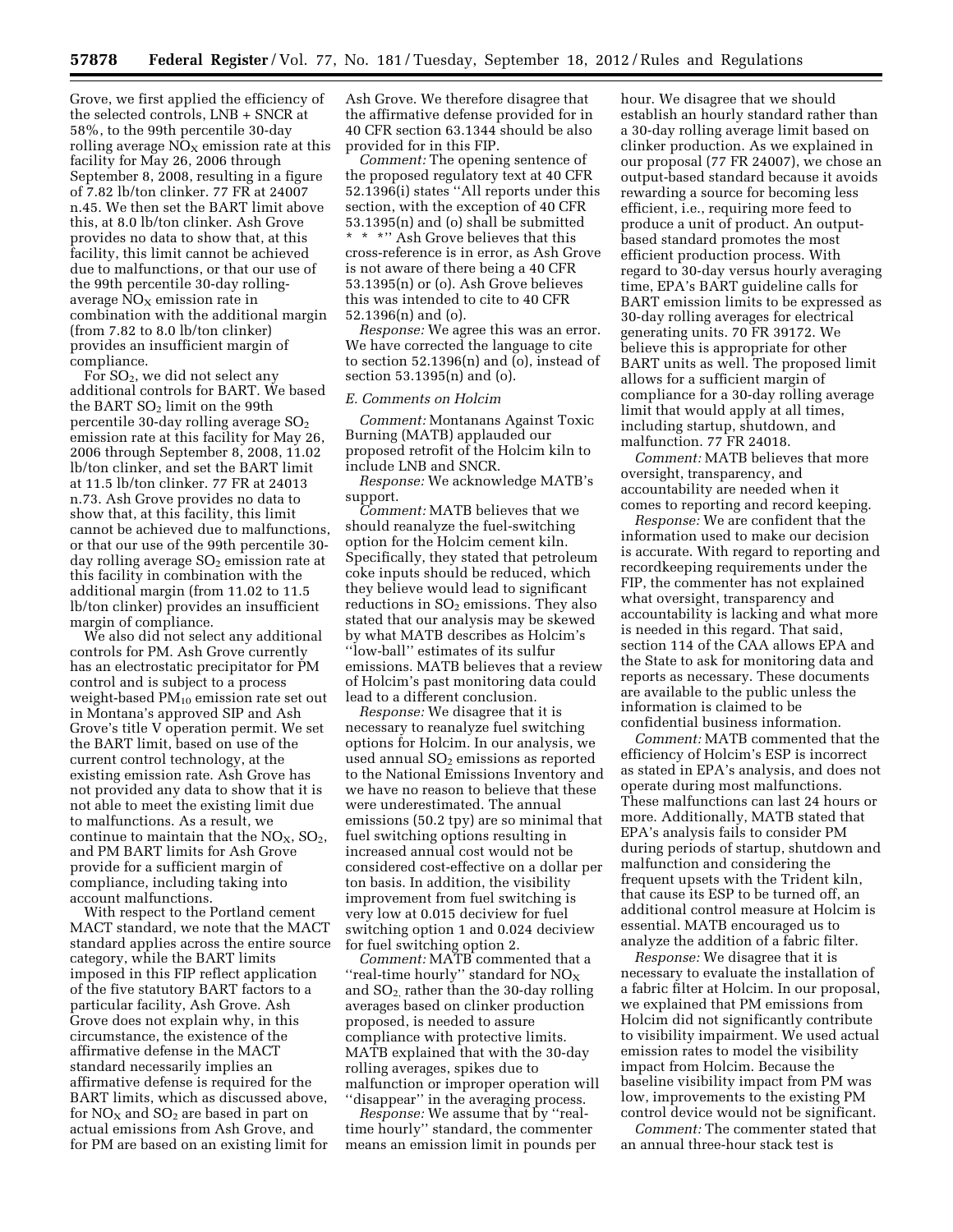inadequate to monitor PM emission limit compliance.

*Response:* We disagree. The proposed requirements for demonstrating compliance with PM emission limits include more than just an annual threehour stack test. ''In addition to annual stack tests, owner/operator shall monitor particulate emissions for compliance with the BART emission limits in accordance with the applicable Compliance Assurance Monitoring (CAM) plan developed and approved in accordance with 40 CFR part 64.'' 77 FR 24099. The requirements include the following:

• 40 CFR 64.3(a) requires that a monitoring parameter be selected by the owner/operator as an indicator of emission control performance for the control device.

• 40 CFR 64.3(b) requires that an indicator range for that parameter be selected ''such that operation within the range provides a reasonable assurance of ongoing compliance with emission limitations or standards for the anticipated range of operating conditions.''

• 40 CFR 64.7(d) requires the owner/ operator, upon detecting an excursion or exceedance of the CAM indicator range, to restore operation of the emitting unit and emission control device to its normal or usual manner of operation as expeditiously as practicable, in accordance with good air pollution control practices for minimizing emissions.

• 40 CFR 64.8 says the Administrator or permitting authority may require the owner/operator, in the event of repeated excursions or exceedances of the CAM indicator range, to develop and implement a Quality Improvement Plan, to correct any control device performance problems.

Further, 40 CFR 52.11396(l) states, ''At all times, owner/operator shall maintain each unit, including associated air pollution control equipment, in a manner consistent with good air pollution control practices for minimizing emissions'' This applies to all sources in the FIP.

*Comment:* MATB explained that there are inconsistencies in EPA's proposed  $NO<sub>X</sub>$  and  $SO<sub>2</sub>$  emissions limits, and there appears to be a mistake on Table 53 dealing with fuel-switching options.

*Response:* These inconsistencies were corrected in the FR notice dated May 17, 2012. 77 FR 29270.

*Comment:* Holcim commented that that the output-based standards we proposed reward a source for operating inefficiently. Holcim indicated that our proposed FIP is unfairly stringent with respect to Holcim as compared to Ash

Grove. They stated that the kiln types and capacities of the two plants are substantially equal, but that Holcim's emissions profiles are notably different. Holcim stated that they use proper kiln design and best combustion practices to control  $NO<sub>x</sub>$  emissions at their plant, and that Ash Grove has  $NO<sub>X</sub>$  emissions that are  $42\%$  higher than NO<sub>X</sub> emissions from the Holcim plant. Holcim further stated that our proposed FIP rewards Ash Grove with a  $NO<sub>X</sub>$  BART emission limit that is 60% higher than Holcim's proposed  $NO<sub>x</sub>$  BART emission limit. Holcim pointed out that their kiln has substantially lower current  $NO<sub>x</sub>$ emission rates, lower current visibility impacts, and a lower subsequent visibility improvement, yet our FIP requires substantially tighter emission limits for  $NO<sub>X</sub>$  and  $SO<sub>2</sub>$ .

Holcim commented that, based on EPA's analysis, the proposed  $NO<sub>X</sub>$  limit would require Holcim to invest a total of \$5.6 million in SNCR and indirect firing, which would result in an improvement in visibility at Gates of the Mountains WA that is significantly less than the 1.0 deciview perceptibility threshold and that our proposed FIP would require only a \$1.19 million capital investment from Ash Grove, even though Ash Grove's impact on Gates of the Mountains WA is more than double the impact from Holcim. Holcim also stated that we estimated that Ash Grove's  $NO<sub>x</sub>$  emissions caused degradation in visibility of greater than 0.5 deciview at Gates of the Mountains WA on approximately 33% of the days in the baseline period while Holcim impacted Gates of the Mountains WA at greater than 0.5 deciview only on approximately 4% of the days during the baseline period. Holcim stated that EPA's approach would reward Ash Grove's higher emissions and inefficient operation by creating an economic disadvantage for Holcim in a highly competitive market.

*Response:* We disagree. Our explanation in the proposed FIP regarding the output-based standard was provided to explain the difference between a standard expressed in quantity of pollutant per amount of feed and quantity of pollutant per amount of product produced. As explained in our proposal, an output-based standard avoids rewarding a source for becoming less efficient, i.e., requiring more feed to produce a unit of product. 77 FR 24007. Our explanation did not imply that both sources should have exactly the same emission rate. The  $NO<sub>x</sub>$  standards for both Holcim and Ash Grove were determined by applying the control efficiency of the selected technologies to the current emission rates at each

facility. This is the most appropriate method to determine emission limits for these two sources. As explained in other responses, we are not requiring Holcim to convert to indirect firing in the final FIP, so the information comparing capital investment is no longer relevant. In the final FIP, we have determined the emission rate for Ash Grove by applying the control effectiveness of  $LNB + SNCR$ (58%) to the current emission rate and as explained in other responses we have revised the emission rate for Holcim by applying the control effectiveness of SNCR (50%) to the current emission rate. In both cases, we have determined the emission rate based on the control effectiveness of the control technology that was chosen based on the five statutory BART factors listed at CAA section 169A(g)(2) and 40 CFR  $51.308(e)(1)(ii)(A)$ . The five statutory factors include the costs of compliance and visibility improvement; therefore, these factors were evaluated and considered in the selection of controls. Applying the control effectiveness of the technology that was identified based on the five statutory factors to the current emission rates for each source is a logical method for determining emission rates. This same methodology was used for determining the emission rates for both sources.

We note that in the final FIP, Ash Grove will reduce an estimated 1,088 tons per year of  $NO<sub>X</sub>$  using  $LNB+SNCR$ at a total annual cost of \$2,238,893, but Holcim will only reduce an estimated 556 tons per year of  $NO<sub>x</sub>$  at a total annual cost of \$650,399. Ash Grove will be reducing 946 tons per year of  $NO<sub>x</sub>$ through the operation of SNCR, but Holcim will only be reducing 556 tons per year through the operation of SNCR.12 We provide this information to demonstrate that overall, more emissions will be reduced by Ash Grove and to also illuminate the fact that annual cost will be greater for Ash Grove. The cost of reagent is proportional to the amount of pollutant removed; therefore, annual reagent cost will be significantly greater for Ash Grove.

We are not requiring additional controls for  $SO<sub>2</sub>$  for either Holcim or Ash Grove and the  $SO<sub>2</sub>$  limits for each facility were determined based on current emission rates. This determination was based on an evaluation of the five statutory factors and the  $SO<sub>2</sub>$  emission rates were determined in the same manner for both

<sup>12</sup>See Table 11, FR 77 24004, and Table 22, 77 FR 24007 for Ash Grove. Holcim's baseline  $NO<sub>x</sub>$ emissions are 1,112 tpy. Revised emissions reduction for SNCR only for Holcim is 556 tpy and cost is \$1,170/ton.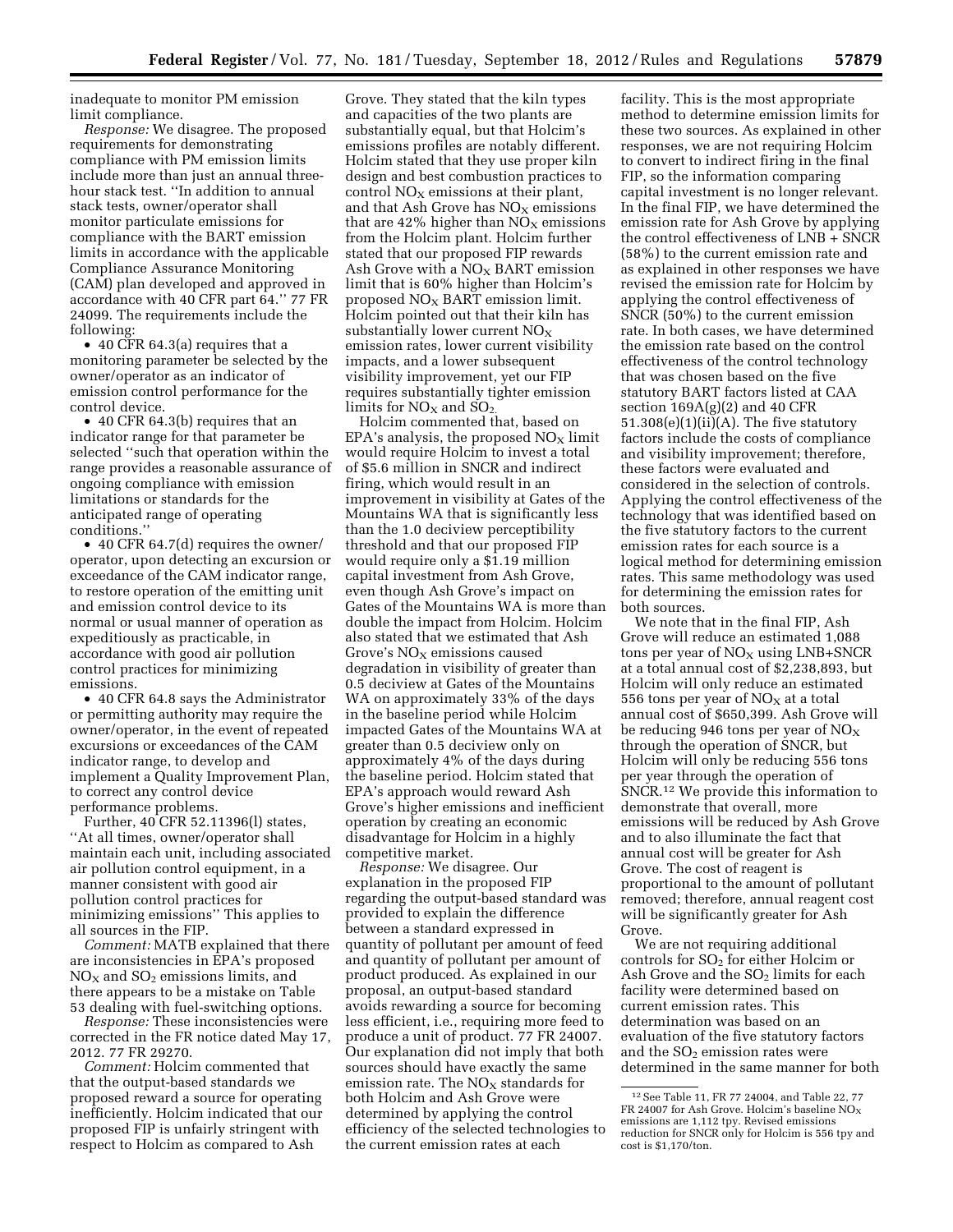facilities. There is no necessity for additional  $SO<sub>2</sub>$  control at either facility; the current controls were considered to be BART.

As for Holcim's comment that the proposed FIP rewards Ash Grove's higher emissions and inefficient operation by creating an economic disadvantage for Holcim in a highly competitive market, the BART Guidelines do allow for the consideration of unusual circumstances that justify taking into consideration the conditions of the plant and the economic effects of requiring the use of a given control technology. The BART Guidelines state:

[t]hese effects would include effects on product prices, the market share, and profitability of the source. Where there are such unusual circumstances that are judged to affect plant operations, you may take into consideration the conditions of the plant and the economic effects of requiring the use of a control technology. Where these effects are judged to have a severe impact on plant operations you may consider them in the selection process, but you may wish to provide an economic analysis that demonstrates, in sufficient detail for public review, the specific economic effects, parameters, and reasoning.

70 FR 39171. Holcim did not provide information for us to consider in such an analysis.

The BART Guidelines also state, ''[a]ny analysis may also consider whether other competing plants in the same industry have been required to install BART controls if this information is available.'' 70 FR 39171. In this case, Ash Grove is required to install BART controls. We have considered each plant individually, and based on the BART analyses both Holcim and Ash Grove plants are required to install BART controls.

*Comment:* Holcim argued that the Texas kilns cited by EPA in the FIP are not representative and two of the three kilns did not achieve 50%  $NO<sub>X</sub>$ reduction. Holcim cited several sitespecific factors that impact SNCR performance that they state EPA did not adequately consider, including turbulent mixing, heat transfer, spray droplet size, spray drop evaporation, devolatilization and others. Holcim also argued that the carbon monoxide (CO) levels at the Trident kiln are much lower than the CO levels at the Texas kilns, which will adversely impact  $NO<sub>x</sub>$ reductions and ammonia slip at the Trident kiln relative to the Texas kilns. Holcim additionally argued that EPA did not adequately consider  $NO<sub>X</sub>$ emissions variability in setting the limit because of the limited time frame considered for the data from the Texas kilns.

*Response:* We disagree. EPA has assumed that 50% reduction is possible with SNCR; however, this does not rule out the possibility that Holcim may determine that other means, such as mid-kiln firing, may be better than SNCR alone in terms of cost or other factors for achieving 50%  $NO<sub>x</sub>$ reduction. In any event,  $50\%$  NO<sub>X</sub> reduction is achievable with SNCR and this is supported by the data cited in the proposed FIP. We address this in more detail in a response to Ash Grove.

Holcim also noted that SNCR performance depends upon a wide range of site-specific factors. They list rate-limiting processes, including turbulent mixing, heat transfer, spray droplet size, spray drop evaporation, devolatilization and others. As detailed in a contractor's report in the docket, we have considered these factors and none of them causes us to change our decision. In brief, spray droplet size is a factor the SNCR system designer can control and tailor to the needs of the system. Turbulent mixing may or may not be within the SNCR system designer's ability to control, but in any case our selection of SNCR does not depend on optimal turbulent mixing.

With respect to CO concentration, if the CO at the Trident kiln is much lower than at the Texas kilns referred to in the comments, as Holcim describes, this simply means that the SNCR reagent should be introduced at a point in the process where the gas temperature is higher than the injection point used at the Texas kilns where the CO levels are higher. This may in fact improve SNCR performance.

With regard to  $NO<sub>x</sub>$  emission variability raised by Holcim, first, the data used by EPA in Table 10 of the proposed FIP cover a three month period which should be adequate time to address normal operating changes that would impact  $NO<sub>X</sub>$ . Second, SNCR can be used to mitigate variability in  $NO<sub>X</sub>$  emissions. This is confirmed by the data on the Midlothian kilns that is in the proposed FIP and as described in response to comments from Ash Grove. For every kiln, the standard deviation in the monthly  $NO<sub>x</sub>$  emission rate was lower after the application of SNCR than before, indicating a lower variation in  $NO<sub>x</sub>$  emissions.

*Comment:* Holcim argued that a detached plume may result from operation of the SNCR in the winter months, which will make it necessary to not operate the SNCR system or to allow a condition where visibility is adversely impacted to continue. The detached plume could be the result of the formation of ammonium salt reactions with sulfate or chlorides.

*Response:* We disagree. As discussed by Miller,13 there are several factors that could contribute to a visible detached plume, and these include moisture, temperature, and availability of the constituents that contribute to the plume—ammonia, sulfates and chlorides. Ammonia slip from the SNCR process can be well controlled in a cement kiln, and the SNCR system would not affect the amount of ammonia contributed by raw materials.

Sulfates and chlorides are largely the result of impurities in the raw materials, and ammonia can be contributed by raw materials. Holcim's  $SO<sub>2</sub>$  emissions are low indicating low levels of sulfates in the exhaust. Therefore, the risk of an ammonium sulfate plume, even with ammonia present, is small. The presence of chlorides will depend upon the raw materials and whether the chlorides become bound to alkaline material before being emitted up the stack.

Chlorides, if present, will typically preferentially be bound to alkaline material that is present rather than be emitted. Holcim did not provide any information on stack chloride emission levels at this site to support their concerns about detached plume from ammonium chloride.

Because of the importance of impurities in the raw materials in contributing to the chemical constituents that form a plume, the experience at one kiln cannot be directly applied to another without more information. Therefore, while there may be a risk of a visible plume at the Trident kiln, Holcim has not provided enough data to indicate that addition of an SNCR system would increase this risk significantly. Furthermore, a localized plume would not necessarily impact a Class I area and Holcim has not provided any information indicating such an impact.

*Comment:* Holcim indicated that EPA failed to consider the  $NO<sub>x</sub>$  control technology already installed at the Trident plant. Holcim explains that they changed the burner at Trident in May 2009 to a multichannel LNB design as part of the company's burner system modification for  $NO<sub>X</sub>$  control, as detailed in Holcim's 2007 BART analysis.

Holcim stated that EPA's BART analysis ignored the installation of the multichannel LNB at the Trident plant, in contravention of EPA's obligation to consider ''any existing pollution control

<sup>13</sup>Miller, F. M., ''Management of Detached Plumes in Cement Plants'' 2001 IEEE–IAWPCA Cement Industry Technical Conference Vancouver, British Colombia, Canada April 2001.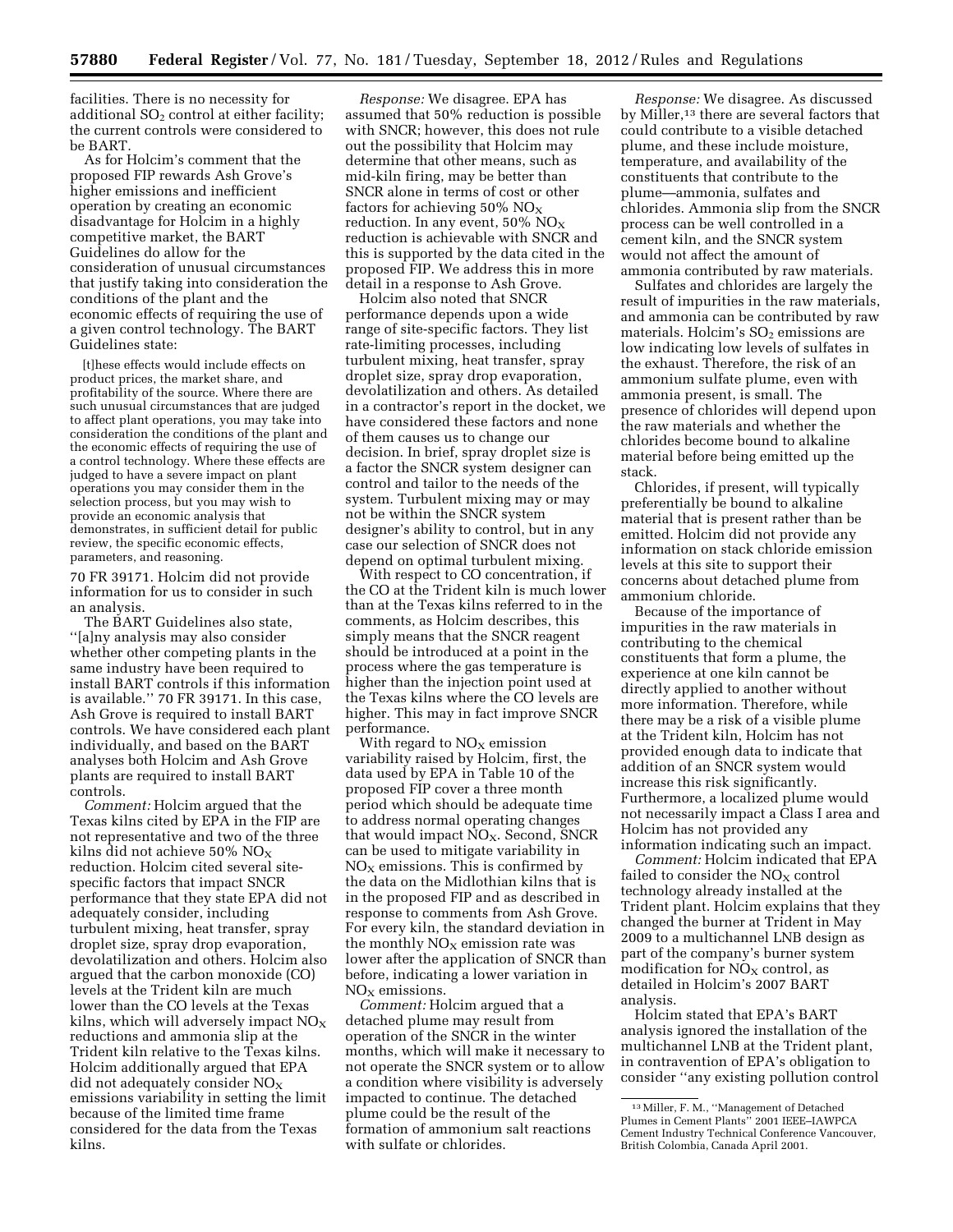technology in use at the source'' as part of the five-factor BART analysis. 42 U.S.C. 7491(g)(2). Holcim's BART analysis was prepared and submitted in 2007, before the multichannel LNB technology was installed.

Holcim explains that they originally installed a multichannel burner in April 2008 but it caused operational issues and was removed in July 2008. The multichannel burner was redesigned, installed in May 2009, and has operated continuously since that time. According to Holcim, the multichannel design allows the fuels to be separated into different channels and enables Holcim to more precisely control the amount of air passing through each of the channels. Consequently, Holcim says, they can better control the flame characteristics in the kiln, which results in higher thermal efficiency of the kiln and improved product quality.

Holcim stated that they also anticipated that the multichannel design would reduce  $NO<sub>X</sub>$  and  $SO<sub>2</sub>$  emissions. Holcim acknowledges that the effects of the technology are difficult to quantify. Based on a comparison of  $NO<sub>X</sub>$ emissions pre- and post-installation of the LNB technology where the fuel mix was generally the same, Holcim says the plant's  $NO<sub>x</sub>$  emissions decreased by approximately 13% with the installation of the multichannel LNB. In addition to the multichannel LNB, Holcim stated that they installed an indirect firing system for the petroleum coke system.

Holcim notes that EPA used a baseline for the Trident plant of years 2008 through 2011, a period of time that already includes the effects of the LNB technology at the plant. Holcim stated that EPA assumed in its BART proposal for the Trident plant that the combination of LNB and indirect firing would achieve a  $NO<sub>X</sub>$  reduction of 15%. However, Holcim stated that a 13% reduction in  $NO<sub>X</sub>$  emissions has already been achieved through prior installation of the multichannel LNB. Holcim states there is no basis to assume that indirect firing would improve  $NO<sub>x</sub>$  emissions reductions at Trident and that additional  $NO<sub>X</sub>$  reductions can only be obtained through installation of SNCR. As a result, Holcim concludes that EPA's analysis of the cost-effectiveness and visibility impact for the installation of indirect firing is, ''clearly erroneous and should be disregarded''.

*Response:* We agree with aspects of this comment, but disagree with others. As described in more detail below, Holcim has not provided enough information to demonstrate that the installed multi-channel burner that Holcim installed is in fact a low  $NO<sub>x</sub>$ burner. In any case, the baseline used

for the BART analysis included emissions averaged over a four year period (2008–2011), which would have included the time that the multichannel burner was installed. We have decided that the incremental cost of indirect firing and a low  $NO<sub>x</sub>$  burner is not justified and have revised the BART emission limit accordingly.

We agree that our BART proposal, did not consider installation of the new burners that Holcim describes as ''multichannel LNB'' in its March 20, 2008 letter to Vickie Walsh of the MDEQ. As the June 9, 2009 letter from Holcim to EPA notes, "a low  $NO<sub>X</sub>$ burner modification would require low primary air and, thus, a conversion of Trident's firing system from a direct to an indirect system.'' Based on the information we have, it appears that the Trident kiln has not installed an indirect firing system for coal and therefore the multichannel burner does not meet the definition of LNB in Holcim's letter. The burner is not capable of operating at low primary air levels on pulverized coal and cannot achieve the  $NO<sub>x</sub>$  reductions that an indirect firing system would achieve.

However, we disagree that we must credit the newly installed burner with a 13% reduction in  $NO<sub>x</sub>$  emissions, because we are lacking validation data that such a reduction has been achieved. Holcim has only presented summary information to support the claim of 13% reduction and has not provided the underlying data to validate its claim. Our examination of  $NO<sub>x</sub>$  emissions data provided by Holcim on March 2, 2012, covering the period from 2008 through 2011 (referenced in our proposal at 77 FR 24018, footnote 93), does not reveal any evidence of sustained  $NO<sub>x</sub>$  emission reduction after May of 2009. We have used data from the time period 2009– 2011, after the new burner was installed, in calculating baseline emissions. 77 FR 24014, Table 39, footnote 1. This baseline accurately reflects current conditions and is appropriate for comparison to available control scenarios.

Nevertheless, since a switch to indirect firing to accommodate installation of LNB, as described in our FIP proposal, would have an unreasonably high incremental costeffectiveness of \$8,029/ton, with minimal visibility benefits (see our response below), we are not requiring a switch to indirect firing and LNB as BART in the final FIP. We also are clarifying that we intended this option to include switching to indirect firing and a LNB. We have recalculated the proposed BART limit for  $NO<sub>X</sub>$  to reflect a 50% reduction in  $NO<sub>x</sub>$  emissions from

that baseline by addition of SNCR alone, rather than the 58% reduction we previously used, which reflected switching to indirect firing and adding a LNB plus SNCR.

In recalculating our proposed BART emission limit for  $NO<sub>x</sub>$ , we continue to rely on the estimate of baseline  $NO<sub>x</sub>$ emissions in lb/ton clinker provided in Holcim's 2012 submittal, cited in our proposal at 77 FR 24018, footnote 93. That submittal listed a 99th percentile 30-day rolling average  $NO<sub>x</sub>$  emission rate of 12.6 lb/ton clinker, for the period 2008–2011. Applying a 50% reduction to the 99th percentile figure yields 6.3 lb/ton clinker. To allow for a sufficient margin of compliance for a 30-day rolling average limit that would apply at all times, including startup, shutdown and malfunction (as explained in our proposal at 77 FR 24018), we are setting the BART limit at 6.5 lb/ton clinker in our final rule.

Since the estimated baseline  $NO<sub>x</sub>$ emissions have not changed from our proposal, and since our estimate of 50%  $\rm NO_{X}$  reduction for SNCR alone has not changed from our proposal, our estimate of 556 tons per year of expected  $NO<sub>x</sub>$ reduction for SNCR alone has also not changed from our proposal.

*Comment:* Holcim stated that EPA underestimated the costs of installing and maintaining a SNCR system. Holcim stated that the company calculated the direct annual costs of SNCR to be \$443,341 and the indirect annual costs for SNCR to be \$227,538, and that these calculations employed a 15-year amortization schedule, as requested by EPA in 2007.14 Holcim noted that EPA's estimated direct annual costs and indirect annual costs for SNCR are lower than Holcim's estimates by approximately 67% and 46%, respectively and suggested that the difference may be at least in part due to EPA's use of a 20-year period in the proposal.

Holcim stated that it is unclear how EPA derived its numbers and that EPA provided no explanation in the FIP proposal. Holcim requested clarification of EPA's method for calculating these costs and urged EPA to instead use the cost calculation numbers provided by Holcim.

Also, Holcim stated that if EPA reviews selective catalytic reduction (SCR) for cement kilns in subsequent reasonable progress planning periods, and determines that Holcim must install SCR instead of SNCR at that time then

<sup>14</sup>August 2009 Submittal (EPA–R08–OAR–2011– 0851–0038); Letter from Callie A. Videtich to Ned Pettit (Nov. 26, 2007) (EPA–R08–OAR–2011–0851– 0038).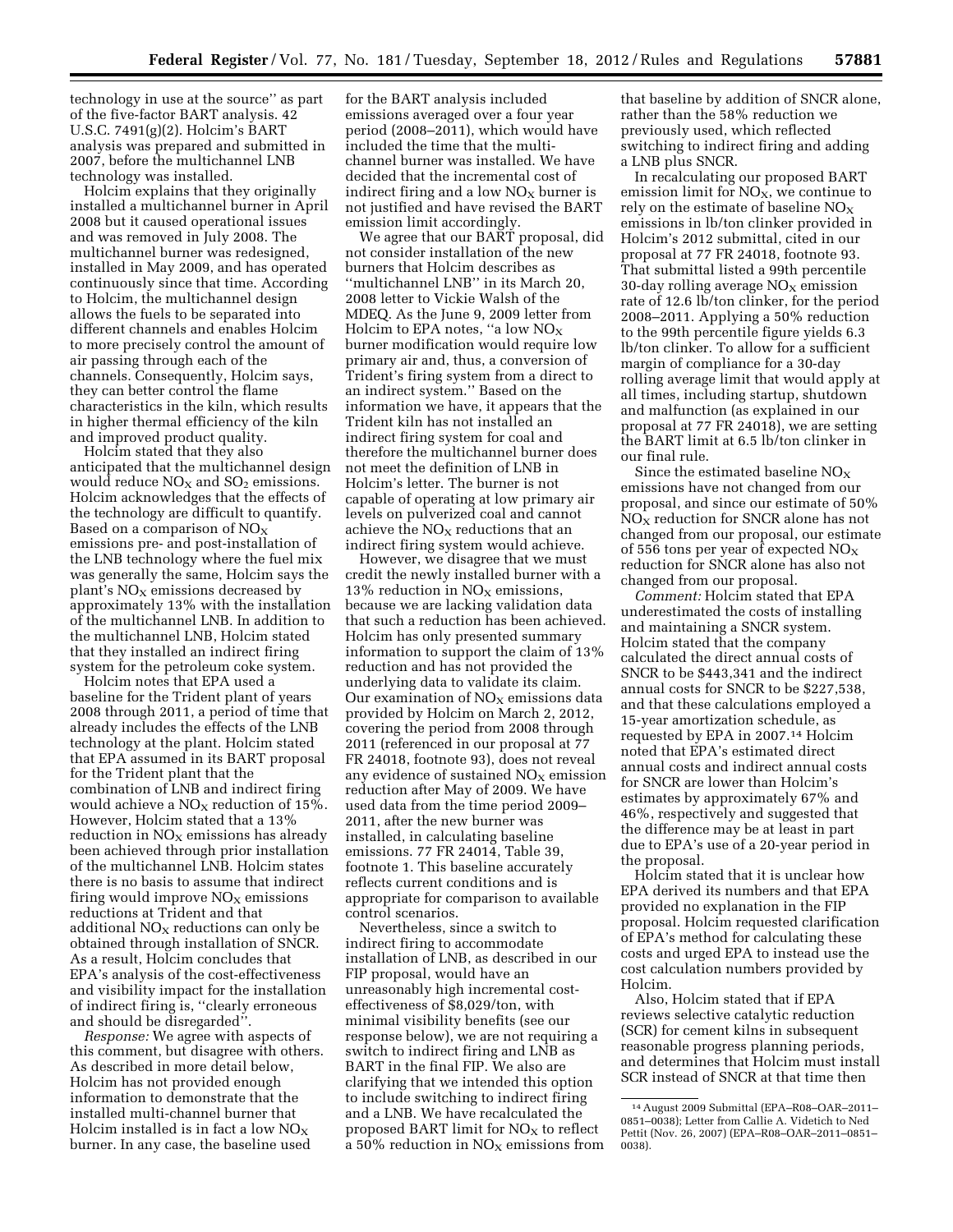the 20-year amortization for SNCR costs would not accurately reflect the annual costs of installing SNCR. Holcim also stated that since the company conducted its original analysis, Holcim has installed SNCR at its plant in Hagerstown, Maryland in 2011, which also has a long kiln. Holcim stated that the total capital costs for the SNCR installation at Hagerstown were approximately \$1,920,000, including the cost of commissioning and spare parts and that, in addition, Hagerstown budgeted \$591,000 for 2012 operating costs (\$1.35 per metric ton of clinker or \$1.23 per metric ton of cement). Holcim stated that actual operating costs for 2012 through the end of April have been \$179,000 (\$1.40 per metric ton of clinker or \$1.28 per metric ton of cement). Holcim anticipates that similar capital and operating costs would apply to the installation of SNCR at Trident. Holcim requested that EPA use these updated figures in its analysis of the costs of SNCR at Trident.

*Response:* We agree with aspects of this comment, but disagree with others. We note that the letter to which Holcim refers requested that Holcim reanalyze annualized costs using a 15-year amortization period for a scrubber, not SNCR. We agree that EPA underestimated the cost of SNCR and that clarification on cost is needed, but we disagree with the statement that EPA provided no explanation in its proposal on how EPA derived its cost numbers. We also disagree with the statement that EPA provided no explanation for use of a 20-year amortization period. We also disagree with the statement that SNCR costs at the Trident kiln should be similar to Holcim's Hagerstown kiln.

We agree that we underestimated the cost of SNCR and that clarification is needed. The underestimate arose from our omission of cost of reagent. In Holcim's August 12, 2009 submittal, two versions of a SNCR cost spreadsheet were included. In one version, Holcim redacted the line item for reagent cost, on the basis of a Confidential Business Information (CBI) claim. This was the version we used for our proposal. However, in its cover letter for the August 12, 2009 submittal, Holcim stated that it later retracted its CBI claim. So the submittal included a second version of the same SNCR cost spreadsheet, in which the reagent line item now appears. The reagent cost is listed by Holcim in this second version at \$379,183.

We have recalculated the annual costs of SNCR to include the cost of reagent. Relying on the second version of the cost spreadsheet in Holcim's August 12, 2009 submittal, we now calculate the

annual costs other than capital recovery at \$526,471 and the total annual cost, including capital recovery, at \$650,399. Using an estimated emission reduction of 556 tons per year of  $NO<sub>X</sub>$ , as we did in our proposal (which is a 50% reduction from the  $NO<sub>X</sub>$  emissions baseline of 1,112 tons per year), we have recalculated the cost-effectiveness of SNCR at \$1,170/ton. At this costeffectiveness, we still consider SNCR to be BART for  $NO<sub>X</sub>$ . Holcim has given us no reason to think otherwise.

We disagree with the statement that EPA provided no explanation in its proposal on how EPA derived its cost numbers. We explained that we relied on cost estimates supplied by Holcim for capital costs and annual costs of SNCR, with the exception of the Capital Recovery Factor (CRF) used. 77 FR 24015. We included a footnote to Table 44 to explain that we relied on Holcim's capital cost estimate for SNCR. We included a second footnote to that table to explain what CRF we used. We also included a footnote to Table 45 to explain that we relied on Holcim's estimate of direct annual operating costs. 77 FR 24016.

We disagree with the statement that EPA provided no explanation for use of a 20-year amortization period. As explained at 77 FR 24015, we relied on Holcim's estimates of SNCR capital cost and annual costs, with the exception of the capital recovery factor (CRF). We acknowledge that we wrote to Holcim in 2007 to recommend 15-year amortization, and that our decision since then to use 20-year amortization instead needs clarification. We now clarify that after reviewing EPA national guidance on CRFs in more detail since 2007, we determined that it would be more appropriate to use a CRF consistent with 20 years for the useful life of the kiln and associated SNCR controls. As explained below, our use of a 20-year period was not arbitrary.

The guidance we relied on was EPA's Air Pollution Control Cost Manual (CCM), which says, in regard to SNCR, that ''In general, indirect annual costs (fixed costs) include the capital recovery cost, property taxes, insurance, administrative charges, and overhead. Capital recovery cost is based on the anticipated equipment lifetime and the annual interest rate employed. An economic lifetime of 20 years is assumed for the SNCR system.'' EPA Air Pollution Control Cost Manual, Sixth Edition, EPA/452/B–02–001, January 2002, Section 4.2, Chapter 1, page 1–37. We explained in our FIP proposal that without commitments for an early shutdown, EPA cannot consider a shorter amortization period. 77 FR

24014. For consistency in comparing control options for  $NO<sub>X</sub>$  and  $SO<sub>2</sub>$  for all Montana BART sources, our FIP proposal uses a 20-year equipment life in all the BART analyses (provided that the equipment life of each control option is 20 years or more). The CRF for a 20-year equipment life and 7% discount rate (the latter being recommended in Office of Management and Budget (OMB) Circular A–4, which we cited at 77 FR 24016) is 0.0944. As shown in Table 44 at 77 FR 24016, we multiplied Holcim's estimated capital cost of \$1,312,800 by this CRF to yield a capital recovery cost of \$123,928.

With regard to Holcim's comment that a 20-year amortization would misrepresent actual costs in the event that SCR rather than SNCR were to be required in the next planning period, we cannot anticipate every event that might happen in the future and we are not required to do so in establishing an amortization period.

We disagree with the statement that SNCR costs at the Trident kiln should be similar to Holcim's Hagerstown kiln. The Trident kiln is much smaller than the Hagerstown kiln. The Trident kiln is permitted at 425,000 tons per year of clinker production. Montana Air Quality Permit #0982–11, Condition II.B.6. The Hagerstown kiln is rated at 630,114 tons per year of clinker production capacity. Prevention of Significant Deterioration (PSD) Permit Application for Approval, Holcim Hagerstown, October 30, 2008. Also, the Hagerstown kiln—a dry kiln—likely has different emission rates than the Trident kiln. Without more information, it is not possible to determine how much of the claimed \$1,920,000 capital cost of the Hagerstown kiln SNCR system, as well as operating costs, would be costs that are permissible for inclusion in a BART cost estimate. For these reasons, without more information, the costs of the SNCR system at the Hagerstown kiln are not useful for estimating the costs at the Trident kiln. Therefore, we continue to rely on the SNCR capital cost estimate of \$1,312,800 and operating cost estimate of \$147,288 for Trident, already supplied to us by Holcim in the August 2009 submittal. We also note that, even with a capital cost of \$1,920,000, it appears SNCR would remain costeffective; Holcim has provided no reason why our BART selection would change. This comment has not resulted in any changes to our regulatory text for  $NO<sub>x</sub> BART$ .

*Comment:* Holcim indicated that EPA underestimated the costs of installing indirect firing at Trident. Holcim stated that the company did not include indirect firing in its 2007 BART analysis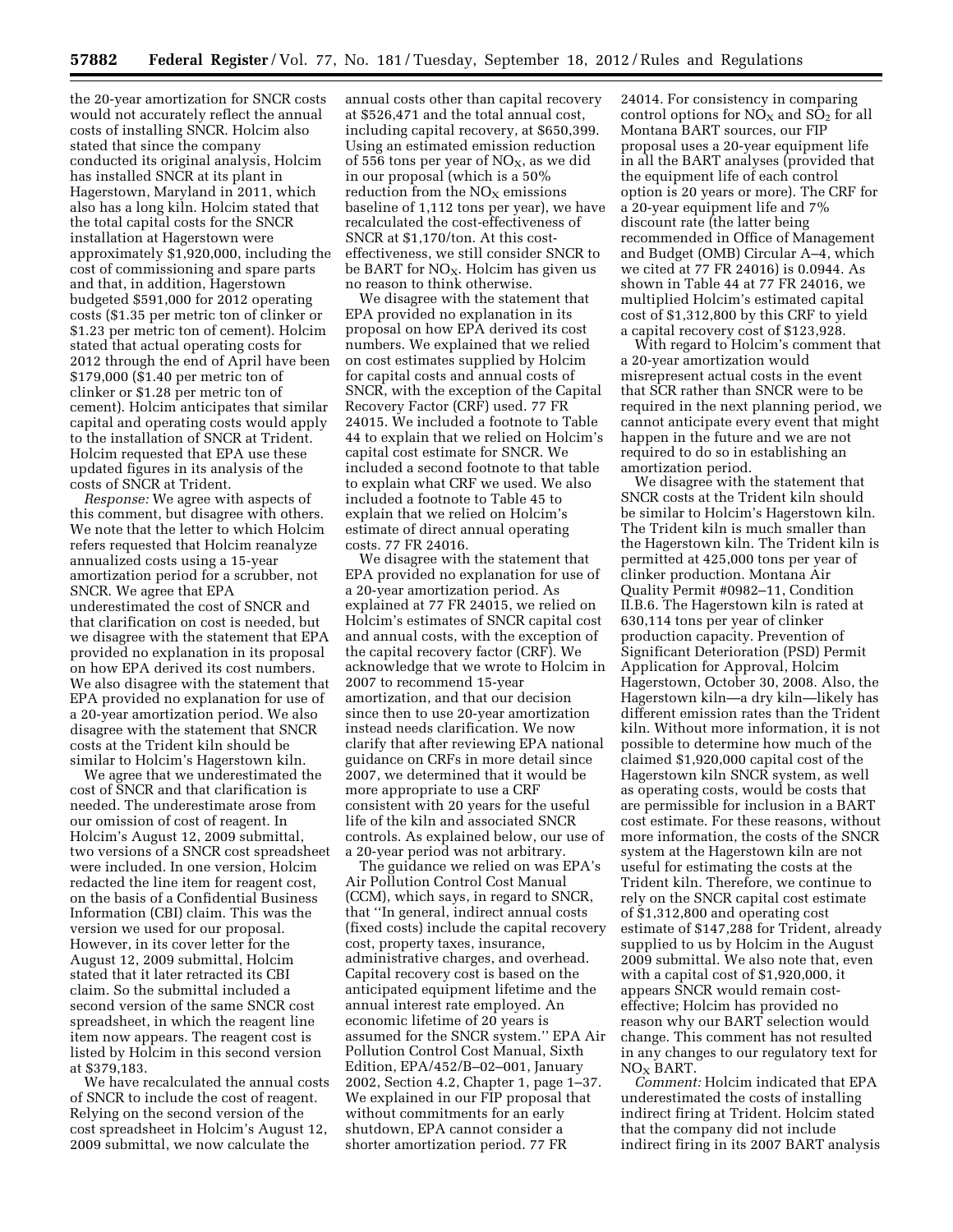and did not consider indirect firing to be an appropriate technology to evaluate to achieve  $NO<sub>x</sub>$  reductions at Trident. Holcim stated that at EPA's request, the company submitted an estimate to EPA of the costs of installing indirect firing at Trident.15 Holcim stated that in EPA's own analysis, the Agency ''inexplicably and arbitrarily'' eliminated a significant portion of the costs from Holcim's analysis. Nonetheless, even using EPA's underestimated costs for the installation of indirect firing and mistaken assumption that indirect firing could reduce  $NO<sub>x</sub>$  emissions at Trident by 15%, neither the average costeffectiveness of indirect firing nor the incremental cost-effectiveness of indirect firing warrant a determination that indirect firing should be selected as BART.

Holcim pointed out that EPA is proposing to require that Holcim install both SNCR and indirect firing at Trident based on its analysis of the average costeffectiveness of installing both technologies together. Holcim stated that the overwhelming majority of  $NO<sub>x</sub>$ emissions reductions and improvements in visibility would result from the installation of SNCR alone and that by ignoring the incremental costs of SNCR + indirect firing, and focusing solely on the average cost effectiveness, Holcim states that EPA tries to make the costs of SNCR + indirect firing appear reasonable. Holcim stated that the average cost-effectiveness for the installation of SNCR at Trident is well within the range of what EPA has considered for BART, but that EPA estimated the average cost effectiveness of indirect firing to be \$4,279/ton, which is far outside the range of what EPA has considered to be reasonable for BART. With such high costs for indirect firing, the incremental cost-effectiveness of SNCR + indirect firing as compared to SNCR alone is \$8,029/ton. Holcim stated that EPA should consider both the average and incremental cost effectiveness of its BART analysis for Trident. Holcim stated that, although EPA clearly identified the incremental cost effectiveness of SNCR + indirect firing, EPA ''inexplicably ignored this unreasonable figure in concluding that the combination of technologies constitutes BART for Trident''. Holcim stated that the incremental cost effectiveness of SNCR + indirect firing is unreasonable given the slight to nonexistent improvement in visibility that it would achieve and that EPA

should eliminate this combination of technologies as BART.

Holcim further stated that, based on modeling, the installation of indirect firing and SNCR at Trident, even if it could achieve EPA's claimed 58% reduction in  $NO<sub>x</sub>$  emissions, would result in an improvement of visibility of only 0.424 deciview in Gates of the Mountains WA and that this does not constitute a significant or perceptible improvement in visibility. Holcim stated that EPA's conclusion is even more unjustifiable considering the actual percentage reduction that Trident could be expected to achieve with the installation of SNCR of approximately 35% on an annual average basis.

Finally, Holcim stated that the average cost effectiveness estimates for indirect firing alone (\$4,279/ton) and for SNCR + indirect firing (\$1,528/ton) are well above what EPA used as a costeffectiveness threshold for  $NO<sub>x</sub>$  in the Cross-State Air Pollution Rule (CSAPR), which EPA promulgated last year to address health-based standards. Holcim stated that the company does not understand why EPA believes it appropriate to use a higher cost threshold for an aesthetic standard than it has for a health-based standard.

*Response:* We agree with aspects of this comment, but disagree with others. We agree that an incremental cost effectiveness of \$8,029/ton, for LNB/ indirect firing + SNCR, versus SNCR alone makes LNB/indirect firing + SNCR unreasonable for BART at the Trident kiln.

As explained in a previous response above, we have removed switching to indirect firing and a LNB from consideration as an option for further reducing  $NO<sub>X</sub>$  emissions and are treating any  $NO<sub>x</sub>$  emission reduction that may have been achieved from installation of a new burner as part of the emissions baseline. We have recalculated the proposed BART limit for  $NO<sub>X</sub>$  to reflect a 50% reduction in  $NO<sub>x</sub>$  emissions from that baseline by addition of SNCR alone, rather than the 58% reduction we previously used, which reflected a switch to indirect firing and a LNB plus SNCR. The recalculated  $NO<sub>X</sub>$  BART limit is 6.5 lb/ ton clinker.

We disagree, however, with the statement that EPA analyzed for indirect firing as a separate control option. We did not. Throughout our proposal, we refer to the control option as LNB and are now clarifying that this option was intended to include switching to indirect firing and a LNB. We explained at 77 FR 24015 that the capital cost estimate of \$4,385,307 for LNB includes the cost of converting from a direct to

an indirect firing system to accommodate LNB, including installation of a baghouse, additional explosion prevention, pulverized coal storage, and dosing equipment. We cited Holcim's additional response of August 2009 as the source of this information.

We disagree with the statement that SNCR could be expected to achieve only a 35% reduction in  $NO<sub>X</sub>$  emissions. See our response to Holcim's comment above.

We also disagree with the statement that any controls required by our action must demonstrate a perceptible visibility improvement. In a situation where the installation of BART may not result in a perceptible improvement in visibility, the visibility benefit may still be significant. The July 6, 2005 BART Guidelines state:

even though the visibility improvement from an individual source may not be perceptible, it should still be considered in setting BART because the contribution to haze may be significant relative to other source contributions in the Class I area. Thus, we disagree that the degree of improvement should be contingent upon perceptibility. Failing to consider less-than-perceptible contributions to visibility impairment would ignore the CAA's intent to have BART requirements apply to sources that contribute to, as well as cause, such impairment.

70 FR 39129. Visibility impacts below the thresholds of perceptibility cannot be ignored because regional haze is produced by a multitude of sources and activities which are located across a broad geographic area.

With regard to Holcim's comment comparing the cost-effectiveness of controls required under the CSAPR, with cost-effectiveness of controls required under the Regional Haze Rule and the BART Guidelines, we reject the comparison. The two rules address different requirements of the CAA.

*Comment:* Holcim agreed with EPA's proposal that no additional controls constitute BART for  $SO<sub>2</sub>$  at Trident but objected to the imposition of a 30-day SO2 limit. In Holcim's view, imposing a 30-day limit is neither reasonable nor necessary. Holcim's Trident plant relies on inherent scrubbing to achieve its extremely low SO<sub>2</sub> emissions. EPA's modeling confirms that  $SO<sub>2</sub>$  emissions from Trident have effectively zero visibility impact. Trident could more than double its current  $SO<sub>2</sub>$  emissions and still not have any reliably predictable impact on visibility (less than 0.1 deciview). Even if all  $SO<sub>2</sub>$ emissions from Trident were eliminated, visibility would improve in Gates of the Mountains WA by less than 0.05 deciview; less than one-twentieth of a perceptible change in visibility. See

<sup>15</sup>Letter from Greg Gannon to Laurel Dygowski, June 9, 2009. (See EPA–R08–OAR–2011–0851– 0038).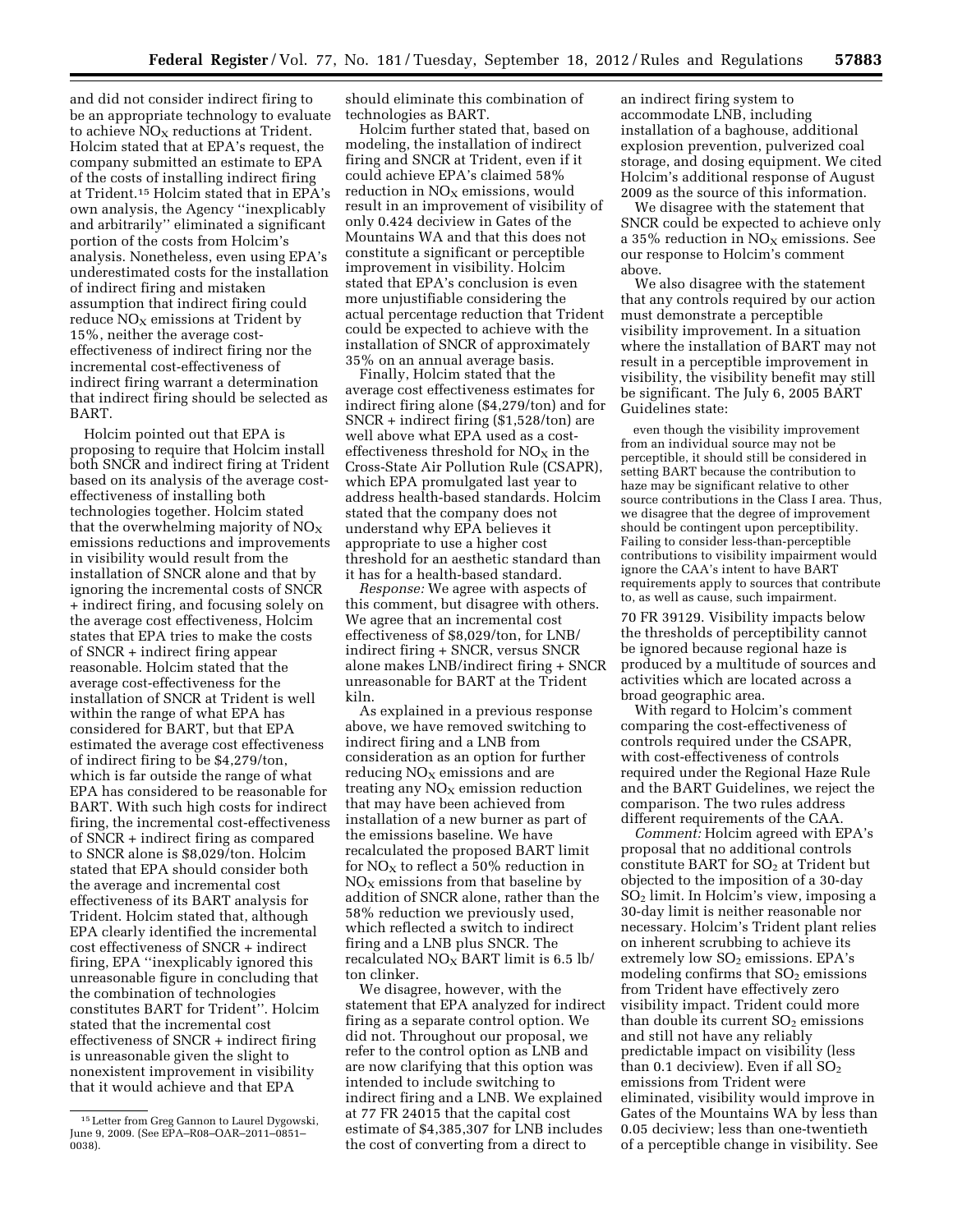77 FR at 24021. *Id.* at 24021, Table 63. Holcim stated that the kiln could not increase its emissions sufficiently to affect visibility without exceeding its currently enforceable limit. Consequently, Holcim stated that there simply is no need to impose short term SO2 limits to protect visibility.

Second, Holcim stated that because Trident relies on inherent scrubbing to control  $SO<sub>2</sub>$ , the plant has no real control over the short-term emissions variability that results from the natural variability in limestone from its quarry. The emissions variability would never rise to a level that could affect visibility, but it could cause Trident to exceed the proposed 30-day limit. Thus, the only effect of the 30-day limit would be to impose unnecessary regulatory burdens on the plant and expose it to potential penalties for short-term emissions variability, over which Holcim has no control and which would not impact visibility.

Holcim also commented that EPA is proposing to impose an  $SO<sub>2</sub>$  limit that is not based on the installation of retrofit control technology or a process change and that offers no improvement in visibility. Holcim stated that because the proposed limit is based on current emissions and will not improve visibility, it cannot be considered BART; the CAA and EPA's own BART Guidelines require that, in determining BART, the Administrator consider the degree of improvement in visibility which may reasonably be anticipated to result from the use of such technology. Holcim requested that EPA eliminate its proposed 30-day SO2 limit as it does not represent BART and would impose unnecessary regulatory burdens and new compliance risks while serving no visibility purpose.

*Response:* We disagree. The July 6, 2005 BART Guidelines state that  $\lq{**}$   $\ast$  you must establish an enforceable emission limit for each subject emission unit at the source and for each pollutant subject to review that is emitted from the source.'' 70 FR 39172. Our FIP proposal states that ''States, or EPA if implementing a FIP, must address all visibility-impairing pollutants emitted by a source in the BART determination process. The most significant visibility impairing pollutants are  $SO_2$ ,  $NO_X$  and  $PM$ ." 77 FR 23993. Similarly, the BART Guidelines identify  $SO_2$ ,  $NO_X$  and PM as visibilityimpairing pollutants. 70 FR 39160. Since these pollutants are subject to review, emission limits must be established. This comment has not resulted in any changes to our proposal. We note that Holcim has not provided any specific data to demonstrate that

they may exceed the emission limit established for  $SO<sub>2</sub>$ .

*Comment:* Holcim disagreed with EPA's proposal to impose an emission limit for PM at Trident of 0.77 lb/ton clinker. Holcim stated that the proposed limit, which is based on Trident's current emissions, is unjustified because it would result in no visibility impact and that as the company had already explained, the selected BART must consider the degree of improvement in visibility. Holcim stated that adding a duplicative applicable requirement to Trident's Title V permit would serve no purpose other than to ''create the potential for multiple penalties if the requirement were violated.''

*Response:* See the previous response.

#### *F. Comments on CFAC*

*Comments:* CFAC requested that EPA conduct a BART analysis for their facility now, rather than in the future, so that CFAC has more information for planning a restart. The NPS commented similarly. CFAC also commented that not knowing what the BART controls may or may not be for their facility makes it difficult to know whether those controls could be installed within the five-year timeframe. Another commenter stated that we must either set BART limits for CFAC in the FIP, or we must require plant shutdown as part of the FIP.

*Response:* We disagree that it is necessary to conduct the BART analysis at this time. The information necessary to complete such a BART analysis is not available until CFAC's future operational plans are known. The requirements for CFAC at 40 CFR 52.1396(n) are sufficient at this time. With regard to CFAC's comment that not knowing what the BART controls may or may not be for their facility makes it difficult to know whether those controls could be installed within the five-year timeframe, the BART Guidelines state that we must require compliance with emission limits no later than five years following the final FIP. 70 FR 39172. CFAC can provide the necessary information to EPA to conduct a BART analysis at any time.

#### *G. Comments on Colstrip Units 1 and 2*

*Comment:* A commenter stated that PPL's modeling files related to the June 2008 Addendum to PPL Montana's Colstrip BART Report should be placed in the docket.

*Response:* We requested the modeling files from PPL and PPL responded that they could not locate those files. We based our decisions on the more recent modeling described at 77 FR 24002.

*Comment:* Commenters stated that they object to our proposed BART determinations for  $NO<sub>X</sub>$  and  $SO<sub>2</sub>$ because it would impose emission limits based on SNCR and an additional scrubber vessel, respectively. Commenters stated that EPA's proposed BART analysis for Colstrip Units 1 and 2 is inconsistent with our statutory obligations and our own Guidelines. Commenters suggested that our BART determinations contain significant errors. Commenters stated that we did not properly or correctly consider the costs of the proposed controls, the incremental cost-effectiveness of the controls, and the lack of any reasonably expected visibility improvements resulting from the proposed controls. Instead of the BART proposed by EPA, commenters supported the installation of SOFA for  $\overline{NO_x}$  control with an emission limit of 0.20 lb/MMbtu, and lime injection for  $SO<sub>2</sub>$  control with an emission limit of 0.20 lb/MMBtu (both as a 30-day rolling average).

*Response:* In proposing our BART determinations, we met the statutory requirements under section 169A of the CAA and also followed the BART Guidelines. Based on our consideration of the five statutory BART factors, we continue to find that BART for  $NO<sub>X</sub>$  is SOFA+SNCR with an emission limit of 0.15 lb/MMBtu (30-day rolling average). Similarly, based on our consideration of the five statutory BART factors, we continue to find that BART for  $SO<sub>2</sub>$  is lime injection and an additional scrubber vessel with an emission limit of 0.08 lb/MMBtu (30-day rolling average). Each specific issue raised by the commenters is addressed in a separate response to comments.

*Comment:* Several commenters asserted that EPA's costs for SNCR on Colstrip Units 1 and 2 were inaccurate and that SNCR is not cost effective. Commenters asserted that this was due to a number of errors, including use of an incorrect baseline, overstating the emission benefits that can be achieved with SNCR, and using improper cost estimation techniques. The commenters submitted their own cost estimates challenging those reported by EPA.

*Response:* EPA estimated a cost effectiveness for SNCR+SOFA of about \$1,550/ton. This estimate has been confirmed after the proposal through information supplied by SNCR vendors.16 For this control combination, Nalco Mobotec Inc. (Mobotec) estimated a cost effectiveness of roughly \$1,395/ ton, while Fuel Tech Inc. (Fuel Tech) estimated a cost effectiveness of \$1,642/

<sup>16</sup> Memo from Jim Staudt, Andover Technology Partners, to Doug Grano, July 10, 2012.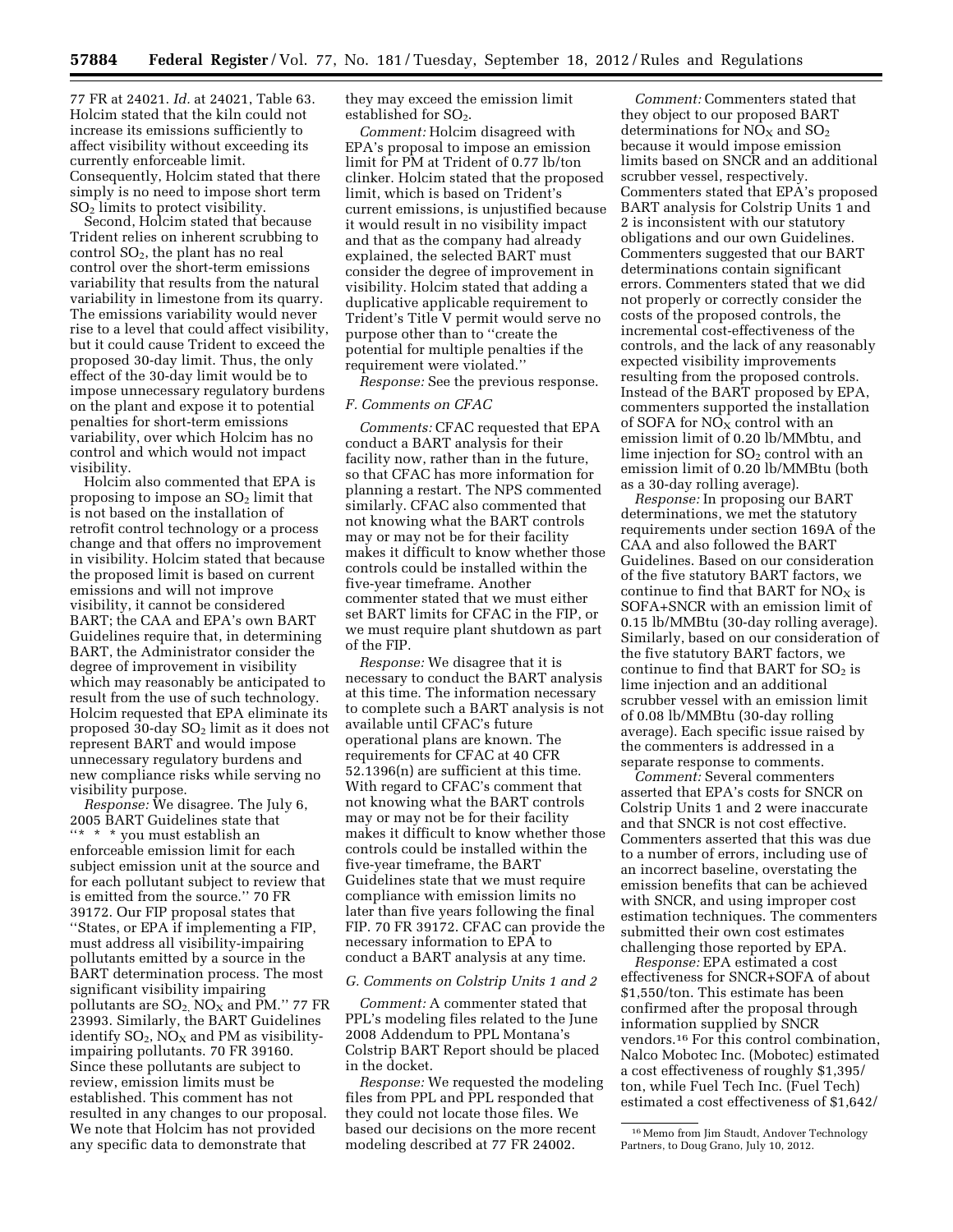ton. The average vendor cost effectiveness of \$1,518/ton is slightly lower than what was previously estimated by EPA. Likewise, EPA estimated a cost effectiveness for SNCR (after SOFA) of about \$3,300/ton. For SNCR (after SOFA) Nalco Mobotec estimated a cost effectiveness of roughly \$2,800/ton, while Fuel Tech estimated a cost effectiveness of \$3,500/ton.17 The average vendor cost effectiveness of \$3,150/ton is slightly lower than what was previously estimated by EPA.

Further, the cost effectiveness of SNCR is of course highly dependent on the emission benefits that the control technology can achieve. The discrepancy between our cost effectiveness and that supplied by the commenters is largely driven by this factor. We address this issue, as well as other issues raised by commenters in regard to our SNCR cost estimates for Colstrip Units 1 and 2, separately below.

*Comment:* Two commenters claimed that EPA used an incorrect baseline of 2008–2010 for Colstrip pollutant emissions in our BART analyses. One commenter stated that the BART Guidelines require a baseline for BART analyses of 2000–2004, while another stated it requires a baseline of 2001– 2003. Both of these baseline periods were prior to the installation of additional combustion controls at Colstrip Units 1 and 2. In addition, one commenter claimed that the 2008–2010 baseline emissions are not representative as they reflect a period of economic downturn.

*Response:* We disagree with these comments. The BART Guidelines require you to choose a representative baseline period, but do not specify that this period must be 2000–2004 or 2001– 2003:

The baseline emissions rate should represent a realistic depiction of anticipated annual emissions for the source. In general, for the existing sources subject to BART, you will estimate the anticipated annual emissions based upon actual emissions from a baseline period.

#### 70 FR 39167.

As we discussed in our proposed rule, in 2007 PPL installed additional combustion controls on Colstrip Units 1 and 2 in order to meet new Acid Rain Program emission limits. As these controls were not installed to meet BART requirements, we find that it is appropriate to reflect them in the baseline emissions.

Furthermore, annual heat input data contained in the CAMD emissions system shows the baseline period of 2008–2010 is representative of the

operation of the Colstrip Unit 1 and 2. For example, the 2000–2010 annual heat input for Colstrip Unit 1 ranged from a low of 24,003,758 MMBtu/yr in 2006 to a high of 30,770,151 MMBtu/yr in 2004. The 2008–2010 annual average heat input used by EPA in our BART analysis of 26,578,089 MMBtu/yr falls about in the middle of this range. Therefore, the baseline period chosen by EPA is a realistic depiction of the heat input (and thereby annual emissions) of the Colstrip Units 1 and 2.

Finally, the 2000–2004 annual average heat input (the period that one commenter asserted we should have used), was 26,966,516 MMBtu/yr, and only slightly higher than the heat input used by EPA of 26,578,089 MMBtu/yr. Therefore, even if we had used the 2000–2004 heat input, it would not have affected the BART analysis in a meaningful way.

*Comment:* Commenters asserted that EPA overstated the emissions benefit of SNCR and that it cannot achieve the level of control claimed. The commenters stated that SNCR cannot achieve a 25% emission reduction. They also stated that SNCR (in combination with combustion controls) cannot achieve an emission limit of 0.15 lb/ MMBtu on a 30-day rolling average.

PPL based their assertions on analyses which they obtained from SNCR vendors, Nalco Mobotec, Inc. and Fuel Tech Inc. They stated that these analyses show that the lowest feasible emissions limit for these units on a 30 day rolling average would be in the range of 0.17 to 0.18 lbs/MMBtu. PPL estimates that only a 10% reduction in  $NO<sub>x</sub>$  emissions could be achieved since ammonia slip must be limited to 0.5 ppm.

NPS questioned whether SNCR can achieve 0.15 lb/MMBtu on a 30-day rolling average due to the sensitivity of SNCR to boiler operation, size, and configuration. NPS did not provide any data or information to support their concerns other than to state that a query of the CAMD emissions system revealed only two EGUs that are consistently meeting 0.15 lb/MMBtu on monthly basis.

*Response:* We disagree that we have overstated the emissions benefit of SNCR. Neither the vendor analyses nor the SNCR performance data contained in the CAMD emissions system support a conclusion that we overstated the emission benefits of SNR.

The vendor analyses provided by PPL confirm the assumptions made by EPA regarding the emissions benefits that can be achieved with SNCR. Both vendors indicate that a control efficiency of 25%, as assumed by EPA,

can be achieved. For example, Fuel Tech indicates that a ''10 ppm ammonia slip would result in ~25% NO<sub>X</sub> reduction.'' 18 Similarly, Mobotec indicates that ''[a]t 7 ppm of ammonia  $slip$ , NO<sub>X</sub> emissions could be reduced up to 25%, provided there would be no impact on the performance of the air preheater, or other plant systems.'' 19 We realize that the control efficiency of SNCR is highly dependent on the level of ammonia slip. However, we find no reason that an ammonia slip level of 5 to 10 ppm is unacceptable for the Colstrip Unit 1 and 2. These levels of ammonia slip are typical for SNCR. In fact, Fuel Tech stated that ''[i]n the coalfired Utility market segment, the SNCR systems have been historically designed for a minimum of 5 ppm ammonia slip with some lower sulfur applications with NH<sub>3</sub> slip levels of 10 ppm."<sup>20</sup> (We address the potential impacts from ammonia slip in a separate response to comments).

Further, we note that the control efficiencies provided by the vendors are for operation at full load, and that higher control efficiencies can be achieved at lower loads. For instance, Mobotec relates that "[h]igher  $NO<sub>x</sub>$ reductions can be achieved at mid to low load heat inputs, possibly up to 40%.'' 21 Given that the Colstrip Unit 1 and 2 frequently operate at below full load, it is likely that on an annual basis SNCR can achieve better than the 25% emission reduction assumed by EPA.

PPL has erred in stating that the control efficiency of SNCR is no more than 10% since ammonia slip levels must be limited to 0.5 ppm. The commenter bases this claim on what they believe to be a precedent set in the Centralia Power Plant BART determination. However, the Centralia BART determination prepared by Washington stated that, ''TransAlta's cost analysis uses a urea-based SNCR system providing a nominal 25% reduction in  $NO<sub>x</sub>$  levels with a 5 ppm ammonia slip.'' 22 And as established by the vendor analyses discussed above, much higher emission reductions than 10% can be achieved with SNCR at ammonia slip levels of 5 to 10 ppm.

20Fuel Tech, May 29, 2012. 21Mobotec, May 25, 2012.

22BART Determination Support Document for Transalta Centralia Generation LLC Power Plant, Centralia, Washington, Prepared by Washington State Department of Ecology, Revised November 2011, p. 14; Region 10 clarified the typographical error in their **Federal Register** notice via email from Steve Body to Aaron Worstell dated July 26, 2012.

<sup>18</sup>Letter from Dale T Pfaff, Fuel Tech, Inc. to Gordon Criswell, PPL Montana, May 29, 2012.

<sup>19</sup>Letter from Gary Tonnemacher, Mobotec, to Gordon Criswell, PPL Montana, May 25, 2012.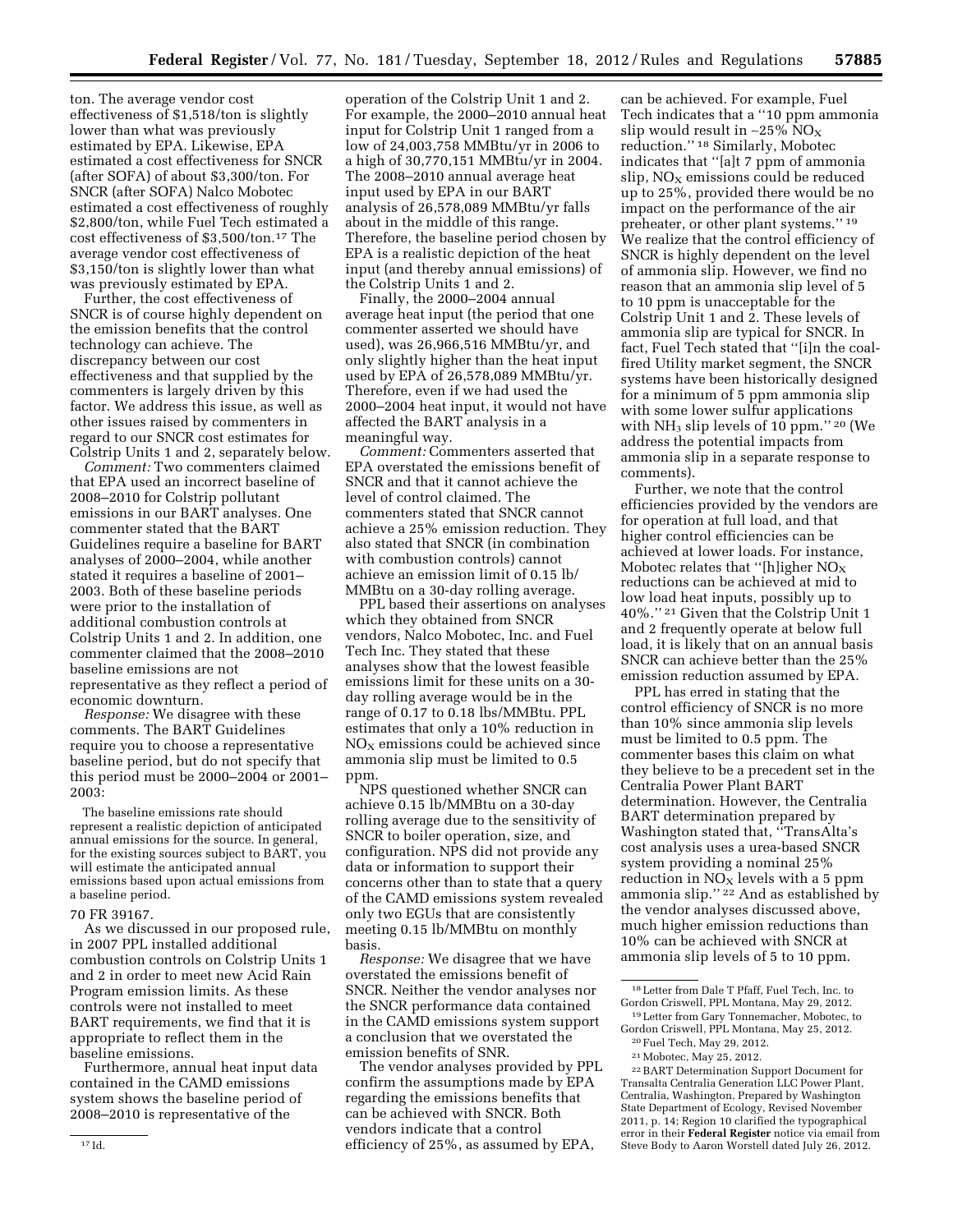Similarly, the performance data contained in CAMD emissions system only serves to reinforce the assumptions made by EPA regarding the emission benefits of SNCR. Based on our review of the CAMD emissions data, there are many EGUs equipped with SNCR (with combustion controls) that are achieving an emission rate of 0.15 lb/MMBtu or lower on a monthly basis. One unit in particular, Boswell Unit 4, is very comparable to the Colstrip Unit 1 and 2. Boswell Unit 4, like the Colstrip Unit 1 and 2, burns sub-bituminous coal and is tangentially fired. In addition, Boswell Unit 4 had a baseline annual emission rate (with LNB and CCOFA, but prior to the installation of SNCR and SOFA) similar to the Colstrip Unit 1 and 2 of approximately 0.35 lb/MMBtu. Since the installation of full combustion controls and SNCR, the Boswell Unit has achieved a monthly emission rate of below 0.15 lb/MMBtu. For example, between April 2011 and April 2012, the most recent full year of emissions data available in the CAMD emissions system, the monthly emission rates for Boswell Unit 4 were between 0.11 and 0.14 lb/MMbtu. This is a strong indicator of the performance rates that can be expected for Colstrip Units 1 and 2.

We acknowledge that a range of performance rates are currently being achieved with SNCR, and are in some cases not as low as at Boswell Unit 4. However, without a showing that there are circumstances unique to the Colstrip Unit 1 and 2 that would prevent SNCR from achieving the same reductions as at Boswell Unit 4, we find no reason that an emission limit higher than 0.15 lb/MMBtu on a 30-day rolling average is warranted. This is consistent with the BART Guidelines:

Without a showing of differences between the source and other sources that have achieved more stringent emissions limits, you should conclude that the level being achieved by those other sources is representative of the achievable level for the source being analyzed.

#### 70 FR 39166.

Finally, due to the smaller size of Colstrip Unit 1 and 2 (333 MW each), we expect that SNCR would be more effective than at Boswell Unit 4 (525 MW). This is because the effectiveness of SNCR on large boilers is somewhat reduced as the relatively larger crosssection of the boiler makes distribution of the reagent difficult.

For the reasons stated here, we find no basis in claims that we overestimated the emission benefits for SNCR.

*Comment:* Commenters stated that EPA did not properly consider the incremental cost-effectiveness of SNCR

at Colstrip Units 1 and 2. Commenters stated that EPA improperly assessed the costs of SNCR when combined with SOFA, and not as an individual technology. Commenters stated that the incremental cost of adding SNCR to SOFA outweighs the benefits. One commenter cited portions of the BART Guidelines that address consideration of incremental costs between competing technologies.

*Response:* We disagree with these comments. We addressed why these control technologies were analyzed together in our proposed rule:

The post-combustion control technologies, SNCR and SCR, have been evaluated in combination with combustion controls. That is, the inlet concentration to the postcombustion controls is assumed to be 0.20 lb/ MMBtu. This allows the equipment and operating and maintenance costs of the postcombustion controls to be minimized based on the lower inlet  $NO<sub>X</sub>$  concentration.

#### 77 FR 22043.

If we had not combined the control technologies, then the cost effectiveness would have been more favorable to SNCR. This is because the inlet to the SNCR would reflect the current annual baseline emissions (e.g., 0.308 lb/ MMbtu for Colstrip Unit 1, 2008–2010), as opposed to the anticipated postcombustion (i.e., with SOFA) rate of 0.20 lb/MMBtu assumed by EPA. This would lead to larger emission reductions being achieved by SNCR, and thereby, more favorable cost effectiveness.

Regardless, EPA did disclose the costs of SNCR alone (after SOFA) in our proposed rule. Consider for example our BART analysis for Colstrip Unit 1. See 77 FR 24025–24027 and spreadsheet entitled ''EPA SNCR Cost Colstrip Unit 1 Final'' located in the docket. The total annual cost of SNCR given in our proposed rule was \$2,188,569, while the emission reductions were 664 tpy. This results in a cost effectiveness of \$3,291/ ton, essentially the incremental cost effectiveness between SNCR+SOFA and SOFA as given in Table 77 of the proposed rule. EPA selected SNCR as BART in consideration of these costs, all of which were presented to the public in our proposed rule.

*Comment:* Various commenters stated that EPA disregarded, or did not properly account for, issues associated with ammonia slip from SNCR systems. The commenters expressed concerns about both potential operational and environmental impacts. In regard to potential operational impacts, commenters expressed concerns about fouling of the air preheater. In regard to potential environmental impacts, commenters expressed concerns related

to a visible wet plume, greenhouse gases, and toxic emissions.

*Response:* We disagree with these comments. In our proposed rule, we explicitly considered issues associated with ammonia slip from SNCR systems. For example:

As Colstrip Unit 1 burns sub-bituminous PRB coal having a low sulfur content of 0.91 lb/MMBtu (equating to a  $SO<sub>2</sub>$  rate of 1.8 lb/ MMBtu), [citation omitted] it was not necessary to make allowances in the cost calculations to account for equipment modifications or additional maintenance associated with fouling due to the formation of ammonium bisulfate. These are only concerns when the  $SO<sub>2</sub>$  rate is above 3 lb/ MMBtu.[citation omitted] Moreover, ammonium bisulfate formation can be minimized by preventing excessive NH3 slip. Optimization of the SNCR system can commonly limit NH3 slip to levels less than the 5 parts per million (ppm) upstream of the pre-air heater.

#### 77 FR 24025.

This observation has been verified by the vendor analyses submitted by PPL. For example, Fuel Tech stated that ''[s]ince the Colstrip 1&2 coal has low sulfur, there is less concern of ammonium bisulfate formation and its associated air preheater pluggage issues.'' 23

We also find that concerns about the potential for adverse environmental impacts, such as a visible wet plume, toxic ammonia emissions, or greenhouse gas emissions, are unfounded or exaggerated. As previously discussed, optimization of the SNCR system would limit ammonia slip to acceptable levels (i.e., 5–10 ppm). Moreover, as noted in the BART determination for the Transalta Centralia Power Plant in Washington, ammonia in the gas stream is further removed when a wet scrubber is present.24 Since the Colstrip Units 1 and 2 utilize wet scrubbers, no additional plume visibility or other local impacts would be anticipated.

While we did not quantify increases in greenhouse gases associated with SNCR in our proposed rule, we did quantify the additional amount of coal that is needed to account for the loss in thermal efficiency and found it to be insignificant. For example:

SNCR reduces the thermal efficiency of a boiler as the reduction reaction uses thermal energy from the boiler.[citation omitted] Therefore, additional coal must be burned to make up for the decreases in power generation. Using CCM calculations we

<sup>23</sup>Fuel Tech, May 29, 2012.

<sup>24</sup>BART Determination Support Document for Transalta Centralia Generation LLC Power Plant, Centralia, Washington, Washington State Department of Ecology, revised November 2011, p. 13.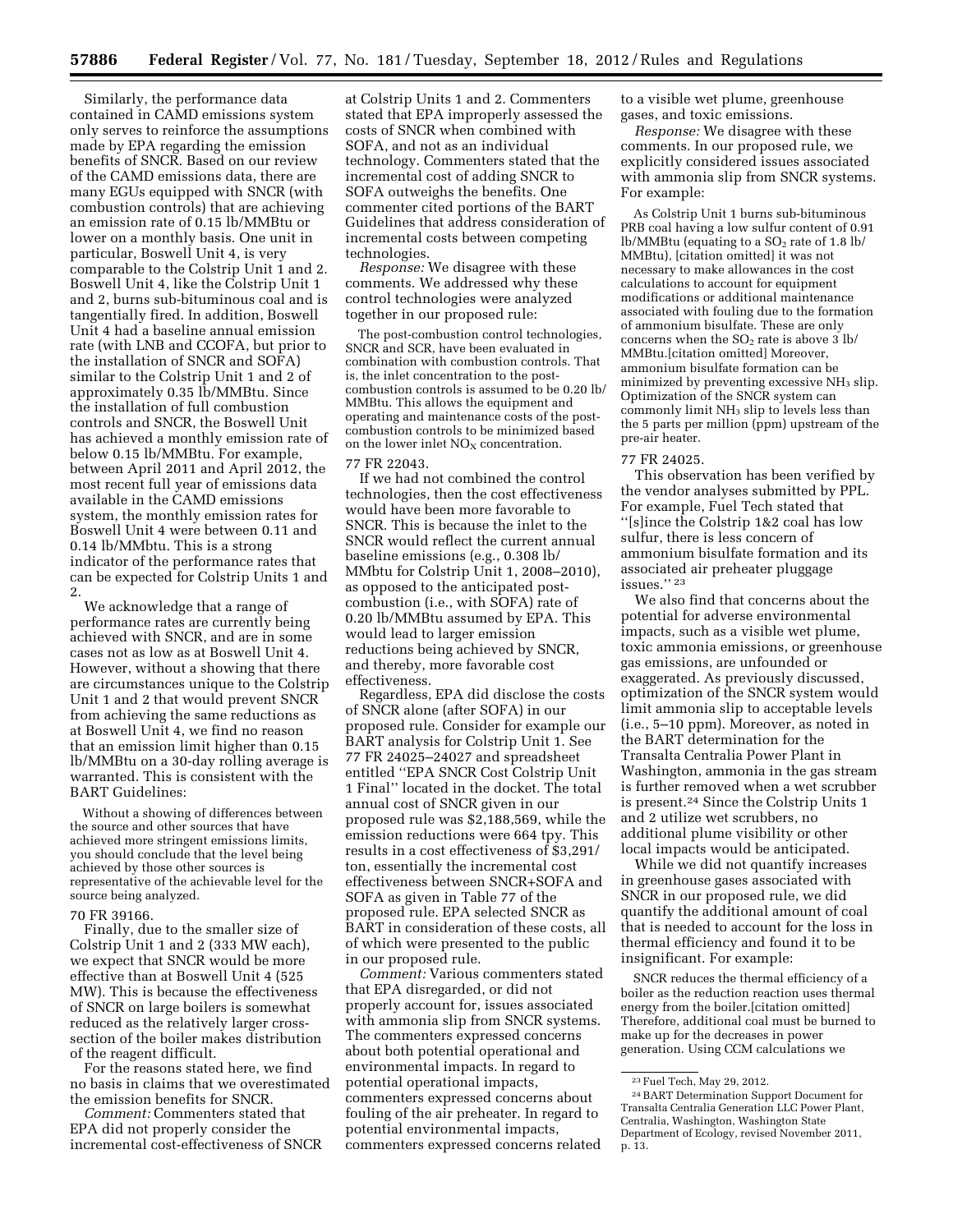determined the additional coal needed for Unit 1 equates to 77,600 MMBtu/yr. 77 FR 24026.

We note that 77,600 MMBtu/yr is only 0.3% of the 2008–2010 annual average heat input for Colstrip Unit 1. The increase in  $CO<sub>2</sub>$  emissions would be proportional (that is, 0.3%). The formation of other greenhouse gases, such as nitrous oxide, would be highly dependent upon the reagent used, the amount of reagent injected and the injection temperature. Regardless, we note that the potential for  $CO<sub>2</sub>$  increases also exists for SCR, the technology favored by some commenters. This is due to the energy penalty associated with the large pressure drop across the SCR reactor. Therefore, consideration of greenhouse gases would not have necessarily favored SNCR over SCR.

*Comment:* MDEQ stated that EPA failed to provide analysis or consideration of the impact SNCR installation may have on mercury controls at Colstrip 1 & 2. MDEQ stated that this failure ignores factor 3 of the five-factor analysis, ''Any existing pollution control technology in use at the source.'' MDEQ contended that the application of SNCR will require these units to displace the sorbent injection systems which limit mercury emissions, and that this displacement will compromise the Montana Mercury Rule.

*Response:* We disagree with this comment. SNCR should have no impact on mercury capture in the scrubber or with mercury capture from sorbent injection and will neither improve nor harm any efforts at Colstrip Units 1 and 2 to comply with Montana's Mercury Rule. There is no reason why Colstrip Units 1 and 2 cannot utilize both SNCR and sorbent injection (if sorbent injection is what PPL chooses to use at Colstrip 1 and 2). Injection points for SNCR and for sorbent injection are at different locations—the furnace for SNCR and the downstream ductwork for sorbent injection. A review of EPA's National Electric Energy Data System (NEEDS) reveals that are currently 17 utility boilers equipped with both SNCR and activated carbon injection systems.25 The list of facilities includes units ranging from 65 MW to 405 MW and burning both bituminous and subbituminous coals. Therefore, there is no basis for the assertion that these two pollution control systems cannot be used together on the same facility.

*Comment:* MDEQ stated that EPA lacks consideration of Montana's existing SIP requirements. For instance, sources required to add controls would

have to provide ''de minimis'' notifications under ARM 17.8.745, or potentially a resource-intensive demonstration that the additional control would not contribute to a violation of an air quality standard. Additionally, MDEQ stated that some of the proposed controls might require either a minor source permit or a major modification under the NSR program. MDEQ expressed particular concern over EPA's lack of analysis of PPL's estimated increase in ammonia slip.26 MDEQ suggested that increases in ammonia slip could lead to increases in PM<sub>2.5</sub> emissions at Colstrip 1 & 2, potentially requiring the unit(s) to submit a ''politically controversial, legally complex, and technically challenging'' NSR major modification permit. MDEQ also stated that an NSR major modification would significantly alter the time and cost required to implement the proposed BART.

*Response:* We disagree with these comments. MDEQ has not provided any data or information to substantiate that our BART determinations would interfere with existing SIP requirements, including those for permitting. They have only speculated that these might be concerns. In addition, these concerns would not negate our obligation to prescribe BART controls. We have addressed concerns related to ammonia slip in a separate response to comments.

*Comment:* Commenters stated that EPA asserted, with no analysis, that the energy needs associated with installation SNCR or SCR on the Colstrip Unit 1 and 2 are minimal and neither the additional energy requirements nor the nonair quality environmental impacts associated with disposal of the ash waste or transportation of the chemical reagents or catalysts warranted eliminating either SCR or SNCR.

*Response:* We disagree with this comment. We provided analysis of the energy impacts associated with SNCR and SCR in our proposed rule. For example, for the application of SNCR to Colstrip Unit 1 we ''determined the additional coal needed for Unit 1 equates to 77,600 MMBtu/yr.'' 77 FR 24026. Similarly, we determined that SCR requires ''additional electric power to meet fan requirements equivalent to approximately 0.3% of the plant's electric output.'' [citation omitted] 77 FR 24026. We also provided analysis of the non- air-quality impacts associated with SNCR and SCR in our proposed rule. See for example 77 FR 24026. We

did not find it necessary to quantify these impacts as they are negligible. Also, the nonair quality impacts would be no different than those at numerous other boilers where SNCR or SCR have been successfully applied. Regardless, the commenters did not present any data or information that establishes that the energy or nonair quality impacts of SNCR or SCR would make these control options unacceptable.

*Comment:* NPS stated that allowing five years from promulgation of the rule to install SNCR on Colstrip Units 1 and 2 is excessive since it can be installed in less than one year.

*Response:* We agree that SNCR in some cases can be installed in less than one year. However, the BART Guidelines require compliance with the BART emission limit as expeditiously as possible but in no event later than five years after promulgation of the FIP. 40 CFR  $51.308(e)(1)(iv)$ . Our FIP is consistent with that requirement.

*Comment:* The NPS agreed with EPA that an annual emission rate of 0.05 lb/ MMBtu is achievable with SCR.

*Response:* Comment noted. *Comment:* EarthJustice stated that EPA incorrectly rejected SCR as BART for  $NO<sub>x</sub>$  pollutant control for Colstrip Units 1 and 2. They asserted that EPA's analysis was biased against the selection of SCR as BART. They also asserted that we manipulated data, made assumptions, and performed calculations where the results are specified but the calculation itself is absent from the public record.

*Response:* We disagree with these comments. Our selection of SNCR+SOFA, and not SCR+SOFA, as BART was based on our objective consideration of the five statutory factors. Moreover, all of our analyses and assumptions were supported by the docket which was available for public review.

*Comment:* EarthJustice stated EPA underestimated the  $NO<sub>X</sub>$  reductions that can be achieved with SCR technology. They stated that major SCR catalyst vendors routinely guarantee at least 90% removal efficiency for SCR systems.

*Response:* We disagree. EarthJustice has incorrectly assumed that a 90% control efficiency can be achieved in all applications regardless of the input  $NO<sub>x</sub>$ emission rate or other parameters. The baseline annual emission rate for Colstrip BART units is around 0.31 lb/ MMBtu (annually). After the installation of SOFA, the emission rate is expected to be 0.20 lb/MMBtu (annually). Therefore, a 90% control efficiency for SCR would correspond to a controlled emission rate of 0.02 lb/MMBtu

<sup>25</sup>Memo from Jim Staudt, Andover Technology Partners, to Doug Grano, July 13, 2012, p. 9.

 $^{26}$  September 23, 2011 PPL submittal titled ''NO<sub>X</sub> Control Update to PPL Montana's Colstrip Generating Station BART Report.''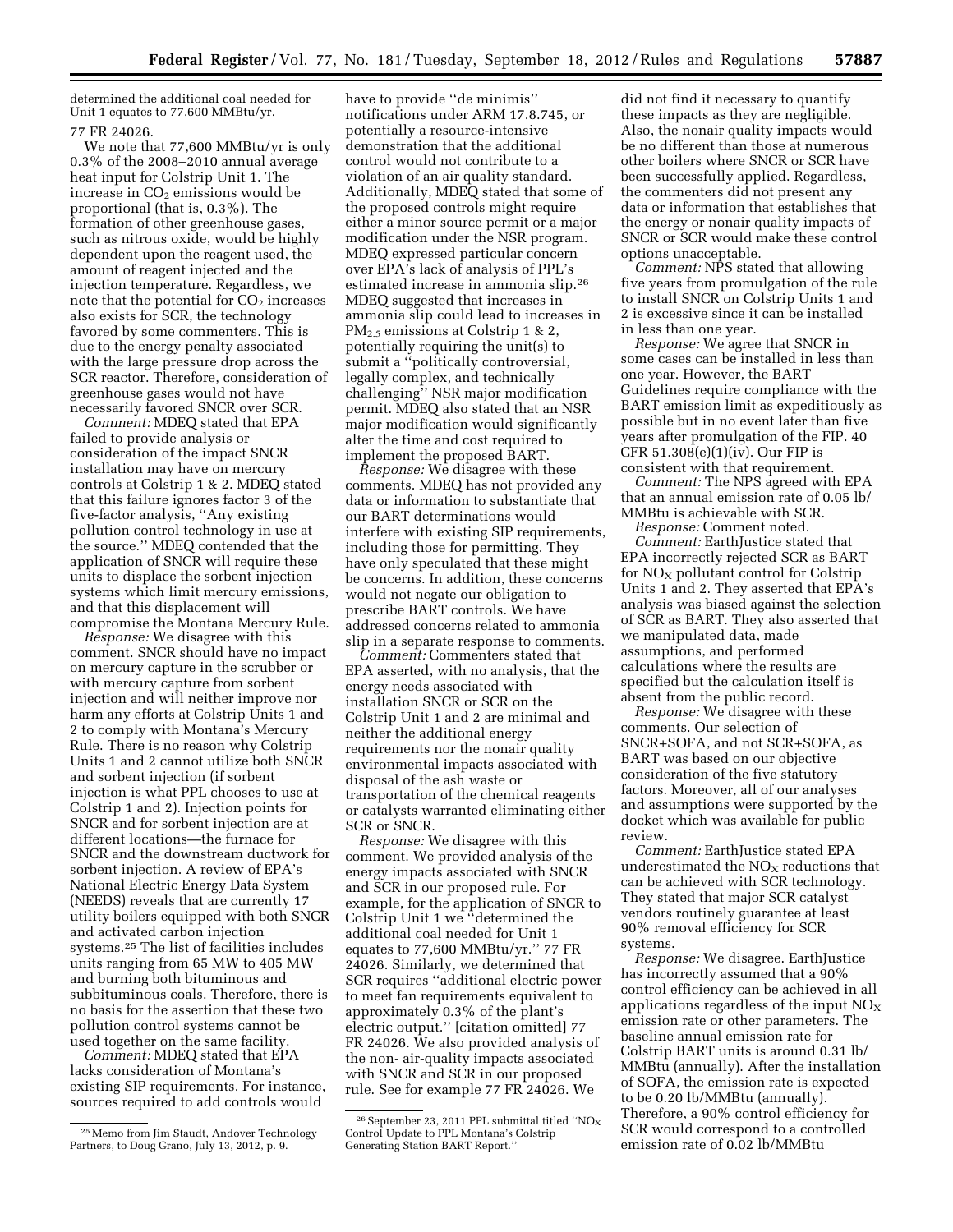(annually). We find that this is an unrealistic expectation of the level of control that can be achieved with SCR.

*Comment:* EarthJustice stated that EPA incorrectly used the Integrated Planning Model (IPM) for the direct capital costs of SCR for Colstrip Units 1 and 2 and that we failed to explain why we did so. They stated that the BART Guidelines require that the CCM be used for BART cost analyses, except for the site-specific cost of the equipment itself which will vary depending on sitespecific conditions. EarthJustice also stated that our use of IPM led to the double counting of installation costs.

*Response:* We disagree with these comments. We explained our rationale for using IPM for direct costs for SCR in the proposed rule:

We relied on a number of resources to assess the cost of compliance for the control technologies under consideration. In accordance with the BART Guidelines (70 FR 39166 (July 6, 2005)), and in order to maintain and improve consistency, in all cases we sought to align our cost methodologies with the EPA's Control Cost Manual (CCM).[citation omitted] However, to ensure that our methods also reflect the most recent cost levels seen in the marketplace, we also relied on control costs developed for the Integrated Planning Model (IPM) version 4.10.[citation omitted] These IPM control costs are based on databases of actual control project costs and account for project specifics such as coal type, boiler type, and reduction efficiency. The IPM control costs reflect the recent increase in costs in the five years proceeding 2009 that is largely attributed to international competition. Finally, our costs were also informed by cost analyses submitted by the sources, including in some cases vendor data.

#### 77 FR 24024.

As noted in the proposed rule, our use of IPM was intended to ensure that the direct capital costs reflect the most recent cost levels seen in the marketplace. Therefore, we disagree that this led to an overestimation of the costs of SCR. Also as noted in the proposal, while we did use IPM for direct capital costs, the remainder of our analysis for SCR conformed to the CCM.

EarthJustice is mistaken in asserting that our use of IPM led to the double counting of installation costs. EarthJustice is also mistaken in asserting that ''in the Cost Control Manual, those installation costs [direct installation costs] are included as indirect capital costs.'' Direct installation costs are treated in the same way whether using the CCM or IPM. That is, both provide direct capital costs that are inclusive of the direct installation costs. For example, the CCM states:

Direct capital costs (DCC) include purchased equipment costs (PEC) such as

SCR system equipment, instrumentation, sales tax and freight. This includes costs associated with field measurements, numerical modeling and system design. *It also includes direct installation* costs such as auxiliary equipment (e.g., ductwork, fans, compressor), foundations and supports, handling and erection, electrical, piping, insulation, painting, and asbestos removal.27 (emphasis added)

Similarly, the IPM documentation states the bare module costs include equipment, installation, buildings, foundations, electrical, and the retrofit factor.28 Since we used the bare module capital costs to replace the direct capital costs in the CCM calculations, we did not double count direct installation costs. For example, for Colstrip Unit 1 we used the bare module capital cost of \$55,578,137 (2010 dollars) as input for the direct capital cost.

*Comment:* EarthJustice stated that EPA overestimated capital costs of SCR on Colstrip Units 1 and 2 by using an inflated capital recovery factor (CRF) that is not based on accurate, available, site-specific information and by underestimating the lifetime of SCR. EarthJustice asserted that EPA should have used a CRF based on a 5% interest rate and an equipment life of 30 years

*Response:* We disagree that the CRF used by EPA led to an overestimation of capital costs for SCR. In our cost analysis for Colstrip Units 1 and 2, we used an interest (discount) rate of 7% for all control options. This is consistent with guidance contained in the Office of Management and Budget, Circular A–4, for regulatory analysis.29 In regard to the equipment life assumed by EPA for SCR, the BART Guidelines state:

For example, the methods for calculating annualized costs in EPA's OAQPS Control Cost Manual *require the use of a specified time period* for amortization that varies based upon the type of control. If the remaining useful life will clearly exceed this time period, the remaining useful life has essentially no effect on control costs and on the BART determination process. Where the remaining useful life is less than the time period for amortizing costs, you should use this shorter time period in your cost calculations.

#### 70 FR 39169 (emphasis added).

And in regard to SCR, the CCM states: Capital recovery cost is based on the anticipated equipment lifetime and the annual interest rate employed. *An economic lifetime of 20 years is assumed for the SCR system.* The remaining life of the boiler may

also be a determining factor for the system lifetime.30 (emphasis added)

The equipment life assumed by EPA is consistent with that specified by the CCM for SCR (that is, 20 years). In addition, the consistent use of a 7% interest rate and 20 year equipment life ensures that the costs are comparable between all of the control options considered (provided that each option has an equipment life of at least 20 years). It also ensures that the costs are comparable to other BART analyses where similar assumptions have been made. However, we acknowledge that there may be circumstances where it is reasonable to assume a shorter or longer equipment life. In particular, it may be appropriate to consider a shorter equipment life where the owner plans to shut a unit down in less than 20 years.

Further, assuming a 30 year economic life would not change our conclusions regarding BART for Colstrip Units 1 and 2. For example, for Colstrip Unit 1 we have recalculated the cost-effectiveness amortizing over 30 years. The resulting cost effectiveness for SCR+SOFA is \$2,879/ton, as compared to the cost effectiveness of \$3,195/ton amortizing over 20 years which we cited in our proposed rule. We find that the cost of SOFA+SCR is reasonable regardless of the assumed equipment life. However, we find that the limited visibility benefits would continue to preclude our selection of SCR+SOFA as BART.

*Comment:* EarthJustice claimed that EPA skewed the cost effectiveness results away from SCR for Colstrip Units 1 and 2 by overestimating the operations and maintenance costs associated with SCR by approximately \$600,000. In particular, EarthJustice questioned our costs for maintenance, catalyst replacement, and reagent use.

*Response:* We disagree. While EarthJustice has suggested alternate assumptions that could be made when estimating each of the operation and maintenance costs (that is, direct annual costs) noted, they have not substantiated that their assumptions are superior to those used by EPA. Moreover, they have not substantiated that EPA erred in making any of the cost assumptions related to operations and maintenance. They have only pointed out instances in which they would make different assumptions. Therefore, we see no reason that our cost assumptions for O&M should be supplanted by those that EarthJustice would otherwise choose in order to arrive at lower cost effectiveness.

Regardless, if we were to incorporate each of the changes to the O&M costs

<sup>27</sup>CCM, Section 4, Chapter 2, p. 2–41.

<sup>28</sup> IPM, Chapter 5, Appendix 5–2A, p. 2.

<sup>29</sup>Office of Management and Budget, Circular A– 4, Regulatory Analysis, *[http://www.whitehouse.gov/](http://www.whitehouse.gov/omb/circulars_a004_a-4/)* 

*[omb/circulars](http://www.whitehouse.gov/omb/circulars_a004_a-4/)*\_*a004*\_*a-4/.* 30CCM, Section 4, Chapter 2, p. 2–48.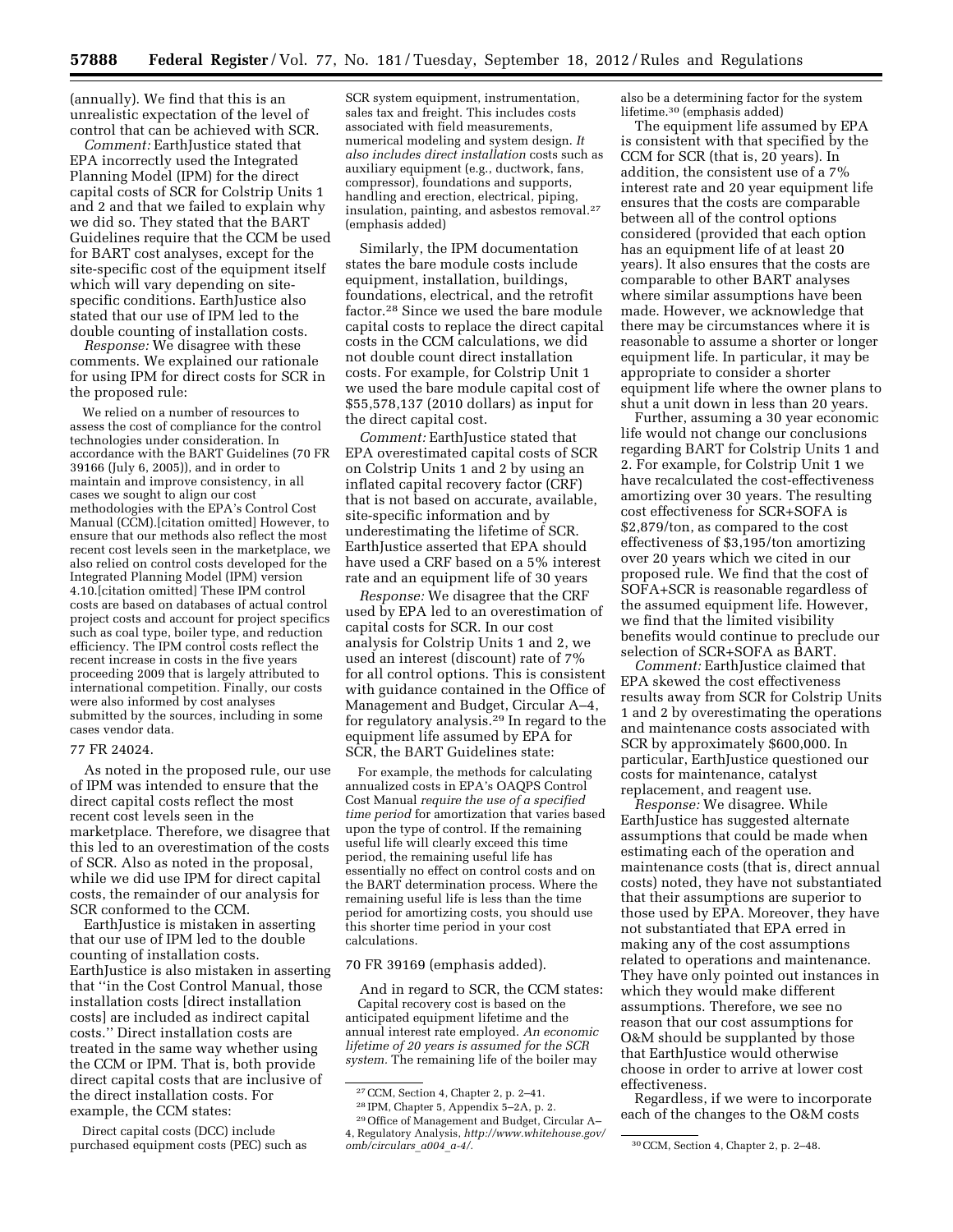suggested by EarthJustice, it would not change our BART determination. For example, for Colstrip Unit 1, reducing the O&M costs of SCR by \$600,000 would only moderately lower the cost effectiveness of SNR+SOFA from \$3,195/ton to \$3,019/ton. Though we find that both of these costs are reasonable, we continue to find that there is insufficient visibility benefit (0.404 deciview for Unit 1 and 0.423 deciview for Unit 2 at the most improved Class I area) to support the selection of SCR as BART.

*Comment:* EarthJustice stated that EPA made multiple errors in our SCR cost analysis for Colstrip Units 1 and 2. EarthJustice claims that EPA made errors in relation to the baseline  $NO<sub>X</sub>$ emissions, the control efficiency of SCR, the cost estimation method for direct capital costs (*CCM* vs. *IPM*), specific operation and maintenance costs, and the calculation of indirect annual costs (by way of the CRF). EarthJustice provided their own cost estimates for SCR, addressing the errors which they claimed EPA made. EarthJustice's cost effectiveness is 55–65% lower than the values calculated by EPA, making SCR+SOFA significantly more cost effective.

*Response:* We disagree that we made multiple errors in our SCR cost analysis for SCR for Colstrip Units 1 and 2 which led to inaccurate cost effectiveness. Each of the errors which EarthJustice claims EPA made has been addressed in separate responses. Therefore, we find that the cost effectiveness for SCR in the proposed rule was accurate and a correct basis for rejecting SCR as BART (in consideration of the remaining statutory BART factors).

*Comment:* The NPS commented that EPA has placed undue weight on the incremental cost effectiveness of SOFA+SCR at Colstrip Units 1 and 2.

*Response:* We disagree. In our proposed rule, we estimated the incremental cost effectiveness of SCR+SOFA (over SNCR+SOFA) to \$5,770/ton and \$5,887/ton, respectively. These costs far exceed the corresponding average cost effectiveness of \$3,195/ton and \$3,235/ton. Given these costs, we continue to find that SCR+SOFA is not justified by the visibility improvement that would be provided.

*Comment:* Some commenters stated that EPA properly concluded that SCR does not constitute BART for Colstrip Units 1 and 2, but that EPA incorrectly analyzed the capital costs and costeffectiveness of SCR. Commenters stated that EPA failed to consider SCR costs estimates which PPL submitted in

February 2012.31 Commenters also stated that EPA's reliance on outdated information is not consistent with its own guidance to use engineering estimates and that EPA should modify its rationale in the final rule to conclude that, when the actual costs of the technology are taken into consideration, SCR is not a cost-effective technology. In particular, commenters noted that EPA estimates the capital cost of the SCR at \$78 million and rejects PPL's cost estimate of \$190 million

*Response:* We disagree that we incorrectly analyzed the capital costs and cost-effectiveness of SCR. We did not accept the SCR cost estimates submitted by PPL in February 2012 that were based on cost estimates provided to PPL by a consultant. EPA rejected these cost estimates for a number of reasons.

First, the cost estimates provided to PPL by the consultant do not represent site-specific costs. The BART Guidelines state that ''[t]he basis for equipment cost estimates also should be documented, either with data supplied by an equipment vendor (*i.e.,* budget estimates or bids) or by a referenced source (such as the OAQPS CCM Fifth Edition, February 1996, EPA 453/B–96– 001).'' 70 FR 39166. Since the costs submitted by PPL were simply adapted from another (undisclosed) utility boiler, and are not specific to Colstrip Units 1 and 2, they should not be considered a budgetary bid as described in the BART Guidelines. In fact, PPL's consultant represents the costs as a ''feasibility capital cost estimate'' and not as a budgetary bid.32

Second, the capital costs for SCR claimed in PPL's February 2012 submittal are far in excess of the range of capital costs documented by various studies for actual installations. Five industry studies conducted between 2002 and 2007 have reported the installed unit capital cost of SCRs, or the costs actually incurred by owners, to range from \$79/kW to \$316/kW (2010 dollars).33 These studies show actual capital costs are much lower than estimated by PPL for Colstrip Units 1 and 2 (\$571/kW for each unit; 2011 dollars). Moreover, the capital costs surveyed by the studies represent a range of retrofit difficulties, including very difficult retrofits having

significantly impeded construction access, extensive relocations, and difficult ductwork transitions. Therefore, to the extent that similar retrofit difficulties may exist for Colstrip Units 1 and 2, the high end of the range documented in the reports is representative.

Third, we are concerned about the disparity among the various cost estimates submitted by PPL. Between August 2007 and February 2012, PPL submitted four separate SCR cost estimates for the Colstrip Unit 1 and 2. In the first SCR cost estimate, submitted in August 2007, PPL estimated capital costs of \$25,282,233 (\$76/kW), total annual costs of \$7,289,482 and a cost effectiveness of \$2,272/ton (each unit; 2007 dollars).34 In the second SCR cost estimate, submitted in June 2008, PPL estimated capital costs of \$29,581,465 (\$88/kW), total annual costs of \$7,987,179 and a cost effectiveness of \$1,735/ton (each unit; 2008 dollars).35 PPL's first and second cost estimates were generally performed in conformance with EPA's CCM. The lower cost effectiveness in the second submittal was driven primarily by a change in the assumed maximum control level (from 0.15 lb/MMBtu to 0.06 lb/MMbtu), and thereby greater annual emission reductions. In the third SCR cost estimate, submitted in September 2011, PPL estimated capital costs of \$152,508,328 (\$457/kW), total annual costs of \$16,733,719 and a cost effectiveness of \$7.405/ton (each unit; 2011 dollars).36 The third cost estimates were largely based on control costs developed for the Integrated Planning Model.37 PPL assumed a retrofit factor of 2 when using the IPM approach. We note that this retrofit factor, equating to 100% over the IPM base model capital costs, was unsupported and far in excess of the range described in the IPM documentation: ''Retrofit difficulties associated with an SCR may result in capital cost increases of 30 to 50% over the base model.'' 38 In the fourth SCR cost estimate, submitted in February 2012, PPL estimated capital costs of \$190,000,000 (\$571/kW), total annual

<sup>31</sup>Letter from David Bowen, Burns & McDonnell, to James Parker, PPL Montana, February 7, 2012. 32Bowen letter.

<sup>33</sup> Dr. Phyllis Fox, Revised BART Cost-Effectiveness Analysis for Tail End Selective Catalytic Reduction at Basin Electric Power Cooperative Leland Olds Station Unit 2. Report Prepared for U.S. EPA, RTI Project Number 0209897.004.095, March 2011.

<sup>34</sup>BART Assessment Colstrip Generating Station, prepared for PPL Montana, LLC, by TRC ("Colstrip Initial Response''), August 2007, Table A4–8(c).

<sup>35</sup>Addendum to PPL Montana's Colstrip BART Report Prepared for PPL Montana, LLC; Prepared by TRC, (''Colstrip Addendum''), June 2008, Table 5.3– 3.

<sup>36</sup>NO<sup>X</sup> Control Update to PPL Montana's Colstrip Generating Station BART Report Prepared for PPL Montana, LLC, by TRC, September 2011, Table 2– 3b.

<sup>37</sup> Documentation for EPA Base Case v.4.10 Using the Integrated Planning Model, August 2010, EPA #430R10010.

<sup>38</sup> IPM, Chapter 5, Appendix 5–2A, p. 1.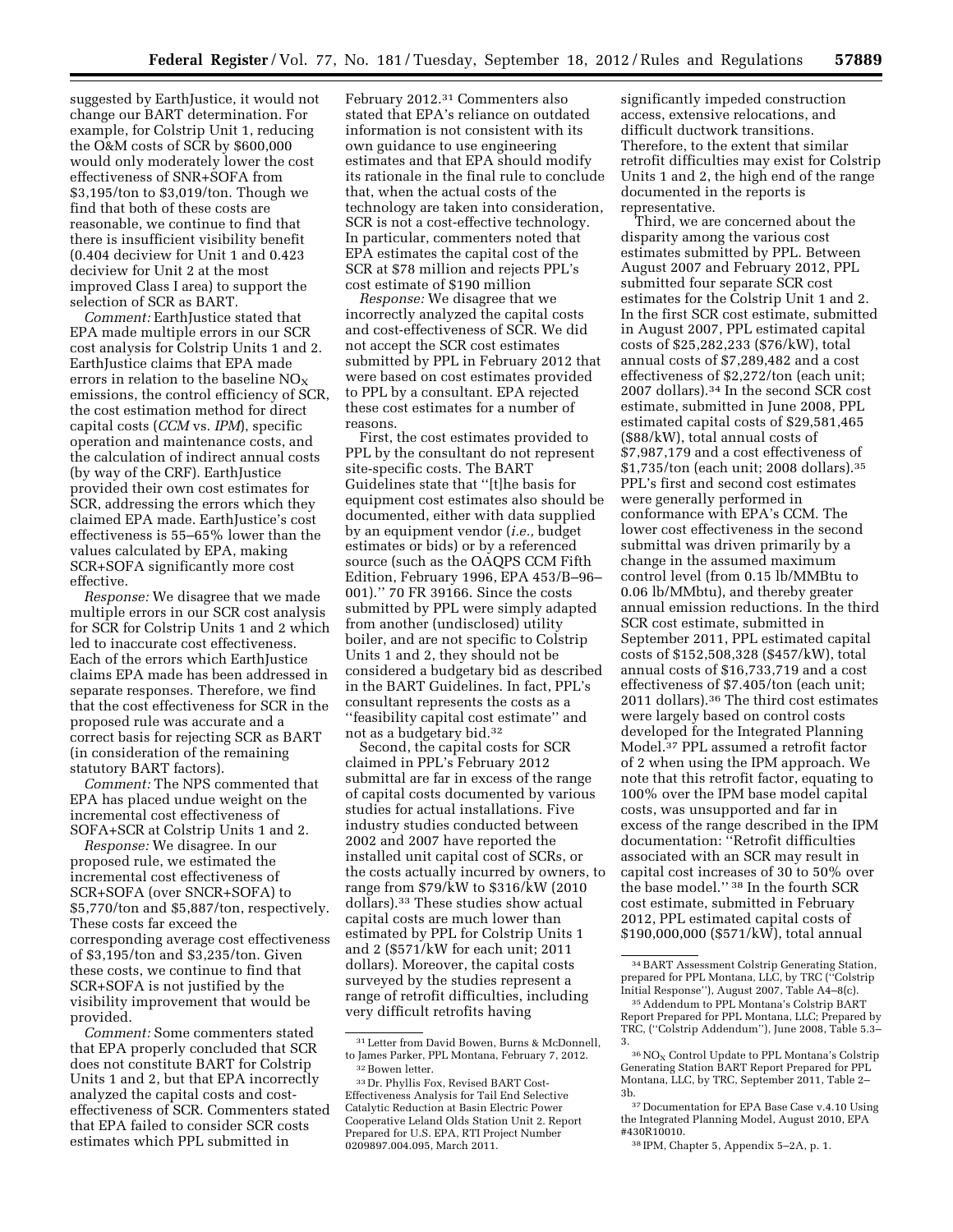costs \$19,956,767, and a cost effectiveness of \$8,884/ton (each unit; 2011 dollars).39 The fourth cost estimate was also largely based on control costs taken from IPM, but was augmented by capital cost estimates provided to PPL by a consultant. In all, the capital costs varied by a factor of more than seven (\$76/kW to 571/kW), and the cost effectiveness varied by a factor of more than 5 (\$1,735/ton and \$8,884/ton). The large disparity between PPL's February 2012 cost estimates and those in their previous submittals led us to question their accuracy.

Finally, PPL's February 2012 cost estimates contained cost items that are either speculative in nature or not well documented. For example, they include capital costs for duct and boiler reinforcement even though the potential for boiler implosion was not evaluated by PPL's consultant.40

For the reasons stated above, EPA finds that no changes to the BART determinations or to the FIP are needed in response to this comment.

*Comment:* Various commenters objected to EPA's BART determinations for Colstrip 1 and 2. EarthJustice urged EPA to require selective SCR+SOFA as the best system of continuous emission control to meet a 0.05 lb/MMBtu  $NO<sub>X</sub>$ emission limit applicable on a 30-day rolling average basis. NPS also recommended that we require SCR+SOFA. PPL supported a BART emissions rate for  $NO<sub>x</sub>$  of 0.20 lb/ MMBtu on a 30-day rolling average basis, reflecting the installation of SOFA.

*Response:* Based on our consideration of the five statutory BART factors, we continue to find that BART for  $NO<sub>X</sub>$  at each of the Colstrip Unit 1 and 2 is an emission limit of 0.15 lb/MMBtu (30 day rolling average) achievable with SNCR+SOFA.

*Comment:* PPL stated that EPA's proposed emission limit for PM of 0.10 lb/MMbtu on a 30-day rolling average for each of the Colstrip Unit 1 and 2 is flawed. PPL asserted that the current PM limit is 0.10 lbs/MMBtu as an annual average, based on a compliance assurance monitoring plan together with annual stack testing. In order to accommodate the shorter averaging period, the PPL suggested that the 30 day rolling average emission limit proposed in the FIP be increased to 0.12 lb/MMBtu.

*Response:* We disagree with some aspects of this comment, but agree with others. PPL has erred in stating that the

current PM limit is 0.10 lb/MMBtu as an annual average. The Final Title V Operating Permit (#OP0513–06) indicates that the emission limit is 0.10 lb/MMbtu, but does not provide an averaging period. The Title V permit requires that compliance with the emission limit be demonstrated by a Method 5 or Method 5B stack test once per year. As these stack test methods typically consist of three sampling runs of at least 120 minutes in duration, and are not long-term continuous measurements, it is not possible to average the emissions over 30-days or a year. For this reason, we corrected the proposed PM emission limits in a correction notice. 77 FR 29270. We clarified that that emission limits for  $NO<sub>X</sub>$  and  $SO<sub>2</sub>$ , but not PM, shall apply on a 30-day rolling average.

As we are not requiring that PM emission limits apply on a 30-day rolling average, PPL's suggestion that the emission limit be increased to 0.12 lb/MMBtu is no longer relevant. The PM emission limits will remain unchanged from those in the proposed rule which are identical to those in the Title V permit.

*Comment:* EarthJustice stated that EPA's exemption of Colstrip Units 1 and 2 from BART for PM is improper and unsupported. EarthJustice asserts that EPA has not complied with its statutory and regulatory obligations to determine BART for PM emissions from Colstrip Units 1 and 2 in that EPA simply made a declaration and skipped the statutory process. EarthJustice stated that the existing venturi scrubbers are not best technology and have not been considered such for a long time because particle scrubbers do not remove particulates sufficient to comply with basic CAA requirements. In addition, EarthJustice stated that EPA should have considered more effective technologies, such as baghouses.

<sup>40</sup>Bowen letter, p. 2. **41**Colstrip Addendum, p. 4–1. *Response:* We disagree. As with existing  $SO<sub>2</sub>$  controls, we do not find that it is necessary to consider the replacement of existing PM controls with new controls. This is particularly true for PM as the existing controls for Colstrip Units 1 and 2 currently reduce emissions by more than 98%. Moreover, the contribution to the baseline visibility impact from PM is very small (e.g., for Colstrip Unit 1, less than 4% of 0.922 deciview, or 0.037 deciview). The most visibility improvement that could be expected, even if all PM were eliminated, is 0.037 deciview. The visibility improvement that could be expected with upgrades to the existing PM controls is only a fraction of 0.037

for us to conclude that the existing controls represent BART.

In addition, EarthJustice has conflated the most stringent controls with BART. BART is not necessarily the most stringent controls, but the best system of continuous emission reduction taking into consideration the five statutory factors.

*Comment:* NPS stated that they disagree with the PM emissions that we used in modeling the visibility impacts for Colstrip Units 1 and 2. They stated that the PM emissions data provided by PPL is more representative because it included both condensable and filterable PM emissions, while the PM data used by EPA did not measure condensable PM.

*Response:* The difference in the approach used to characterize PM emissions for visibility modeling purposes is negligible. Moreover, as the PM emissions were held constant for all of the control scenarios that EPA modeled, they had no impact on our BART determinations for  $NO<sub>X</sub>$  and  $SO<sub>2</sub>$ .

*Comment:* EarthJustice stated that EPA made the same error in calculating baseline emissions in its  $SO<sub>2</sub> BART$ determination for Colstrip Units 1 and 2 as it did in its  $NO<sub>X</sub>$  BART determination. EarthJustice asserted that EPA should have used a baseline of 2001–2003.

*Response:* We disagree with this comment. As discussed in a separate response to comments, we have established a baseline which provides a realistic depiction of anticipated annual emissions for the source. For example, the 2008–2010 baseline we used for Colstrip Unit 1 reflects annual average emissions of 5,548 tons/yr. By comparison the annual average emissions for 2000–2010, 5,504 tons/yr, were only slightly lower.

*Comment:* PPL stated that EPA's estimate of the performance that can be achieved with lime addition on Colstrip Units 1 and 2 was wrong. The commenter stated that EPA's assumed emission rate for  $SO<sub>2</sub>$  of 0.15 lbs/MMBtu was overly optimistic, and that a rate of 0.20 lbs/MMBtu on a 30-day rolling average basis is achievable.

*Response:* We disagree with this comment. The emission rate which EPA assumed for limestone lime addition (injection) on Colstrip Units 1 and 2 was 0.15 lb/MMBtu on an annual basis, not on a 30-day rolling average basis. This was based on PPL's amended BART submittal of August of June 2008.41 We did not specify a 30-day rolling average

<sup>39</sup>Letter from Mark M. Hultman, P.E., TRC, February 9, 2012.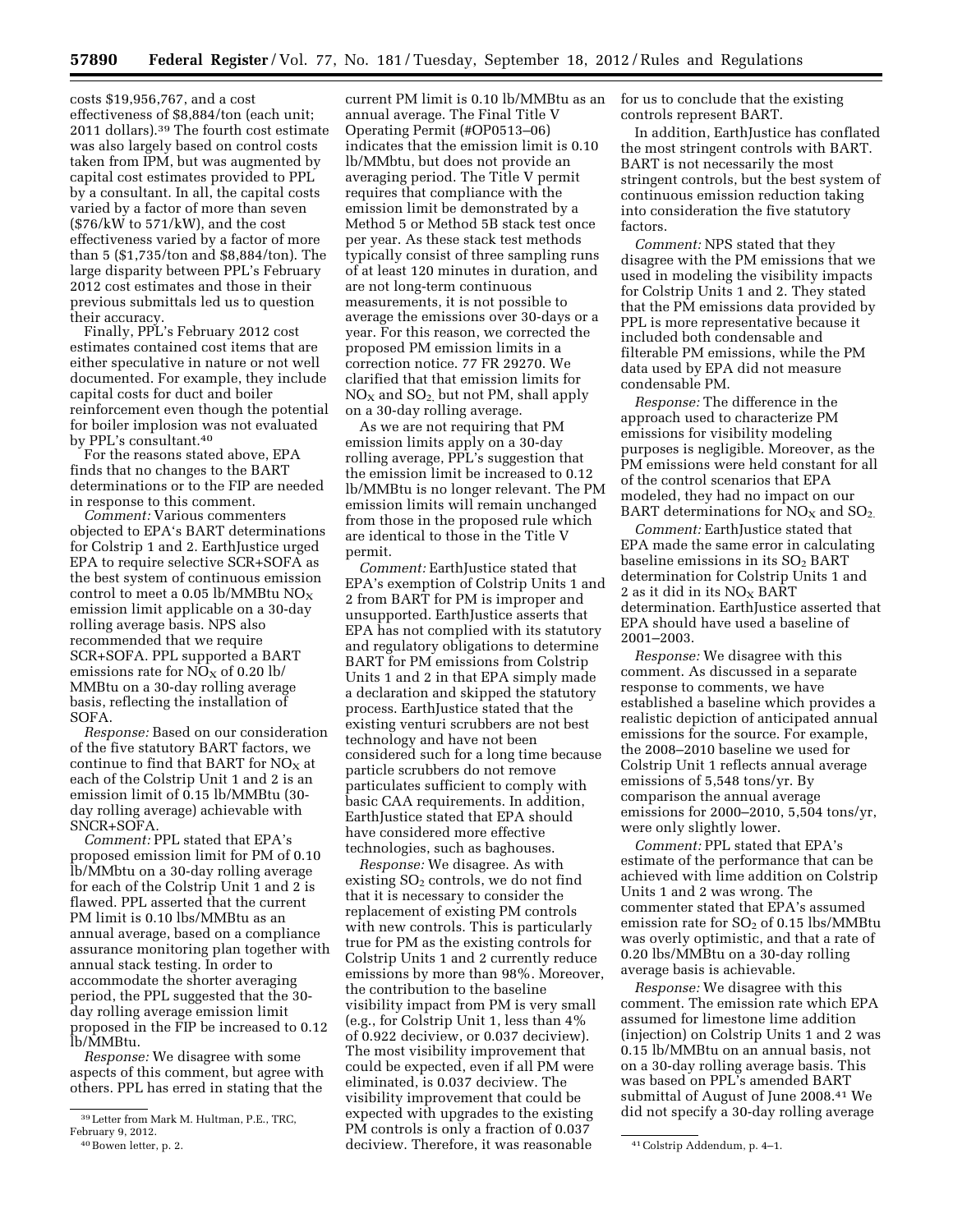emission limit for limestone injection since we did not select it as BART.

*Comment:* PPL commented that installation of an additional scrubber vessel is technically impracticable, if not infeasible, due to space constraints and the potential for equipment scaling.

*Response:* First, addition of a fourth scrubber vessel for each of Colstrip units 1 and 2 does not appear to be impracticable due to space constraints. PPL's argument that there is no space availability for an additional scrubber vessel is not supported by its own consultant. In addition, the site visit conducted by EPA 42 verified and the site plan provided by PPL shows ample space for locating additional equipment. A satellite image of units 1 and 2 located in the docket.<sup>43</sup> In fact, PPL's consultant, Burns & McDonnell was able to find space for a new vessel with associated ductwork: ''[t]here is sufficient space behind the stacks for installation of the fourth scrubber module, ID fan, ductwork and accessories.'' 44 As URS pointed out, this might require an additional booster fan, which is included in the Burns & McDonnell estimate.45

Second, an additional scrubber vessel may not be necessary to avoid scaling. It is possible to inject lime and mitigate the risk of scaling through addition of a forced oxidation system or by use of chemical additives that mitigate scaling. The current system uses natural oxidation. Forced oxidation will enable higher lime injection rates while avoiding scaling. Forced oxidation systems will require blowers and piping, and agitators that could be retrofit on the existing scrubber vessels at what is likely to be a much lower cost than the cost of a new absorber vessel. An alternative to forced oxidation is use of chemical additives that address scaling. These additives are available from companies such as Nalco Chemical Company.

We find that it is acceptable for PPL to reduce emissions by means other than installing an additional scrubber vessel, provided that the emission limit of 0.08 lb/MMBtu on a 30-day rolling average is met.

*Comment:* PPL stated that EPA overstated the emissions benefit of an additional scrubber vessel.

*Response:* PPL argues that an additional vessel would not in fact reduce emissions because velocity

through the existing scrubber vessel tray will be reduced. As noted in responses to other comments, an additional scrubber vessel may not be necessary to achieve  $95\%$  SO<sub>2</sub> capture. Nevertheless, with regard to addition of another scrubber vessel and the impact on  $SO<sub>2</sub>$ reduction, PPL relies on a June 15, 2012, letter from Jonas Klingspor of URS Corporation that states the reduced gas velocity would reduce  $SO<sub>2</sub>$  reduction. The URS letter and PPL, however, overlook the fact that the openings in the tray for the existing vessels could be reduced to restore gas velocity to the original level.

URS provided estimates of emission rates possible under different conditions. The analyses performed by URS were limited either by increased scaling (the lowest rate of 0.13 lb/ MMBtu with three vessels) or lower absorber gas velocity (0.16 lb/MMBtu with four vessels). Since URS did not evaluate addition of a forced oxidation system or any other means to address scaling, it is likely that a significantly lower emission rate than 0.13 lb/MMBtu is possible while using three vessels. And, addition of a fourth scrubber vessel, with tray openings in the three original vessels adjusted to maintain gas velocity, in combination with a forced oxidation system would certainly increase SO<sub>2</sub> capture performance even more.

Regardless, if PPL uses the additional scrubber vessel as a spare in a manner similar to that for Colstrip Units 3 and 4, then gas flow will remain unchanged. In this mode of operation, the spare scrubber vessel helps allow for maintenance that is needed due to the scaling caused by the additional lime. Without the spare vessel, the unit must be shut down to perform the maintenance. This is the mode of operation proposed by PPL in their August 2007 submittal.

*Comment:* Commenters stated that an additional scrubber vessel costs far more than EPA proposed and is therefore not cost-effective. Commenters stated that it was inappropriate for EPA to rely on outdated costs for an additional scrubber vessel in our proposed rule. PPL provided cost estimates obtained from Burns & McDonnell 46 showing higher costs than estimated by EPA.

*Response:* Foremost, we note that the costs that we cited for an additional scrubber vessel in our proposed rule were costs provided by PPL in their BART submittals of August 2007 and June 2008. PPL did not explain why the cost estimates submitted by PPL during the comment period are more than two

and a half times their original cost estimates.

The cost estimated by Burns & McDonnell of adding a single module to treat 25% of the flue gas is unreasonable, equating to around \$213/ kW (\$71 million divided by 333,000 kW),– or the equivalent of \$853/kW when adjusting for the fact that only one fourth of the flue gas is being treated. To put this in perspective, this is more costly on a \$/kW basis than the typical cost of a complete limestone forced oxidation wet FGD system (around \$500/kW) that would provide over 95% removal for 100% of the flue gas.47 Also, according to the 2010 EIA Form 860 Enviroequip data, the original scrubber structure with three modules for Colstrip Unit 1 cost \$34 million in 1975 (slightly over \$100/kW). Using the Chemical Engineering Plant Cost Index (CEPCI) to escalate to 2011 dollars, the cost in today's dollars would be about \$109 million (\$34 million times 585.7/ 182.4, or about \$327/kW). This would suggest the cost of an additional vessel to be on the order of \$27 million, or about 38% of what Burns & McDonnell estimated and consistent with what EPA has previously estimated. Moreover, the difference in cost between EPA's estimate and what Burns & McDonnell has estimated is far too large to be explained by the additional ductwork and fans associated with the retrofit, which PPL asserts are necessary. Additionally, Table 4–1 of the documentation from Burns & McDonnell has several costs that are questionable or high (\$900,000 for Owner's Project Management and \$400,000 for Owner's Legal Counsel and \$3.4 million in Escalation) and others that are very high and therefore require better explanation (\$8.1 million for furnish and erect packages plus the estimates for Mechanical, Electrical and Civil and Structural Construction that total over \$12 million). Engineering costs as well as many other costs are typically determined as a percentage of the other costs, therefore the effect of overestimation of one cost is compounded because it contributes to overestimation of other costs. Because the estimate by Burns & McDonnell is so much higher than what is reasonably expected and includes several unsubstantiated and questionable cost elements. In any event, an additional scrubber vessel may not be necessary if a forced oxidation system or other means to control scaling is used on the existing three scrubber vessels. PPL may determine that other means may be

<sup>42</sup>On September 27, 2011 Aaron Worstell and Vanessa Hinkle conducted a site visit at Colstrip. 43 Staudt memo, p. 4.

<sup>44</sup>Report on the Fourth Scrubber Module Cost Estimate for PPL, Burns and McDonnell, p. 4–3. 45Letter from Jonas Klingspor, URS Corporation,

to Gordon Criswell, PPL Montana, June 15, 2012. 46 Burns and McDonnell, p. 1–1.

<sup>47</sup> IPM, Chapter 5, Table 5–4 shows a range of illustrative \$/kW costs.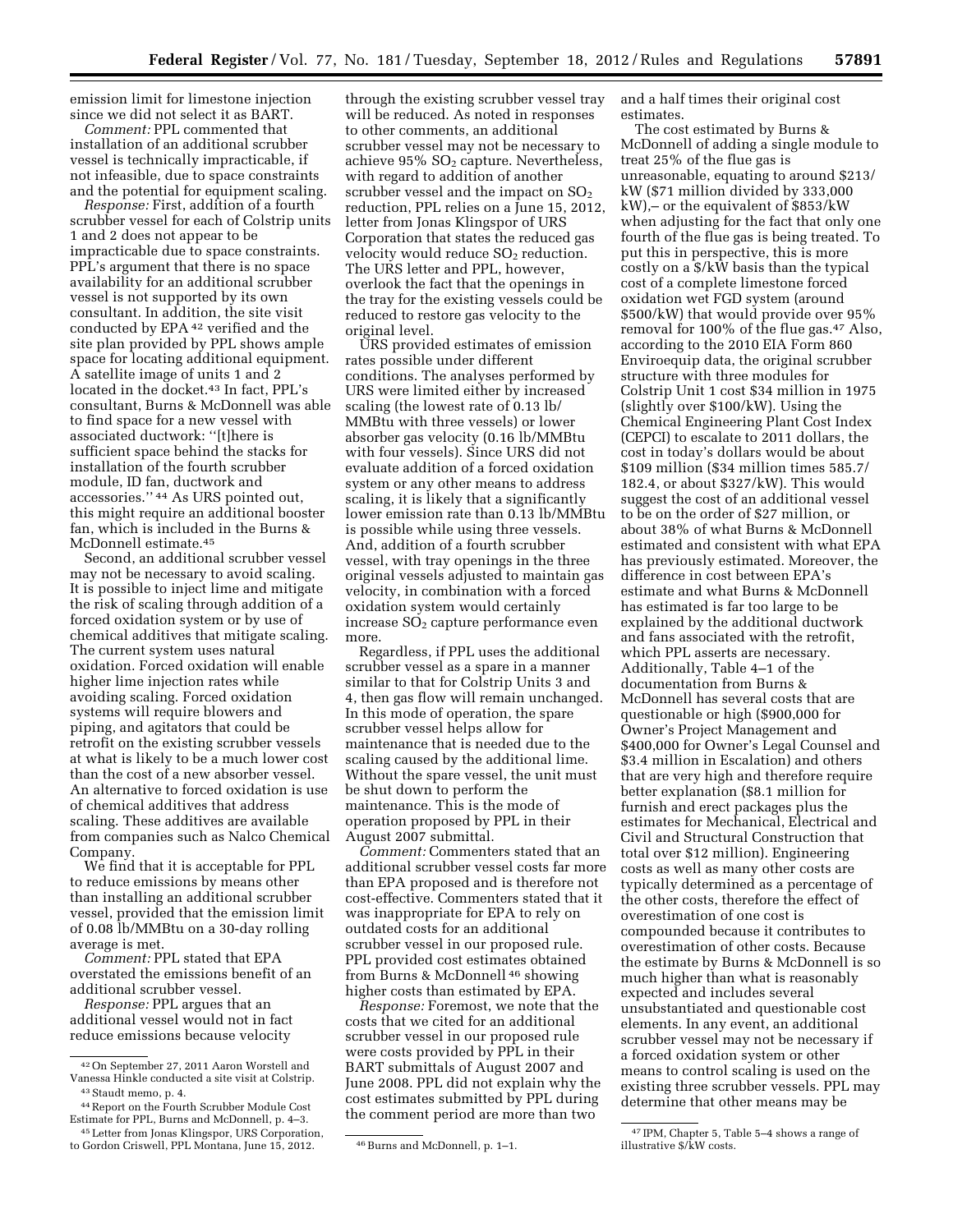better than adding an additional scrubber vessel in terms of cost or other factors for achieving the BART emission rate.

*Comment:* Commenters stated that EPA did not properly consider the incremental cost-effectiveness of additional scrubber vessels at Colstrip Units 1 and 2. Commenters stated that while the average cost-effectiveness of lime injection and an additional scrubber vessel is \$912/ton, the incremental cost-effectiveness of a scrubber vessel is \$2,379/ton, nearly three times higher.

Commenters also stated that it was improper for EPA to evaluate lime injection and an additional scrubber vessel together. Commenters stated that the incremental cost of adding an additional scrubber vessel to lime injection outweighs the benefits. In particular, they noted that use of lime injection alone would cost \$1,883,200, while the addition of a scrubber vessel adds \$2,217,000 to the total cost. By contrast, they noted that the  $SO<sub>2</sub>$ reductions achieved from the addition of the scrubber vessel are 929 tpy, while the use of lime injection alone results in emission reductions of 3,557 tpy.

*Response:* We agree with this comment in part. We miscalculated the incremental cost effectiveness of an additional scrubber vessel at Colstrip Unit 1 (which we stated to be \$1,975/ ton), but not at Colstrip Unit 2 (\$2,410/ ton). The correct incremental cost effectiveness for an additional scrubber vessel at Colstrip Unit 1 is \$2,380/ton, not \$1,975/ton as given in our proposed rule.

However, we disagree that it was improper to evaluate lime injection with an additional scrubber vessel together. We also disagree that cost of the additional scrubber vessel outweighs the benefits. For example, for Colstrip Unit 2, individually the total annual cost of an additional scrubber vessel is \$2,210,000, while the emission reduction is 917 tons per year. This results in a cost effectiveness of \$2,410, essentially the same as the incremental cost effectiveness between the two control options. The visibility improvement from lime injection alone is 0.225 deciview (at Theodore Roosevelt NP), while the improvement from lime injection with an additional scrubber vessel is 0.280 deciview (at Theodore Roosevelt NP). We continue to find that the cost is reasonable given the visibility benefits and that lime injection with an additional scrubber vessel represents BART.

*Comment:* PPL commented that in proposing SNCR, EPA appears to rely on its determination that relevant Class I

areas are currently above the Regional Haze Glide Path (RHGP). 77 FR 24,038. The RHGP is an important factor for the reasonable progress goals, but it is not one of the five statutory factors specified for EPA to consider in its BART analysis. Furthermore, as discussed above, there is no incremental benefit in visibility from installation of SNCR that would affect the area improvement in visibility relative to the glide path.

*Response:* We agree with some aspects of this comment and disagree with others. We agree that the Regional Haze glidepath is not one of the five statutory factors specified for EPA to consider in its BART analysis. We based our decision solely on the five statutory factors.

*Comment:* EarthJustice stated that EPA settled for minor adjustments for SO2 pollutants from Colstrip Units 1 and 2 instead of proper BART controls. In particular, EarthJustice stated that EPA failed to examine a full suite of options for  $SO<sub>2</sub> BART$ , including replacement of the existing scrubbers with state-of-the-art scrubbers that could remove 98% of the SO<sub>2</sub> from Colstrip Units 1 and 2.

In addition, EarthJustice claimed that EPA failed to consider all feasible upgrades to the existing venturi scrubbers, including the use of magnesium enhanced lime. EarthJustice stated that significant emission reductions could be achieved via these upgrades, even without the installation of an additional scrubber vessel. EarthJustice held that an emission limit of 0.06 lb/MMbtu can be achieved with these upgrades.

*Response:* We disagree that we should have considered replacement of the existing controls. As noted in our proposed rule, for example:

The Colstrip Unit 1 venturi scrubber currently achieves greater than 50% removal of  $SO<sub>2</sub>$ . For units with preexisting postcombustion  $SO<sub>2</sub>$  controls achieving removal efficiencies of at least 50%, the BART Guidelines state that upgrades to the system designed to improve the system's overall removal efficiency should be considered.

77 FR 24028.

The BART Guidelines only recommend evaluating constructing a new FGD system ''[f]or coal-fired EGUs with existing post-combustion  $SO<sub>2</sub>$ controls achieving less than 50 percent removal efficiencies.'' 70 FR 39171. Therefore, it was appropriate for us to not consider new state-of-the art scrubbers, or for that matter, any replacement technology.

As noted in a separate response, we agree that it may not be necessary to add an additional scrubber vessel in order to achieve an emission limit of 0.08 lb/

MMBtu on a 30-day rolling average. We acknowledge that it may be possible to achieve the emission limit with modifications to the existing scrubbers, such as a forced oxidation system or by use of chemical additives that mitigate scaling. However, these alternative approaches would likely be at a lower cost than an additional scrubber vessel. Given that equivalent emission reductions would be achieved at lower costs, the cost effectiveness would be even more reasonable. Accordingly, we are extending flexibility to PPL to meet the emission limit using the lowest cost approach.

Regardless of whether PPL chooses to meet the emission limit with an additional scrubber vessel or modifications to the existing scrubber vessels, we continue to find that an emission limit of 0.08 lb/MMBtu, and not 0.06 lb/MMBtu as suggested by the commenter, is appropriate. As noted in the proposed rule, this is based on the level of performance being achieved by Colstrip Units 3 and 4 which already employ scrubbing systems similar to that being contemplated for Colstrip Units 1 and 2.

The use of MEL is addressed in a separate response to a similar comment from EarthJustice in regard to Colstrip Units 3 and 4.

#### *H. Comments on Corette*

*Comment:* EarthJustice indicated that EPA's decision not to impose BART on Corette violates the statutory requirements for BART and is not supported by the facts. EarthJustice stated that EPA engaged in the same kind of non-BART result oriented process for Corette as it did for Colstrip. They asserted that EPA's approach is no more legitimate or compliant with the haze requirements in the case of Corette. Based on their own BART analyses, they determined that BART for Corette is installation of a dry scrubber and baghouse for the control of  $SO<sub>2</sub>$  and PM emissions, and SCR+SOFA for  $NO<sub>X</sub>$ .

*Response:* We disagree with this comment. Our selection of BART for Corette was based on our objective consideration of the five statutory factors. We continue to find no additional controls are necessary for Corette. Below, we address specific issues raised by EarthJustice in regard to our BART determination for Corette.

*Comment:* EarthJustice stated that, as with Colstrip Units 1 and 2, we used an improper baseline in our BART evaluation of 2008–2010. EarthJustice asserted that using these years artificially depresses the emissions baselines, which in turn makes visibility improvement appear less than they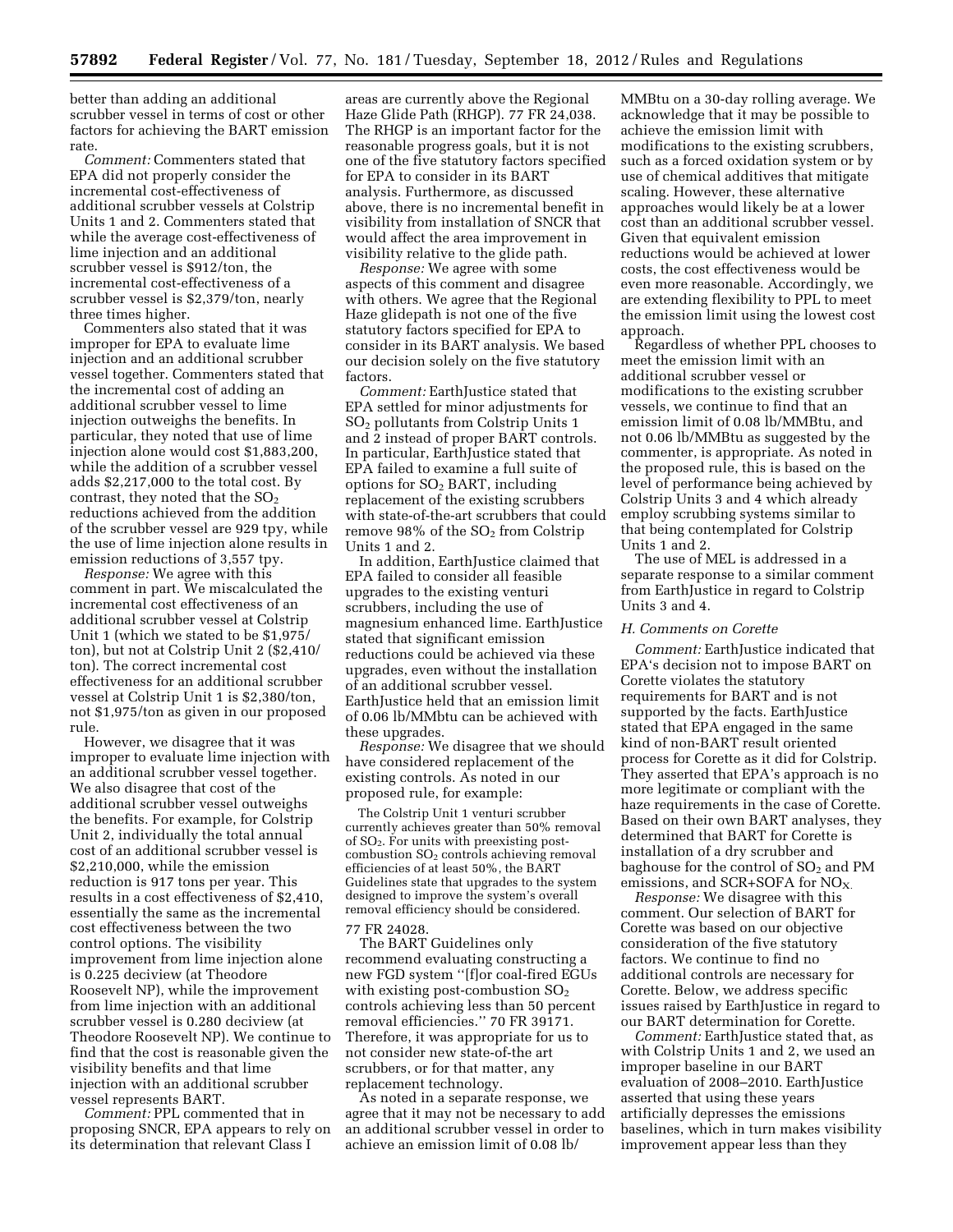actually are and thereby makes BART alternatives look less cost-effective than they actually are.

*Response:* See response to similar comments made by EarthJustice in regard to Colstrip Units 1 and 2. Here again, as required by the BART Guidelines, we used a baseline that is reflective of actual operations. We acknowledge that the 2008–2010 emissions for both  $SO_2$  and  $NO_X$  were in fact somewhat lower than the longterm trend. For example, the 2000–2010  $SO<sub>2</sub>$  emissions were 3,129 tpy, while the 2008–2010 emissions were 2,723 tpy. Similarly, the 2000–2010  $NO<sub>X</sub>$ emissions were 1,748 tpy, while the 2008–2010 emissions were 1,625 tpy. Nonetheless, the difference in the baseline emissions would not have impacted the cost-effectiveness calculations in an appreciable manner.

*Comment:* EarthJustice stated that EPA understated the cost effectiveness of SCR+SOFA.

*Response:* See response to similar comment made by EarthJustice in regard to Colstrip Units 1 and 2.

*Comment:* EarthJustice stated that EPA's cost-effectiveness calculations for  $SO<sub>2</sub>$  controls for Corette contain a number of incorrect assumptions. In particular, EarthJustice stated that much lower emission reductions can be achieved with LSD (90% with low sulfur coal) than assumed by EPA. Also, EarthJustice stated that EPA's approach of using IPM for capital costs resulted in a double counting of installation costs.

*Response:* We disagree. See response to similar comment made by EarthJustice in regard to Colstrip Units 1 and 2.

As we have noted previously, EarthJustice has erred in assuming that a given control efficiency can be achieved in all applications regardless of the input emission rate or other parameters. The level of performance assumed by EPA for LSD (0.065 lb/ MMBtu annually) is generally reflective of what can be achieved with this technology.

Further, we used IPM based calculations for both capital costs and O&M costs for SO<sub>2</sub> controls at Corette. (This is unlike for  $NO<sub>x</sub>$  controls, where we used IPM based capital costs to reflect recent market trends). Therefore, we could not have double counted the installation costs for  $SO<sub>2</sub>$  controls (from IPM and the CCM).

*Comment:* EarthJustice stated that EPA wrongly exempted Corette from BART for PM.

*Response:* See response to a similar comment made by EarthJustice in regard to PM BART for Colstrip Units 1 and 2.

*Comment:* PPL stated that they support our conclusions with respect to BART for Corette that further controls are not justified.

*Response:* Comment noted. The final FIP does not require additional controls for Corette.

*Comment:* Commenters stated that they disagree with EPA's cost analysis for  $NO<sub>X</sub>$  and  $SO<sub>2</sub>$  control technologies at Corette and that EPA incorrectly concluded that a number of the control technologies are cost-effective. Commenters noted that PPL submitted a five factor BART analysis for Corette in August 2007, and later supplemented with the analysis with updated information in June 2008 and September 2011.48 Commenters stated that in view of the information that PPL provided, EPA incorrectly concluded that SOFA, SOFA+SNCR, and SOFA+SCR are ''all cost effective technologies'' (77 FR 24043) and that the proposed FIP also incorrectly concluded that dry sorbent injection (DSI) for  $SO<sub>2</sub>$  is cost-effective at \$3,940/ton. 77 FR 24047.

Commenters stated that as documented in PPL's 2011 submissions, the company used the IPM control technology cost estimation techniques, which are more robust than those used in previous BART reports submitted by PPL.49 Commenters stated that with respect to  $NO<sub>x</sub>$ , PPL determined the cost-effectiveness of SNCR to be approximately \$13,544/ton (as compared to EPA's \$2,596 for SOFA+SNCR) and the cost-effectiveness for SCR to be \$8,457/ton of additional  $NO<sub>X</sub>$  controlled (as compared to EPA's \$4,491 for SOFA + SCR).50 The company stated that for  $SO<sub>2</sub>$  controls, the updated analysis determined that the cost-effectiveness of DSI is \$10,920/ ton (as compared to EPA's \$3,940/ ton).51 Commenters stated that the proposed FIP failed to consider that the installation of DSI would most likely require upgrades to the existing particulate controls to achieve the  $SO<sub>2</sub>$ reductions that EPA evaluated and that EPA relied on the outdated and

inaccurate CCM to develop these estimates.

*Response:* We disagree. See our response to similar comments made by PPL in regard to cost analyses for Colstrip Units 1 and 2. PPL's cost estimates for Corette included many of the same incorrect methods and assumptions that the company used when developing cost estimates for Colstrip Units 1 and 2. In particular, PPL used unsupported retrofit factors that were well in excess of the range described in the IPM documentation.

Also, we disagree that installation of DSI would most likely require upgrades to the existing particulate controls to achieve the  $SO<sub>2</sub>$  reductions that EPA evaluated. In fact, DSI using trona would ''typically either improve performance or have little impact, even at high injection rates.'' 52 It would not require the replacement of the existing ESP with a new baghouse as reflected in PPL's cost effectiveness estimate of \$10,920/ton.53 Therefore, we find that EPA's cost estimate of \$3,490 is accurate.

*Comment:* Commenters stated that our proposed  $SO<sub>2</sub>$  and  $NO<sub>X</sub>$  emission limits for Corette were flawed. One commenter stated that EPA must increase the limits to no less than 0.81 lb/MMBtu for  $SO_2$ and 0.46 lb/MMB<br>tu for  $\rm{NO_{X}}$  in order to account for compliance over a 30-day rolling average. By contrast, another commenter stated that our proposed emission limits were too high and would actually result in increased emissions.

*Response:* Based on these comments, we have reassessed our  $SO_2$  and  $NO_X$ emission limits for Corette. As we have not prescribed any additional controls for Corette, the emission limits should reflect emission rates currently being achieved with existing controls. In order to establish appropriate emission limits, we have conducted a statistical analysis of the monthly emissions data contained in the CAMD emissions system. For the period 2000–2010, the 99th percentile monthly  $SO<sub>2</sub>$  emission rate was 0.548 lb/MMbtu. Similarly, the 99th percentile monthly  $NO<sub>x</sub>$  emission rate was 0.335 lb/MMBtu. In our final action, we are establishing emission limits slightly above these 99th percentile emission rates in order to allow a sufficient margin for compliance. This is because the emission limits must apply at all times,

 $48$  NO<sub>X</sub> Control Update to PPL Montana's J.E. Corette Generating Station BART Report, September 2011, Prepared for PPL Montana, LLC by TRC, at ES-1 (" $NO<sub>X</sub>$  Control Update");  $SO<sub>2</sub>$  Control Update to PPL Montana's J.E. Corette Generating Station BART Report, August 2011, Prepared for PPL Montana, LLC by TRC, at ES-1 ("SO<sub>2</sub> Control Update'')

 $49$  See NO<sub>X</sub> Control Update to PPL Montana's J.E. Corette Generating Station BART Report, September 2011, Prepared for PPL Montana, LLC by TRC, at ES-1 (" $NO<sub>X</sub>$  Control Update"); SO<sub>2</sub> Control Update to PPL Montana's J.E. Corette Generating Station BART Report, August 2011, Prepared for PPL Montana, LLC by TRC, at ES-1 ("SO<sub>2</sub> Control Update'').

 $50NO<sub>X</sub>$  Control Update, at ES-3.

<sup>51</sup>SO<sup>2</sup> Control Update, at 14.

<sup>52</sup>United Conveyer Corporation Dry Sorbent Injection FAQ (*[http://unitedconveyor.com/](http://unitedconveyor.com/dsi_systems/)  dsi*\_*[systems/](http://unitedconveyor.com/dsi_systems/)*).

<sup>53</sup> Ref 2: SO<sub>2</sub> Control Update to PPL Montana's J.E. Corette Generating Station BART Report, Prepared for PPL Montana, LLC, by TRC, August 2011, p. ES–2.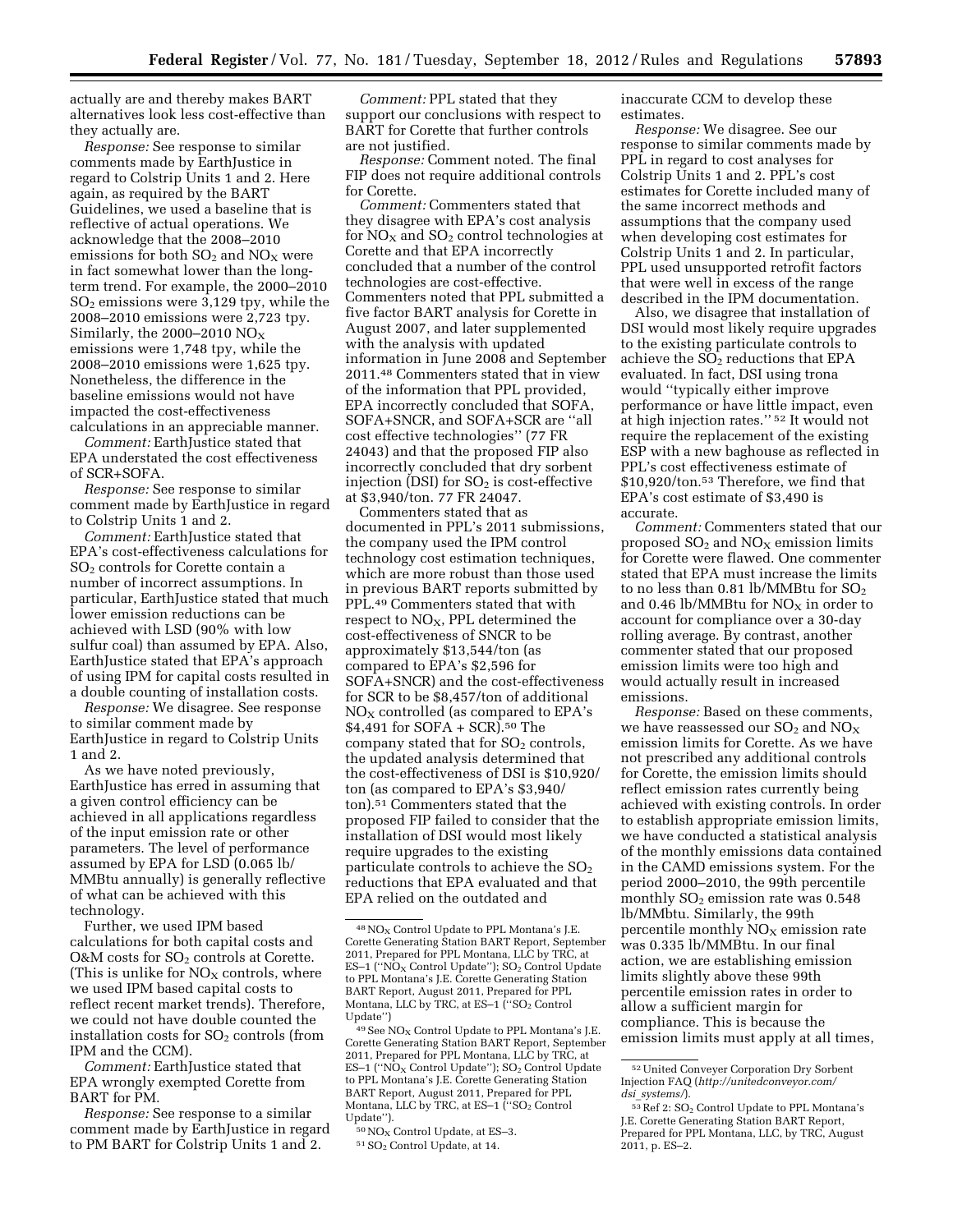including during startup, shutdown, and malfunction. The revised emission rates are  $0.57 \text{ lb} / \text{MMB}$ tu for  $\text{SO}_2$  and 0.35 lb/MMBtu for  $NO<sub>X</sub>$ , both on a 30day rolling average. We have revised the emission limits for Corette contained in section 52.1396(c)(1) accordingly. Our complete analysis of  $SO_2$  and  $NO_X$ emission limits for Corette can be found in the docket.0.5480.3350.57 We have addressed the emission limit for PM at Corette in a separate response to comments.

*Comment:* PPL stated that EPA's PM emission limit for Corette was flawed. PPL noted that over the past five years, stack test results have shown that PM emissions have ranged from 0.059 lb/ MMBtu to 0.252 lb/MMBtu. PPL stated that an emission limit of 0.30 lb/MMBtu would be necessary to account for a 30 day rolling average.

*Response:* We agree, in part. In our proposed rule, we incorrectly specified a PM emission limit of 0.10 lb/MMBtu on a 30-day rolling average. In consideration of the stack test data provided by PPL, we have determined that that a limit of 0.26 lb/MMBtu is more appropriate. In addition, and as discussed in response to a similar comment made by PPL in regard to Colstrip, we find that it is not feasible to require compliance with this emission limit on a 30-day rolling average. Again, this is because compliance is shown using stack methods such as Method 5 and 5B. These stack test methods typically consist of three sampling runs of at least 120 minutes in duration, and are not long-term continuous measurements. As such, it is not possible to average the emissions over 30 days or a year.

Accordingly, we are revising our FIP to reflect a PM emission limit for Corette of 0.26 lb/MMBtu. We are also removing the 30-day averaging period requirement for the PM emission limit at Corette. More specifically, we are revising section  $52.1396(c)(1)$  to clarify that emission limits for  $NO<sub>X</sub>$  and  $SO<sub>2</sub>$ , but not PM, shall apply on a 30-day rolling average. Note that we are retaining the requirement that compliance with the PM emission limit shall be monitored in accordance with the CAM plan.

As we are not requiring that the PM emission limit applies on a 30-day rolling average, PPL's suggestion that the emission limit be increased to 0.30 lb/MMBtu is no longer relevant.

*Comment:* The USFWS commented that there are at least two other similarly-sized installations implementing lime spray drying (LSD) for  $SO<sub>2</sub>$  control that justify the positions taken by EPA in the proposed BART determination. USFWS stated that in

justifying emission limits of small units burning clean coal, Newmont Nevada is a 200 MW plant that attains a 30-day rolling average 0.065 lb/MMBtu SO2 emission limit with an  $SO<sub>2</sub>$  control efficiency of 93.1% and that capital cost of LSD units is corroborated by Great River Energy's 188 MW Stanton #1 plant costing \$79,514,000.

*Response:* We acknowledge that the USFWS has provided information from two other similarly-sized installations which are implementing LSD for  $SO<sub>2</sub>$ corroborating our LSD cost estimates for Corette. However, as noted in our proposed rule, the cost of controls is not justified by the visibility improvement (0.253 deciview).

*Comment:* The USFWS stated that the capital costs proposed by EPA for dry sorbent injection (DSI) and LSD should be considered as maximums, because the costs should only decrease due to significant curtailment of construction of air pollution control devices during the economic downturn and cancellation or postponement of many coal burning electrical generation units. The USFWS stated that quantified estimates of the decreases could provide for firm reductions in the capital cost estimates, but it is agreed that they would be difficult to affirm with confidence at this time.

*Response:* We agree that any changes in cost associated with economic downturn would be difficult to affirm with confidence at this time.

*Comment:* The USFWS stated that the paragraph following Table 123 states that EPA considers \$4,659 per ton of  $SO<sub>2</sub>$  emissions reduction using DSI as reasonable, but that \$5,442 per ton for LSD is not cost effective. The USFWS stated that other proposed  $SO<sub>2</sub>$  BART determinations resulting in cost efficiency in the range of Corette include PacifiCorp's Dave Johnston, WY–\$4,743; Northshore Mining's Silver Bay Power, MN–\$7,309 and Xcel Energy's Taconite Harbor, MN–\$5,300 and as stated above, the capital cost of an LSD unit on Great River Energy's 188 MW Stanton #1 plant is \$79,514,000. USFWS stated that such a total capital cost incorporated as the cost of LSD at Corette would result in a cost per ton of SO2 removed of \$4,891 and that the LSD alternative might then also be considered by EPA as being cost effective along with DSI.

*Response:* We disagree. We continue to find that the cost of LSD for Corette is not justified by the visibility improvement. Moreover, the capital cost that we estimated for LSD is specific to Corette, and we see no reason to supplant that cost with costs from

Taconite Harbor or other individual facilities.

*Comment:* The USFWS stated that regarding the cost-effectiveness of visibility improvement for  $SO<sub>2</sub>$  controls, the second paragraph after Table 123 in the draft proposed BART determination states, " $\overline{\cdot}$ "  $\overline{\cdot}$ " the cost of controls is not justified by the visibility improvement'' and that this proposed conclusion warrants further scrutiny. The USFWS stated that implementation of the DSI alternative results in a 0.176 deciview improvement at Washakie WA, the highest impacted Class I area, at a cost of \$3.4 million per deciview of improvement and that this is a very reasonable cost for visibility improvement. The UFWS stated that the cost of visibility improvement for  $SO<sub>2</sub>$ controls proposed in other BART determinations for a single mostimpacted Class I area include: Colorado Springs Utilities, Martin Drake, CO– \$49.9 million/deciview; PacifiCorp, Wyodak, WY–\$44.7 million/deciview; PacifiCorp, Jim Bridger, WY–\$37.1 million/deciview; PG&E, Boardman, OR–\$35.2 million/deciview; and Dominion, Brayton Point, MA–\$33.9 million/deciview; Northshore Mining, Silver Bay Power, MN–\$26.2 million/ deciview; Dominion, Salem Harbor, MA–\$25.1 million/deciview; Great River Energy, Stanton #1, ND–\$21.9 million/deciview; PacifiCorp, Naughton, WY–\$18.2 million/deciview; PacifiCorp, Dave Johnson, WY–\$16.7 million/ deciview. The USFWS stated that the conclusion from the above is that since the cost per ton of  $SO<sub>2</sub>$  removal and the cost per deciview of visibility improvement are both reasonable, DSI should be considered as a feasible and  $cost\text{-}effective SO<sub>2</sub> control alternative$ and be accepted as BART for the PPL Montana, J.E. Corette Generating Station.

*Response:* We disagree. The total annual cost of DSI for Corette, as cited in our proposed rule was \$5,363,896, while the greatest visibility improvement was 0.176 deciview (Washakie WA). This results in cost of \$30 million per deciview, not \$3.4 million per deciview. We continue to find that the cost of LSD for Corette is not justified by the visibility improvement.

*Comment:* The USFWS commented that Table 110 states the visibility improvement associated with each of the three  $NO<sub>X</sub>$  control alternatives and by dividing respective Total Annual Costs by their visibility improvements, they result in cost per deciview of visibility improvement from \$16.7 million to \$17.8 million at the Washakie WA, the highest impacted Class I area.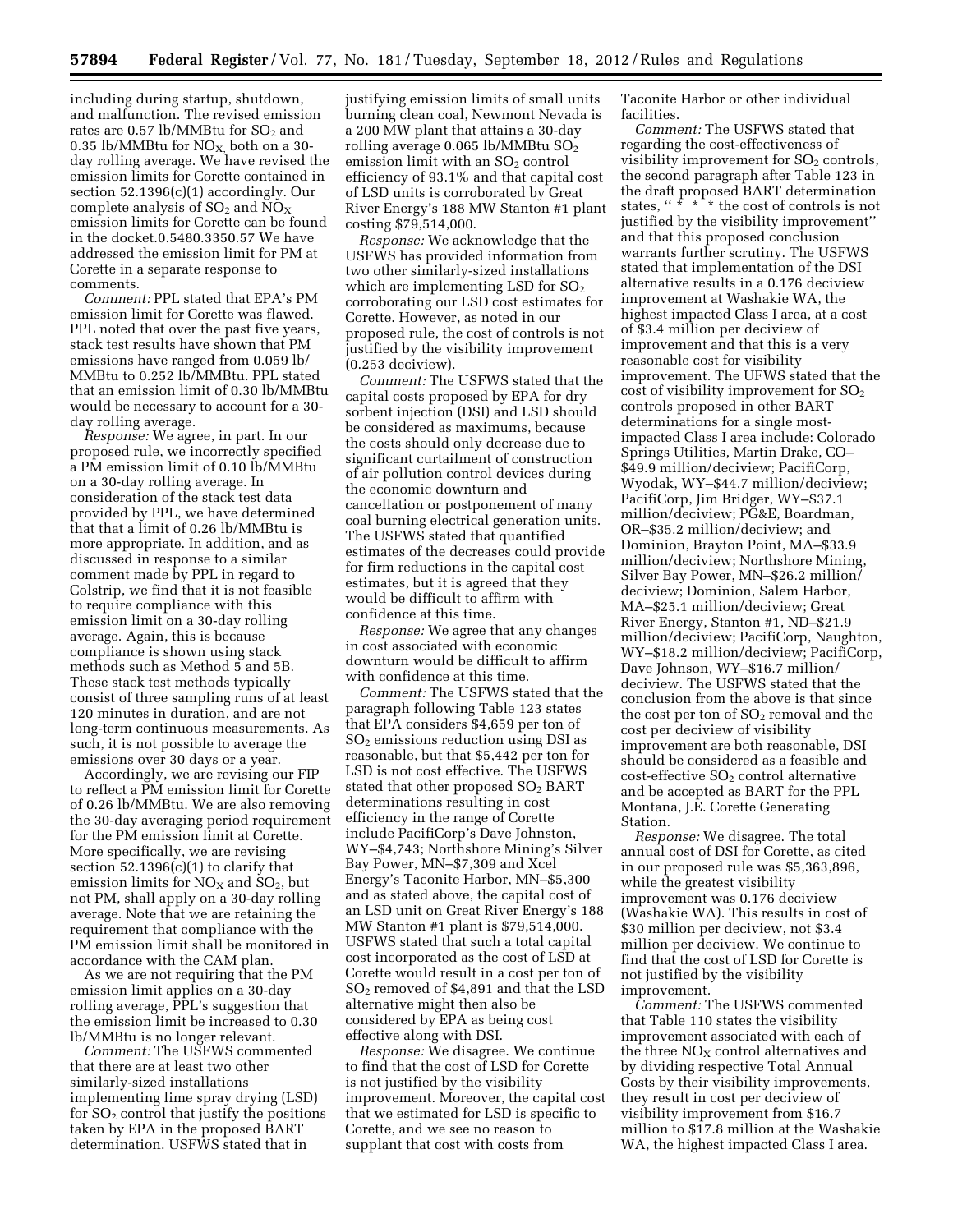The USFWS stated that when these values are compared to other single Class I area impacts for some other  $NO<sub>x</sub>$ BART proposals as summarized below, it would indicate that they each could be considered as reasonable. The USFWS stated that when total annual cost for each of the three  $NO<sub>x</sub>$  control alternatives is divided by the respective visibility improvement for all affected Class I areas (as discussed above for SO2) they result in cost per deciview of visibility improvement from \$4.7 million to \$5.0 million, which is a very reasonable visibility cost. USFWS stated that since the cost per ton of  $NO<sub>x</sub>$ removal and the cost per deciview of visibility improvement are both reasonable, at least the Separated Overfire Air (SOFA)-only or, preferably SOFA plus Selective Non-Catalytic Reduction (SNCR) should definitely be considered as feasible and cost-effective  $NO<sub>X</sub>$  control alternatives and be accepted as BART for Corette.

*Response:* We disagree that SOFA or SOFA+SNCR should be accepted as BART for Corette. The BART Guidelines require that cost effectiveness be calculated in terms of annualized dollars per ton of pollutant removed, or \$/ton. 70 FR 739167. The BART Guidelines list the \$/deciview ratio as an additional cost effectiveness metric that can be employed along with \$/ton for use in a BART evaluation. However, we did not use this metric for the reasons that were explained in other responses. As we stated in the proposed FIP, we weighed costs against the anticipated visibility impacts and we explained that any of the control options would have a positive impact on visibility; however, the cost of controls was not justified by the visibility improvement. As we have explained elsewhere, in our proposal, we considered the visibility improvement at all Class I areas within 300 km of the subject BART unit.

In addition, we note that the UFWS seems to have miscalculated the dollars per deciview values for the  $NO<sub>x</sub>$  control options.

*Comment:* The USFS stated the BART determinations for Corette are not consistent with previous BART demonstrations that have been made for other facilities in Montana, as well as with decisions EPA has approved in other SIPs. And that EPA has identified control options for both  $NO<sub>X</sub>$  and  $SO<sub>2</sub>$ that are technically feasible and cost effective. USFS stated that it is their understanding that EPA has also determined that the visibility improvement does not justify the cost of the additional controls.

*Response:* We disagree. As the commenter has noted, we rejected additional controls for Corette since the visibility improvement does not justify the cost of controls. Moreover, the USFWS has not identified how this is inconsistent with other BART determinations in Montana or elsewhere.

*Comment:* WEG stated that EPA arbitrarily rejected requiring SCR as BART for  $NO<sub>X</sub>$  emissions from Corette and that we stated in the proposed FIP that the control technology would be cost-effective and achieve greater visibility benefits—in favor of no additional controls. WEG stated that the EPA's proposed BART determination is inconsistent with the CAA and the Agency's own record. WEG stated that that under the factors required to be considered by EPA in determining BART under the CAA, SCR would constitute BART. WEG stated that EPA found that SCR for Corette would not be cost-prohibitive and that the Agency also identified no energy and nonair quality impacts that would mitigate against the use of SCR, or any remaining useful life issues that would preclude the use of SCR. WEG stated that with regard to visibility improvement, the EPA further found that SCR, as opposed to doing nothing, would achieve greater visibility improvements and that given that SCR represents ''the best system of continuous emission control technology available'' (40 CFR 51.308(e)(1)(ii)), there appears to be no reason to dismiss SCR as BART for Corette. WEG stated that the EPA asserted that SCR for Corette ''is not justified by the visibility improvement.'' Yet, the proposed FIP indicates that with the use of SCR, visibility improvements in the most impacted Class I area, the Washakie WA, would be 264%, an enormous improvement from current conditions. WEG stated that SCR would have a visibility improvement of 0.264 deciview and that SCR would reduce visibility impairment at seven different Class I areas, and that SCR would cumulatively improve visibility amongst the seven impacted Class I areas by 0.939 deciview. 77 FR 24042.

WEG stated that such cumulative visibility improvements do not appear to be unreasonable, but that in this case, the EPA appears to believe that the level of visibility improvement is not significant enough to justify the use of SCR. WEG stated that the proposed FIP provides no information or analysis to indicate that EPA's belief is not anything more than an arbitrary claim and that there is no explanation as to why the EPA believed the level of improvement with the use of SCR was

somehow discountable or insignificant. WEG stated that the EPA's logic is further belied by the fact that the FIP will fail to achieve meaningful reasonable progress in attaining natural visibility conditions in Class I areas in Montana and that given the prospect of such dismal progress in achieving natural visibility, it is reasonable to presume that any improvement in visibility, no matter how small, would be significant. WEG stated that the EPA failed to provide any information or analysis in the proposed FIP or the supporting record suggesting otherwise. WEG stated that although it is true that EPA is allowed to consider the degree in improvement in visibility in determining BART, there is no indication that this factor could be interpreted to allow the Agency to make arbitrary determinations that a 264% improvement in visibility under a plan that already contains unreasonable RPGs is insignificant or otherwise not worthy of regulatory action under the CAA's regional haze program.

*Response:* We disagree. We did not arbitrarily reject SCR. Our proposal clearly laid out the bases for our proposed BART determination for  $NO<sub>X</sub>$ for Corette. Our regulations define BART as an emission limitation based on the degree of reduction achievable through the application of the best system of continuous emission reduction for each pollutant which is emitted by an existing stationary facility. The emission limitation must be established, on a case-by-case basis, taking into consideration the technology available, the costs of compliance, the energy and nonair quality environmental impacts of compliance, any pollution control equipment in use or in existence at the source, the remaining useful life of the source, and the degree of improvement in visibility which may reasonably be anticipated to result from the use of such technology. The BART analysis identifies the best system of continuous emission reduction taking into account:

(1) The available retrofit control options, (2) Any pollution control equipment in use at the source (which affects the availability of options and their impacts), (3) The costs of compliance with control options, (4) The remaining useful life of the facility, (5) The energy and nonair quality environmental impacts of control options (6) The visibility impacts analysis. 70 FR 39163.

As the final BART Guidelines explain, both the 2001 proposal and the 2004 reproposal requested comments on two options for evaluating the ranked options. The first option was similar to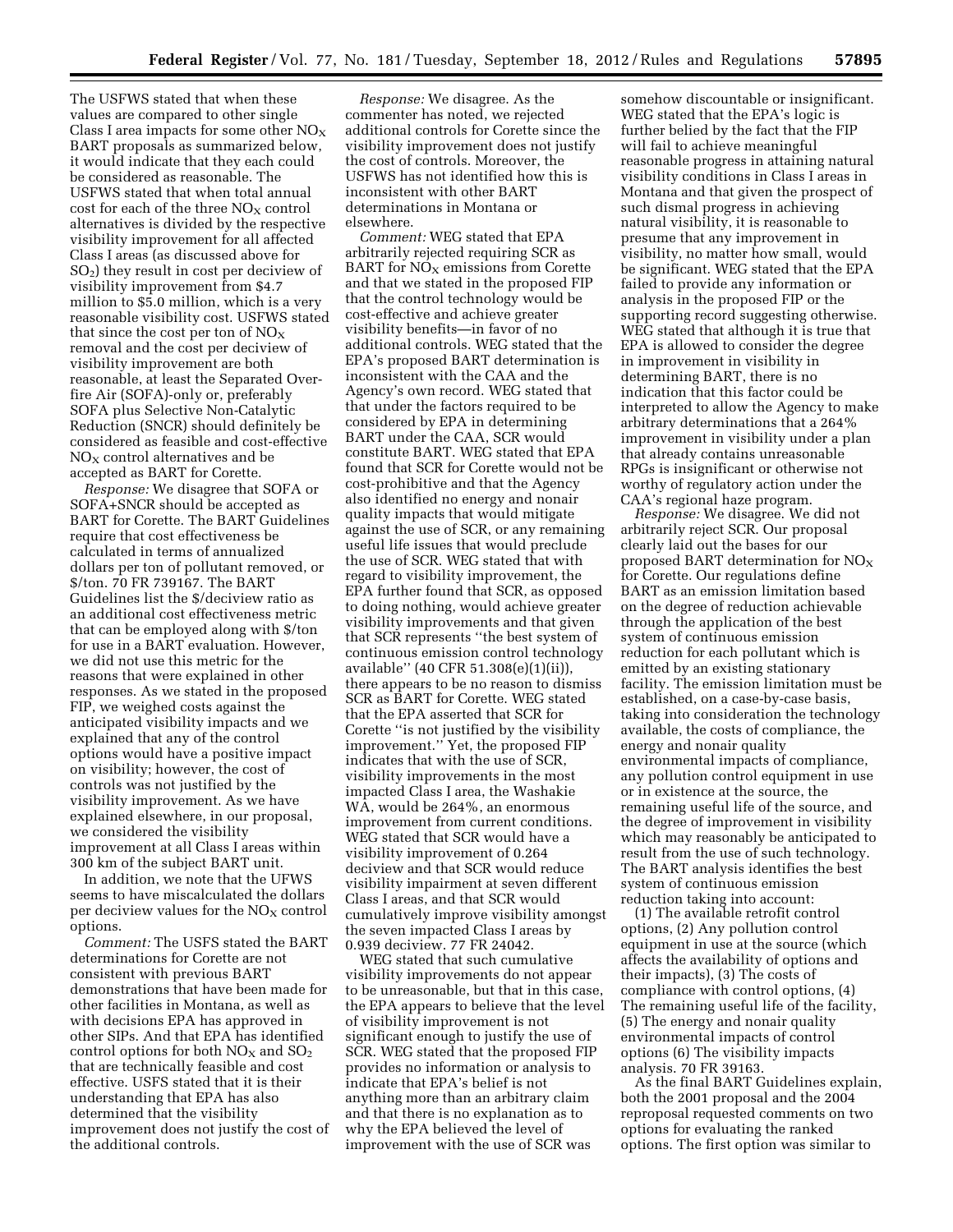the process that WEG implies should have been followed, where the most stringent control option must be chosen as long as it does not impose unreasonable costs of compliance or energy and nonair quality environmental impacts would justify selection of an alternative control option. 70 FR 39130. The second option was:

An alternative decision-making approach that would not begin with an evaluation of the most stringent control option. For example, States could choose to begin the BART determination process by evaluating the least stringent technically feasible control option or by evaluating an intermediate control option drawn from the range of technically feasible control alternatives. Under this approach, States would then consider the additional emissions reductions, costs, and other effects (if any) of successively more stringent control options. Under such an approach, States would still be required to (1) display all of the options and identify the average and incremental costs of each option; (2) consider the energy and nonair quality environmental impacts of each option; and (3) provide a justification for adopting the technology selected as the ''best'' level of control, including an explanation of its decision to reject the other control technologies identified in the BART determination.

In the final guidelines, EPA ''decided that States should retain the discretion to evaluate control options in whatever order they choose, so long as the State explains its analysis of the CAA factors.'' 70 FR 39130. The BART Guidelines state that we ''have discretion to determine the order in which you should evaluate control options for BART'' and that we ''should provide a justification for adopting the technology that you select as the ''best'' level of control, including an explanation of the CAA factors that led you to choose that option over other control levels.'' 70 FR 39170.

We explained our analysis of the five factors and explained that the CAA factors that led to our decision were cost-effectiveness and visibility improvement. The cost-effectiveness of SOFA + SCR was determined to be \$4,491/ton and the visibility improvement at the most impacted Class I area, Washakie WA, was 0.264 deciview. The impact at additional Class I areas was shown in Tables 123 and 124. 77 FR 24042. When we weighed the costs against the anticipated visibility improvement for Corette the cost of controls was not justified by the limited visibility improvement. 77 FR 24043.

With regard to WEG's claim that SCR would result in a visibility improvement of 264%, WEG used a fundamentally

flawed approach to calculate visibility improvements. Using WEG's approach, a 0.1 deciview change would produce a 1000% improvement in visibility compared to a 0.01 deciview change. In fact, the change would be 0.09 deciview or about 1% relative to natural visibility conditions. The approach that WEG used to calculate percent visibility improvement is mathematically incorrect. WEG compared a 0.264 deciview change to a zero deciview change and arbitrarily called this a 264% improvement in visibility. To get a more accurate estimate, you can use the rule of thumb that 0.5 deciview is approximately equivalent to a 5% change in perceived visibility. The 0.264 deciview change would be approximately a 2.6% improvement in visibility relative to natural visibility conditions. WEG makes the same mistake on page 3 in the comment on Colstrip where they state: ''with the use of SCR, visibility improvements in the most impacted Class I areas would be around 50% greater than with the use of SNCR.'' Here they compared 0.784 deciview with SCR to 0.518 deciview with SNCR, and concluded that SCR provides a 50% visibility improvement over SNCR. Again, using the rule of thumb, this would be about a 2.6% difference in perceived visibility between SCR and SNCR relative to natural visibility conditions.

The BART Guidelines state that to make the net visibility improvement determination you should, ''assess the visibility improvement based on the modeled change in visibility impacts for the pre-control and post-control emission scenarios. You have flexibility to assess visibility improvements due to BART controls by one or more methods. You may consider the frequency, magnitude, and duration components of impairment.'' 70 FR 39170. The BART Guidelines also state that, ''Comparison thresholds can be used in a number of ways in evaluating visibility improvement (e.g. the number of days or hours that the threshold was exceeded, a single threshold for determining whether a change in impacts is significant, or a threshold representing an x percent change in improvement.'' 70 FR 39170. Our proposal shows the baseline visibility impact in deciviews, the visibility improvement in deciviews, the number of Class I areas impacted within 300 km, and fewer days impacted more than 0.5 deciview in Tables 123 and 124 and these are more appropriate metrics for evaluating visibility impact.

We disagree with WEG's statement that the FIP will fail to achieve meaningful reasonable progress in

attaining natural visibility conditions in Class I areas in Montana and that given the prospect of such dismal progress in achieving natural visibility, it is reasonable to presume that any improvement in visibility, no matter how small, would be significant. We have explained in other responses that 40 CFR 51.308(d)(1)(ii) states that, ''if the State establishes a reasonable progress goal that provides for a slower rate of improvement in visibility that the rate that would be needed to attain natural conditions by 2064, the State must demonstrate, based on the factors in paragraph  $(d)(1)(i)(A)$  of this section, that the rate of progress for the implementation plan to attain natural conditions by 2064 is not reasonable; and that the progress goal adopted by the State is reasonable. The State must provide the public for review as part of its implementation plan an assessment of the number of years it would take to attain natural conditions if visibility improvement continues at the rate of progress selected by the State as reasonable.'' We explained in other responses how we have met those requirements.

#### *I. Comments on Reasonable Progress and Long Term Strategy*

*Comment:* A commenter stated that based on the WRAP emissions inventory and air quality modeling, EPA proposed reasonable progress goals for the 20% worst visibility days for the Montana Class I areas that are significantly less (16–51%) than the uniform rate of progress by 2018 and that no Montana Class I area is projected to achieve natural visibility conditions by 2064. The commenter stated that EPA projects that, at best, the national goal will not be met for 135 years at Cabinet Mountains WA and, at worst, for 437 years at the Medicine Lake WA.

The commenter stated that the WRAP inventory indicates that point sources contribute 71% of Montana's total  $SO<sub>2</sub>$ emissions, yet point source  $SO<sub>2</sub>$ emissions in Montana are projected to be reduced by less than 1% by 2018 (this includes  $SO<sub>2</sub>$  reductions for BART for Colstrip Units 1 and 2). This change in point source emissions inventory is considerably less than projected by other states in Region 8, yet EPA has determined that no additional SO<sub>2</sub> controls are reasonable. The commenter stated that the WRAP inventory projects that point source  $NO<sub>X</sub>$  emissions would be reduced by 3% (23,000 tons per year), primarily due to estimated  $NO<sub>x</sub>$ reductions at Colstrip and that EPA's RP analyses determined that \$282 per ton for  $NO<sub>x</sub>$  reduction at Devon Energy was cost effective, but  $NO<sub>X</sub>$  controls for all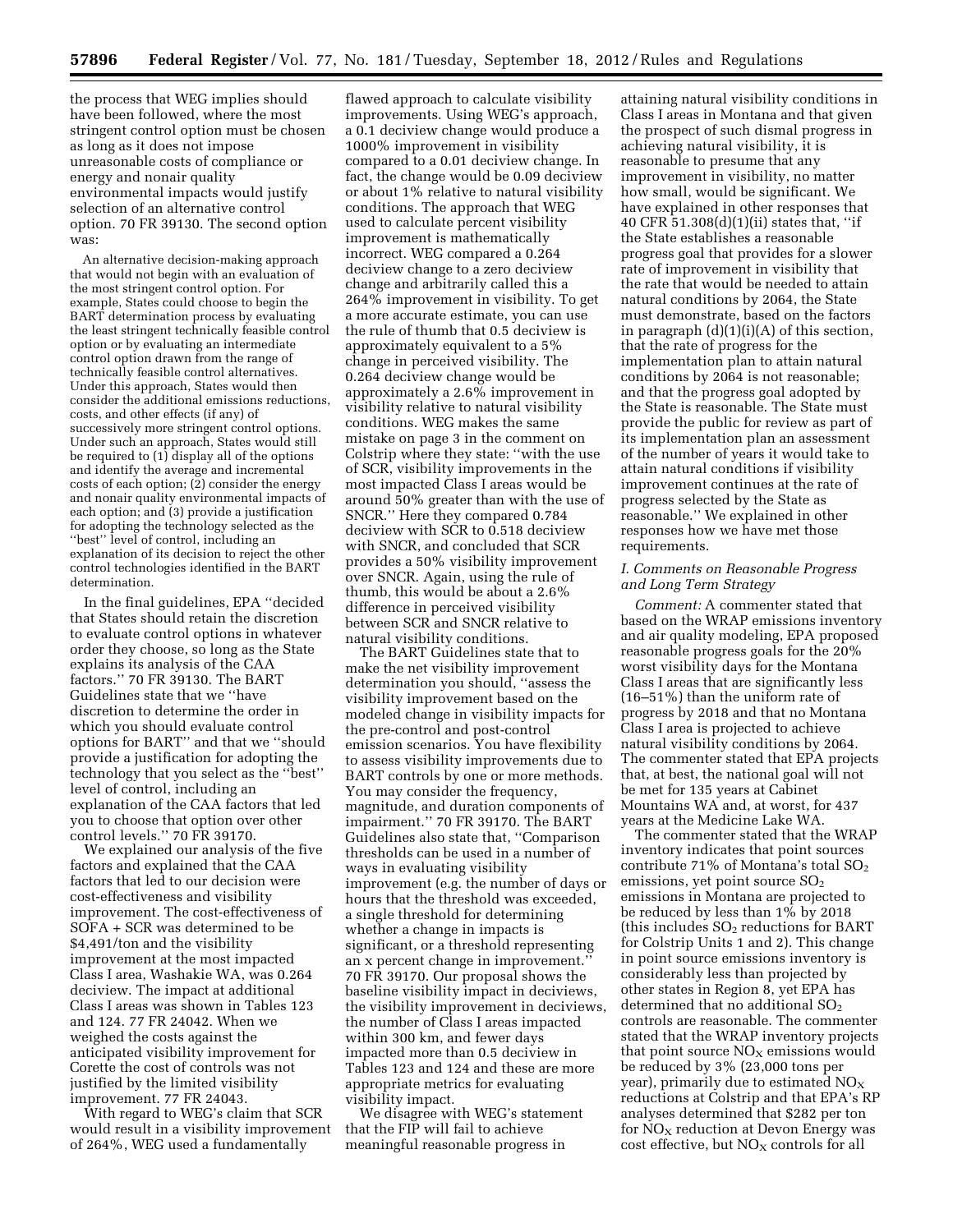other facilities were not cost effective. Several controls were below the cost of \$4,659 for  $SO<sub>2</sub>$  controls at Corette Generating Station that EPA determined were cost effective for BART. Given the lack of progress in improving visibility at the Class I areas, EPA needs to reconsider the cost effectiveness of point source  $SO_2$  and  $NO_X$  controls.

*Response:* We disagree that we should reconsider the cost effectiveness of point source controls given the lack of progress in improving visibility at the Class I areas. In determining the measures necessary to make reasonable progress and in selecting RPGs for mandatory Class I areas within Montana, we took into account the following four factors into consideration: costs of compliance; time necessary for compliance; energy and nonair quality environmental impacts of compliance; and remaining useful life of any potentially affected sources. CAA section  $169A(g)(1)$  and  $40$  CFR 51.308(d)(1)(i)(A). In the FIP, we demonstrated how these four factors were considered. 40 CFR 51.308(d)(1)(ii) allows for a slower rate of improvement in visibility than the URP, as long as it is demonstrated that based on these four factors, it is not reasonable to achieve the URP and that the selected RPG is reasonable. CAA section 169A(g)(1) and 40 CFR 51.308(d)(1)(i)(A). We respond to specific critiques of our four-factor analyses elsewhere. To the extent that the commenter is stating that costeffectiveness is a fixed value and must be the same whether a source is subject to BART or RP, we disagree. While the Regional Haze Rule may allow us to establish a bright line for some of the factors such as cost-effectiveness and visibility, we are not required to do so, and have not done so for this action.

*Comment:* A commenter stated that oil and gas development has increased markedly in Montana and neighboring states since the initial inventory projections provided by the WRAP in 2007 and that EPA should compare the most recent (Phase III) oil and gas emissions inventory to that used in the WRAP source apportionment modeling and discuss the implications of future oil and gas development for visibility at Montana Class I areas.

*Response:* We disagree that we should reevaluate the oil and gas inventory and discuss the implications of future oil and gas development for visibility at Montana Class I areas at this time. 40 CFR  $51.308(d)(3)(iii)$  requires us to document the technical basis, including modeling, monitoring and emissions information on which we relied. It also requires that we identify the baseline emission inventory on which our

strategies are based. As stated in the proposal, an emissions inventory for each pollutant was developed by WRAP for Montana and these inventories were used as inputs to photochemical modeling that was used to determine the 2018 reasonable progress goal. 77 FR 24047 and 77 FR 24054. 40 CFR 51.308(d)(3)(iii) allows us to rely on the technical analysis developed by the WRAP, which we have done. We recognize that emission inventories are dynamic, but at this time it is not necessary to reevaluate the emission inventories. The Regional Haze Rule recognizes the need for periodic progress evaluation and requires progress reports to be submitted every five years.  $40$  CFR  $51.308(g)(4)$  requires this report to include, ''[A]an analysis tracking the change over the past five years in emissions of pollutants contributing to visibility impairment from all sources and activities within the state.'' As we explained in our proposal, we will update the statewide emissions inventories periodically or as necessary and review emissions information from other states and future emissions projections.

*Comment:* MDEQ stated that EPA fails to consider the potential benefits of the Mercury Air Toxics Standard, the new  $NO<sub>X</sub>$  and  $SO<sub>2</sub>$  NAAQS, the forthcoming Boiler MACT, and other rules that will significantly impact  $PM_{2.5}$ ,  $SO_2$  and  $NO_2$ emissions in its LTS.

*Response:* We are sensitive to the challenges of coordinating compliance with a variety of rules. However, to the extent that MDEQ is implying that we should have considered the potential benefits of possible future regulations in our LTS, we disagree. As explained in our proposed FIP, in order to establish RPGs for the Class I areas in Montana and to determine the controls needed for the LTS, we followed the process established in the Regional Haze Rule. The anticipated visibility improvement in 2018 in all Montana Class I areas accounting for all existing enforceable federal and state regulations already in place was considered. 77 FR 24055. With regard to regulations that are not yet final, we cannot speculate on unknown reductions from anticipated future federal or state regulations prior to those actions completing the full regulatory process. None of the Montana sources have notified us that they will be reducing emissions as a result of future regulation and we have no basis for estimating what those emissions may be. Without an enforceable commitment, we cannot assume that additional reductions will be achieved and we cannot account for them in our LTS for the Regional Haze FIP. MDEQ

has not provided information to indicate that anything in the Regional Haze FIP will interfere with the requirements of other regulations. In fact, where additional controls are required, we would expect that the lower emission limit would make it easier to comply with future regulations that also require lower emission limits. We note that the Regional Haze FIP requires compliance with a specific emission limit and not necessarily the installation of a specific control technology and that sources have a full five years after the finalization of the FIP to comply with any emission limit that would require the installation of additional control technology.

*Comment:* MDEQ suggested that we include all smoke emissions from open burning and wildfires in the natural background estimates and recalculate URP and RPGs in each of the State's Class I areas with these adjusted background levels. MDEQ perceived fire to be the major contributing factor to the State's visibility impairment, and claimed that EPA does not make a realistic allowance for smoke contributions to haze in Montana.

*Response:* We agree that industrial facilities are not the only causes of haze, but we disagree that we should make adjustments to the inventories, the URP, or the RPGs. Our action considered the many contributors to haze including industrial facilities. It is not appropriate to consider open burning as natural background because open burning is anthropogenic. In our proposal, the emissions inventory appropriately included natural (non-anthropogenic) wildfire and anthropogenic sources such as open burning. 77 FR 24093. In developing a LTS, 40 CFR 51.308(d)(3)(iv) requires us to consider all anthropogenic sources. More specifically, 40 CFR 51.308(d)(3)(v)(E) requires the LTS to address smoke management techniques for agricultural and forestry management techniques. We note that our proposed action also proposed to approve the revisions to the paragraph titled ''Smoke Management'' of Title 17, Chapter 8, Subchapter 6, Open Burning as meeting the requirement in 40 CFR  $308(d)(3)(v)(E)$ because the plan control emissions from these sources by requiring BACT and takes into consideration the visibility impacts on mandatory Class I areas.

Regardless of the contribution from smoke emissions, 40 CFR 51.308(d)(3)(iv) states, ''The State must identify all anthropogenic sources of visibility impairment considered by the State in developing its long-term strategy. The State should consider major and minor stationary sources,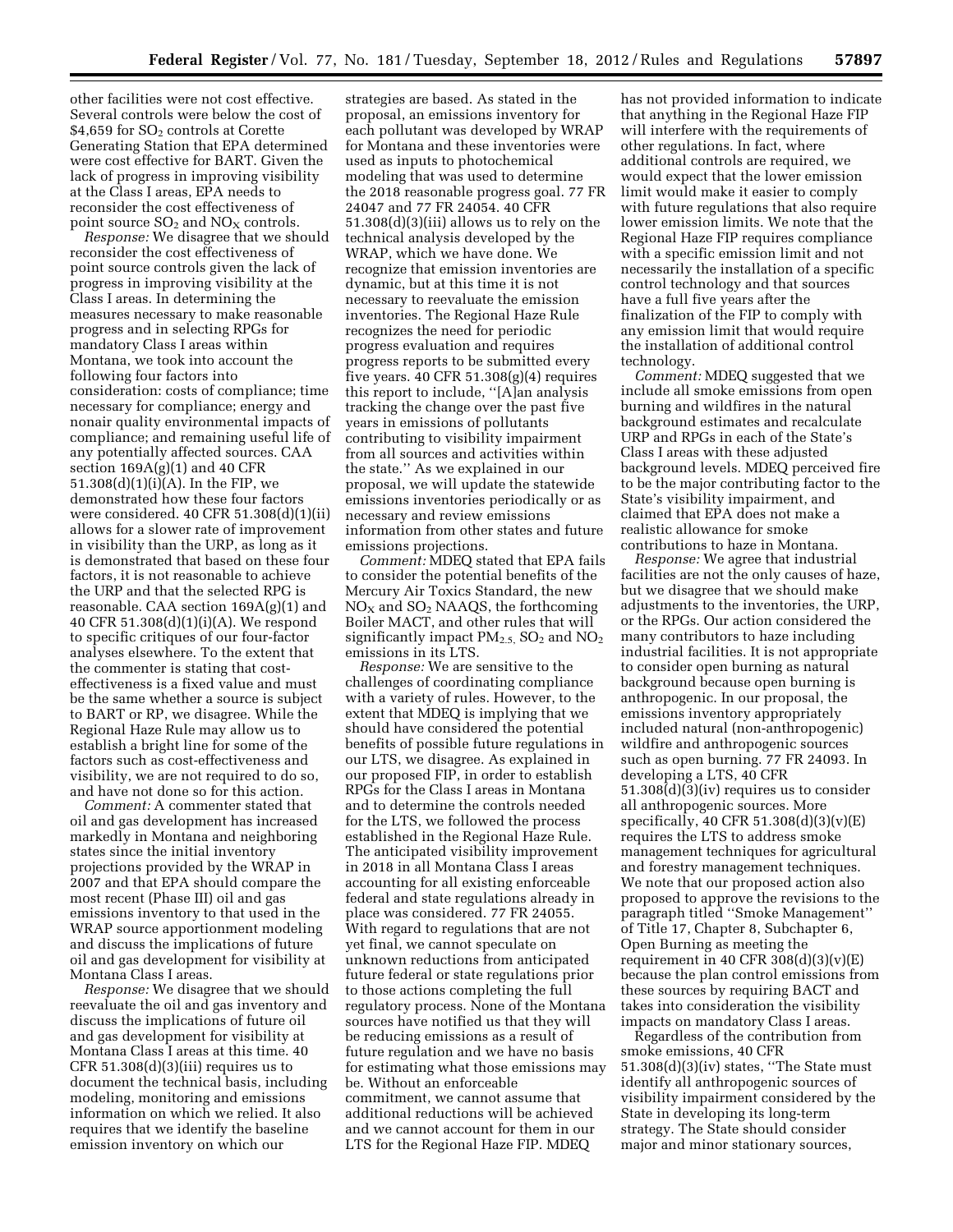mobile sources, and area sources.'' In this case, we acted in the place of Montana and were required to abide by the same requirement to consider point sources. 40 CFR 51.308(d)(1)(ii) states that, ''if the State establishes a reasonable progress goal that provides for a slower rate of improvement in visibility that the rate that would be needed to attain natural conditions by 2064, the State must demonstrate, based on the factors in paragraph (d)(1)(i)(A) of this section, that the rate of progress for the implementation plan to attain natural conditions by 2064 is not reasonable; and that the progress goal adopted by the State is reasonable. The State must provide the public for review as part of its implementation plan an assessment of the number of years it would take to attain natural conditions if visibility improvement continues at the rate of progress selected by the State as reasonable.'' In this case, we are acting in the place of Montana. In determining the measures necessary to make reasonable progress and in selecting RPGs for mandatory Class I areas within Montana, we evaluated major and minor point sources according to the four factors required by 40 CFR 51.308 (d)(1)(i)(A) (costs of compliance; time necessary for compliance; energy and nonair quality environmental impacts of compliance; and remaining useful life of any potentially affected sources CAA section 169A(g)(1) and 40 CFR 51.308(d)(1)(i)(A)). In addition, 40 CFR 51.308(e) requires states to make a BART determination for each BARTeligible source and in that determination, the state must consider the five statutory factors.

The requirements of 40 CFR 51.308(d)(3)(iv) and 40 CFR 51.308(e) are not dependent on the showing of a certain amount of impairment from point sources.

EPA recognized that variability in natural sources of visibility impairment causes variability in natural haze levels as described in its ''Guidance for Estimating Natural Visibility Conditions Under the Regional Haze Rule.'' 54 The

preamble to the BART Guidelines (70 FR 39124) describes an approach used to measure progress toward natural visibility in Mandatory Class I areas that includes a URP toward natural conditions for the 20% worst days and no degradation of visibility on the 20% best days. The use of the 20% worst natural conditions days in the calculation of the URP takes into consideration visibility impairment from wild fires, windblown dust and other natural sources of haze.55 70 FR 39124. The Guidance for Estimating Natural Visibility Conditions also discusses the use of the 20% best and worst estimates of natural visibility, provides for revisions to these estimates as better data becomes available, and discusses possible approaches for refining natural conditions estimates.56

For the evaluation of visibility impacts for BART sources, EPA recommended the use of the natural visibility baseline for the 20% best days for comparison to the ''cause or contribute'' applicability thresholds. This estimated baseline is reasonably conservative and consistent with the goal of attaining natural visibility conditions. While EPA recognizes that there are natural sources of haze, the use of the 20% worst natural visibility days is inappropriate for the ''cause or contribute'' applicability thresholds. For example, if BART source visibility impacts were evaluated in comparison to days with very poor natural visibility resulting from nearby wild fires or dust storms, the BART source impacts would be significantly reduced relative to these poor natural visibility conditions and would not be protective of natural visibility on the best 20% days.

*Comment:* MDEQ insisted that visibility issues in the Western U.S. are less stationary source driven than in the Eastern U.S., and that greater understanding of this difference has developed since Congress passed the Visibility Protection Act of 1977 and the visibility statute of the CAA Amendments of 1990.

*Response:* To the extent that MDEQ is implying that we are not required to analyze controls for stationary sources,

we disagree. As explained in other responses, 40 CFR 51.308(d)(3)(iv) requires us to identify all anthropogenic sources of visibility impairment considered in developing our long term strategy. It specifically states that we should consider major and minor stationary sources, mobile sources, and area sources. Please see the language of 40 CFR 51.308(e) in the response to the previous comment. The requirements of 40 CFR 51.308(d)(3)(iv) and 40 CFR 51.308(e) are not dependant on the showing of a certain amount of impairment from point sources.

*Comment:* A commenter stated that BART sources such as Corette should also be considered under reasonable progress and that this would be consistent with actions EPA has approved in other SIPs. The commenter stated that EPA is using visibility improvement as measured by Q over D values as an indirect measure of the benefit of additional controls under reasonable progress and that it is their understanding that this is not supported under the Regional Haze Rule as reasonable progress decisions do not consider visibility improvement. The commenter requested that control options considered technologically feasible and cost effective under BART also be considered under reasonable progress.

*Response:* We disagree that BART sources need to be re-evaluated for the purposes of reasonable progress and that, under the Regional Haze Rule, reasonable progress determinations may not consider visibility improvement. Our RP Guidance states, ''Since the BART analysis is based, in part, on an assessment of many of the same factors that must be addressed in establishing the RPG, it is reasonable to conclude that any control requirements imposed in the BART determination also satisfy the RPG-related requirements for source review in the first RPG planning period. Hence you may conclude that no additional emissions controls are necessary for these sources in the first planning period.'' 57 The EPA has concluded that, based on the similarity of many of the same factors for both BART and reasonable progress, that no additional emissions controls are necessary for BART sources for this planning period. The commenter has given us no basis to change that conclusion: Regardless of whether any states have chosen to reevaluate BART sources for reasonable progress, the

<sup>54</sup> Guidance for Estimating Natural Visibility Conditions Under the Regional Haze Rule, U.S. Environmental Protection Agency, September 2003. *[http://www.epa.gov/ttncaaa1/t1/memoranda/rh](http://www.epa.gov/ttncaaa1/t1/memoranda/rh-envcurhr-gd.pdf)[envcurhr-gd.pdf,](http://www.epa.gov/ttncaaa1/t1/memoranda/rh-envcurhr-gd.pdf)* page 1–1 (Guidance for Estimating Natural visibility Conditions). The guidance states that, ''Natural visibility conditions represent the long-term degree of visibility that is estimated to exist in a given mandatory Federal Class I area in the absence of human-caused impairment. It is recognized that natural visibility conditions are not constant, but rather they vary with changing natural processes (e.g., windblown dust, fire, volcanic activity, biogenic emissions). Specific natural events can lead to high short-term concentrations of particulate matter and its precursors. However, for

the purpose of this guidance and implementation of the regional haze program, natural visibility conditions represents a long-term average condition analogous to the 5-year average best- and worst-day conditions that are tracked under the regional haze program.''

<sup>55</sup>The preamble further stated that, ''with each subsequent SIP revision, the estimates of natural conditions for each mandatory Federal Class I area may be reviewed and revised as appropriate as the technical basis for estimates of natural conditions improve.''

<sup>56</sup> Guidance for Estimating Natural Visibility Conditions, p.3–1 to 3–4.

<sup>57</sup> Guidance for Setting Reasonable Progress Goals Under the Regional Haze Program, U.S. Environmental Protection Agency, (''Reasonable Progress Guidance'') (June 1, 2007) p.4–2—4–3.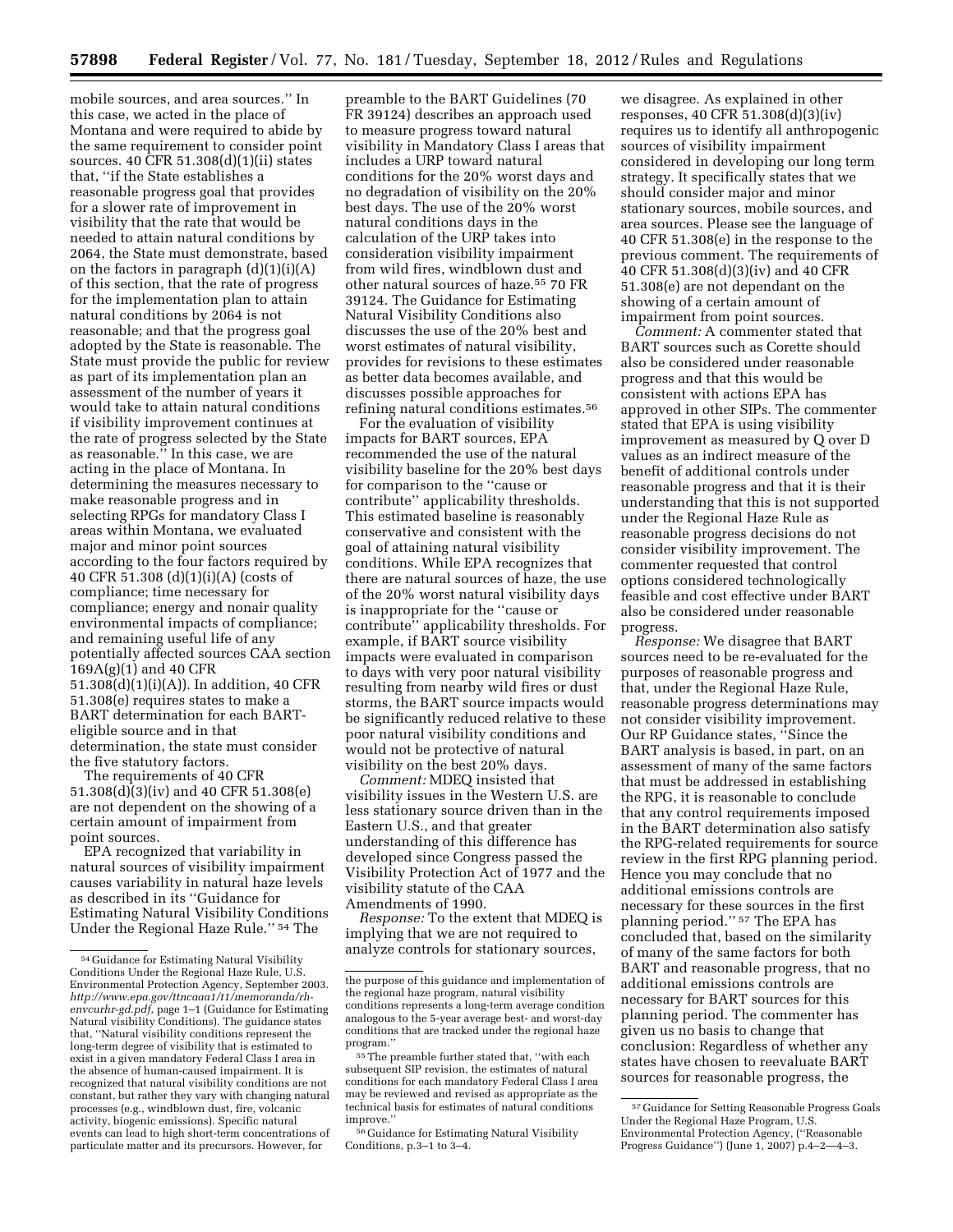Regional Haze Rule does not require states to do so. With regard to the statement about using visibility improvement to evaluate additional controls under reasonable progress, EPA's reasonable progress guidance states: ''In determining reasonable progress, CAA section 169A(g)(1) requires States to take into consideration a number of factors. However, you have flexibility in how to take into consideration these statutory factors and any other factors that you have determined to be relevant.'' 58 The potential reduction in quantity over distance (Q/D) is a factor that we consider to be relevant because the goal of the Regional Haze Rule is to improve visibility. The commenter has not cited any authority supporting the position that visibility improvements may not be considered in reasonable progress determinations and therefore has given us no basis to change our use of this factor.

*Comment:* A commenter stated that the proposal fails to achieve reasonable progress. The commenter explained that the proposal will leave visibility in the parks and WAs that are affected by Montana sources impaired for hundreds of years into the future, nonetheless, we propose no additional emission reductions from Montana's stationary sources.

*Response:* We disagree that the FIP fails to achieve reasonable progress. 40 CFR 51.308(d)(1)(ii) states:

If the State establishes a reasonable progress goal that provides for a slower rate of improvement in visibility than the rate that would be needed to attain natural conditions by 2064, the State must demonstrate, based on the factors in paragraph (d)(1)(i)(A) of this section, that the rate of progress for the implementation plan to attain natural conditions by 2064 is not reasonable; and that the progress goal adopted by the State is reasonable. The State must provide the public for review as part of its implementation plan an assessment of the number of years it would take to attain natural conditions if visibility improvement continues at the rate of progress selected by the State as reasonable.

In determining the measures necessary to make reasonable progress and in selecting RPGs for mandatory Class I areas within Montana, we took into account the following four factors into consideration: Costs of compliance; time necessary for compliance; energy and nonair quality environmental impacts of compliance; and remaining useful life of any potentially affected sources. CAA section  $169A(g)(1)$  and  $40$ CFR  $51.308(d)(1)(i)(A)$ . In the FIP, we demonstrated how these four factors

were considered and we also provided, in Table 197, an assessment of the number of years it would take to attain natural conditions if visibility improvement continues at the rate of progress that we selected was reasonable. We respond to specific critiques of our four-factor analyses elsewhere.

*Comment:* A commenter stated that EPA failed to evaluate controls on all BART-subject sources to meet reasonable progress requirements and that EPA stated that the BART analyses for these facilities are similar to the requisite reasonable progress analysis. 77 FR at 24059. The commenter stated that EPA has ensured that Montana will not achieve reasonable progress toward natural visibility conditions at Class I areas affected by Colstrip and Corette and that EPA's approach is flawed legally and factually. The commenter stated that EPA's approach fails to distinguish between the purposes of BART and the long-term strategy under the Regional Haze Rule and that while both are mechanisms to help states achieve reasonable progress, BART is applied to a given source—for the purpose of eliminating or reducing visibility impairment caused or contributed to by that source. 42 U.S.C. section 7491(b)(2)(A). The commenter stated that rather than focusing on specific sources, the development of a long-term strategy requires EPA to look at existing visibility impairment—after emissions reductions due to BART and other strategies are accounted for—and attribute responsibility for eliminating that impairment among sources and categories. 40 CFR 51.308(d)(1). The commenter stated that in this way, the states and EPA maintain flexibility to determine the most effective and efficient way to eliminate haze pollution when technology mandates on specified sources have not done the job. The commenter stated that therefore, measures within a long-term strategy are required to achieve reasonable progress above and beyond BART and that by categorically eliminating all BARTsubject sources from its reasonable progress analysis, EPA has failed to meet its obligation to determine whether emissions reductions from these sources beyond those required by BART are necessary to achieve the national goal of eliminating visibility impairment.

*Response:* We disagree that BART sources need to be re-evaluated for the purposes of reasonable progress. Our reasonable progress guidance states:

Since the BART analysis is based, in part, on an assessment of many of the same factors that must be addressed in establishing the RPG, it is reasonable to conclude that any

control requirements imposed in the BART determination also satisfy the RPG-related requirements for source review in the first RPG planning period. Hence you may conclude that no additional emissions controls are necessary for these sources in the first planning period.59

The commenter has given no reason for us to change this position.

*Comment:* A commenter stated that EPA's approach essentially duplicates all of the errors from its BART analysis in its reasonable progress analysis and that in particular, EPA's incremental visibility justification for dismissing the most stringent pollution control technologies is especially inappropriate in the reasonable progress framework. The commenter stated that incremental visibility improvement is not included among the four factors to be considered in establishing reasonable progress measures. 40 CFR 51.308(d)(1)(i)(A). The commenter stated that if this justification is applied to eliminate the most effective pollution-reduction measures at every source—especially the largest and oldest sources that are subject to BART—then Montana may never make reasonable progress toward achieving natural visibility conditions.

*Response:* We disagree that there are errors in our approach for BART and reasonable progress for the same reasons we have discussed previously. Pursuant to 40 CFR 51.308(e)(A) for our BART analyses, we considered the following five factors in our analysis: The appropriate level of BART control; the cost of compliance; the energy and nonair quality environmental impacts; any pollution control equipment in use at the source; the remaining useful life of the source; and the degree of improvement which may be reasonably anticipated to result from the use of such technology. We agree that visibility improvement is not one of the four factors required by CAA section 169A(g)(1) and 40 CFR 51.308(d)(1)(i)(A), however, it (along with other relevant factors) can be considered when determining controls that should be required for reasonable progress. Our reasonable progress guidance states: ''In determining reasonable progress, CAA section 169A(g)(1) requires States to take into consideration a number of factors. However, you have flexibility in how to take into consideration these statutory factors and any other factors that you have determined to be relevant.'' 60 For certain potentially affected sources, we considered Q/D and potential reductions in Q/D, which are relevant to

<sup>58</sup>Reasonable Progress Guidance, p.5–1.

<sup>59</sup>Reasonable Progress Guidance, p. 4–2—4–3. 60Reasonable Progress Guidance, p. 5–1.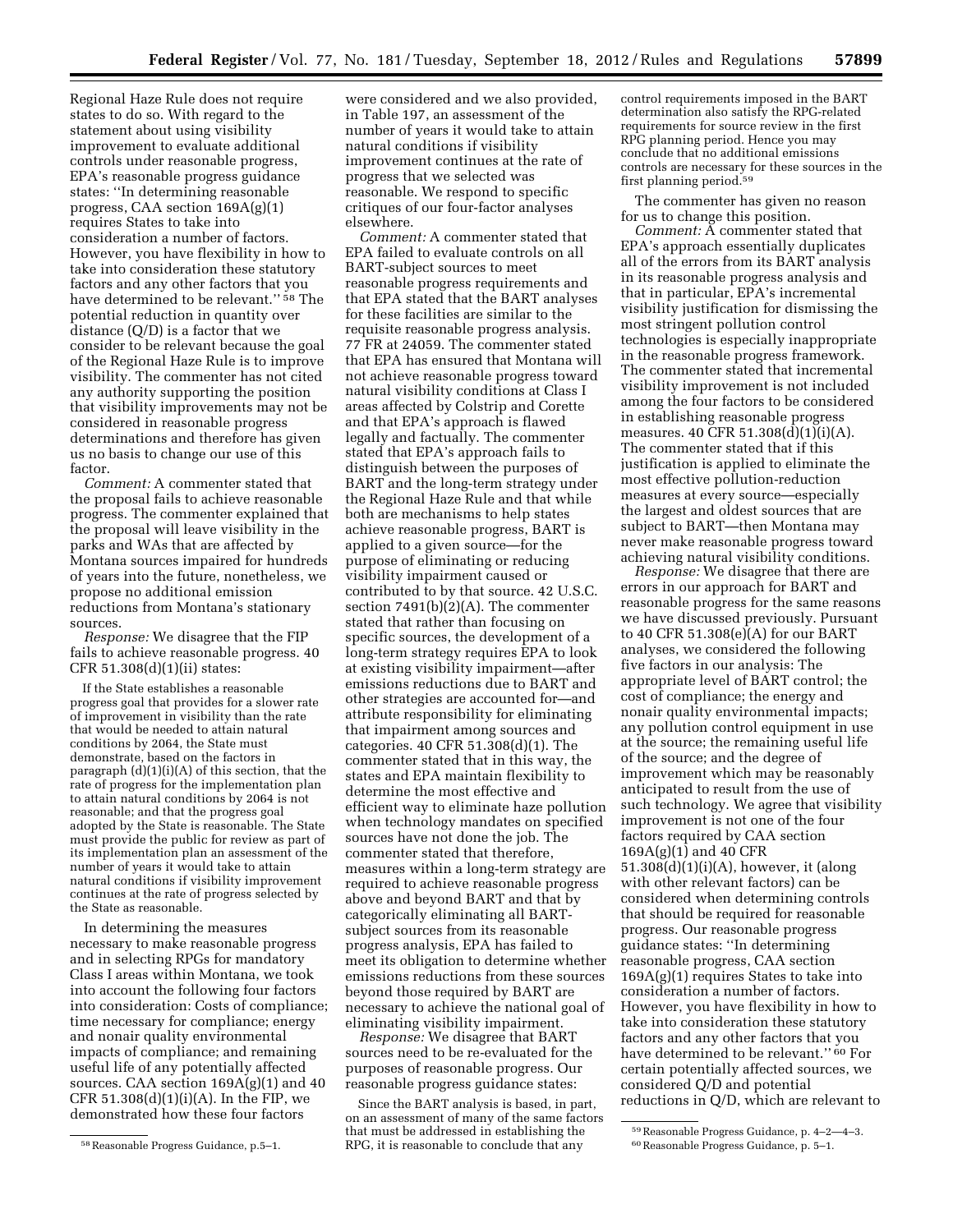the goal of the Regional Haze Rule, improving visibility.

*Comments:* A commenter stated that EPA failed to require that Colstrip Units 1 and 2 and Corette make emissions reductions that were relied upon by the WRAP, EPA, and states neighboring Montana in establishing reasonable progress goals, and that if EPA fails to revise its BART determinations for Colstrip Units 1 and 2 and Corette, EPA must require additional reductions of visibility-impairing pollutants in its long-term strategy. Another commenter stated that EPA should have required SCR+SOFA as BART for Colstrip Units 1 and 2 and should have required SOFA+SCR and a dry scrubber/ baghouse for Corette, but even if EPA were to justify its contrary BART finding in response to these comments, EPA should have required SCR+SOFA and a dry scrubber/baghouse at these units as part of its long term strategy. The commenter explained that where sources within a state contributes to visibility within another state's Class I area or areas, the state has an obligation to adopt controls necessary to ensure it achieves its share of the pollution reductions that are required to meet the reasonable progress goals set for the subject Class I area.

*Response:* We do not agree that we must revise our BART determinations for Colstrip Units 1 and 2 and Corette. We have stated in other actions addressing regional haze that a plan that provides for emission reductions consistent with the assumptions underlying the WRAP modeling will ensure that a State is not interfering with measures designed to protect visibility in other states. See e.g. 76 FR 491, 496–497 (Jan. 5, 2011). Similarly, a plan that is consistent with the assumptions underlying the modeling used to establish RPGs in a state likely will include the measures necessary to achieve those RPGs. However, there is no requirement that a SIP (or FIP) adopt the assumptions underlying the models as enforceable requirements. The air quality models used to support the regional haze SIPs are extremely complex, and due to the time consuming nature of performing the modeling, this work was performed early in the process. The emissions projections by the RPOs, relied upon in the air quality modeling, incorporated the best available information at the time from the states, and utilized the appropriate methods and models to provide a prediction of emissions from all source categories into the future. There was an inherent amount of uncertainty in the assumed emissions from all sources, including emissions

from BART-eligible sources, as the final control decisions by all of the states were not yet complete. The WRAP used their best estimates of what regional haze SIPs would achieve as inputs for the modeling. In the end, reductions resulting from BART determinations based on the statutory factors may differ from those estimates.

One relevant requirement cited by the commenter, at 40 CFR 51.308(d)(3)(ii), is that EPA must demonstrate that it has included all measures necessary to obtain its share of the emission reductions needed to meet the RPGs for Class I areas where it causes or contributes to impairment. Montana's neighboring Class I states originally set the reasonable progress goals in their SIP based on emission reductions expected to be achieved through application of presumptive BART and other emission reductions qualified for that purpose. These neighboring states had the opportunity to comment on the regional haze FIP, and did not ask for additional emission reductions. We also note that the RPGs are not enforceable goals. Neighboring states will have the responsibility to consider whether other reasonable control measures are appropriate to ensure reasonable progress during subsequent periodic progress reports and regional haze SIP revisions as required by 40 CFR 51.308(f)–(h), and may at that time consider asking EPA for additional emission reductions.

With respect to Colstrip Units 1 and 2, we note that our FIP achieves  $SO<sub>2</sub>$ emissions reductions well beyond those assumed in the WRAP PRP18b emissions inventory. Specifically, at Units 1 and 2, assuming operation at 85% of capacity, our FIP achieves reductions of 7,538 tpy of  $SO<sub>2</sub>$ , which is 1,504 tpy better than indicated by the PRP18b projections. By way of comparison, again assuming operation at 85% of capacity, our FIP achieves reductions of 6,652 tpy of  $NO<sub>x</sub>$  for Colstrip Units 1 and 2, which is 1,709 tpy below that indicated by the PRP18b projections. Because the additional  $SO<sub>2</sub>$ reductions are close to the shortfall in  $NO<sub>x</sub>$  reductions at Colstrip Units 1 and 2, and as  $SO<sub>2</sub>$  may have a greater impact than  $NO<sub>x</sub>$  on visibility in Montana, we find that the overall emissions reductions achieved at Colstrip Units 1 and 2 will result in similar visibility improvement to the emissions reductions assumed in the WRAP PRP18b projections.

With respect to Corette, the commenter has overstated the discrepancy between the emissions associated with our BART determination and the PRP18b

projections, because the commenter has compared WRAP projections based on annual emissions with emissions limits that are on a 30-day rolling average. In addition, we note that we have revised the  $NO<sub>x</sub>$  and  $SO<sub>2</sub>$  emission limits for Corette in our FIP to be somewhat more stringent than what we proposed (and more reflective of actual emissions with existing controls). Finally, the WRAP projections do not reflect application of SOFA+SCR or a dry scrubber/baghouse to Corette. Therefore, the projections do not support the commenter's position that these controls are required.

Moreover, there are  $\mathrm{N}\mathrm{O}_X$  reductions at other BART sources that are greater than assumed by WRAP. At Ash Grove and Holcim, the total reductions from our FIP are significantly more relative to the PRP18b projections that the WRAP used. In conclusion, our FIP contains additional emission reductions at BART sources that largely offset any shortfall at Colstrip Units 1 and 2 and Corette.

*Comment:* A commenter stated that our reasonable progress goals are unreasonable, unsupported, and effectively contrary to the CAA's requirements that we assure reasonable progress in achieving natural visibility conditions in Class I areas. The commenter stated that the proposed RPGs, at a minimum, double the timeframe required to achieve natural visibility conditions for every Class I area in Montana and that this is not reasonable. The commenter also stated that the reasonable progress goals are unreasonable based on the statutory factors that must be considered by EPA under 42 U.S.C.  $7491(g)(1)$ , and that we provided two reasons for asserting that the reasonable progress goals are reasonable: That our four factor analyses resulted in limited opportunities for reasonable progress controls for point sources and that significant visibility impairment is caused by nonanthropogenic sources in and outside Montana. The commenter stated that with regard to the latter issue of nonanthropogenic sources in and outside of Montana, this is not a statutory factor that EPA is allowed to consider in establishing RPGs.

*Response:* We disagree. It is not necessarily unreasonable for the RPGs to reflect a longer period of time than the URP. The URP is simply calculated by dividing the difference between the present visibility conditions and natural visibility conditions by the number of years between the baseline and 2064. It assumes a steady rate of progress and does not take into account the four statutory factors for determining reasonable progress or any additional factors that warrant consideration. As a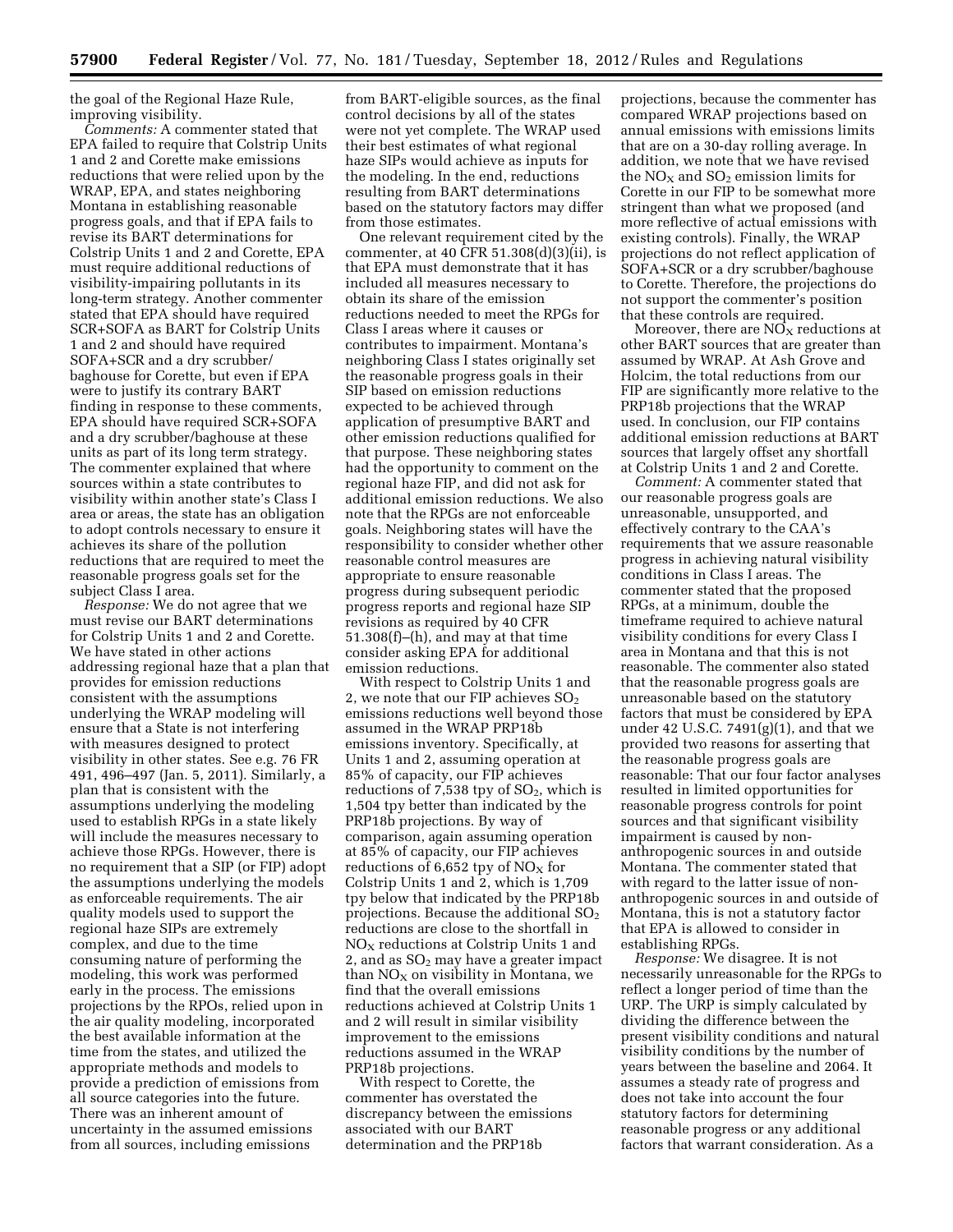result, the RPGs, which do reflect consideration of these factors, may well vary from the URP.

In determining reasonable progress controls, EPA did consider the statutory factors for determining reasonable progress set out in 42 U.S.C. 7491(g)(1). To the extent that the commenter argues with our evaluation of these factors, we respond to specific comments on our evaluation of these factors elsewhere.

The commenter is correct that consideration of non-anthropogenic sources in and outside of Montana is not one of the statutory four factors that must be considered under 42 U.S.C. 7491(g)(1). However, EPA's reasonable progress guidance states: ''In determining reasonable progress, CAA section  $169A(g)(1)$  requires States to take into consideration a number of factors. However, you have flexibility in how to take into consideration these statutory factors and any other factors that you have determined to be relevant.'' 61 The data demonstrating that significant visibility impairment is caused by non-anthropogenic sources in and outside Montana is relevant because it diminishes the potential improvement that might be realized through controlling an individual point source within Montana. Therefore, it was proper for EPA to consider this additional factor.

*Comment:* A commenter stated that based on the four factors set forth under the CAA, it appears that EPA grossly overstated its assertion that there are only limited opportunities for reasonable controls for point sources. The commenter stated that this is particularly the case with regard to  $NO<sub>x</sub>$ emissions from coal-fired EGUs in Montana. The commenter stated that our proposal disclosed that for every coal-fired EGU assessed under the fourfactor analysis for determining RPGs, including Colstrip units 3 and 4, Colstrip Energy, and the Lewis and Clark Station, that cost-effective SCR control technology could achieve greater  $NO<sub>x</sub>$  emissions reductions and greater visibility improvements than under our FIP. The commenter stated that despite this, we rejected SCR as a control option and ultimately adopted no  $NO_X$ emission controls for these four sources. The commenter stated that we also rejected SCR as BART for Colstrip Units 1 and 2 and the Corette coal-fired EGUs, even though we found SCR to be a costeffective and reasonable technology, we rejected it in favor of weaker controls. The commenter concluded that we did not show that any of the four factors would mitigate against additional

61Reasonable Progress Guidance, p. 5–1. 62Reasonable Progress Guidance, p.5–1.

control and stronger RPGs. The commenter stated that our assertion that there would be no degradation is not reasonable or legally justified and that we must establish our reasonable progress goals based on all coal-fired EGUs using SCR to reduce  $NO<sub>X</sub>$ emissions.

*Response:* We disagree that the four factor analyses for EGUs that are potentially affected reasonable progress sources mandate the addition of SCR and that visibility, although not one of the four statutory factors that are required to be considered, cannot be considered in determining appropriate controls under reasonable progress. EPA's reasonable progress guidance states: ''In determining reasonable progress, CAA section 169A(g)(1) requires States to take into consideration a number of factors. However, you have flexibility in how to take into consideration these statutory factors and any other factors that you have determined to be relevant.'' 62 For example, the potential reduction in Q/ D is a factor that we consider to be relevant because the goal of the Regional Haze Rule is to improve visibility at Class I areas. We note that the commenter, in citing potential visibility improvement at the facilities mentioned, undercuts their own argument that the four statutory RP factors by themselves, without consideration of other factors, demonstrate that EPA ''grossly overstated'' its conclusion that there are only limited opportunities for reasonable controls for point sources. Commenter misstated EPA's conclusions by stating that EPA ''found SCR to be a cost-effective and reasonable technology'' for the BART EGUs. While we did state that the cost on a dollars per ton basis was costeffective, we also explained that the cost of SOFA + SCR was not justified by the visibility improvement. 77 FR 24027, 77 FR 24035, and 77 FR 24043. The commenter misstated the requirements of the Regional Haze Rule. In examining potentially affected sources for possible controls and setting RPGs, EPA is not required to ''show that any of the four factors would mitigate against additional controls and stronger reasonable progress goals.'' Instead, EPA is required to consider the four statutory reasonable progress factors. In addition, EPA may consider additional, relevant factors such as visibility improvement from controls. To the extent that the comment argues with our determinations for particular potentially affected sources, we respond to specific

criticisms elsewhere. With regard to commenter's statement that our basis for determining there would be no degradation on the least impaired days was unreasonable and not legally justified, we note that the commenter did not identify any flaw in our data or methodology in deriving Table 198 in the proposal. We therefore disagree with the statement.

*Comment:* PPL commented that to try to address visibility impairment only within the universe of point sources subject to potential EPA regulation within the United States is not reasonable and will not lead to achievement of Reasonable Progress Goals (RPGs). PPL stated further that EPA, in conjunction with other federal and state agencies and the FLMs, should re-evaluate some of the conclusions as to the uncontrollable nature of several listed significant contributors of  $SO<sub>2</sub>$ and  $NO<sub>X</sub>$ . PPL stated that application of the BART analysis excludes consideration of a number of factors, including outside domain sources. PPL pointed out that the RPGs in the proposed FIP do not take into account the contribution of international emissions to the visibility, and do not address challenges faced by the state of Montana.

*Response:* To the extent that PPL commented that we are addressing visibility impairment only within the universe of point sources subject to potential EPA regulation within the United States, that we did not consider other sources of emissions, we disagree. As explained elsewhere, our action considered the many contributors to haze including all anthropogenic sources as required by 40 CFR 51.308(d)(3)(iv) and smoke management techniques for agricultural and forestry management techniques as required by 40 CFR 51.308(d)(3)(v)(E). In our proposal, the emissions inventory appropriately included natural (nonanthropogenic) wildfire and anthropogenic sources such as open burning and international emissions. We proposed approve the revisions to the smoke management section of Montana's Visibility SIP as meeting the requirement in 40 CFR  $308(d)(3)(v)(E)$ .

*Comment:* The NPS commented that EPA used inconsistent criteria in selecting reasonable progress controls.

*Response:* We disagree. As explained in other responses, in determining the measures necessary to make reasonable progress and in selecting RPGs for mandatory Class I areas within Montana, we took the following four factors into consideration: costs of compliance; time necessary for compliance; energy and nonair quality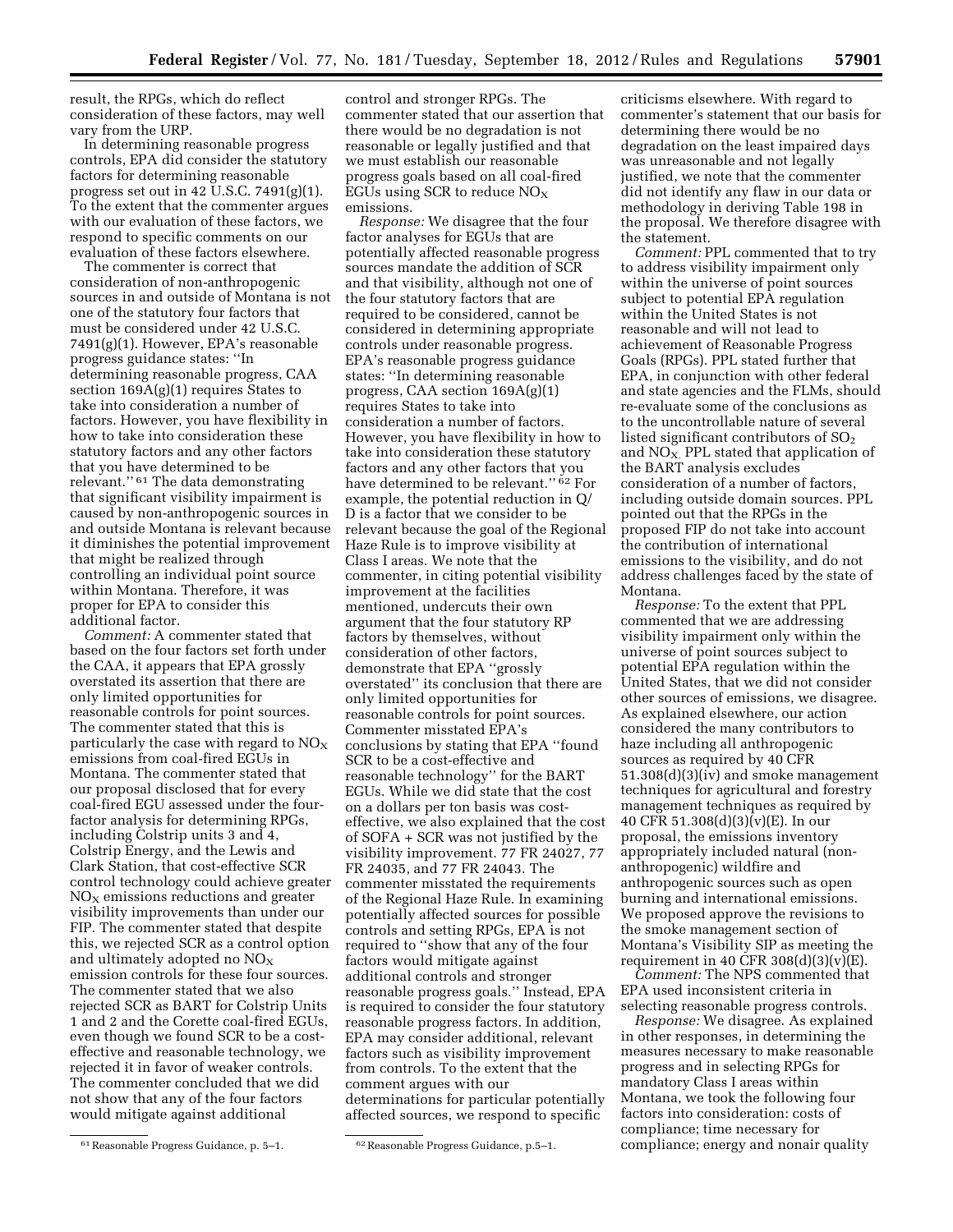environmental impacts of compliance; and remaining useful life of any potentially affected sources. CAA section  $169A(g)(1)$  and  $40$  CFR 51.308(d)(1)(i)(A). As also explained in other responses, we also considered potential visibility improvement in a general sense by considering the potential reduction in haze causing pollutants and also the distance from the source to the nearest Class I area. For Colstrip 3 and 4, we also considered visibility modeling results and have explained the reasoning for that decision in another response.

#### *J. Comments on Colstrip Units 3 and 4*

*Comment:* Some commenters agreed with EPA's conclusion not to require additional emissions controls at Colstrip Units 3 and 4. Commenters asserted that, given the aggressive pollution control technologies already in place, EPA properly concluded that additional controls for Reasonable Progress are not appropriate.

*Response:* We acknowledge the commenters' support for our decision not to require additional emission controls on Colstrip Units 3 and 4 in this planning period. Whether additional emission reductions from reasonable progress sources, including Colstrip Units 3 and 4, are necessary will be re-evaluated in subsequent planning periods.

*Comment:* Various commenters stated that we underestimated the costs of SNCR for Colstrip Units 3 and 4.

*Response:* We disagree that we underestimated the costs of SNCR for Colstrip Unit 3 and 4. For a further explanation, see our response to similar comments made in relation to SNCR costs for Colstrip Unit 1 and 2.

*Comment:* Commenters stated that they disagree with EPA's cost analysis for  $NO<sub>X</sub>$  control technologies for Colstrip Units 3 and 4. In particular, commenters stated that we underestimated the capital costs and cost-effectiveness of these controls. Commenters referenced cost estimates submitted by PPL in September 2011 and February 2012, which show much higher capital costs and costeffectiveness than those estimated by EPA.

*Response:* We disagree. We have rejected PPL's cost estimates for  $NO<sub>x</sub>$ control options for Colstrip Units 3 and 4 for the same reasons that we rejected them for Colstrip Units 1 and 2. See previous responses to comments.

*Comment:* NPS stated that EPA modeled baseline visibility impacts at five Class I areas from Colstrip Units 3 & 4 using 2008–2010 emissions, while PPL modeled visibility impacts using

2001–2003 emissions. NPS agreed with the PPL modeling approach because it is consistent with EPA guidance to use the 2001–2003 pre-control emissions.

*Response:* See our response to a similar comment made in regard to the baseline emissions used for Colstrip Units 1 and 2.

*Comment:* NPS stated that after EPA concluded its statutory four-factor analysis of Colstrip 3 and 4, it created a new, ''Optional Factor: Modeled Visibility Impacts'' fifth factor, only for Colstrip 3 & 4. NPS further stated that this ''optional'' fifth factor is not required by statute or regulation, and that EPA only used it on one reasonable progress source (2 units) and did not explain what criteria it used to evaluate it.

*Response:* As we explained elsewhere, our RP Guidance allows for consideration of additional factors such as visibility impacts or benefits. Given the large annual emissions of  $NO<sub>X</sub>$  and SO2 from Colstrip Units 3 and 4 compared to other reasonable progress sources, we found that it was reasonable to model the visibility benefits and consider them when evaluating controls.

*Comment:* NPS stated that EPA has not provided criteria used in making the determination of what ''Costs of Compliance'' are reasonable, and its determinations vary significantly across Montana facilities.

*Response:* As we have explained elsewhere, while the Regional Haze Rule and BART Guidelines allow states to establish thresholds for costeffectiveness, we are not required to do so and have not done so for this action. Also, our Reasonable Progress determinations were made based not just on the cost of compliance, but with consideration of the four factors along with additional information that was pertinent.

*Comment:* EarthJustice stated that EPA must set  $NO<sub>X</sub>$  emission limits for Colstrip Units 3 and 4 based on SCR to help achieve reasonable progress. EarthJustice stated that EPA's analysis is skewed to underestimate the benefits of SCR, both in terms of control effectiveness and visibility improvement, and overestimates the costs. EarthJustice made claims regarding our cost analysis for Colstrip Units 3 and 4 that were very similar to the claims they made regarding Colstrip Units 1 and 2.

*Response:* We disagree. Below we address each of EarthJustice's arguments that support their assertion that SCR must be required for Colstrip Units 3 and 4.

*Comment:* EarthJustice stated that EPA underestimated the control effectiveness of SCR.

*Response:* See our response to similar comment made by EarthJustice in regard to Colstrip Units 1 and 2.

*Comment:* EarthJustice stated that EPA overestimated the cost of SCR.

*Response:* See our response to similar comment made by EarthJustice in regard to Colstrip Units 1 and 2.

*Comment:* EarthJustice claimed that the visibility benefit of SCR on Units 3 and 4 is substantial and therefore SCR should be required. EarthJustice noted that EPA modeled visibility benefits of SNCR and SCR and found a visibility benefit of 0.273 dv per unit from application of SCR. EarthJustice stated that application of SCR at both units would approximately halve the units' emissions of visibility impairing pollutants and would reduce the number of days of visibility impairment at Theodore Roosevelt NP to just 2 days and would eliminate visibility impairment caused by Units 3 and 4 at four other Class I areas. EarthJustice stated that, in light of this, we lacked a basis for our determination to not impose SCR at Colstrip Units 3 and 4. EarthJustice noted that, in North Dakota, we imposed LNB on two units at Antelope Valley Station based on a combined visibility benefit of 0.39 deciview, which we stated was significant even on a unit-by-unit basis of 0.2 deciview.

*Response:* We disagree that SCR should be required based solely on the modeled visibility benefits. As we explained in our proposal, we considered the four factors and the modeled visibility benefits of controls and determined that no additional controls should be required for this planning period. 77 FR 24066. Also, we stated that specifically, for SCR, the modeled visibility benefits (0.273 deciview and 0.260 deciview) were not sufficient for us to consider it reasonable to impose SCR in this planning period. 77 FR 24066. In making this determination, we noted that SCR was the more expensive option (\$4,574/ton at Unit 3 and \$4,607/ton at Unit 4). The cost of compliance is one of the four statutory factors, and EarthJustice has not provided a reason why it should be ignored. For the same reason, we reject the comparison with our North Dakota action. There, the cost-effectiveness of LNB at Antelope Valley Station was \$586/ton for Unit 1 and \$661/ton at Unit 2. 76 FR 58631. We explicitly considered these costs in making our determination to impose LNB. Here, the cost-effectiveness of SCR at Colstrip Units 3 and 4 is far above the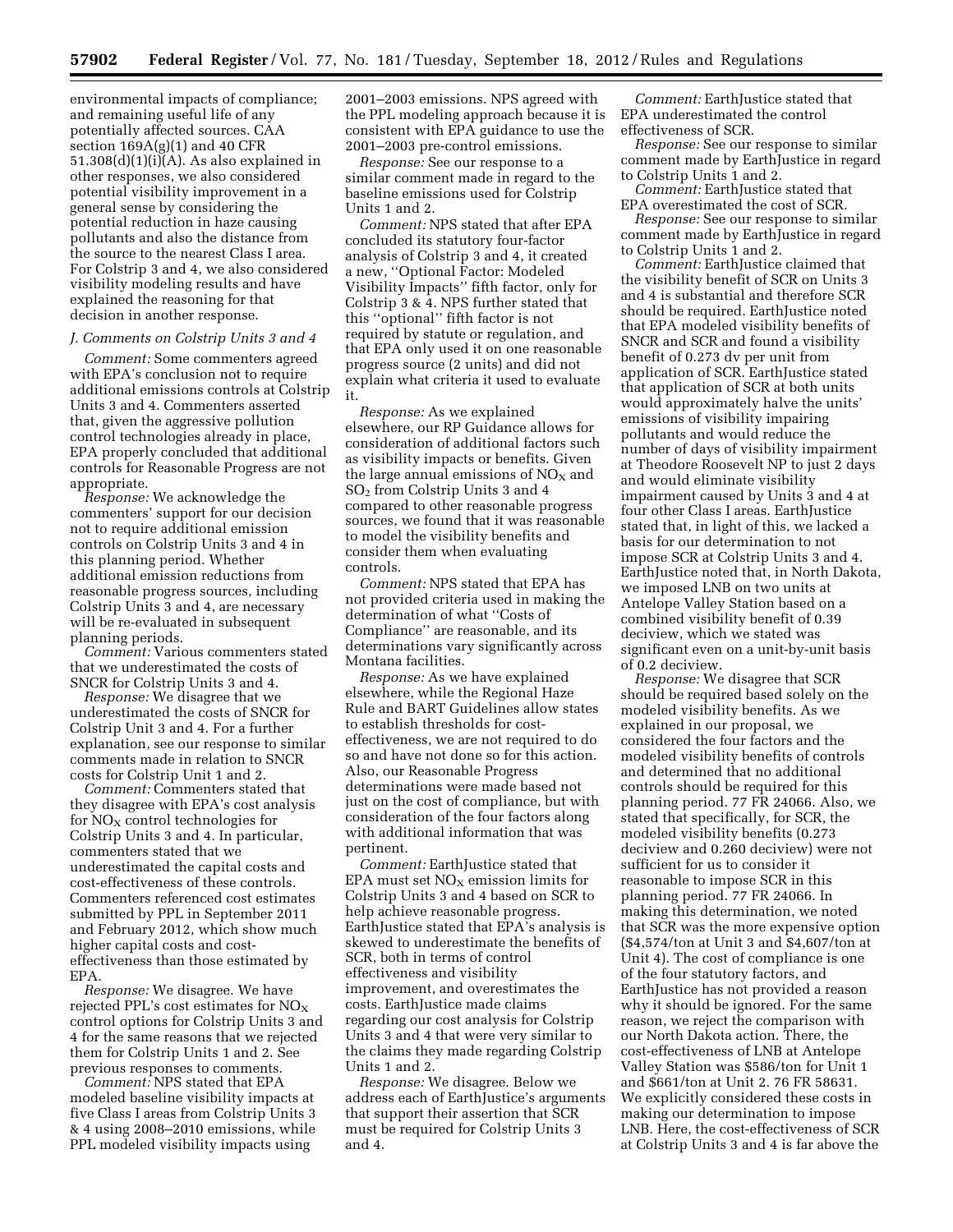cost-effectiveness of LNB at Antelope Valley Units 1 and 2. Thus, the comparison gives us no basis to change our determination that SCR should not be required in this planning period.

*Comment:* EarthJustice stated that EPA should set more stringent  $SO<sub>2</sub>$ emission limits at Colstrip Units 3 and 4 to help achieve reasonable progress. EarthJustice stated that EPA incorrectly found that no additional upgrades are feasible and that  $98\%$  SO<sub>2</sub> removal to meet an  $SO<sub>2</sub>$  emission limit of 0.05 lb/ MMBtu at Units 3 and 4, which is readily achievable at little expense using MEL.

*Response:* EarthJustice cites a 1984 paper presented at the American Power Conference to support their argument of a lower emission rate. Colstrip 3 had only started operation in 1984 and Colstrip 4 did not commence operation until 1986,<sup>63</sup> the data cited by EarthJustice cannot be more than shortterm tests of Unit 3 that are not representative of longer term performance. Annual emissions from 1985 and 1990 emissions from CAMD can be found in the docket. At the time these scrubbers were built, wet MEL scrubbers and wet caustic scrubbers were the only scrubbers that could deliver high capture rates (over 90%) with reasonable reliability. Scrubber technology has improved and other, less expensive, reagents are now preferred. Although Colstrip Units 3 & 4 used MEL in the past, MEL is not readily available in the region near the Colstrip plant. MEL is produced from a blending of dolomitic lime with high calcium lime to achieve a lime with a magnesium content of 3–6% or so. The lime is produced by calcination of limestone. Dolomitic limestone is limestone with a significant amount of dolomite, or calcium magnesium carbonate. Because there are no dolomitic limestone deposits near the Colstrip plant, the dolomitic lime must be sourced from remote locations. This increases the cost of the lime (that is made from the dolomitic limestone). According to Carmeuse, a supplier of MEL, the closest source of dolomitic lime is 1,000 miles away from the Colstrip plant and transportation would cost \$0.12 per mile per short ton plus a 24% fuel surcharge to transport,  $\!^{64}$  or close to \$150/short ton just for transportation of the reagent. Because the lime would be blended in closer to the plant with high calcium lime at perhaps an 8:1 ratio (reducing magnesium content from about 40% to about 4–5% this would

result in an increased reagent cost of \$15–\$20 per ton. Assuming a highcalcium lime cost of about \$95/ton,65 this raises the cost of reagent by close to 20% assuming constant reduction. Reagent use might be improved somewhat for a given reduction level, but considering this is a unique scrubber design, it is difficult to assess what the impact may be. Regardless, reliance on a reagent source that is 1,000 miles away may cause operating risks during the winter months if delivery was interrupted.

We also note that EarthJustice did not provide site-specific cost information, for us to evaluate MEL. The cost of compliance is one of the factors required to be considered by CAA section  $169A(g)(1)$  and  $40$  CFR 51.308(d)(1)(i)(A). Based on all four factors, we continue to find that the level of performance of the current  $SO<sub>2</sub>$ removal system for Colstrip Units 3 and 4 is satisfactory for this planning cycle. We will re-evaluate additional  $SO<sub>2</sub>$ controls for Colstrip Units 3 and 4 in the next planning cycle.

*Comment:* PPL stated that EPA properly concluded that RPGs do not require additional emissions controls on Colstrip Units 3 and 4 and that existing emissions controls at Units 3 and 4 already limit emissions to levels below the presumptive BART limit. PPL stated that EPA's RP conclusion should not be affected by EPA's ultimate determination with respect to BART requirements for Colstrip Units 1 and 2 and that no further controls are warranted based on conclusions regarding the extent of existing emissions controls and the costineffectiveness of further controls.

*Response:* PPL did not provide specific information for us to consider in making a change to our FIP. In any case, we have not required additional controls for Colstrip Units 3 and 4 in our final FIP.

#### *K. Comments on Devon Energy*

*Comment:* MDEQ stated that we failed to provide information or analysis of any visibility benefit that would result from the application of NSCR for Devon Energy. MDEQ suggested that we must consider visibility benefits as part of the Devon Energy reasonable progress analysis, as the BART Guidelines include evaluation of visibility impacts ''which would also appear to be required under the reasonable progress guidelines.''

*Response:* The four reasonable progress factors are the costs of compliance, the time necessary for compliance, the energy and nonair quality environmental impacts of compliance, and the remaining useful life of any potentially affected sources CAA section  $169A(g)(1)$  and 40 CFR 51.308(d)(1)(i)(A). Our Reasonable Progress Guidance states: ''In determining reasonable progress, CAA section  $169A(g)(1)$  requires States to take into consideration a number of factors. However, you have flexibility in how to take into consideration these statutory factors and any other factors that you have determined to be relevant.'' 66 As stated in our proposal at 77 FR 24069, for Devon, we considered Q/D and potential reductions in Q/D, which are relevant to the goal of the Regional Haze Rule, improving visibility.

*Comment:* MDEQ commented that EPA should review the  $NO<sub>x</sub>$  limit for Devon with respect to its averaging time and compliance determining method for practical enforceability.

*Response:* In the final FIP, we have made changes to the language in 40 CFR 52.1396 to clarify the requirements for Devon Energy.

#### *L. Comments on Montana-Dakota Utilities*

*Comment:* Montana-Dakota Utilities (MDU) commented that the company did not disagree with our Reasonable Progress determination. MDU stated that, for EPA's reference, paragraph 3 on page 1 of the Sargent & Lundy IPM model method document cautions as follows with respect to the application of the model to smaller units:

The costs for retrofitting a plant smaller than 100 MW increase rapidly due to the economy of size. The older units which comprise a large proportion of the plants in this range generally have more compact sites with very short flue gas ducts running from the boiler house to the chimney. Because of the limited space, the SCR reactor and new duct work can be expensive to design and install. Additionally, the plants might not have enough margins in the fans to overcome the pressure drop due to the duct work configuration and SCR reactor and therefore new fans may be required.

MDU stated that Lewis & Clark Station is a small, 52 MW net capacity unit. In addition, MDU believes that the fan margin is not present at Lewis & Clark Unit 1 to overcome the pressure drop as discussed in the Sargent & Lundy guidance.

*Response:* MDU has not provided the information that would be necessary for

<sup>63</sup>See EIA Form 860 data.

<sup>64</sup>Email from Bob Roden, Carmeuse, to Jim Staudt, Andover Technologies, July 31, 2012.

<sup>65</sup>Sargent & Lundy, ''IPM Model—Revisions to Cost and Performance for APC Technologies, SDA FGD Cost Development Methodology FINAL" Prepared for US EPA, August 2010 see table 2. 66 Reasonable Progress Guidance, p. 5–1.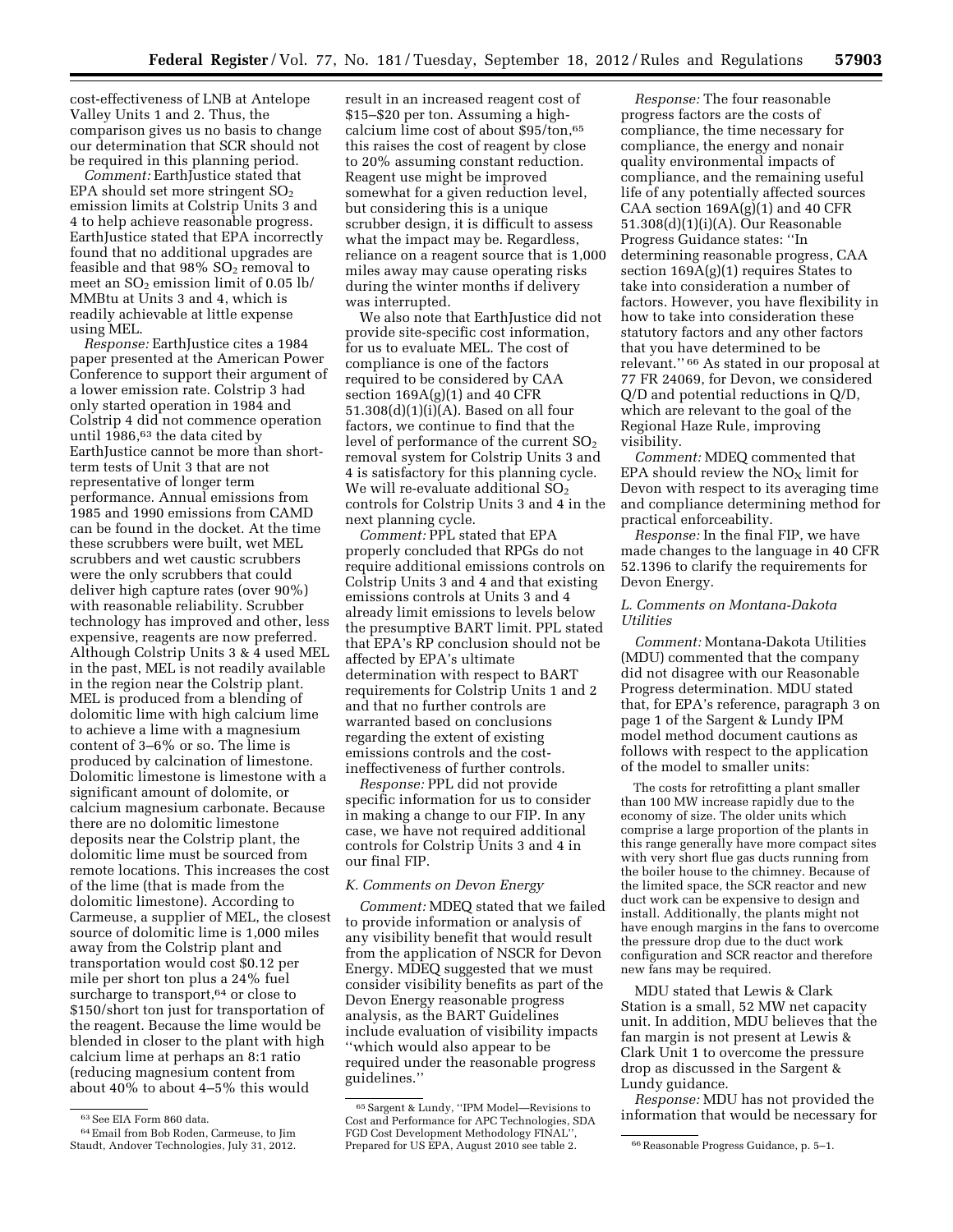us to determine whether or not to agree with the implied point of this comment, which seems to be that EPA underestimated the cost of SCR. First, MDU has not indicated whether there are, in fact, space limitations at Lewis & Clark Station that would cause installation of an SCR reactor and associated ductwork to be more expensive than the cost estimate in our analysis. Second, MDU has not indicated whether the additional pressure drop from installation of SCR at Lewis & Clark Station would, in fact, require installation of new fans, and if so, whether or not our cost analysis failed to factor in the cost of new fans.

*Comment:* MDU indicated that EPA uses a Retrofit Factor value of 1 for Lewis & Clark Station Unit 1 in the IPM Model calculation (factor B in the EPA cost sheets) which indicates an average retrofit cost, however, a higher value would be expected for Lewis & Clark since it is a small facility (as discussed/ cautioned above by Sargent & Lundy) and could be difficult to retrofit. A more appropriate value between 1.3 and 2.0 is therefore recommended.

*Response:* We disagree. MDU has not provided any data or information to substantiate that a retrofit factor other than 1 is warranted for Lewis & Clark Station. The IPM capital cost calculations for retrofits already account for unit size. We note that capital cost does not vary linearly with size in IPM. Instead, in the capital cost formula in IPM, the cost varies exponentially with unit size (a least squares fit). The IPM document states, ''The least squares curve fit was based upon an average of the SCR retrofit projects.'' IPM Model— Revisions to Cost and Performance for APC Technologies, SCR Cost Development Methodology, Final, Sargent & Lundy, August 2010, Chapter 5, Appendix 5–2A, page 4–5.

We also disagree with the statement that a more appropriate retrofit factor should be 1.3 to 2.0. The aforementioned IPM document states that, ''Retrofit difficulties associated with an SCR may result in capital cost increases of 30 to 50% over the base model.'' Therefore, the highest retrofit factor that might be considered would be 1.5.

This comment has not resulted in any change to our FIP proposal or to our cost calculations for SCR.

*Comment:* MDU stated that the model ''Type of Coal'' input indicates ''PRB'', but should be ''Lig,'' since Lewis & Clark burns lignite coal. That stated, the ''Coal Factor'' value in the cell below ''Type of Coal'' indicates lignite coal was actually considered. As such, this recommendation is clerical in nature.

*Response:* As shown in the ''Given/ Assumptions'' spreadsheet in our SCR cost analysis, we used a heating value of 6,714 Btu/lb, which we considered to be representative of lignite coal. PRB coal would have a much higher heating value.

*Comment:* MDU stated that EPA used a  $NO<sub>x</sub>$  input emission rate to the SCR of 0.26 lb/MMBtu, which is the low load emissions rate of low  $NO<sub>x</sub>$  burners (LNB) and Separated Overfire Air (SOFA) that MDU estimated in Table C.2–1 of Appendix C.2 of the Emissions Control Analysis for Lewis & Clark Station Unit 1. The 0.25 lb/MMBtu for LNB/SOFA at high load is a more appropriate rate to use as the inlet to an SCR. While this does not result in a significant change to the overall conclusions in the report, it is nonetheless important because the EPAderived cost was based on full load operation, as opposed to lower load.

*Response:* We disagree with the statement that we obtained the emission rate of 0.26 lb/MMBtu from the low-load scenario presented in Table C.2–1 of Appendix C.2 of MDU's Emissions Control Analysis. Instead, as indicated in the ''Given/Assumptions'' spreadsheet of our SCR cost analysis, we obtained the rate of 0.26 lb/MMBtu from Table C.2–6 of MDU's analysis. Table C.2–6 is not identified by MDU as a lowload scenario.

*Comment:* MDU stated that, from the IPM model guidance, EPA did not include factors N through V in the model calculations for operating costs for Lewis & Clark Station's evaluations. Although factors N through R and T through V are utility costs that were not needed in EPA's evaluation, the catalyst cost (factor S) was applied based on an alternative source. EPA references ''Cichanowicz (Jan 2010)'' with a cost of \$170/ft3 as compared to the IPM value of \$8,000/m3 (\$226.53/ft3 in 2009\$) and MDU's value of \$214.29/ft3. MDU recognized that a range of potential costs exist, and believes that either the IPM value or the value MDU provided would be more appropriate for EPA to use since they are based on industry and vendor data respectively and are expected to represent a more site specific value as opposed to a literature based value.

*Response:* We disagree. The Cichanowicz document we used provided actual catalyst costs observed over time. It demonstrates that catalyst costs continue to decline. In fact, based on the trend displayed in the graph on page 6–6 of the document, it is likely that catalyst costs in upcoming years will be even lower than the \$6,000/m<sup>3</sup> assumed in our FIP proposal. Current

Capital Cost and Cost-Effectiveness of Power Plant Emissions Control Technologies, J. Edward Cichanowicz, Prepared for Utility Air Regulatory Group, January 2010, page 6–6, Figure 6–6. This comment has not resulted in any change to our FIP proposal or to our cost calculations for SCR.

*Comment:* Similarly, to item e above, MDU noted that the cost EPA associated with aqueous ammonia (\$0.12/lb) is lower than the cost MDU estimated of \$0.70/lb. MDU recognized that a range of ammonia costs exists, that the price of ammonia fluctuates over time, and that the price is related to natural gas prices. As such, if SCR were to be considered in the future, MDU would ask that site specific, local, as delivered cost be evaluated at that time.

*Response:* We disagree. In its own SCR cost spreadsheet, MDU did not indicate the basis for its estimate of \$0.70/lb. We used \$0.12/lb based on data provided to us by control technology vendors on cost of aqueous ammonia. This comment has not resulted in any change to our FIP proposal or to our cost calculations for SCR.

*Comment:* MDU stated that, through the FR correction, EPA changed the language on 77 FR 24071 to state that an 85% control efficiency was used instead of the initially quoted 95% control efficiency for SDA and baghouse. MDU believes this correction was in error. Table 172 in the FR lists the control efficiency as 85% for SDA and baghouse and this value should be corrected to 95% control efficiency for SDA and baghouse as the textual representation in the FR was correct.

*Response:* We disagree. We made the correction from 95% to 85% because MDU's Emissions Control Analysis dated June 2011, at Table 1 on page 14, shows an expected  $SO<sub>2</sub>$  emission reduction of 850.3 tons per year, for SDA with baghouse. The baseline  $SO<sub>2</sub>$ emissions listed in the table are 1,002.1 tons per year. This amount of reduction represents 85% control efficiency. We presented these figures at 77 FR 24071, Table 172. MDU later wrote to us on February 10, 2012, to say that 70–90% control is the generally anticipated range of  $SO<sub>2</sub>$  control for this control option, and that 95% control was also assumed and represented a screening level assumption for a high degree of SO2 control. In its February 10, 2012 submittal, MDU did *not* indicate that Table 1 of their June 2011 submittal should be revised, so we used the figures presented in MDU's Table 1.

*Comment:* In Table 172 of the proposed FIP (77 FR 24071), EPA provides a 10% control effectiveness for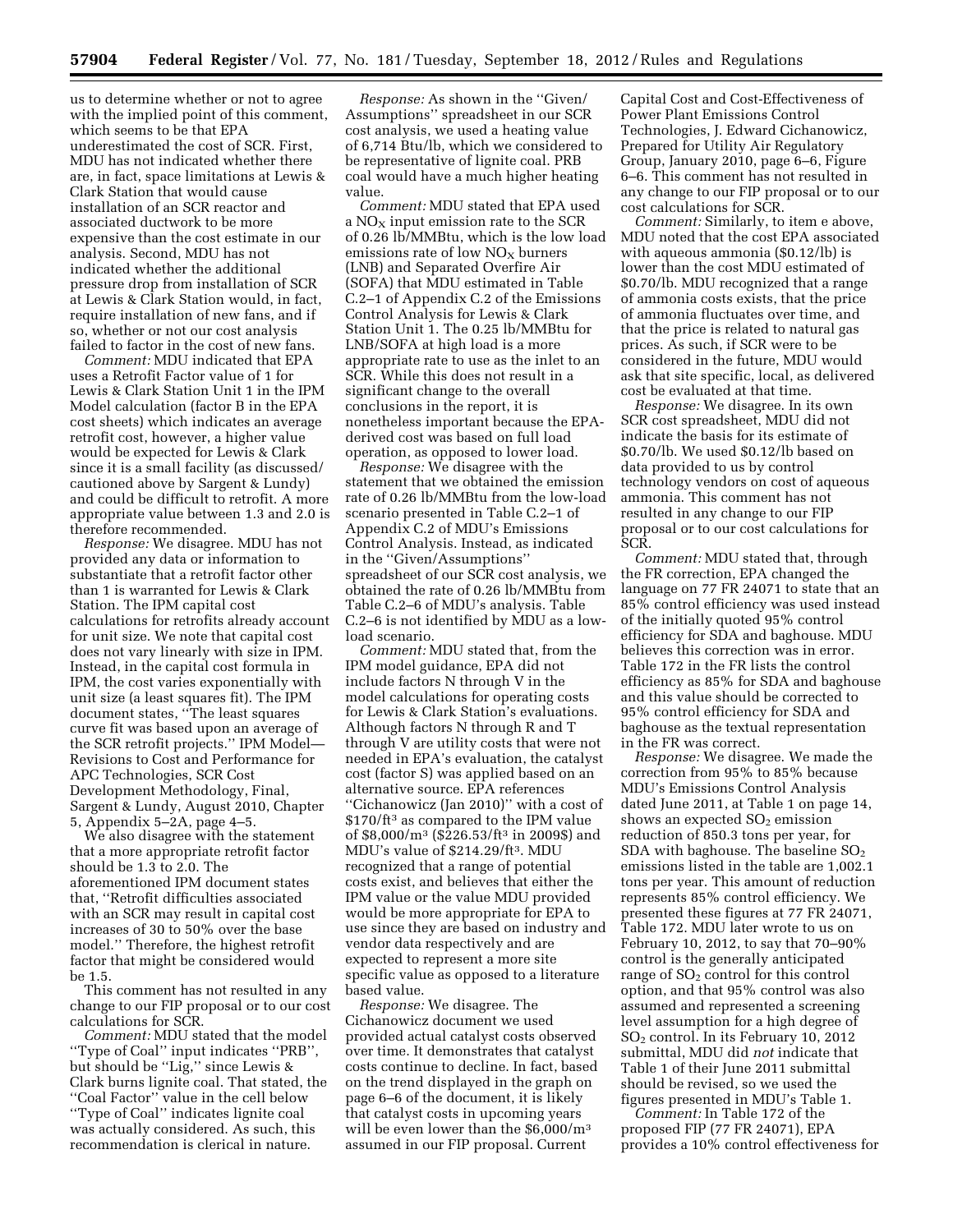both DSI with baghouse and existing scrubber mod; however, MDU stated that this value should be changed to 70% to reflect the overall reduction and not the incremental reduction as shown in Table 1 of MDU's Emissions Control Analysis for Lewis & Clark Station Unit 1.

*Response:* We disagree. We stated that we did use  $70\%$  overall  $SO<sub>2</sub>$  control effectiveness for DSI with baghouse, as well as for existing scrubber mod, in our analysis. 77 FR 24071. However, we also stated that existing  $SO<sub>2</sub>$  controls at Lewis & Clark Station, consisting of a flooded disc wet scrubber, have achieved up to 60% control under certain operating conditions. 77 FR 24070. We obtained this information from MDU's analyses. 77 FR 24070, footnote 265. MDU's Emissions Control Analysis dated June 2011, at Table 1 on page 14, lists an expected emissions reduction of 100.2 tons per year for DSI with baghouse, and the same amount of reduction for existing scrubber mod. This is a 10% reduction from the baseline emissions of 1,002.1 tons per year listed in that table. We relied on these figures from MDU in listing a control effectiveness of 10% for DSI with baghouse, as well as a control effectiveness of 10% for existing scrubber mod. For all control options analyzed in our FIP proposal, we present control effectiveness in terms of the reduction that might be achieved from baseline emissions. In this case, the baseline emissions already reflected a  $60\%$  level of  $SO<sub>2</sub>$  control.

*Comment:* EarthJustice argued that EPA should require Lewis and Clark to switch from lignite fuel to natural gas as a reasonable progress measure. The unit already uses natural gas for startup, there is a natural gas supply close by, and thus switching to natural gas is, in commenter's view, quite feasible and cost effective for Lewis and Clark station. Switching to natural gas should be required in the FIP to help achieve reasonable progress, as this measure would virtually eliminate the unit's  $SO<sub>2</sub>$ and PM emissions and would also  $reduce NO<sub>X</sub> emissions. Although EPA$ dismissed fuel switching as not cost effective, commenter argues that EPA vastly understated the cost effectiveness of this measure.

Commenter first stated that EPA has overstated the costs of switching to natural gas, in large part because it has underestimated, and in some cases ignored, the tremendous cost savings that would result from not operating the facility's scrubber, multi-cyclone dust collector, and coal preparation systems. EPA also relied on inflated estimates for natural gas and natural gas supply

pipelines provided by MDU, which owns Lewis and Clark.

Commenter also stated that EPA has improperly calculated the emissions reductions achievable from fuel switching. EPA failed to take into account the fact that the use of natural gas would replace the existing SO<sub>2</sub> and PM controls. Commenter stated that, in view of the 54 kilometer distance from Lewis and Clark to the closest Class I area, filterable PM must be considered. Thus, EPA should have accounted for the pollution reductions that would be achieved with natural gas from uncontrolled levels of  $SO<sub>2</sub>$  and PM. Properly calculated, fuel switching would eliminate 24,000 tons per year of  $SO_2$ , NO<sub>X</sub> and filterable PM. As EPA noted, Lewis and Clark's remaining emissions would be ''negligible.''

Commenter concluded that, even using EPA's inflated cost estimate, when uncontrolled rates of  $SO<sub>2</sub>$  and PM are used as the baseline, the cost effectiveness of switching to natural gas at Lewis and Clark station is \$909/ton of  $SO_2$ ,  $NO<sub>x</sub>$  and PM removed. This measure is highly cost effective and should be required to help achieve reasonable progress.

*Response:* We disagree. Although we do not believe it was necessarily an error for us to rely on MDU's estimate of the price of natural gas, we acknowledge that price estimates for natural gas can vary, and that the \$3.07/ Mscf price of natural gas cited on page 129 of the commenter's Technical Support Document, obtained from the Energy Information Administration (EIA), is substantially lower than MDU's estimate of \$7.91/Mscf. However, even if we rely on the price cited by the commenter, the cost of a fuel switch would still be excessive. Using \$3.07/ Mscf, along with MDU's estimate of 3,282,876 Mscf of natural gas which would be needed to fuel Lewis and Clark station year-round solely on natural gas (not disputed by the commenter), we calculate the annual cost of natural gas at \$10,078,429. MDU estimated the annual cost of coal at \$5,754,732. The annual fuel cost differential would therefore be \$4,324,197. To this result we add the annualized cost of constructing a natural gas pipeline (\$1,699,200), as we did in our FIP proposal.67 This yields a total annual cost of \$6,023,397. Dividing this result by an expected  $SO<sub>2</sub>$  emission

reduction of 1,002 tons per year yields cost effectiveness of \$6,011/ton. Based on this cost and other factors for Lewis and Clark station described in our FIP proposal at 77 FR 24072, we would still eliminate fuel switching as a control option for SO<sub>2.</sub>

We disagree with the statement that a fuel switch would yield ''tremendous'' cost savings from not operating the facility's scrubber, multi-cyclone dust collector, and coal preparation systems. Commenter has not quantified the cost savings. We have no reason to believe they would be ''tremendous.'' We believe the cost savings would be minimal in comparison to other components of our cost calculations for a fuel switch. The cost savings would likely consist primarily of avoidance of electricity and maintenance costs for the equipment cited by the commenter.

Also, we disagree with the statement that we should have calculated reductions from uncontrolled levels of  $SO<sub>2</sub>$  and PM. In every cost analysis of control options for our FIP, we calculate reductions from an emissions baseline which is the current actual annual emissions, consistent with the approach laid out in the 2005 Regional Haze Rule, at 70 FR 39167, for calculating cost effectiveness of control options. Commenter's citation to a 2008 letter sent by EPA in the course of developing initial information for a FIP ignores the basis for the action we actually proposed.

We also disagree with the statement that a ''proper cost analysis'' would result in cost-effectiveness of \$909/ton. Commenter apparently calculated \$909/ ton based on reduction from uncontrolled emissions, for the sum of three pollutants (PM,  $SO<sub>2</sub>$  and NO<sub>X</sub>). We have explained above why we do not use uncontrolled emissions as the baseline. We also explained in our proposal that, in our reasonable progress determinations, we were not evaluating controls for PM for potentially affected sources, based on our analysis of the emissions inventory and results from BART modeling. 77 FR 24055–56. Commenter has not disputed those bases; commenter merely notes the 54 kilometer distance to Theodore Roosevelt NP. Given these flaws, the commenter's cost analysis provides no basis for us to reconsider our decision.

*Comment:* Commenter noted that, although MDU proposed upgrades to its existing  $SO_2$  and  $NO_X$  pollution controls, EPA failed even to require these measures to help achieve reasonable progress. See 77 FR 24074. Commenter stated that MDU's proposal is vastly inferior to fuel switching at reducing haze pollution, but MDU's

<sup>67</sup>Commenter's speculation that the existing pipeline could be upgraded does not provide sufficient basis for us to supplant MDU's estimated cost for a new pipeline with some other cost. We note that, even if the upgrade were feasible and had zero cost, the cost effectiveness of the SO<sub>2</sub> reductions would still be well over \$4,000/ton.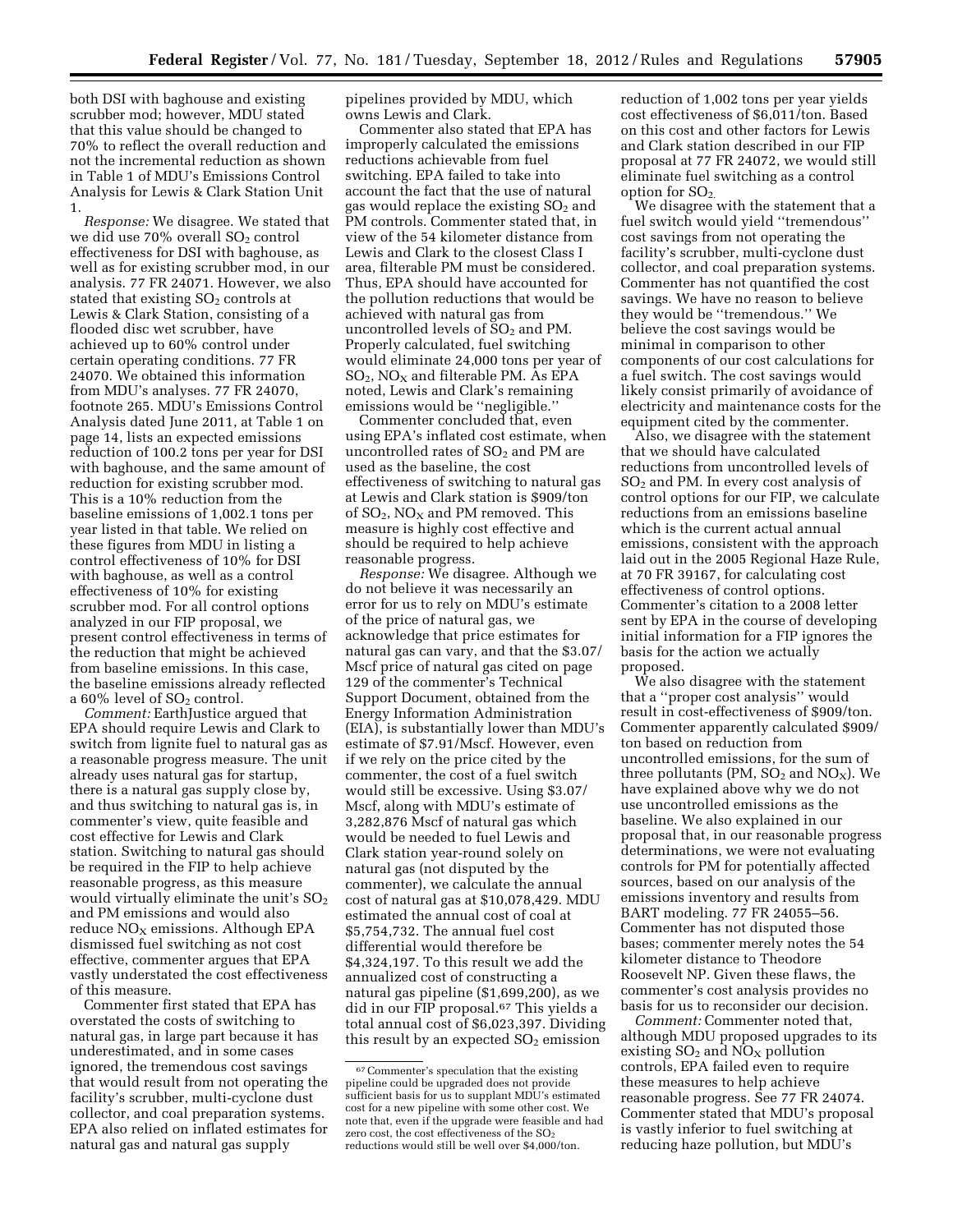proposed controls are the bare minimum that EPA should have required for reasonable progress.

Commenter noted that MDU proposed to improve  $SO_2$  removal to 70% by optimizing the existing particulate scrubber and lime injection system with a proposed limit of 0.45 lb/MMBtu. EPA estimated the cost effectiveness of this modification at  $$1,383/t$ on  $SO<sub>2</sub>$ removed. MDU also proposed SOFA and low  $NO<sub>X</sub>$  burners (upgraded) to achieve a  $NO<sub>x</sub>$  emission rate of 0.25 lb/ MMBtu. EPA estimated the cost effectiveness of this option as \$1,213/ ton of  $NO<sub>x</sub>$  removed. Commenter stated that, although the emissions reductions from these measures are modest, they are highly cost effective and are the minimum that EPA should have required from Lewis and Clark to achieve reasonable progress.

*Response:* We disagree. MDU's proposal to improve  $SO_2$  and  $NO_X$ emission control was contained in its June 2011 Emissions Control Analysis, which was submitted in response to a CAA section 114 information request from us. Under the Regional Haze Rule, we are not bound by controls that a source has proposed when we make our reasonable progress determination based on the four statutory factors.

With regard to the statement that costeffectiveness of \$1,383/ton for  $SO<sub>2</sub>$  and  $$1,213$ /ton for NO<sub>x</sub> is "highly costeffective'' and should result in a requirement for emissions reductions, commenter has not provided a basis for this conclusion. As explained in our FIP proposal at 77 FR 24072 (for  $SO<sub>2</sub>$ ) and 24074 (for  $NO<sub>x</sub>$ ), in making our reasonable progress determination for Lewis and Clark Station, we considered the following four reasonable progress factors: cost of compliance, the time necessary for compliance; the energy and nonair quality environmental impacts of compliance; and the remaining useful life of the source. We also took into account the following additional factors: size of the facility, the baseline Q/D of the facility, and the potential reduction in Q/D from the controls. Commenter has not disputed the appropriateness of using the four reasonable progress factors and other factors in our proposal.

*Comment:* WEG commented that the determination in the proposed rule that no additional  $SO<sub>2</sub>$  controls are required on Lewis & Clark Station is unreasonable. WEG notes that two highly effective control options are available (fuel switch to natural gas at 99% control effectiveness and SDA with baghouse at 85% control effectiveness) and should be further considered.

*Response:* We disagree. EPA did not evaluate control options for Regional Haze FIP development solely based on emission control effectiveness. As indicated in EPA's analysis, the cost of fuel switching is estimated at \$21,875 per ton of pollutant removed and the cost of SDA with baghouse is estimated at \$11,825 per ton of pollutant removed. 77 FR 24072, Table 173. EPA has already explained that this cost is excessive. WEG has not provided a reason to not consider the cost excessive. Besides the cost of compliance, EPA also explained that other factors were taken into consideration in determining whether additional  $SO<sub>2</sub>$  controls should be required at Lewis & Clark Station, those being the time necessary for compliance, the energy and nonair quality environmental impacts of compliance, the remaining useful life of the facility, the size of the facility, the baseline Q/D of the facility, and the potential reduction in Q/D from the controls. WEG did not provide a reason to re-evaluate these other factors.

*Comment:* WEG comments that EPA should re-examine its decision to eliminate all control options for  $NO<sub>X</sub>$ and move to require HDSCR + SOFA/ LNB at Lewis & Clark Station. WEG notes that this control option has a high control effectiveness of 87.5% and considers the cost of \$4,853 per ton of pollutant removed to be reasonable. To rule it out alongside a fuel switch to natural gas, which has a much higher cost of \$41,934 per ton of pollutant removed, lacks reason. WEG stated that the cost and visibility benefits of HDSCR + SOFA/LNB should be considered individually, and the control option should be implemented because of the great emissions reduction it achieves, and because the FIP is far from attaining a Uniform Rate of Progress (URP) akin to the regulatory rate. WEG also stated that the final analysis of control options took into account only ''the most cost effective option (SOFA/ LNB)'' when weighing cost against overall reductions in emissions.

*Response:* We disagree. EPA did consider control options individually. At Step 5 of its  $NO<sub>X</sub>$  analysis, EPA mentioned cost of HDSCR + SOFA/LNB in the same sentence as cost of a fuel switch only because those two options happened to be the most expensive. 77 FR 24074. Besides the cost of compliance, EPA also explained that other factors were taken into consideration in determining whether additional  $NO<sub>X</sub>$  controls should be required at Lewis & Clark Station, those being the time necessary for compliance, the energy and nonair

quality environmental impacts of compliance, the remaining useful life of the facility, the size of the facility, the baseline Q/D of the facility, and the potential reduction in Q/D from the controls. At Step 5, EPA explained how these factors were considered with respect to all control options, not just SOFA/LNB. In the case of HDSCR + SOFA/LNB, EPA explained that this control option was eliminated on the basis of not only cost, but also on the basis of the small size of the facility and the relatively small baseline Q/D of the facility. WEG has not provided a reason to re-evaluate these other factors. With regard to URP, that comment was addressed in a previous response.

#### *M. Comments on Montana Sulphur and Chemical Company*

*Comment:* MSCC commented that the company agrees with the conclusion in the proposed FIP that additional controls are not required at this time. MSCC also stated it does not believe we should have considered it to be a BARTeligible source. The company referenced several letters and discussions with MDEQ that were previously submitted and had as part of development of the regional haze plan for Montana.

*Response:* Because the commenter ultimately agrees with the final conclusion and controls are not required for MSCC, at this time, we find the comment to be non-substantive.

#### *N. Comments on Health, Ecosystem Benefits, Other Pollutants, and Coal Ash*

*Comment:* Several commenters stated that haze pollution significantly impacts human health and ecosystem health. Specifically, commenters asserted that haze pollution, including haze pollutants  $NO<sub>X</sub>$ ,  $SO<sub>2</sub>$  and PM, contributes to heart attacks, asthma attacks, chronic bronchitis and respiratory illness, decreased lung function, increased hospital admissions, and even premature death. Another commenter stated that  $NO<sub>X</sub>$  and  $SO<sub>2</sub>$  can combine to create photochemical smog and ozone, which can exacerbate health problems.

Some commenters cited a 2010 Clean Air Task Force report in stating that the Colstrip coal-fired power plant put 31 people at risk of premature death, 48 people at risk of a heart attack, 47 people at risk of acute bronchitis, and 534 at risk of an asthma attack each year.68 Several commenters encouraged EPA to finalize the regional haze proposal citing their own health

<sup>68</sup>Several commenters cited numbers that were similar to these, but did not match them exactly.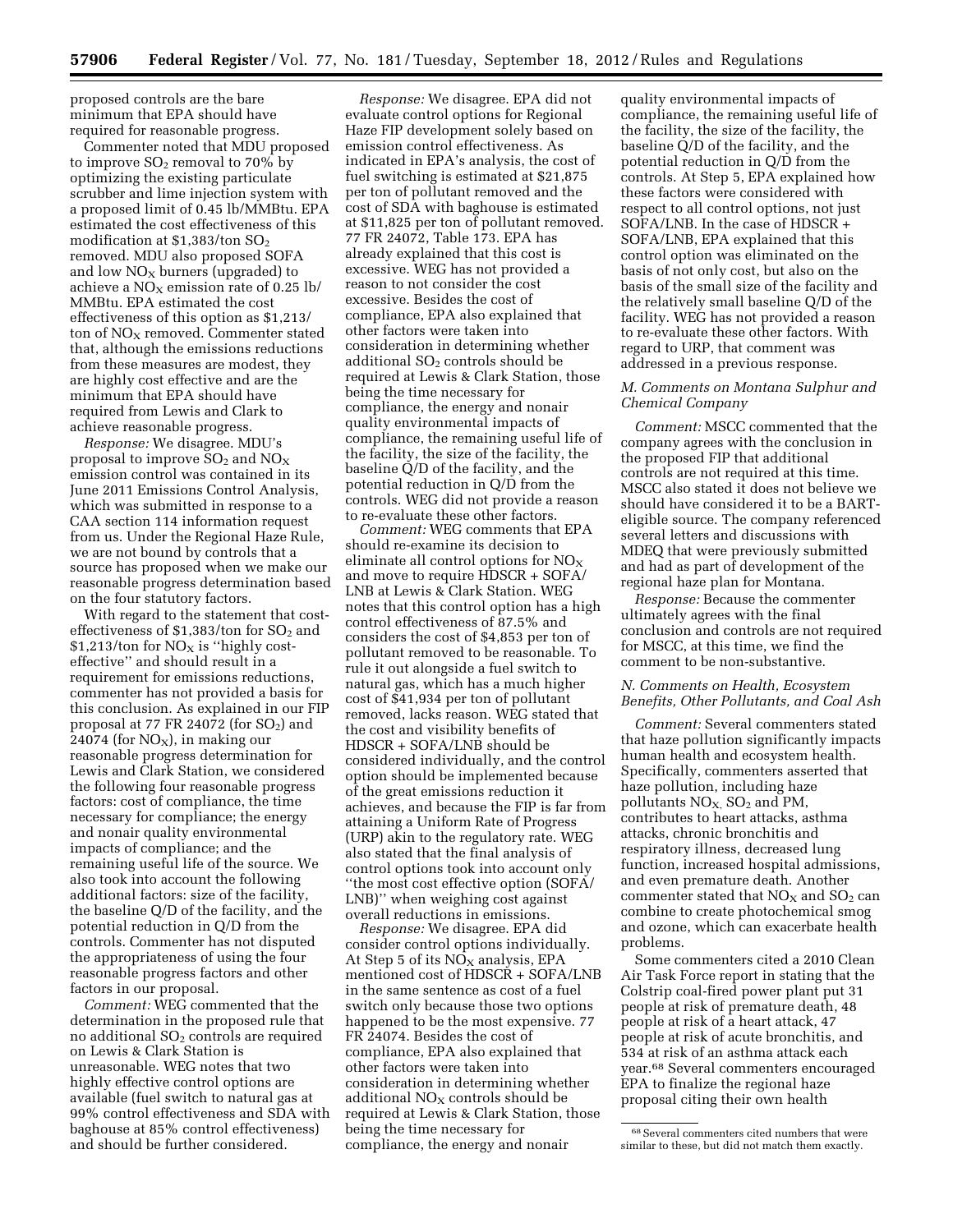problems, or the health problems of family members.

Some commenters stated that the negative health impacts of this pollution disproportionately harm vulnerable populations, specifically the young and elderly, and that this disproportionate harm potentially makes this a case of environmental justice. A commenter claimed that Colstrip causes a dark shadow on snow and takes human lives. One commenter stated the rate of asthma in children in Rosebud County is the third highest of all counties in the State, while another stated the rate of birth abnormality in the area downwind of Colstrip is much higher (34%) than in most other counties in Montana (10%). One commenter stated that over 10% of Montana high school students were estimated to have asthma in 2009. A commenter surmised that a 50% reduction in pollution from Colstrip would help human health more than eliminating pollutants from all other Montana sources.

Some commenters expressed a willingness to pay more for power in support of pollution control technology, with others stating that we should all pay the full cost of energy and not pass it on as healthcare costs. Another commenter stated that the cost of pollution controls, especially at Colstrip, was small when compared to the health-related benefits. Other commenters stated that the sources should not be allowed to externalize the costs of their pollution onto the people, who must pay for them in the form of health-related costs.

Some commenters stated that haze pollution negatively impacts ecosystem health. Commenters expressed concern for the effects of haze pollution on plants and water bodies. Some commenters specifically expressed concern over acid deposition from  $SO<sub>2</sub>$ and  $NO<sub>X</sub>$  emissions, which they argued can leach into drinking water sources and harm crops. One commenter attributed high levels of mercury in some Montana back country lakes to coal-fired power plant emissions.

Other commenters supported EPA's position that consideration of health benefits is not relevant under the regional haze program.

One commenter stated that we should regulate coal ash at Colstrip. Another commenter expressed concern about acid rain, and one commenter stated that various pollutants such as dioxin and formaldehyde were byproducts of coal pollution.

*Response:* We acknowledge the commenters' concerns regarding the negative health impacts of haze-causing emissions. We agree that the same  $PM_{2.5}$ 

emissions that cause visibility impairment can cause respiratory problems, decreased lung function, aggravated asthma, bronchitis, and premature death. We also agree that the same  $NO<sub>x</sub>$  emissions that cause visibility impairment also contribute to the formation of ground-level ozone, which has been linked with respiratory problems, aggravated asthma, and even permanent lung damage. We agree that these pollutants may have negative impacts on vegetation, and reduce crop yields. However, for purposes of this action, we are not authorized to consider these impacts in promulgating our FIP, and we have not done so. However, to the extent that this FIP will lead to reductions in these pollutants, there will be co-benefits for public health.

We recognize the importance of considering environmental justice; for this action, we are finalizing emission limitations that will result in emissions reductions that will benefit potential environmental justice communities. Therefore, this action will have no high adverse and disproportionate impact on potential environmental justice communities.

Mercury is not a visibility impairing pollutant, and was therefore not included in our analysis. We also are not authorized to regulate coal ash in this action.

*Comment:* Some commenters noted that regional haze is not a health-based standard, and that there are other recently enacted rules that protect human health.

*Response:* We agree that the Regional Haze Rule was not intended to address health concerns. Regional Haze is not a health-based standard.

#### *O. General Comments Supporting Our Proposal or for Stricter Controls*

*Comment:* NPCA and MATB commended EPA's required controls for the Ash Grove and Holcim cement kilns. The Northern Cheyenne Tribe expressed support of our proposal as a whole.

*Response:* We acknowledge the support provided by these commenters.

*Comment:* Overall, we received more than 47,000 comment letters from members representing various organizations and concerned citizens requesting that EPA mandate more stringent and effective controls, most notably SCR, on eligible Montana sources. These comments were received at the public hearings in Billings and Helena, Montana, by Internet, and through the mail. Many of these commenters argued that SCR is required at over 200 facilities in the U.S., and that SCR should therefore also be

required at the coal-fired plants in Montana. A mass mailer from WEG claimed that SCR was shown to be costeffective, but is not required. Several comments more generally stated that EPA should require the most modern, effective pollution controls on Montana sources, but did not specifically discuss the desired requirements. The Montana Conservation Voters pointed out that pollution from Colstrip will be three times higher than if SCR were required.

*Response:* Although we acknowledge the commenters' encouragement that we adopt even stricter standards, the standards discussed in our proposal are appropriate considering the costs and visibility improvement.

*Comment:* One commenter pointed out that Colstrip emits more pollutants than the nine next largest haze producers, combined.

*Response:* The commenter did not explain specifically what they were requesting.

*Comment:* A commenter pointed out that Colstrip 3 and 4 are as highly polluting as Colstrip 1 and 2, and thought that Colstrip 3 and 4 should also be required to install additional controls.

*Response:* As explained in our proposal, the modeled visibility benefits are not sufficient for us to consider it reasonable to impose additional controls for Colstrip units 3 and 4 for this planning period. 77 FR 24066 and 77 FR 24067.

*Comment:* One commenter stated that the upgrading of pollution controls on coal-burning facilities also helps mitigate the effects of climate change. A separate commenter requested that  $E\overline{P}A$ 's plan consider  $C\overline{O}_2$  because of its impacts on climate change, while another stated that coal should no longer be burned, as such action would slow global climate change.

*Response:* While we understand the commenters' concerns with respect to climate change, consideration of climate change is outside the scope of this action.  $CO<sub>2</sub>$  is a greenhouse gas (GHG) and is not considered a visibility impairing pollutant. However, EPA implements regulations that address GHGs in order to protect the public and the environment from the negative impacts of climate change.

#### *P. General Comments That the Proposal Is Too Stringent*

*Comment:* Various commenters generally stated they did not support the proposed rulemaking. Their reasons included: It will negatively affect the local economy; it will negatively affect the coal power plant industry; electricity costs will increase; health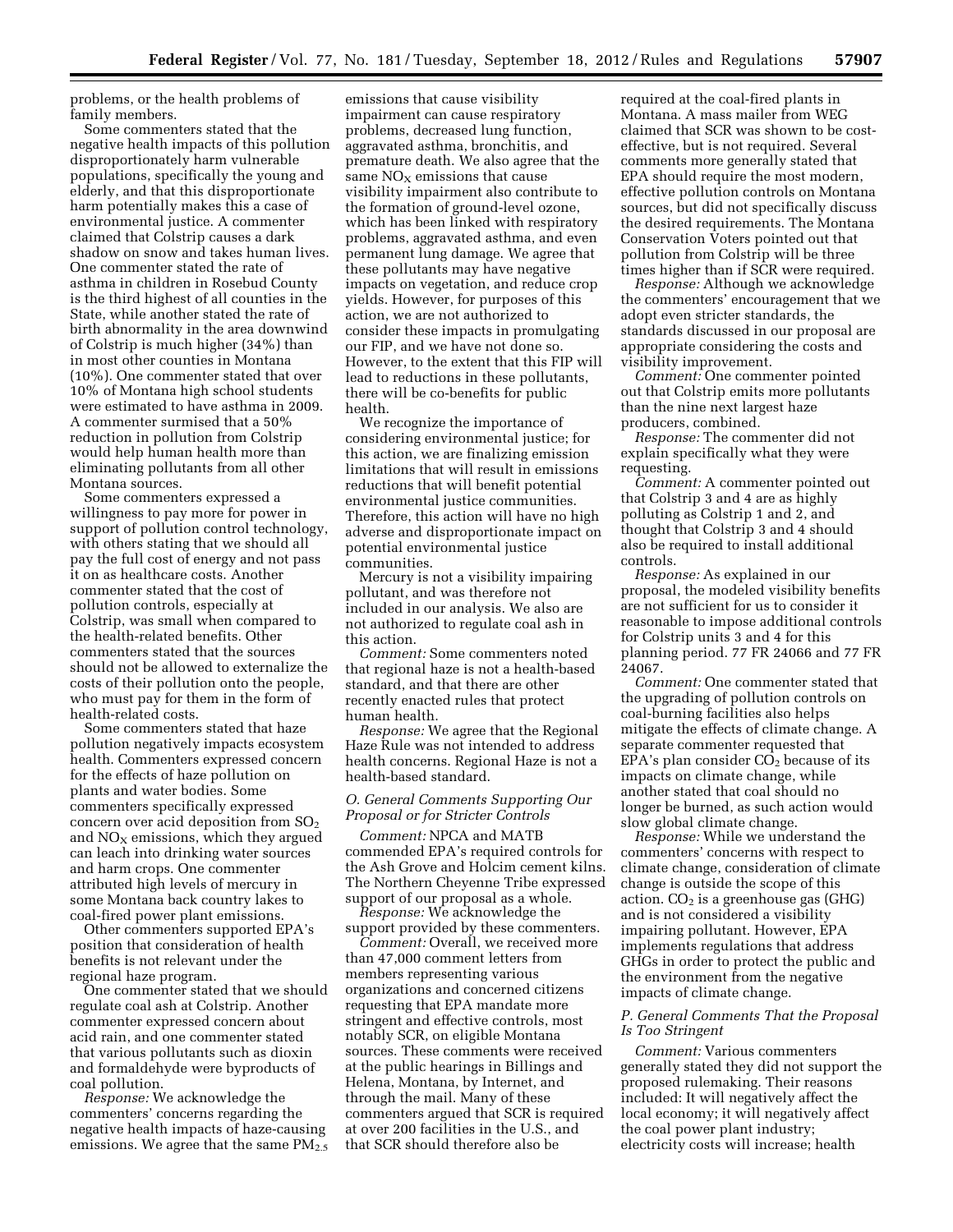concerns are exaggerated; direct and indirect jobs/businesses would be adversely affected; the costs outweigh the benefits; Colstrip is already significantly regulated; there are no air quality issues in Colstrip; and it will not result in noticeable visibility improvements. One commenter insisted our proposal is part of a broader anticoal plan to shut down coal plants, while another stated that Congress should legislate national energy policy rather than involving federal agencies. One commenter stated that PPL is very committed to clean air and environmental stewardship and another stated that Colstrip is already heavily regulated and additional controls are unnecessary. One commenter stated that mismanagement of forests causes more haze and that Colstrip provides good jobs and has a good compliance record.

*Response:* We acknowledge these general comments that opposed our proposed action as being too stringent. We provide responses that address some of these issues elsewhere in this action. This action is based on the statutory and regulatory requirements for regional haze which we have followed.

#### *Q. General Comments on Visibility Improvement and Other Causes of Haze*

*Comment:* Some commenters stated that any controls required by our action must demonstrate a perceptible visibility improvement and some stated that the reductions in the proposal will not produce perceptible visibility improvement. Other commenters said that there were no haze issues in Montana and that the change in visibility is subjective. The Montana Chamber of Commerce commented that our FIP is not based on sound science, accurate measures, or proven measures that will solve the problem.

Some commenters stated that gravel roads and forest fire are the real causes of haze.69 WETA commented that under the FIP, haze would not be effectively reduced and EPA's regional haze plan should consider all established sources of emissions and not just industrial facilities. Another commenter suggested that money to clean up pollution should be spent in urban areas where there are real problems, not in rural areas like Montana. An individual submitted information comparing Montana emissions from different sources.

One commenter noted that the proposed rule delays, by hundreds of years, in some cases, achievement of the 2064 natural visibility goal. Numerous commenters stated that EPA should not

forego cost-effective pollution controls when more progress is clearly needed to protect air quality. Some commenters stated that there is currently haze at Yellowstone that was not visible years ago.

With regard to Colstrip, a commenter said that shutting down Colstrip would not clear the haze and that areas outside Montana, including Oregon, Washington, and China influence the haze at Yellowstone. Another commenter stated that there is no haze in the town of Colstrip and that the wind does not blow in the directions of Yellowstone and Roosevelt.

*Response:* We disagree that any controls required by our action must demonstrate a perceptible visibility improvement. In a situation where the installation of BART may not result in a perceptible improvement in visibility, the visibility benefit may still be significant. The Regional Haze Rule states ''even though the visibility improvement from an individual source may not be perceptible, it should still be considered in setting BART because the contribution to haze may be significant relative to other source contributions in the Class I area. Failing to consider lessthan-perceptible contributions to visibility impairment would ignore the CAA's intent to have BART requirements apply to sources that contribute to, as well as cause, such impairment.'' 70 FR 39129. Visibility impacts below the thresholds of perceptibility cannot be ignored because regional haze is produced by a multitude of sources and activities which are located across a broad geographic area.

We agree that industrial facilities are not the only causes of haze. Our action considered the many contributors to haze including industrial facilities. In this action, we also proposed changes to Montana's Visibility SIP that would require BACT for open burning.

Even though some Class I areas will not attain natural visibility conditions by 2064, our action requires the controls that were determined to be effective according to our evaluation. For those sources subject to BART, we evaluated: (1) Cost of compliance, (2) the energy and nonair quality environmental impacts of compliance, (3) any existing pollution control technology in use at the source, (4) remaining useful life of source, and (5) degree of improvement in visibility which may reasonably be anticipated to result from the use of such technology and we determined which controls should be required according to that evaluation. In determining the measures necessary to make reasonable progress and in

selecting RPGs for mandatory Class I areas within Montana, we took into account the following four factors: (1) Costs of compliance, (2) time necessary for compliance, (3) Energy and nonair quality environmental impacts of compliance; and (4) remaining useful life of any potentially affected sources. CAA section 169A(g)(1) and 40 CFR 51.308(d)(1)(i)(A).

For Colstrip, we evaluated visibility improvement at all Class I areas within 300 km. As stated above we evaluated other sources of haze, including but not limited to, gravel roads and forest fires. The most impacted Class I areas were Theodore Roosevelt NP and UL Bend WA. While sources outside Montana do contribute to haze in the Class I areas within Montana, that does not preclude our obligation to evaluate Colstrip Units 1 and 2 according to the five BART factors and to evaluate Colstrip Units 3 and 4 according to the four reasonable progress factors and to require additional controls where necessary.

#### *R. Comments on Cost, Economic Impact, Jobs and Price to Consumers*

*Comment:* Some commenters stated that the proposed rule would have a negative economic impact and a negative impact on job creation and growth. Some commenters stated that PPL might shut down Colstrip Units 1 and 2 as a result of this action. One commenter explained that shutting down power plants removes jobs, and prevents other businesses from using the energy from the power plant, causing a domino effect. A commenter submitted documents describing Colstrip's positive economic and community impact. Another commenter said that specifically, Montana has a large percentage of low income and senior citizens who would be majorly burdened by an increase in utility cost and another commenter said that the cost would also be very burdensome for the small business community in the area. The Southeastern Montana Development Corporation stated that the economic impact of this action would be devastating to consumers. One commenter said that the costs were prohibitively expensive and another said that the costs could put the plants at risk for future investments due to lack of economic viability. A commenter suggested that the initial cost of investment at Colstrip 1 and 2, including the cost of debt and capital, would be in excess of \$82 million and that the capital cost, plus operating cost of \$377 million could result in a 19.6% increase in the cost of production. Another commenter suggested that the cost of electricity could increase by a

<sup>69</sup>One commenter also mentioned idling trucks, oil refineries and farms as causes of haze.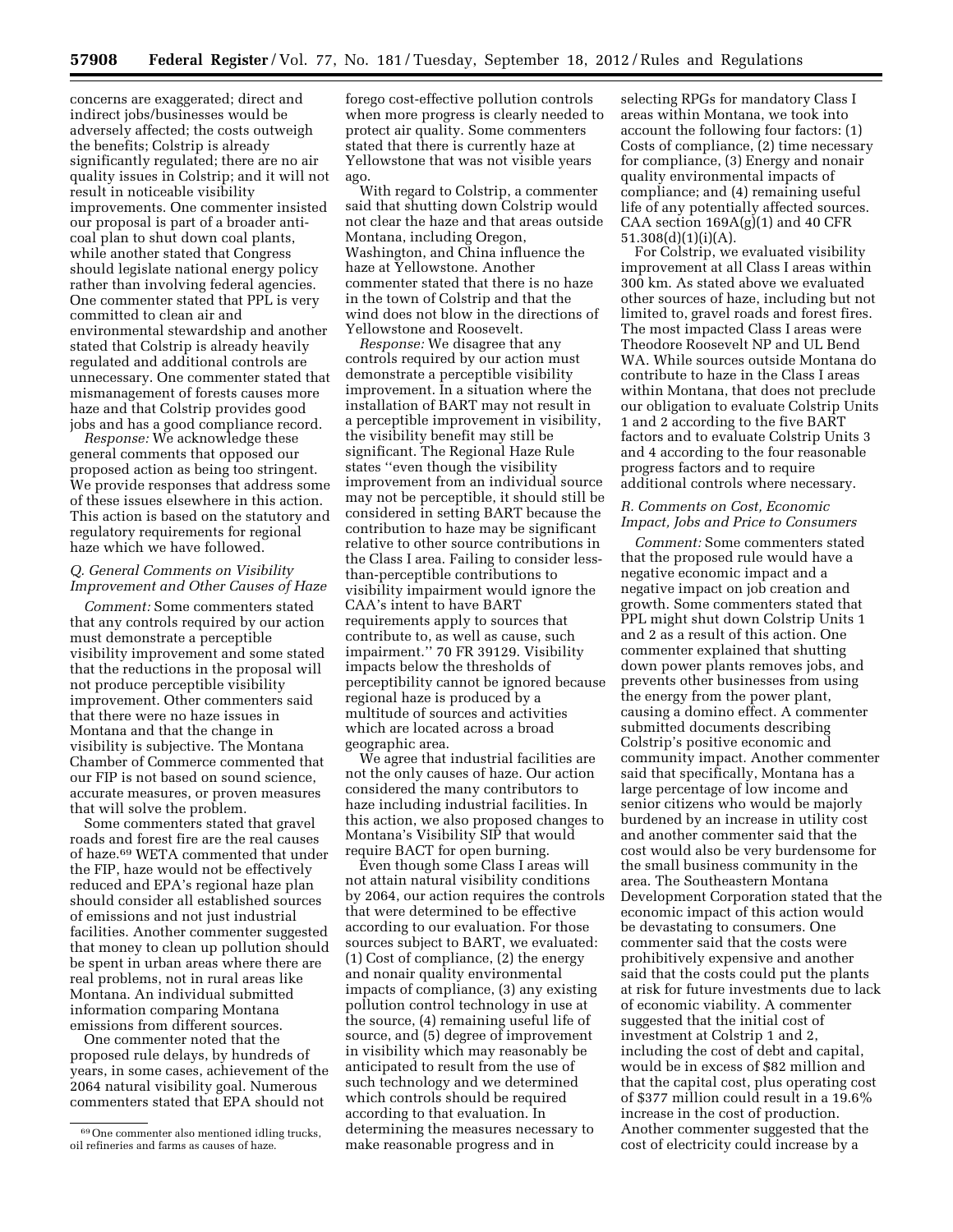factor of 20 in 3–4 years. One commenter urged us to consider the indirect ways that controls on Colstrip 3 & 4 could affect electric rates. Numerous commenters stated that the reason EPA was not requiring SCR was to save polluters money.

Other commenters said that the health costs of pollution and economic benefit from tourism should be considered. One commenter said that the health related costs from Colstrip are estimated to be \$230 million annually. Another commenter stated that air pollution controls are cost effective based on an EPA report. One commenter said that pollution hinders the Billings economy because the city's economic vitality is linked to high quality life-styles, while another noted that haze diminishes tourists' scenic vistas.

Some commenters pointed out that the proposed rule would create jobs. One commenter stated that complying with the rule would create good, highpaying jobs for Montana's skilled work force, including boilermakers, laborers and pipefitters. Numerous commenters stated that nearly 1,000 full-time jobs could be created at Colstrip from installing pollution control equipment. One commenter said that the Colstrip plant will not shut down just because added technology is required.

Many commenters expressed a willingness to pay more for power in support of pollution control technology. Others similarly stated that we should all pay the full cost of energy and not pass it on to healthcare. Some commenters stated that they thought PPL could afford to pay for additional controls based on the company's profit. A report submitted by Power Consulting, Inc. found that the typical residential customer's bill would increase by 55 to 89 cents if SCR were required on Colstrip unit 4. The overall conclusion from that report was that the impact of a required SCR retrofit on customer's rates would be small enough that it would not disrupt household budgets nor cause a significant impact on the Montana economy.

*Response:* EPA's evaluation of capital and annual expenses associated with implementation of the FIP shows such expenses to be justified by the degree of improvement in visibility in relationship to the cost of implementation. BART requires that we evaluate: (1) Cost of compliance, (2) the energy and nonair quality environmental impacts of compliance, (3) any existing pollution control technology in use at the source, (4) remaining useful life of source, and (5) degree of improvement in visibility which may reasonably be anticipated to

result from the use of such technology. In determining the measures necessary to make reasonable progress and in selecting reasonable progress goals for mandatory Class I areas within Montana, we must take into account the following four factors: (1) Costs of compliance, (2) time necessary for compliance, (3) Energy and nonair quality environmental impacts of compliance; and (4) remaining useful life of any potentially affected sources. CAA section  $169A(g)(1)$  and  $40$  CFR 51.308(d)(1)(i)(A). The cost of electricity to consumers and the overall impact on the economy is outside the scope of our evaluation for this action.

Although we did not consider the potential positive benefits to local economies in making our decision, we do expect that improved visibility would have a positive impact on tourism-dependent local economies. Also, the retrofits required are large construction projects that will take up to five years to complete. These projects will require well-paid, skilled labor which can potentially be drawn from the local area and support local growth.

*Comment:* A commenter stated that EPA should have included, as associated per-unit costs, consideration of the ''wider market consequences'' of a potential shutdown of generating capacity at Colstrip 1 and 2. The commenter says that, ''[i]f the cost of production resulting from this rule

\* \* \* exceeds the market value of power, PPL may make a decision to shutter the plant.'' The commenter also states that, ''[b]ased on an analysis of production cost data, there is at least some chance that Colstrip Units 1 and 2 would become uneconomical as a result of mandated upgrades.'' Specifically, commenter estimated that the ''all-in'' cost of production of electricity post-controls is \$25.591 per megawatt-hour, a 19.6% increase over the current \$21.40 per megawatt-hour cost of production reported in Federal Regulatory Commission filings. Commenter stated that, compared to current market prices from a regional trade publication,70 Colstrip 1 and 2 would often be uneconomical at that estimated cost.

The commenter also argued that a closure at Colstrip 1 and 2 would decrease available electrical generation in the northwestern U.S. The commenter stated that we wrongly failed to consider these factors of potential plant closure and the

subsequent constriction of power supply in our analyses.

*Response:* Analyzing the wider market consequences of a potential shutdown of generating capacity at Colstrip 1 and 2 involves many complicated factors and it is unclear from the information provided by the commenter that Colstrip Units 1 and 2 would, in fact, shut down. As noted previously, we have received conflicting information regarding potential rate increases. Specifically, a report submitted by Power Consulting, Inc. found that the typical residential customer's bill would increase by 55 to 89 cents if SCR were required on Colstrip unit 4. The BART Guidelines allow for the consideration of unusual circumstances that justify taking into consideration the conditions of the plant and the economic effects of requiring the use of a given control technology. The BART Guidelines state:

[t]hese effects would include effects on product prices, the market share, and profitability of the source. Where there are such unusual circumstances that are judged to affect plant operations, you may take into consideration the conditions of the plant and the economic effects of requiring the use of a control technology. Where these effects are judged to have a severe impact on plant operations you may consider them in the selection process, but you may wish to provide an economic analysis that demonstrates, in sufficient detail for public review, the specific economic effects, parameters, and reasoning.

70 FR 39171. The commenter has not provided any basis that unusual circumstances exist here. Nor has the commenter providing any information that indicates a shutdown will occur that we could have taken into account in our analysis. The owners of Colstrip Units 1 and 2 have made no indication that there are unusual circumstances present that warrant taking wider market consequences into consideration.

#### *S. Comments About Other Forms of Energy*

*Comment:* We received comments regarding alternative forms of energy. Some commenters believed that wind energy would create more jobs while others believed that it would not create as many jobs compared to coal fired power plants. Some commenters stated that wind energy was cheaper to produce while one commenter pointed out that the government subsidizes wind energy. One commenter believed that the wind farm in Judith Gap produces energy more cheaply compared to the Colstrip coal plant. One commenter stated that our energy

<sup>70</sup>Commenter cited the trade publication ''Clearing Up,'' which commenter stated reports on prices at the Mid-Columbia trading club.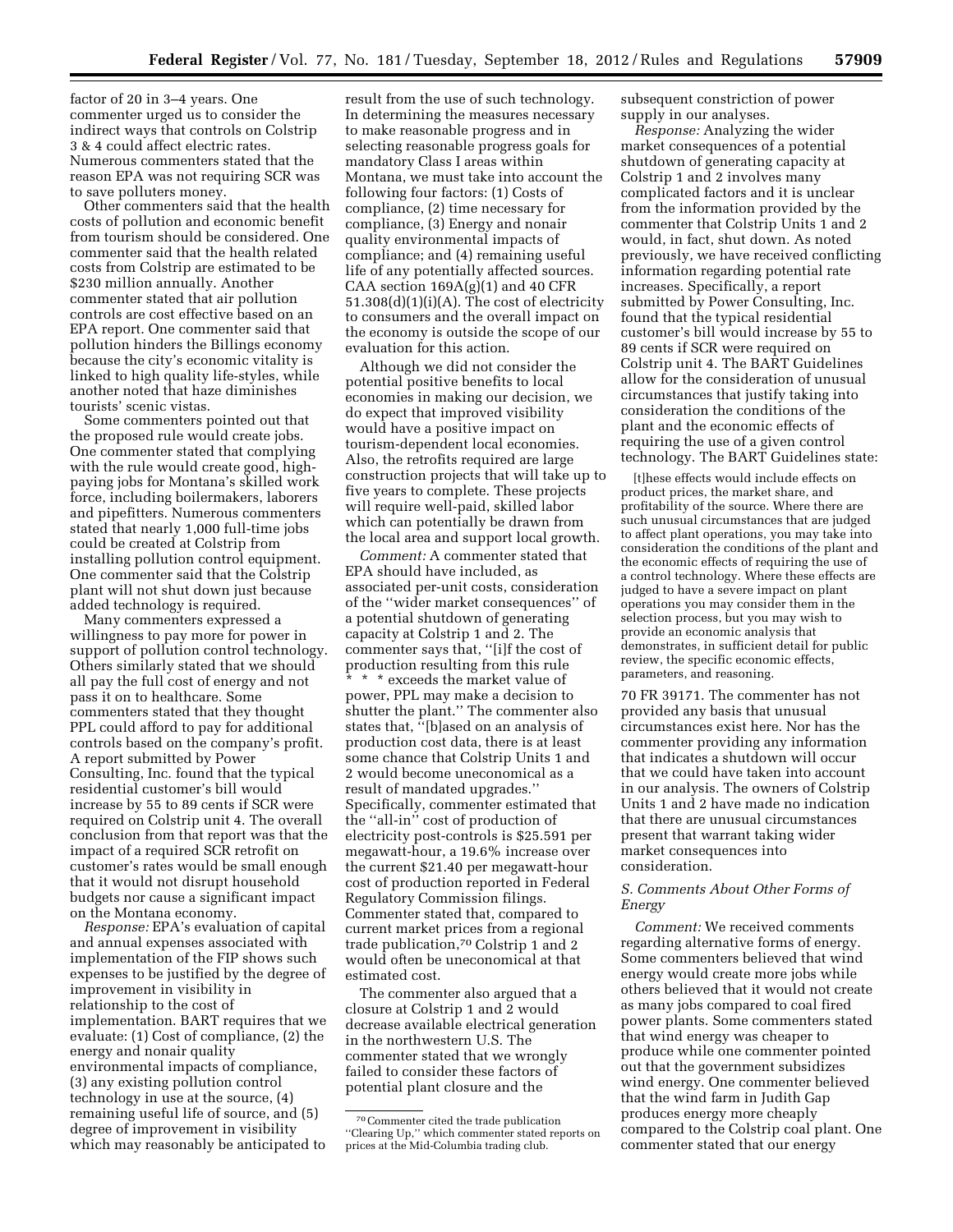should be focused on renewable sources rather than coal and another commenter stated that the most important thing we can do to slow global warming is to stop burning coal.

*Response:* While we do generally acknowledge that many kinds of renewable energy do not produce hazecausing pollutants, and transitioning to those sources of energy could lead to visibility improvements. In this action we are required to review specific retrofit options for specific sources subject to BART or the sources analyzed under reasonable progress. Renewable energy technology is not a retrofit option for these sources and is outside the scope of our determinations and regulatory requirements in this action.

#### *T. Other Miscellaneous Comments*

*Comment:* One commenter asked whether EPA was concerned that requiring these facilities to install emissions control equipment to address fine particles and precursors might impact the effectiveness of equipment installed to address other pollutants.

*Response:* The control technologies that are required will not negatively impact the effectiveness of equipment installed to address other pollutants.

*Comment:* One commenter asked whether the agency was concerned that the technologies prescribed to address particles and precursors might also impact the efficiency and reliability of kilns, boilers, generators and other essential equipment.

*Response:* The control technologies required will not negatively impact the efficiency and reliability of kilns, boilers, generators and other essential equipment. As required under BART, we evaluated the energy impacts for each control option considered. 70 FR 39168 and 70 FR 39169. These impacts are discussed in the relevant sections of the proposed rule and in all cases are minor. In addition, as required under BART, we evaluated the technical feasibility for each control option considered. Where we have selected additional controls, the controls are shown to be technically feasible at similar facilities. Issues associated with the reliability of the emission units, if any, are resolvable.

*Comment:* MDEQ requested that EPA extend the comment period to sixty days from the date of the publication of corrections, or July 16, 2012.

*Response:* The comment period for our proposal closed on June 19, 2012. We carefully considered the request for an extension to the comment period. We took into consideration how an extension might affect our ability to consider comments received on the

proposed action and still comply with our consent decree deadlines. We do note that our May 1, 2012, public hearing in Helena, Montana and May 2, 2012, public hearing in Billings, Montana were well attended and provided an opportunity for people to comment on our proposal. We also note that the corrections published May 17, 2012, (77 FR 29270) primarily amended typographical errors.71

*Comment:* MDEQ suggested that EPA issue a request for additional comment to clarify the scope of the proposed FIP. MDEQ asserted that such a clarification is necessary to prevent confusion among the public regarding the Regional Haze Rule's prevention and correction of adverse health effects, about which EPA received multiple comments. MDEQ warned that ''the level of this misperception threatens to pervert not only the National Goal, but, ostensibly, the public health goals of Section 110.''

*Response:* We do not agree that the scope of the proposed FIP requires clarification. At no point in the proposed FIP did we discuss public health impacts as a consideration in our analyses, as they were not. As stated elsewhere, we agree that the Regional Haze Rule is not a health-based standard, and that we are not authorized to consider public health impacts in promulgating our FIP for purposes of this action. However, we have not been presented any information from the public to indicate that there is confusion that that reduction of visibility impairing pollutants also provides health benefits.

*Comment:* One commenter stated that the Cheyenne Reservation was given Class I air quality designation and that according to that designation there is not supposed to be any degradation of that air.

*Response:* The Regional Haze Rule requires analysis for the 156 mandatory Class I areas listed at 40 CFR Part 81. The Cheyenne Reservation is not one of these federally mandated Class I areas.

*Comment:* WEG stated that EPA overlooked, in two respects, the requirement of section 110(l) of the Act to prevent interference with attainment or maintenance of the NAAQS. First, WEG stated that EPA has not demonstrated that this FIP adequately safeguards the 2006  $PM<sub>2.5</sub> NAAQS$ , the 2008 ozone NAAQS, the 2010 1-hour NO2 NAAQS, and the 2010 1-hour SO2 NAAQS. In particular, WEG noted that the FIP emissions limitations are generally expressed as 30-day rolling averages, which, in WEG's view, do not adequately protect short-term NAAQS such as the 2010 1-hour  $SO<sub>2</sub>$  and  $NO<sub>2</sub>$ . Second, WEG argued that several BART emissions limitations are relaxations that may impact the NAAQS. As an example, WEG cited another portion of its comments in which WEG argued that the BART emissions limitations for Corette will allow actual emissions from Corette to increase. WEG concluded that EPA must conduct a 110(l) demonstration in order to protect public health and not interfere with maintenance and attainment of the NAAQS.

*Response:* EPA disagrees with WEG. In relevant part, section 110(l) provides that EPA shall not approve a revision of a plan if the revision would interfere with any applicable requirement concerning attainment and reasonable further progress or any other applicable requirement of the CAA. First, WEG does not explain how section 110(l) applies to EPA's initial promulgation of a FIP for certain regional haze requirements when there is no existing SIP to meet those requirements. Second, to the extent that section 110(l) applies, EPA's promulgation of this FIP satisfies its requirements. It is EPA's consistent interpretation of section 110(l) that a SIP revision does not interfere with attainment and maintenance of the NAAQS if the revision at least preserves the status quo air quality by not relaxing or removing any existing emissions limitation or other SIP requirement. EPA does not believe that a full attainment or maintenance demonstration for each NAAQS is required for every SIP revision under section 110(l).

In this case, the FIP imposes new emissions limitations on a number of existing sources, and it does not relax any existing emissions limitations or other SIP requirements. WEG's statement that actual emissions at Corette and other BART sources might rise to the BART limit misses the point: In the absence of the BART limit (or any other limit), those actual emissions could increase much more. In other words, imposing an emissions limitation where one did not exist before is necessarily a more stringent requirement, regardless of actual emissions. Nor does WEG explicitly identify any existing emissions limitation or other SIP requirement that is relaxed by the FIP. For that matter, nothing in the proposal, or in the preamble or regulatory text for this rule, purports to modify any existing SIPapproved emissions limitation or other SIP requirement. Thus, even if there were such a requirement—and WEG has identified none—it would not be

<sup>71</sup>We corrected some technical information in the Holcim SO2 BART analysis. See 77 FR 29270.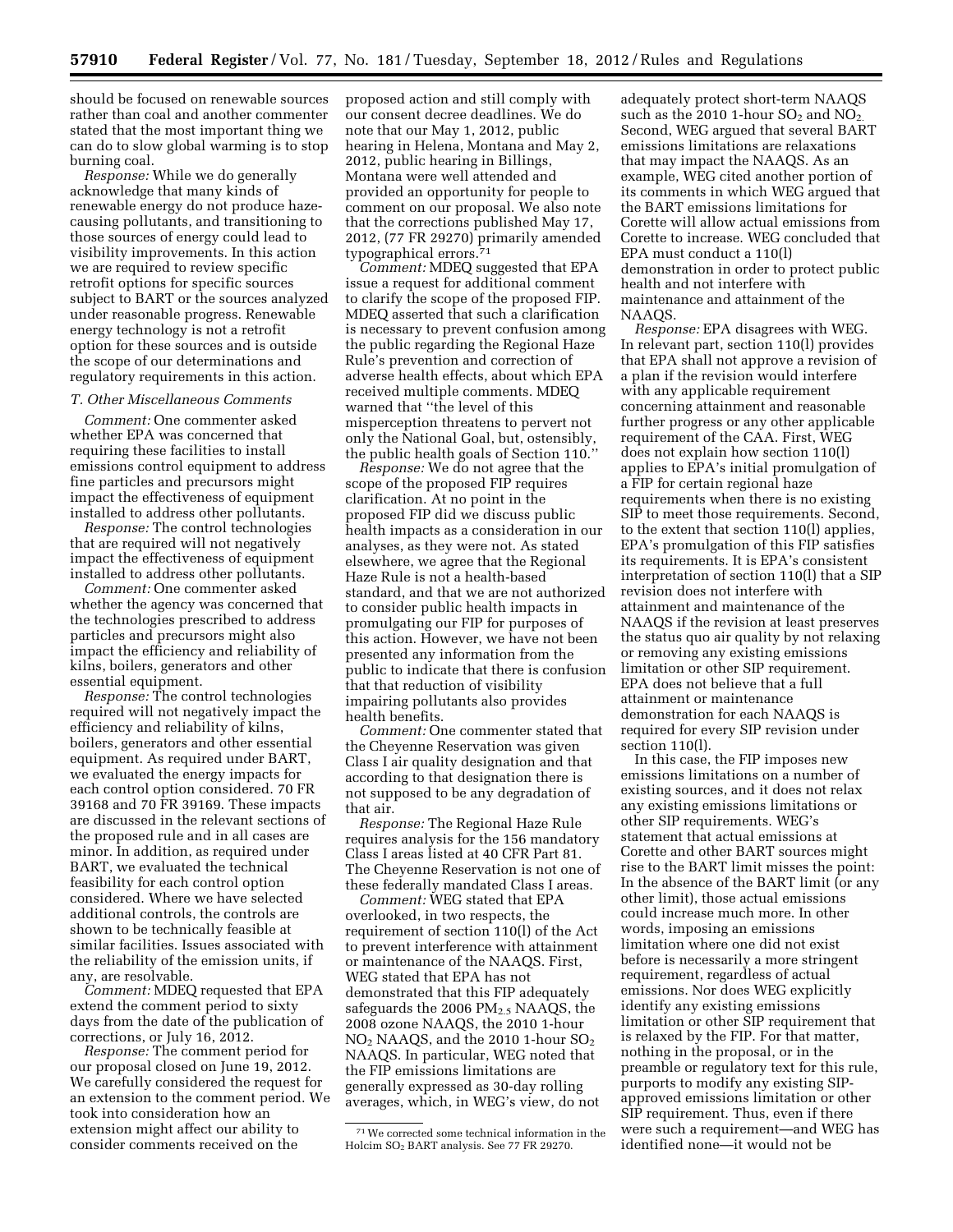relaxed by this FIP. EPA therefore concludes that, to the extent that section 110(l) is applicable to this FIP, its requirements are satisfied.

*Comment:* Commenter stated that the input of Montana residents should be given more weight than the input of special interest groups that receive support from outside the State. Commenter also requested that future hearings be held in areas of impact.

*Response:* Any commenter who submits a comment on the proposed FIP, either orally or written, during the public comment period is entitled to do so. EPA takes all comments into consideration in making its final decision on the FIP. If future hearings are required for any reason, we will do the best we can to ensure access is available to all those who wish to participate.

#### **V. Changes From Proposed Rule and Reasons for the Changes**

#### *A. Emission Limits for Corette*

We proposed a PM emission limit of 0.10 lb/MMBtu for Corette at 40 CFR 52.1396(c). We inadvertently stated that we were imposing an emission limit of 0.10 lb/MMBtu in the preamble to our proposed FIP (77 FR 24047) and also at 40 CFR 53.1396(c)(1). PPL commented that the emission limit in the proposed FIP was flawed and PPL provided additional information indicating that over the past five years, stack test results have shown that PM emissions have ranged from 0.059 lb/MMBtu to 0.252 lb/MMBtu. We have changed the emission limit in the final regulatory requirements at 40 CFR 1396(c)(1). In the final FIP, we are establishing a PM emission limit of 0.26 lb/MMBtu.

We proposed a  $SO<sub>2</sub>$  emission limit of 0.70 lb/MMBtu and a  $NO<sub>X</sub>$  emission limit of 0.40 lb/MMBtu for Corette at 40 CFR  $52.1396(c)$ . In the final FIP, we are establishing a  $SO<sub>2</sub>$  emission limit of 0.57 lb/MMBtu and a  $NO<sub>X</sub>$  emission limit of 0.35 lb/MMBtu. We have made this change as a result of the comments we received. One commenter stated that EPA must increase the limits to no less than 0.81 lb/MMBtu for  $SO<sub>2</sub>$  and 0.46  $lb/MM$ Btu for  $NO<sub>X</sub>$  in order to account for compliance over a 30-day rolling average. By contrast, another commenter stated that our proposed emission limits were too high and would actually result in increased emissions.

Based on these comments, we have reassessed the  $SO_2$  and  $NO_X$  emission limits for Corette. In order to establish appropriate emission limits, we conducted a statistical analysis of the monthly emissions data contained in the CAMD emissions system. For the

period 2000–2010, the 99th percentile monthly  $SO<sub>2</sub>$  emission rate was 0.548 lb/MMbtu. Similarly, the 99th percentile monthly  $NO<sub>x</sub>$  emission rate was 0.335 lb/MMBtu. In our final action, we are establishing emission limits slightly above these 99th percentile emission rates in order to allow a sufficient margin for compliance. This is because the emission limits must apply at all times, including during startup, shutdown, and malfunction. The revised emission rates are  $0.57 \text{ lb/MM}$ Btu for  $SO_2$  and 0.35 lb/MMBtu for  $NO<sub>X</sub>$ , both on a 30day rolling average. We have revised the emission limits for Corette contained in section  $52.1396(c)(1)$  accordingly.

#### *B. Changes to 40 CFR 52.1396(c)(2)— Emission Limitations for Cement Kilns*

In response to a comment from Holcim that EPA failed to consider the  $NO<sub>X</sub>$  control technology already installed at the Trident cement plant, and that EPA failed to give proper weight to the excessively high average cost-effectiveness (\$4,279/ton) and incremental cost-effectiveness (\$8,029/ ton) of a switch to indirect firing and a Low- $NO<sub>x</sub>$  Burner (LNB), we have removed switching to indirect firing and a LNB from consideration as an option for further reducing  $NO<sub>x</sub>$  emissions and are treating any  $N\overline{O}_X$  emission reduction that may have been achieved from installation of a new burner as part of the emissions baseline. We have recalculated the BART limit for  $NO<sub>X</sub>$  to reflect a 50% reduction in  $NO<sub>x</sub>$ emissions from that baseline by addition of SNCR alone, rather than the 58% reduction we previously used, which reflected a switch to indirect firing and LNB plus SNCR. The recalculated  $NO<sub>x</sub>$ BART limit is 6.5 lb/ton clinker. We have replaced the  $NO<sub>X</sub>$  emission limit of 5.5 lb/ton clinker from our proposal with 6.5 lb/ton clinker, on a 30-day rolling average.

Also, during our evaluation of comments on PM BART from Ash Grove, we found that the table of emission limits for cement kilns, at section  $52.1396(c)(2)$  of our proposal, needed to clarify that the PM emission limit for Ash Grove is in lb/hr, not lb/ ton clinker. Only the PM emission limit for Holcim is in lb/ton clinker. The column header for PM emission limits for both cement kilns erroneously said ''lb/ton clinker.'' We have corrected this error by changing the header from ''PM Emission Limit (lb/ton clinker)'' to ''PM Emission Limit.'' We did not change the text of the PM emission limit for Ash Grove, as it is already clear in that text that the limit is in lb/hr. However, at the bottom of the column, we have clarified

the PM emission limit for Holcim to say ''0.77 lb/ton clinker'' rather than''0.77 lb/ton.''

#### *C. Change to 40 CFR 52.1396(d)— Compliance Date*

In response to a comment from Ash Grove which identified the failure of our regulatory text at 40 CFR 52.1396(d) to specify the  $SO<sub>2</sub>$  and PM compliance dates described in the preamble to our proposed rule, we have revised 40 CFR 52.1396(d) to read as follows:

The owners and operators of the BART sources subject to this section shall comply with the emissions limitations and other requirements of this section as follows, unless otherwise indicated in specific paragraphs: Compliance with PM limits is required within 30 days of the effective date of this rule. Compliance with  $SO_2$  and  $NO_X$ limits is required within 180 days of the effective date of this rule, unless installation of additional emission controls is necessary to comply with emission limitations under this rule, in which case compliance is required within five years of the effective date of this rule.

#### *D. Change to 40 CFR 52.1396(e)(3)— CEMS for Cement Kilns*

In response to a comment from Ash Grove Cement that this section should be revised to include an exception from CEMS data collection during CEMS breakdowns, repairs, calibration checks and zero and span adjustments, we have added the following language from 40 CFR part 60, subpart F, New Source Performance Standards for cement kilns, at 40 CFR 60.63(b):

You must operate the monitoring system and collect data at all required intervals at all times the affected source is operating, except for periods of monitoring systems malfunctions, repairs associated with monitoring system malfunctions, and required monitoring system quality assurance or quality control activities (including, as applicable, calibration checks and required zero and span adjustments).

Also, during our evaluation of comments from Ash Grove on CEMS requirements, we found that section 52.1396(e)(3) inadvertently failed to cross-reference the requirements for CEMS for cement kilns at 40 CFR 60.63(g). Section 52.1396(e)(3) only cross-referenced 60.63(f). There are important requirements for cement kiln CEMSs at 40 CFR 60.63(g), as well as important CEMS requirements at 60.63(h) which are cross-referenced only by 60.63(g) and not by 60.63(f). We have therefore added "and (g)," such that the first sentence of section 52.1396(e)(3) now reads as follows:

At all times after the compliance date specified in paragraph (d) of this section, the owner/operator of each unit shall maintain,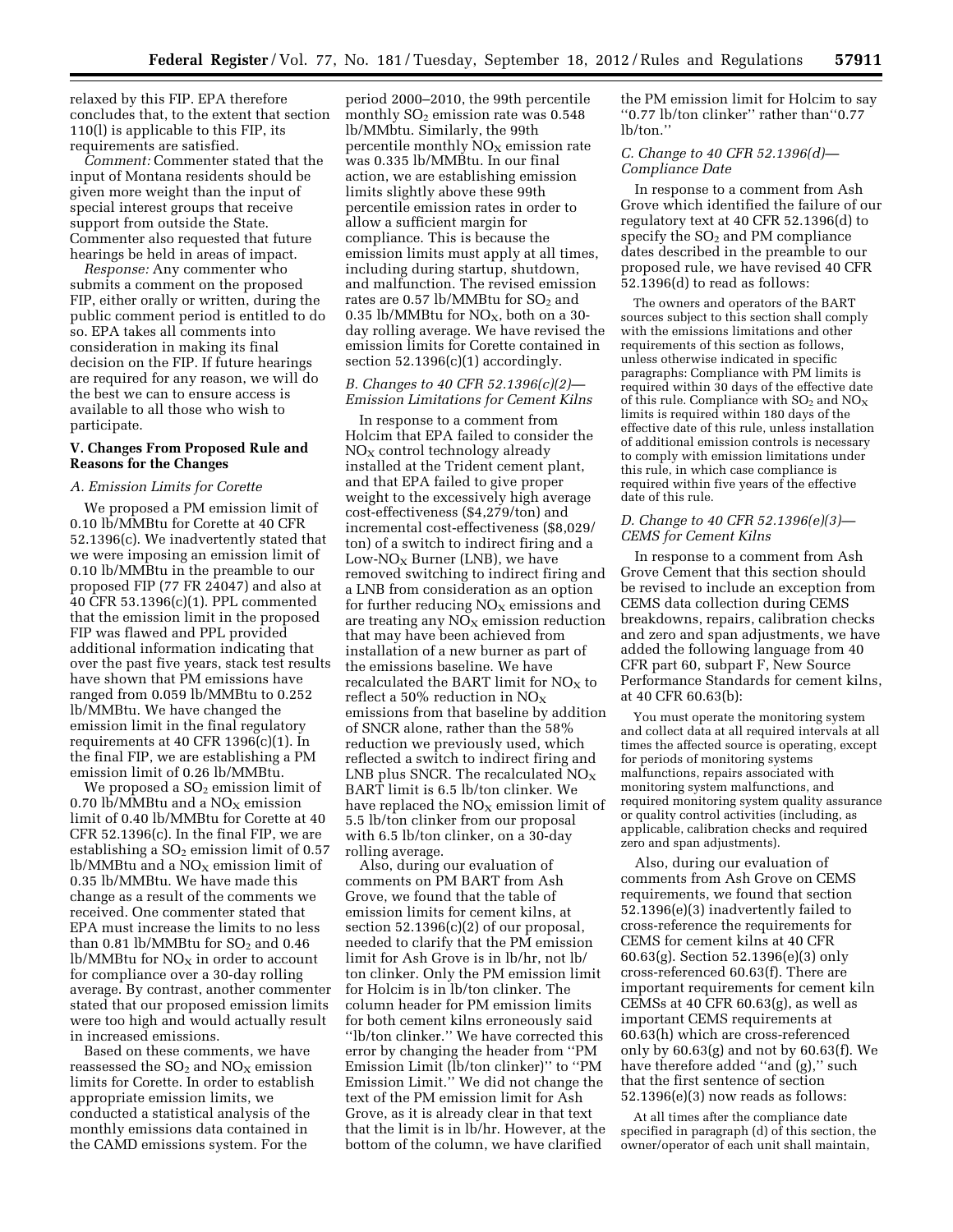calibrate, and operate a CEMS, in full compliance with the requirements found at 40 CFR 60.63(f) and (g), to accurately measure concentration by volume of  $SO<sub>2</sub>$  and  $NO<sub>X</sub>$  emissions into the atmosphere from each unit.

#### *E. Change to 40 CFR 52.1396(e)(4)(ii)— Compliance Determination Methods for SO*2 *and NO*X *at Cement Kilns*

In response to a comment from Ash Grove that the formula at section 52.1396(e)(4)(ii) of our proposal incorrectly expresses the concentrations of  $SO_2$  and  $NO_X$  in grains per dry standard cubic foot, rather than in parts per million, we have deleted the equation  $E = (CsQs)/(PK)$  from this section, as well as the definitions of terms in that equation, and replaced it with the following equation, which appears in the proposed amendments to 40 CFR part 60, subpart F, New Source Performance Standards for cement kilns, published in the **Federal Register** on July 18, 2012:

$$
E_D = k \frac{1}{(n)} \sum_{i=1}^n C_i Q_i / P_i
$$

Where:

- $\mathrm{E}_\mathrm{D} = 30$ kiln operating day average emission rate of  $N\overline{O}_X$  or  $S\overline{O}_2$ , lb/ton of clinker;
- = Concentration of  $NO<sub>x</sub>$  or  $SO<sub>2</sub>$  for hour i, ppm;
- $Q_i$  = volumetric flow rate of effluent gas for hour i, where
- Ci and Qi are on the same basis (either wet or dry), scf/hr;
- $P_i$  = total kiln clinker produced during production hour i, ton/hr;
- k = conversion factor,  $1.194 \times 10^{-7}$  for NO<sub>x</sub> and  $1.660 \times 10^{-7}$  for  $SO_2$
- n = number of kiln operating hours over 30 kiln operating days,  $n = 1$  to 720.
- For each kiln operating hour for which you do not have at least one valid 15-minute CEMS data value, use the average emissions rate (lb/hr) from the most recent previous hour for which valid data are available.

#### *F. Change to 40 CFR 52.1396(f)(1) and (f)(2)—Compliance Determinations for PM BART Limits at EGUs and Cement Kilns*

In response to a verbal comment from Holcim, in a meeting with EPA in June of 2012 on the proposed FIP, that BART sources should be allowed to retain the PM stack testing schedule already established under State permits, we have added the following sentence, after the sentence in sections  $52.1396(f)(1)$ and (f)(2) that requires the first annual PM performance stack test for PM within 60 days after the PM compliance deadline:

The results from a stack test meeting the requirements of this paragraph that was completed within 12 months prior to the

compliance deadline can be used in lieu of the first stack test required. If this option is chosen, then the next annual stack test shall be due no more than 12 months after the stack test that was used.

The meeting between Holcim and EPA is documented in the docket for this rulemaking.

#### *G. Change to 40 CFR 52.1396(f)(2)— Compliance Determinations for Cement Kiln PM BART Limits*

Consistent with our clarification of the table of PM emission limits for cement kilns at 40 CFR 52.1396(c)(2), we have clarified 40 CFR 52.1396(f)(2), to indicate that the emission rate of PM shall be reported in lb/hr for Ash Grove and in lb/ton clinker for Holcim. We have also clarified that the average of the results of three test runs for PM shall be used for demonstrating compliance. Specifically, we have added the following language after the third sentence of section 52.1396(f)(2):

The average of the results of three test runs shall be used for demonstrating compliance. For Ash Grove, the emission rate of particulate matter shall be computed for each run in pounds per hour (lb/hr). For Holcim, the emission rate (E) of particulate matter shall be computed for each run in lb/ton clinker, using the following equation: \*

We have also revised section 52.1396(f)(2) in response to a comment from Ash Grove that the equation at 40 CFR 52.1396(e)(4)(ii), cross-referenced by this section 52.1396(f)(2), for calculating emissions in lb/ton clinker, is not valid for calculating  $SO_2$  and  $NO_X$ emissions, but is only valid for calculating PM emissions. Therefore, we have moved this equation from section 52.1396(e)(4)(ii) to section 52.1396(f)(2). We have also changed the pollutant in the equation to PM. We have also clarified (as explained above) that the equation is to be used for calculating PM in lb/ton clinker only for Holcim, not for Ash Grove (which, as explained above, is subject to a PM emission limit in lb/hr, not in lb/ton clinker). Below is the equation we have now inserted into section 52.1396(f)(2), immediately after the revised text described above:

#### $E = (CsQs)/(PK)$

Where:

- E = emission rate of PM, lb/ton of clinker produced
- Cs = concentration of PM in grains per standard cubic foot (gr/scf)
- $Os = volume$  volumetric flow rate of effluent gas, where Cs and Qs are on the same basis (either wet or dry), scf/hr
- P = total kiln clinker production rate, tons/ hr, and
- $K =$  conversion factor, 7000 gr/lb

We have also deleted the crossreference to section 52.1396(e)(4)(ii) for this equation.

#### *H. Change to 40 CFR 52.1396(h)(6)— Recordkeeping Requirements for Cement Kilns*

In response to a comment from Ash Grove that the reference to ''40 CFR Part 75'' should be deleted because Part 75 applies only to electrical generating units, not to cement kilns, we have deleted that reference. We note that since the monitoring requirements for cement kilns in the FIP, at 40 CFR 52.1396(e)(3) and (4), and at 40 CFR 52.1396(f)(2), do not cross-reference Part 75, there are no applicable Part 75 recordkeeping requirements in the FIP. Section  $52.1396(h)(6)$  now reads as follows:

Any other records required by 40 CFR part 60, subpart F, or 40 CFR part 60, Appendix F, Procedure 1.

#### *I. Changes to 40 CFR 52.1396(i)— Reporting*

In response to a comment from Ash Grove that the first sentence of this section mistakenly references 40 CFR 53.1395(n) and (o), rather than 52.1396(n) and (o), we have made the correction.

#### *J. Change to 40 CFR 52.1396(i)(1) and (i)(2)—Reporting for CEMS for SO*2 *and NO*X

In response to a comment from Ash Grove that the reporting frequency for CEMS excess emission reports and CEMS performance reports for cement kilns should be changed from quarterly to semiannual, because reporting requirements under other programs (Title V and NESHAP) only require semiannual reporting, we have changed the frequency to semiannual, but have kept the frequency at quarterly for EGUs.

We note that the general provisions of NSPS subpart A, at 40 CFR 60.7(c), which we used as a template for our FIP provisions for CEMS reporting, require semiannual excess emission reports and monitoring system performance reports, except when more frequent reporting is specifically required by an applicable subpart, or if the Administrator, on a case-by-case basis, determines that more frequent report is necessary to accurately assess the compliance status of the source. NSPS subpart F for cement kilns does not specify more frequent reporting.

Therefore, we have deleted ''quarterly'' from the first sentence of section 52.1396(i)(1) and from the first sentence of section 52.1396(i)(2). After the first sentence in each of those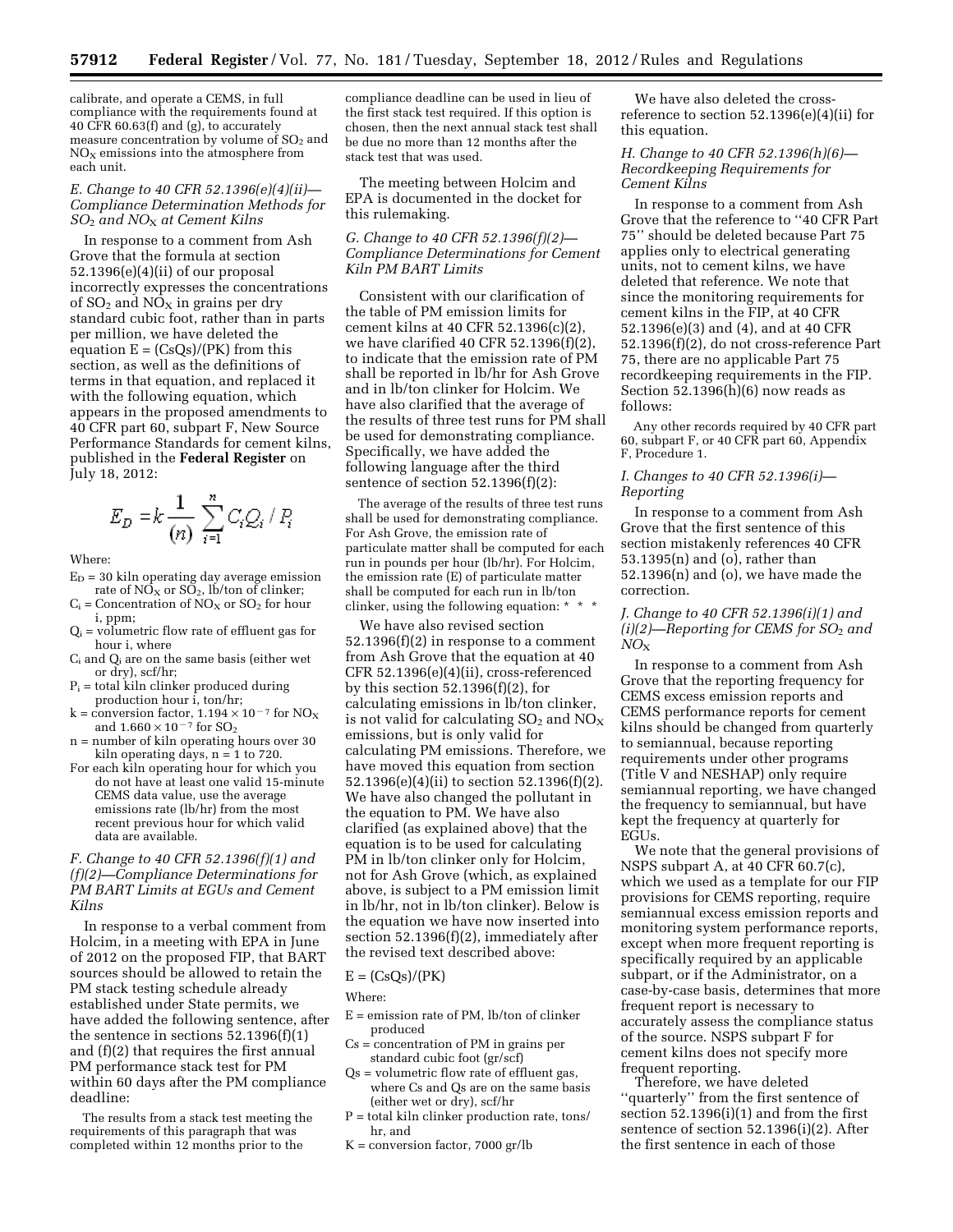sections, we have inserted the following sentence: ''Reports shall be submitted quarterly for EGUs and semiannually for cement kilns.''

#### *K. Changes to 40 CFR 52.1396 for Devon Energy, Blaine County #1 Compressor Station*

In the final FIP, we are clarifying testing requirements, monitoring, recordkeeping and reporting requirements, and emission limitations for Devon Energy, Blaine County #1 Compressor Station. We made these changes in response to a comment stating that the requirements for this source were not practically enforceable.

We have changed the text at 40 CFR 52.1396(c)(3) to read, ''The owners/ operators of LP, Blaine County #1 Compressor Station shall not emit or cause to be emitted from each 5,500 horsepower Ingersoll Rand 616 natural gas-fired compressor engine installed at the facility, total  $NO<sub>X</sub>$  in excess of 21.8 lbs/hr (average of three stack test runs).'' We have made this change to clarify that the emission limit of 21.8 lbs/hr applies to each of the 5,500 horsepower Ingersoll Rand 616 natural gas-fired compressor engines installed at the facility and that the emission rate will be determined by averaging the results of three stack test runs.

We have changed the text at 40 CFR 52.1396(e)(5) to read, ''The owner/ operator of Blaine County #1 Compressor Station shall install a temperature-sensing device (i.e. thermocouple or resistance temperature detectors) before the catalyst in order to monitor the inlet temperatures of the catalyst for each engine. The owner/ operator shall maintain the exhaust temperature at the inlet to the catalyst for each engine at a minimum of least 750 °F and no more than 1250 °F in accordance with the catalyst manufacturer's specifications. Also, the owner/operator shall install gauges before and after the catalyst for each engine in order to monitor pressure drop across the catalyst, and that the owner/operator maintain the pressure drop within  $\pm 2$ " water at 100% load plus or minus 10% from the pressure drop across the catalyst measured during the initial performance test. The owner/operator shall follow the manufacturer's recommended maintenance schedule and procedures for each engine and its respective catalyst. The owner/operator shall only fire each engine with natural gas that is of pipeline-quality in all respects except that the  $CO<sub>2</sub>$  concentration in the gas shall not be required to be within pipeline-quality.'' We have made this change to clarify that it is the exhaust

temperature that must be maintained at a minimum of at least 750 °F and no more than 1250 °F in accordance with the catalyst manufacturer's specifications, and not the engine temperature that must be kept within this temperature range. We are also making this change to clarify that the temperature range must be kept in accordance with the catalyst manufacturer's specifications and not the engine manufacturer's specifications.

We have added a new section, 40 CFR 52.1396(j) which includes testing requirements for Blaine County #1 Compressor Station. This section was inadvertently omitted from the proposed FIP, but is necessary to ensure adequate testing is performed to ensure compliance with the  $NO<sub>x</sub>$  emission limit for Blaine County #1 Compressor Station.

We have changed 40 CFR 52.1396(k)(1) to read: ''The owner/ operator shall measure  $NO<sub>x</sub>$  emissions from each engine at least semi-annually or once every six-month period to demonstrate compliance with the emission limits. To meet this requirement, the owner/operator shall measure  $NO<sub>x</sub>$  emissions from each engine using a portable analyzer and a monitoring protocol approved by EPA.'' We have changed the first sentence from referring to engines to refer to each engine to clarify that  $NO<sub>x</sub>$  emissions must be measured from each engine.

We have added a new paragraph at 40 CFR  $52.1396(k)(9)$  to read, "The owner/ operator shall keep records of all deviations from the emission limit or operating requirements (e.g., catalyst inlet temperature, pressure drop across the catalyst) for each engine. The records shall include: The date and time of the deviation, the name and title of the observing employee and a brief description of the deviation and the measures taken to address the deviation and prevent future occurrences.'' We have made this change to ensure that adequate records are kept by the owner or operator of Blaine County #1 Compressor Station to demonstrate compliance with the required emission limit and appropriate operation of the NSCR system.

We have changed the text of 40 CFR 52.1396(k)(10) to correct a typographical error and to add to the requirements that the owner/operator of Blaine County #1 Compressor Station must maintain records of deviations from operating requirements for a period of at least five years and that these records must be made available upon request by EPA.

#### **VI. Statutory and Executive Order Reviews**

#### *A. Executive Order 12866: Regulatory Planning and Review and Executive Order 13563: Improving Regulation and Regulatory Review 13563*

This action will finalize a SIP approval for a revision to Montana's Smoke Management plan and a sourcespecific Regional Haze FIP for imposing federal controls to meet BART requirements for PM,  $NO<sub>x</sub>$  and  $SO<sub>2</sub>$ emissions on five specific units at four sources in Montana (Ash Grove, Holcim, Colstrip Units 1 and 2, and Corette) and imposing controls to meet RP requirements for  $NO<sub>X</sub>$  emissions at one additional source (Devon) in Montana. The net result of the FIP action is that EPA is proposing direct emission controls on selected units at five sources. The sources in question are two large electric generating plants (one plant includes two units), two cement plants, and one gas compressor station. This action also imposes notification requirements on CFAC and M2Green Redevelopment LLC. This type of action is exempt from review under Executive Orders 12866 (58 FR 51735, October 4, 1993) and 13563 (76 FR 3821, January 21, 2011).

#### *B. Paperwork Reduction Act*

This action does not impose an information collection burden under the provisions of the Paperwork Reduction Act, 44 U.S.C. 3501 *et seq.* Under the Paperwork Reduction Act, a ''collection of information'' is defined as a requirement for ''answers to \*  $\,$  \*  $\,$  \* identical reporting or recordkeeping requirements imposed on ten or more persons \* \* \*. '' 44 U.S.C. 3502(3)(A). Because the FIP applies to just seven sources, the Paperwork Reduction Act does not apply. See 5 CFR 1320(c).

Burden means the total time, effort, or financial resources expended by persons to generate, maintain, retain, or disclose or provide information to or for a federal agency. This includes the time needed to review instructions; develop, acquire, install, and utilize technology and systems for the purposes of collecting, validating, and verifying information, processing and maintaining information, and disclosing and providing information; adjust the existing ways to comply with any previously applicable instructions and requirements; train personnel to be able to respond to a collection of information; search data sources; complete and review the collection of information; and transmit or otherwise disclose the information.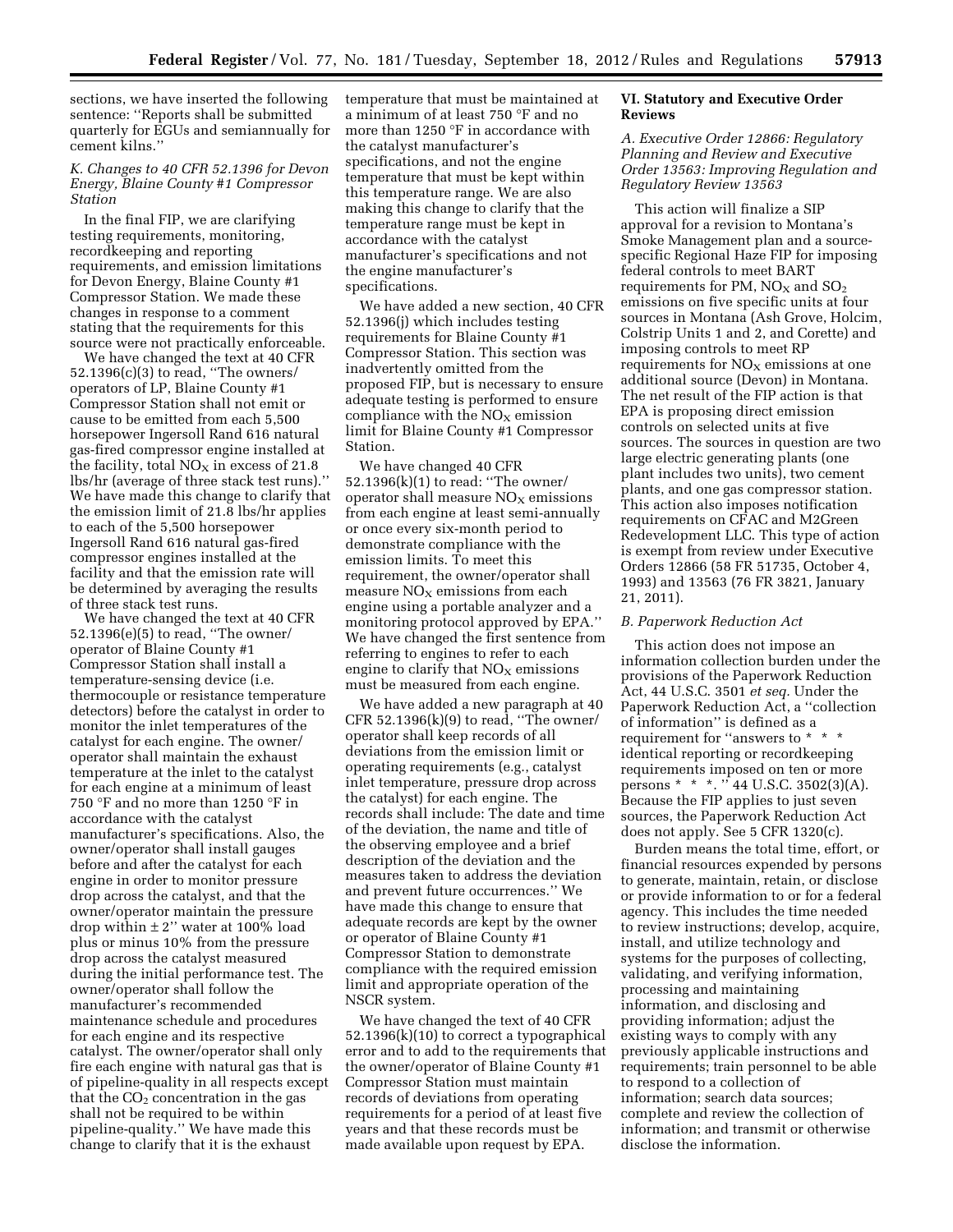An agency may not conduct or sponsor, and a person is not required to respond to a collection of information unless it displays a currently valid Office of Management and Budget (OMB) control number. The OMB control numbers for our regulations in 40 CFR are listed in 40 CFR Part 9.

#### *C. Regulatory Flexibility Act*

The Regulatory Flexibility Act (RFA) generally requires an agency to prepare a regulatory flexibility analysis of any rule subject to notice and comment rulemaking requirements under the Administrative Procedure Act or any other statute unless the agency certifies that the rule will not have a significant economic impact on a substantial number of small entities. Small entities include small businesses, small organizations, and small governmental jurisdictions.

For purposes of assessing the impacts of today's rule on small entities, small entity is defined as: (1) A small business as defined by the Small Business Administration's (SBA) regulations at 13 CFR 121.201; (2) a small governmental jurisdiction that is a government of a city, county, town, school district or special district with a population of less than 50,000; and (3) a small organization that is any not-for-profit enterprise which is independently owned and operated and is not dominant in its field.

After considering the economic impacts of this action on small entities, I certify that this action will not have a significant economic impact on a substantial number of small entities. The Regional Haze FIP that EPA is finalizing consists of imposing federal controls to meet BART and RP requirements for PM,  $NO<sub>X</sub>$  and  $SO<sub>2</sub>$ emissions on specific sources as described above in section A. None of these sources are owned by small entities, and therefore are not small entities.

#### *D. Unfunded Mandates Reform Act (UMRA)*

This rule does not contain a Federal mandate that may result in expenditures of \$100 million or more for state, local, and tribal governments, in the aggregate, or the private sector in any one year. Table 1 notes that the cumulative total annual costs for this action are \$13.7 million. Thus, this rule is not subject to the requirements of sections 202 or 205 of UMRA.

This rule is also not subject to the requirements of section 203 of UMRA because it contains no regulatory requirements that might significantly or uniquely affect small governments.

#### *E. Executive Order 13132: Federalism*

This action does not have federalism implications. It will not have substantial direct effects on the states, on the relationship between the national government and the states, or on the distribution of power and responsibilities among the various levels of government, as specified in Executive Order 13132, because it merely addresses the State of Montana not meeting its obligation to adopt a SIP that meets the regional haze requirements under the CAA. Thus, Executive Order 13132 does not apply to this action. In the spirit of Executive Order 13132, and consistent with EPA policy to promote communications between EPA and state and local governments, EPA specifically solicited comment on this rule from state and local officials. A summary of each comment and EPA's response to those comments is provided in section IV of this preamble.

#### *F. Executive Order 13175: Consultation and Coordination With Indian Tribal Governments*

This action does not have tribal implications, as specified in Executive Order 13175 (65 FR 67249, November 9, 2000). This action applies to only seven sources in Montana. Thus, Executive Order 13175 does not apply to this rule. Although Executive Order 13175 does not apply to this action, EPA did send letters, dated October 7, 2011, to each of the Montana tribes explaining our regional haze FIP action and offering consultation. We did not receive any written or verbal requests from the Montana tribes for more information or for consultation. As a follow-up to our letter, we invited all of the tribes to a January 5, 2012 conference call. The call was attended by tribal Air Program Managers and one Environmental Director from tribes from four reservations. We also met with the Montana tribes prior to the start of the public hearings held in Helena and Billings, Montana. EPA specifically solicited additional comment on this rule from tribal officials and we received comments and responded to them in section IV of this preamble.

#### *G. Executive Order 13045: Protection of Children From Environmental Health Risks and Safety Risks*

Executive Order 13045: *Protection of Children from Environmental Health Risks and Safety Risks* (62 FR 19885, April 23, 1997), applies to any rule that: (1) Is determined to be economically significant as defined under Executive Order 12866; and (2) concerns an

environmental health or safety risk that we have reason to believe may have a disproportionate effect on children. EPA interprets EO 13045 as applying only to those regulatory actions that concern health or safety risks, such that the analysis required under section 5–501 of the EO has the potential to influence the regulation. This action is not subject to EO 13045 because it implements specific standards established by Congress in statutes. However, to the extent this rule limits emissions of  $NO<sub>X</sub>$ , SO2, and PM, the rule will have a beneficial effect on children's health by reducing air pollution.

#### *H. Executive Order 13211: Actions Concerning Regulations That Significantly Affect Energy Supply, Distribution, or Use*

This action is not subject to Executive Order 13211 (66 FR 28355 (May 22, 2001)), because it is not a significant regulatory action under Executive Order 12866.

#### *I. National Technology Transfer and Advancement Act*

Section 12 of the National Technology Transfer and Advancement Act (NTTAA) of 1995 requires federal agencies to evaluate existing technical standards when developing a new regulation. To comply with NTTAA, EPA must consider and use ''voluntary consensus standards'' (VCS) if available and applicable when developing programs and policies unless doing so would be inconsistent with applicable law or otherwise impractical.

The EPA believes that VCS are inapplicable to this action. Today's action does not require the public to perform activities conducive to the use of VCS.

#### *J. Executive Order 12898: Federal Actions To Address Environmental Justice in Minority Populations and Low-Income Populations*

Executive Order 12898 (59 FR 7629, February 16, 1994), establishes federal executive policy on environmental justice. Its main provision directs federal agencies, to the greatest extent practicable and permitted by law, to make environmental justice part of their mission by identifying and addressing, as appropriate, disproportionately high and adverse human health or environmental effects of their programs, policies, and activities on minority populations and low-income populations in the United States.

We have determined that this rule will not have disproportionately high and adverse human health or environmental effects on minority or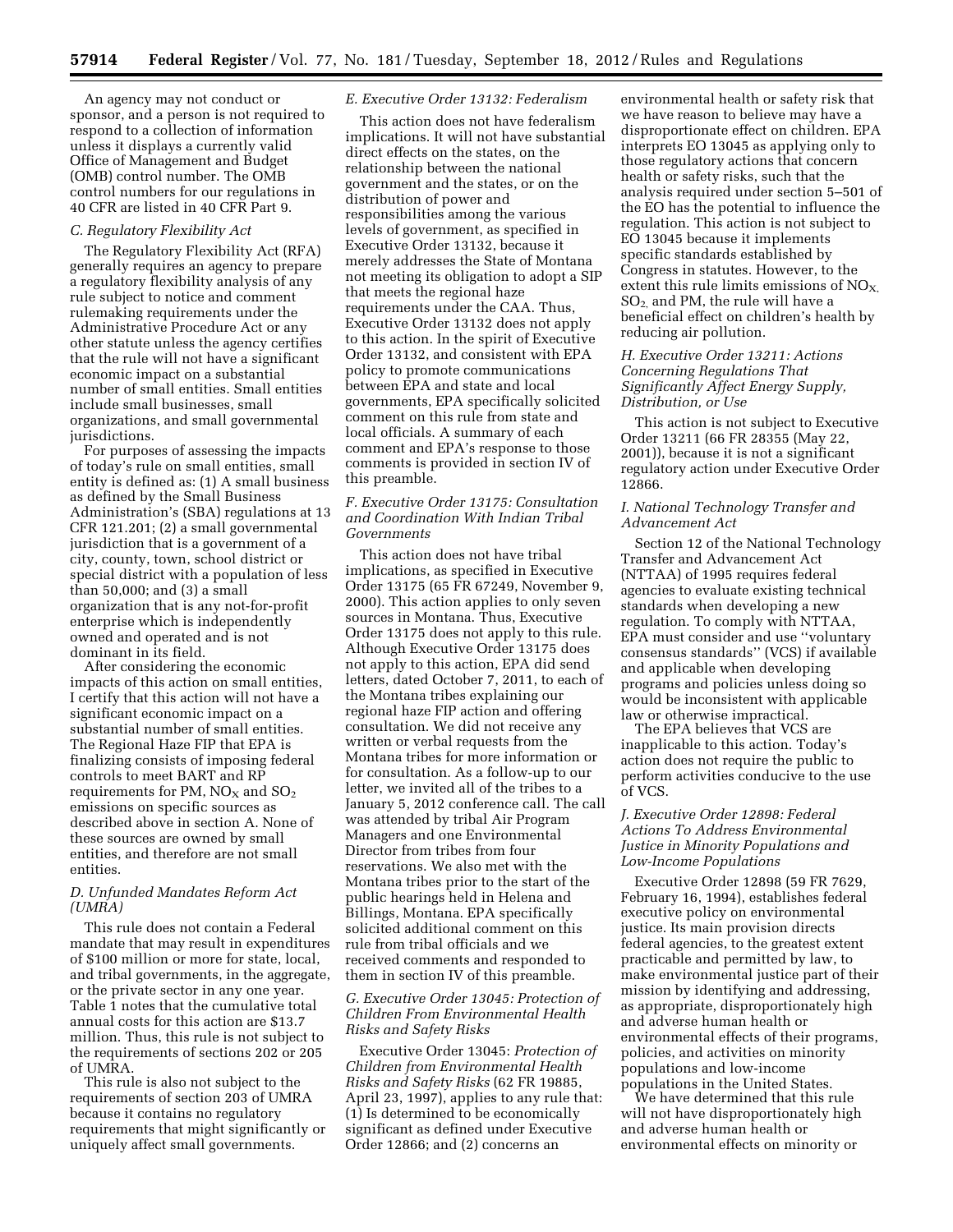low-income populations because it increases the level of environmental protection for all affected populations without having any disproportionately high and adverse human health or environmental effects on any population, including any minority or low-income population. This rule limits emissions of  $NO<sub>X</sub>$ ,  $SO<sub>2</sub>$ , and PM from five sources in Montana.

#### *K. Congressional Review Act*

The Congressional Review Act, 5 U.S.C 801 *et seq.,* as added by the Small Business Regulatory Enforcement Fairness Act of 1996, generally provides that before a rule may take effect, the agency promulgating the rule must submit a rule report, which includes a copy of the rule, to each House of the Congress and to the Comptroller General of the United States. Section 804 exempts from section 801 the following types of rules (1) rules of particular applicability; (2) rules relating to agency management or personnel; and (3) rules of agency organization, procedure, or practice that do not substantially affect the rights or obligations of non-agency parties. 5 U.S.C 804(3). EPA is not required to submit a rule report regarding today's action under section 801 because this action is a rule of particular applicability. This rule finalizes a FIP for seven sources.

#### *L. Judicial Review*

Under section 307(b)(1) of the CAA, petitions for judicial review of this action must be filed in the United States Court of Appeals for the appropriate circuit by November 19, 2012. Pursuant to CAA section  $307(d)(1)(B)$ , this action is subject to the requirements of CAA section 307(d) as it promulgates a FIP under CAA section 110(c). Filing a petition for reconsideration by the Administrator of this final rule does not affect the finality of this action for the purposes of judicial review nor does it extend the time within which a petition for judicial review may be filed, and shall not postpone the effectiveness of such rule or action. This action may not be challenged later in proceedings to enforce its requirements. See CAA section 307(b)(2).

#### **List of Subjects in 40 CFR Part 52**

Environmental protection, Air pollution control, Intergovernmental relations, Incorporation by Reference, Nitrogen dioxides, Particulate matter, Reporting and recordkeeping requirements, Sulfur dioxide, Volatile organic compounds.

Dated: August 15, 2012.

#### **Lisa P. Jackson,**

*Administrator.* 

40 CFR part 52 is amended as follows:

#### **PART 52—[AMENDED]**

■ 1. The authority citation for part 52 continues to read as follows:

**Authority:** 42 U.S.C. 7401 *et seq.* 

#### **Subpart BB—Montana**

■ 2. Section 52.1370 is amended by revising paragraph (c)(27)(i)(H) to read as follows:

#### **§ 52.1370 Identification of plan.**

- \* \* \* \* \*
	- (c) \* \* \*
	- (27) \* \* \*

(i) \* \* \*

(H) Appendix G–2, Montana Smoke Management Plan, effective April 15, 1988, is removed and replaced by § 52.1395.

■ 3. Add section 52.1395 to read as follows:

\* \* \* \* \*

#### **§ 52.1395 Smoke management plan.**

The Department considers smoke management techniques for agriculture and forestry management burning purposes as set forth in 40 CFR 51.308(d)(3)(v)(E). The Department considers the visibility impact of smoke when developing, issuing, or conditioning permits and when making dispersion forecast recommendations through the implementation of Title 17, Chapter 8, subchapter 6, ARM, Open Burning.

■ 4. Add section 52.1396 to read as follows:

#### **§ 52.1396 Federal implementation plan for regional haze.**

(a) *Applicability.* This section applies to each owner and operator of the following coal fired electric generating units (EGUs) in the State of Montana:

PPL Montana, LLC, Colstrip Power Plant, Units 1, 2; and PPL Montana, LLC, JE Corette Steam Electric Station. This section also applies to each owner and operator of cement kilns at the following cement production plants: Ash Grove Cement, Montana City Plant; and Holcim (US) Inc. Cement, Trident Plant. This section also applies to each owner or operator of Blaine County #1 Compressor Station. This section also applies to each owner and operator of CFAC and M2 Green Redevelopment LLC, Missoula site.

(b) *Definitions.* Terms not defined below shall have the meaning given them in the Clean Air Act or EPA's regulations implementing the Clean Air Act. For purposes of this section:

*Boiler operating day* means a 24-hour period between 12 midnight and the following midnight during which any fuel is combusted at any time in the EGU. It is not necessary for fuel to be combusted for the entire 24-hour period.

*Continuous emission monitoring system or CEMS* means the equipment required by this section to sample, analyze, measure, and provide, by means of readings recorded at least once every 15 minutes (using an automated data acquisition and handling system (DAHS)), a permanent record of  $SO<sub>2</sub>$  or  $NO<sub>x</sub>$  emissions, other pollutant emissions, diluent, or stack gas volumetric flow rate.

*Kiln operating day* means a 24-hour period between 12 midnight and the following midnight during which the kiln operates.

*NOX* means nitrogen oxides. *Owner/operator* means any person who owns or who operates, controls, or supervises an EGU identified in paragraph (a) of this section.

*PM* means filterable total particulate matter.

*SO2* means sulfur dioxide.

*Unit* means any of the EGUs or cement kilns identified in paragraph (a) of this section.

(c) *Emissions limitations.* (1) The owners/operators of EGUs subject to this section shall not emit or cause to be emitted PM,  $SO_2$  or  $NO_X$  in excess of the following limitations, in pounds per million British thermal units (lb/ MMBtu), averaged over a rolling 30-day period for  $SO_2$  and  $NO_X$ :

| Source name       | PM emission<br>limit<br>(lb/MMBtu) | $SO2$ emission<br>limit<br>(lb/MMBtu) | NO $_\mathrm{x}$ emission<br>limit<br>(lb/MMBtu) |
|-------------------|------------------------------------|---------------------------------------|--------------------------------------------------|
| Colstrip Unit 1   | 0.10                               | 0.08                                  | 0.15                                             |
| Colstrip Unit 2   | 0.10                               | 0.08                                  | 0.15                                             |
| JE Corette Unit 1 | 0.26                               | 0.57                                  | 0.35                                             |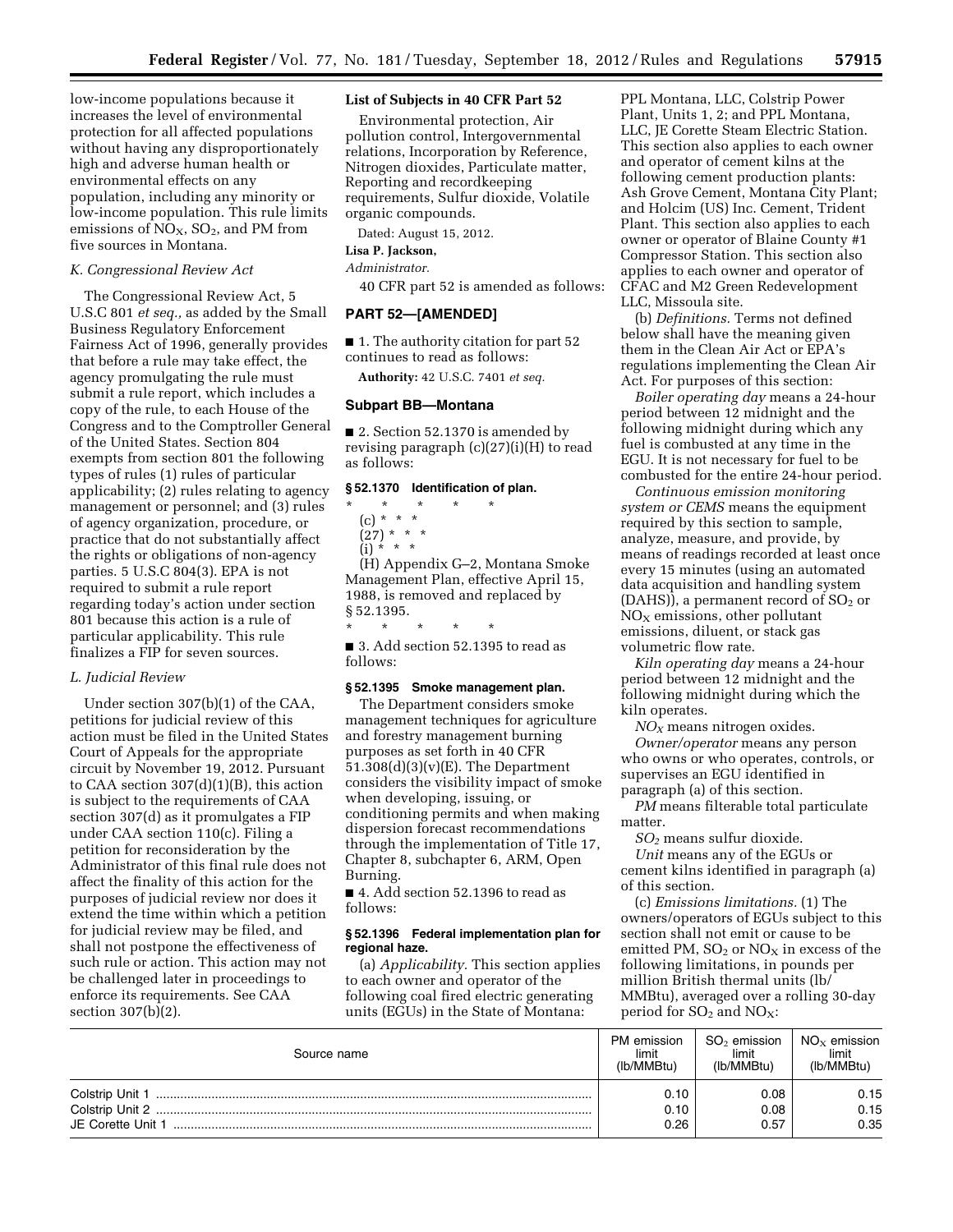(2) The owners/operators of cement kilns subject to this section shall not emit or cause to be emitted PM,  $SO<sub>2</sub>$  or  $NO<sub>x</sub>$  in excess of the following limitations, in pounds per ton of clinker

produced, averaged over a rolling 30 day period for  $SO_2$  and  $NO_X$ :

| Source name | PM emission limit                                                                                                                                                                                                                                                                                                                                                                                                                                                                                                                            | $SO2$ emission<br>limit<br>(lb/ton clinker) | $NOx$ emission<br>limit<br>(lb/ton clinker) |
|-------------|----------------------------------------------------------------------------------------------------------------------------------------------------------------------------------------------------------------------------------------------------------------------------------------------------------------------------------------------------------------------------------------------------------------------------------------------------------------------------------------------------------------------------------------------|---------------------------------------------|---------------------------------------------|
|             | If the process weight rate of the kiln is less than or equal to 30<br>tons per hour, then the emission limit shall be calculated using E<br>$=$ 4.10p <sup>0.67</sup> where E = rate of emission in pounds per hour and p<br>= process weight rate in tons per hour; however, if the process<br>weight rate of the kiln is greater than 30 tons per hour, then the<br>emission limit shall be calculated using $E = 55.0p^{0.11} - 40$ , where<br>$E$ = rate of emission in pounds per hour and P = process weight<br>rate in tons per hour. | 11.5                                        | 8.0                                         |
|             |                                                                                                                                                                                                                                                                                                                                                                                                                                                                                                                                              | 1.3                                         | 6.5                                         |

(3) The owners/operators of LP, Blaine County #1 Compressor Station shall not emit or cause to be emitted from each 5,500 horsepower Ingersoll Rand 616 natural gas-fired compressor engine installed at the facility total  $NO<sub>x</sub>$ in excess of 21.8 lbs/hr (average of three stack test runs).

(4) These emission limitations shall apply at all times, including startups, shutdowns, emergencies, and malfunctions.

(d) *Compliance date.* The owners and operators of Blaine County #1 Compressor Station shall comply with the emissions limitation and other requirements of this section as expeditiously as practicable, but no later than July 31, 2018. The owners and operators of the BART sources subject to this section shall comply with the emissions limitations and other requirements of this section as follows, unless otherwise indicated in specific paragraphs: Compliance with PM limits is required within 30 days of the effective date of this rule. Compliance with  $SO<sub>2</sub>$  and  $NO<sub>x</sub>$  limits is required within 180 days of the effective date of this rule, unless installation of additional emission controls is necessary to comply with emission limitations under this rule, in which case compliance is required within five years of the effective date of this rule.

(e) *Compliance determinations for SO*2 *and NO*X. (1) *CEMS for EGUs.* At all times after the compliance date specified in paragraph (d) of this section, the owner/operator of each unit shall maintain, calibrate, and operate a CEMS, in full compliance with the requirements found at 40 CFR part 75, to accurately measure  $SO_2$ ,  $NO<sub>X</sub>$ , diluent, and stack gas volumetric flow rate from each unit. The CEMS shall be used by the owner/operator to determine compliance with the emission limitations in paragraph (c) of this section for each unit.

(2) *Method for EGUs.* (i) For any hour in which fuel is combusted in a unit, the owner/operator of each unit shall calculate the hourly average  $SO<sub>2</sub>$  and  $NO<sub>X</sub>$  concentration in lb/MMBtu at the CEMS in accordance with the requirements of 40 CFR part 75. At the end of each boiler operating day, the owner/operator shall calculate and record a new 30-day rolling average emission rate in lb/MMBtu from the arithmetic average of all valid hourly emission rates from the CEMS for the current boiler operating day and the previous 29 successive boiler operating days.

(ii) An hourly average  $SO_2$  or  $NO_X$ emission rate in lb/MMBtu is valid only if the minimum number of data points, as specified in 40 CFR part 75, is acquired by the owner/operator for both the pollutant concentration monitor  $(SO<sub>2</sub>$  or NO<sub>X</sub>) and the diluent monitor  $(O<sub>2</sub>$  or  $CO<sub>2</sub>$ ).

(iii) Data reported by the owner/ operator to meet the requirements of this section shall not include data substituted using the missing data substitution procedures of subpart D of 40 CFR part 75, nor shall the data have been bias adjusted according to the procedures of 40 CFR part 75.

(3) *CEMS for cement kilns.* At all times after the compliance date specified in paragraph (d) of this section, the owner/operator of each unit shall maintain, calibrate, and operate a CEMS, in full compliance with the requirements found at 40 CFR 60.63(f) and (g), to accurately measure concentration by volume of  $SO<sub>2</sub>$  and  $NO<sub>x</sub>$  emissions into the atmosphere from each unit. The CEMS shall be used by the owner/operator to determine compliance with the emission limitations in paragraph (c) of this section for each unit, in combination with data on actual clinker production. The owner/operator must operate the monitoring system and collect data at all required intervals at all times the

affected unit is operating, except for periods of monitoring system malfunctions, repairs associated with monitoring system malfunctions, and required monitoring system quality assurance or quality control activities (including, as applicable, calibration checks and required zero and span adjustments).

(4) *Method for cement kilns.* (i) The owner/operator of each unit shall record the daily clinker production rates.

(ii) The owner/operator of each unit shall calculate and record the 30 operating day rolling emission rates of  $SO_2$  and  $NO_X$ , in lb/ton of clinker produced, as the total of all hourly emissions data for the cement kiln in the preceding 30 days, divided by the total tons of clinker produced in that kiln during the same 30-day operating period, using the following equation:

$$
E_D = k \frac{1}{(n)} \sum_{i=1}^n C_i Q_i / P_i
$$

Where:

- $E_D = 30$  kiln operating day average emission rate of  $N\overline{O}_X$  or  $S\overline{O}_2$ , lb/ton of clinker;
- $C_i$  = Concentration of NO<sub>X</sub> or SO<sub>2</sub> for hour i, ppm;
- $Q_i$  = volumetric flow rate of effluent gas for hour i, where
- $C_i$  and  $Q_i$  are on the same basis (either wet or dry), scf/hr;
- $P_i$  = total kiln clinker produced during production hour i, ton/hr;
- k = conversion factor,  $1.194 \times 10^{-7}$  for NO<sub>X</sub> and  $1.660 \times 10^{-7}$  for SO<sub>2</sub>; and.
- n = number of kiln operating hours over 30 kiln operating days,  $n = 1$  to 720.

For each kiln operating hour for which the owner/operator does not have at least one valid 15-minute CEMS data value, the owner/operator must use the average emissions rate (lb/hr) from the most recent previous hour for which valid data are available. Hourly clinker production shall be determined by the owner/operator in accordance with the requirements found at 40 CFR 60.63(b).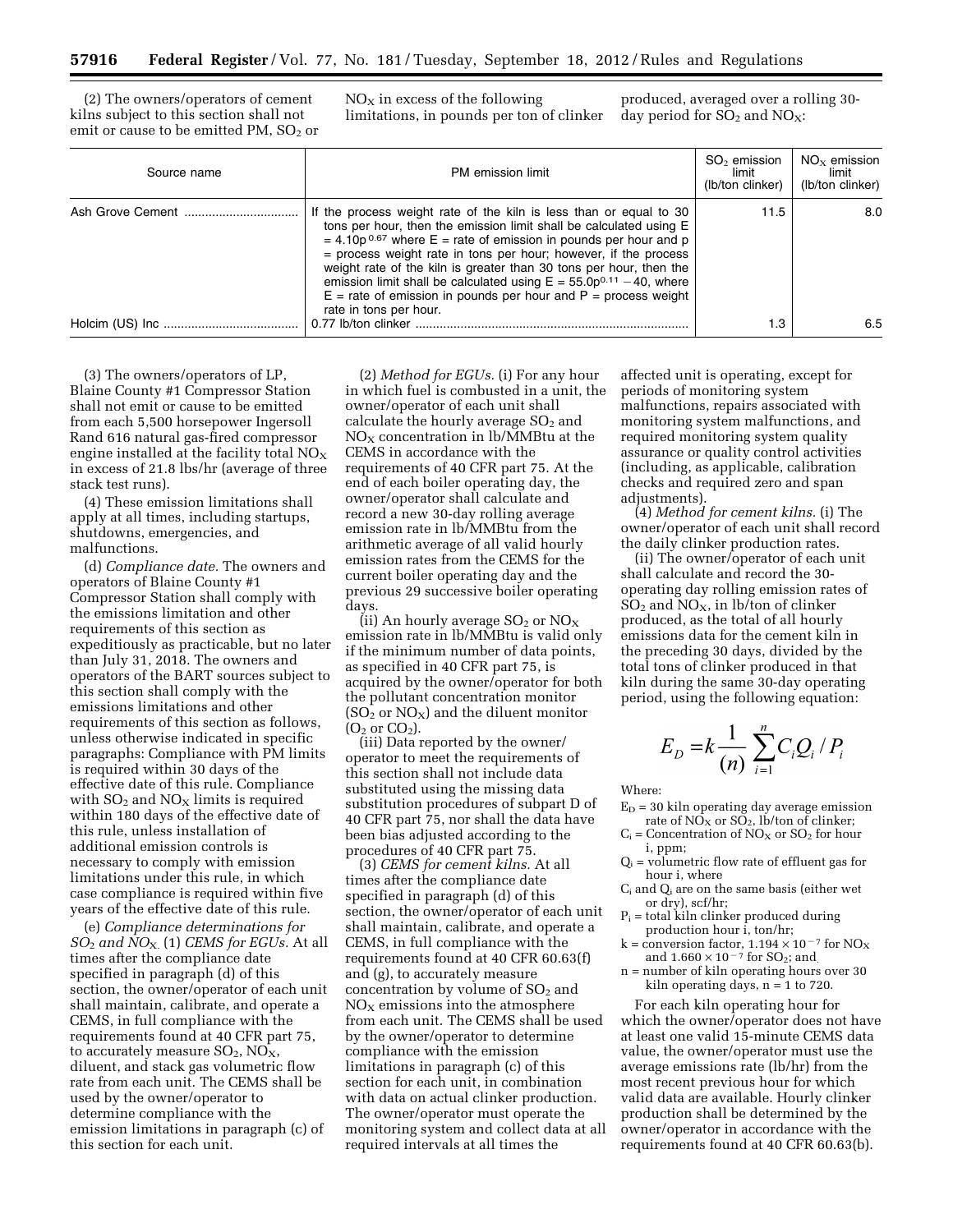(iii) At the end of each kiln operating day, the owner/operator of each unit shall calculate and record a new 30-day rolling average emission rate in lb/ton clinker from the arithmetic average of all valid hourly emission rates for the current kiln operating day and the previous 29 successive kiln operating days.

(5) *Method for compressor station.*  The owner/operator of Blaine County #1 Compressor Station shall install a temperature-sensing device (i.e. thermocouple or resistance temperature detectors) before the catalyst in order to monitor the inlet temperatures of the catalyst for each engine. The owner/ operator shall maintain the exhaust temperature at the inlet to the catalyst for each engine at a minimum of least 750 °F and no more than 1250 °F in accordance with the catalyst manufacturer's specifications. Also, the owner/operator shall install gauges before and after the catalyst for each engine in order to monitor pressure drop across the catalyst. During the initial performance test the owner/ operator maintain the pressure drop within  $\pm 2''$  water at 100 percent load plus or minus 10 percent from the pressure drop across the catalyst measured. The owner/operator shall follow the manufacturer's recommended maintenance schedule and procedures for each engine and its respective catalyst. The owner/operator shall only fire each engine with natural gas that is of pipeline-quality in all respects except that the  $CO<sub>2</sub>$  concentration in the gas shall not be required to be within pipeline-quality.

(f) *Compliance determinations for particulate matter.* 

(1) *EGU particulate matter BART limits.* Compliance with the particulate matter BART emission limits for each EGU BART unit shall be determined by the owner/operator from annual performance stack tests. Within 60 days of the compliance deadline specified in paragraph (d) of this section, and on at least an annual basis thereafter, the owner/operator of each unit shall conduct a stack test on each unit to measure particulate emissions using EPA Method 5, 5B, 5D, or 17, as appropriate, in 40 CFR part 60, Appendix A. A test shall consist of three runs, with each run at least 120 minutes in duration and each run collecting a minimum sample of 60 dry standard cubic feet. Results shall be reported by the owner/operator in lb/MMBtu. The results from a stack test meeting the requirements of this paragraph that were completed within 120 days prior to the compliance date can be used by the owner/operator in lieu of the first stack

test required. In addition to annual stack tests, owner/operator shall monitor particulate emissions for compliance with the BART emission limits in accordance with the applicable Compliance Assurance Monitoring (CAM) plan developed and approved in accordance with 40 CFR part 64.

(2) *Cement kiln particulate matter BART limits.* Compliance with the particulate matter BART emission limits for each cement kiln shall be determined by the owner/operator from annual performance stack tests. Within 60 days of the compliance deadline specified in paragraph (d) of this section, and on at least an annual basis thereafter, the owner/operator of each unit shall conduct a stack test on each unit to measure particulate matter emissions using EPA Method 5, 5B, 5D, or 17, as appropriate, in 40 CFR part 60, Appendix A. A test shall consist of three runs, with each run at least 120 minutes in duration and each run collecting a minimum sample of 60 dry standard cubic feet. The average of the results of three test runs shall be used by the owner/operator for demonstrating compliance.

Clinker production shall be determined in accordance with the requirements found at 40 CFR 60.63(b). Results of each test shall be reported by the owner/operator as the average of three valid test runs. In addition to annual stack tests, owner/operator shall monitor particulate emissions for compliance with the BART emission limits in accordance with the applicable Compliance Assurance Monitoring (CAM) plan developed and approved in accordance with 40 CFR part 64.

(i) For Ash Grove Cement, the emission rate of particulate matter shall be computed by the owner/operator for each run in pounds per hour (lb/hr).

(ii) For Holcim, the emission rate (E) of particulate matter shall be computed by the owner/operator for each run in lb/ton clinker, using the following equation:

#### $E = (C_s Q_s)/PK$

Where:

- E = emission rate of PM, lb/ton of clinker produced;
- $C_s =$  concentration of PM in grains per standard cubic foot (gr/scf);
- $Q_s$  = volumetric flow rate of effluent gas, where  $C_s$  and  $Q_s$  are on the same basis (either wet or dry), scf/hr;
- P = total kiln clinker production, tons/hr; and
- $K =$  conversion factor, 7000 gr/lb,

(g) *Recordkeeping for EGUs.* The owner/operator shall maintain the following records for at least five years:

(1) All CEMS data, including the date, place, and time of sampling or

measurement; parameters sampled or measured; and results.

(2) Records of quality assurance and quality control activities for emissions measuring systems including, but not limited to, any records required by 40 CFR Part 75.

(3) Records of all major maintenance activities conducted on emission units, air pollution control equipment, and CEMS.

(4) Any other records required by 40 CFR part 75.

(5) All particulate matter stack test results.

(h) *Recordkeeping for cement kilns.*  The owner/operator shall maintain the following records for at least five years:

(1) All CEMS data, including the date, place, and time of sampling or measurement; parameters sampled or measured; and results.

(2) All particulate matter stack test results.

(3) All records of clinker production. (4) Records of quality assurance and quality control activities for emissions measuring systems including, but not limited to, any records required by 40 CFR part 60, appendix F, Procedure 1.

(5) Records of all major maintenance activities conducted on emission units, air pollution control equipment, CEMS and clinker production measurement devices.

(6) Any other records required by 40 CFR part 60, Subpart F, or 40 CFR part 60, Appendix F, Procedure 1.

(i) *Reporting.* All reports under this section, with the exception of 40 CFR 52.1396(n) and (o), shall be submitted by the owner/operator to the Director, Office of Enforcement, Compliance and Environmental Justice, U.S. Environmental Protection Agency, Region 8, Mail Code 8ENF–AT, 1595 Wynkoop Street, Denver, Colorado 80202–1129.

(1) The owner/operator of each unit shall submit excess emissions reports for  $SO_2$  and  $NO_X$  BART limits. Reports shall be submitted quarterly by the owner/operator for EGUs and semiannually for cement kilns, no later than the 30th day following the end of each calendar quarter or semiannual period, respectively. Excess emissions means emissions that exceed the emissions limits specified in paragraph (c) of this section. The reports shall include the magnitude, date(s), and duration of each period of excess emissions, specific identification of each period of excess emissions that occurs during startups, shutdowns, and malfunctions of the unit, the nature and cause of any malfunction (if known), and the corrective action taken or preventative measures adopted.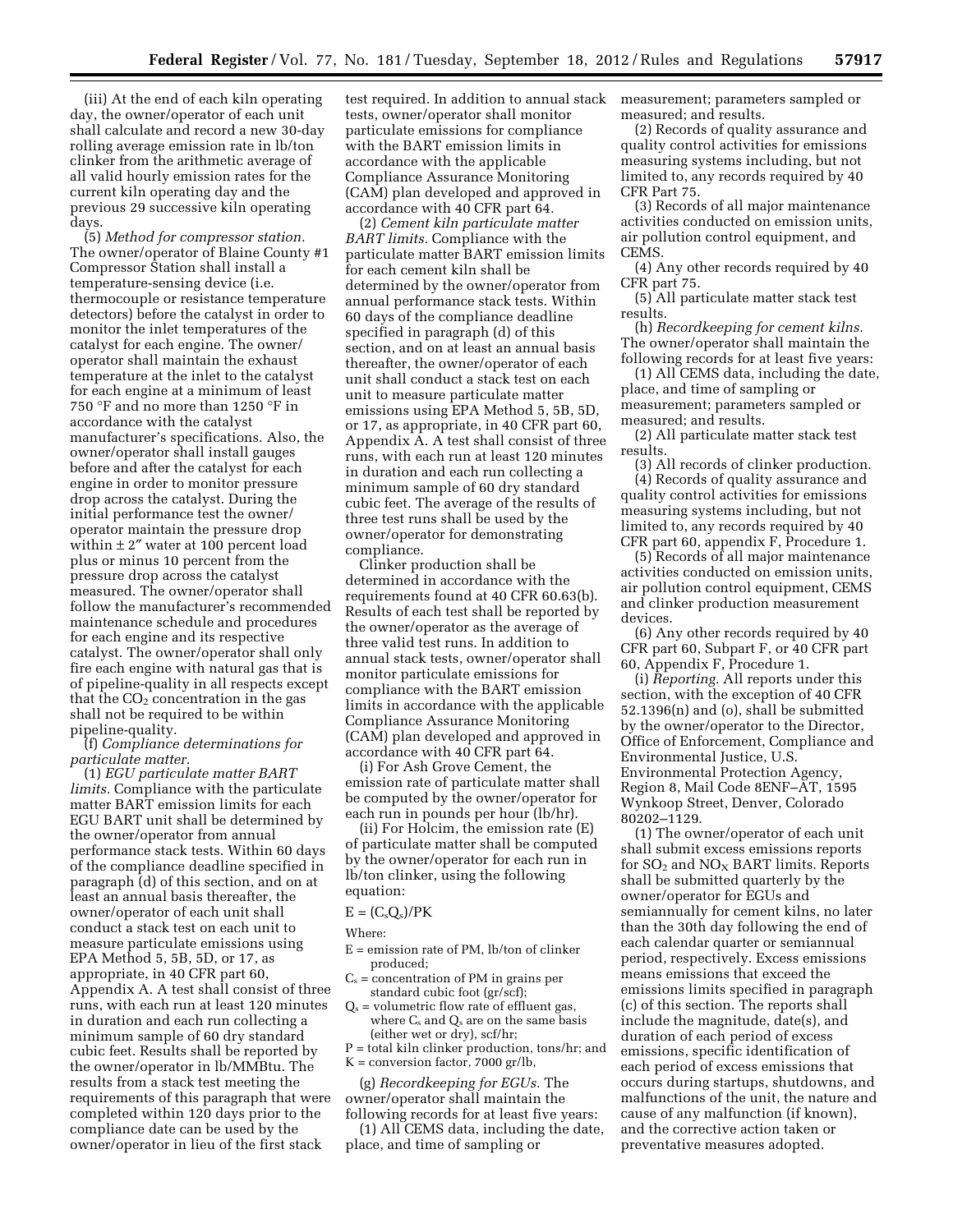(2) The owner/operator of each unit shall submit CEMS performance reports, to include dates and duration of each period during which the CEMS was inoperative (except for zero and span adjustments and calibration checks), reason(s) why the CEMS was inoperative and steps taken to prevent recurrence, and any CEMS repairs or adjustments. The owner/operator shall submit reports quarterly for EGUs and semiannually for cement kilns.

(i) *For EGUs:* The owner/operator of each unit shall also submit results of any CEMS performance tests required by 40 CFR part 75 (Relative Accuracy Test Audits, Relative Accuracy Audits, and Cylinder Gas Audits).

(ii) *For cement kilns:* Owner/operator of each unit shall also submit results of any CEMS performance tests required by 40 CFR part 60, appendix F, Procedure 1 (Relative Accuracy Test Audits, Relative Accuracy Audits, and Cylinder Gas Audits).

(3) When no excess emissions have occurred or the CEMS has not been inoperative, repaired, or adjusted during the reporting period, the owner/operator shall state such information in the quarterly reports required by sections (h)(1) and (2) of this section.

(4) The owner/operator of each unit shall submit results of any particulate matter stack tests conducted for demonstrating compliance with the particulate matter BART limits in paragraph (c) of this section within 60 days after the completion of the test.

(5) The owner/operator of each unit shall submit semi-annual reports of any excursions under the approved CAM plan in accordance with the schedule specified in the source's title V permit.

(j) Testing requirements for Blaine County #1 Compressor Station:

(1) An initial performance test shall be conducted by the owner/operator for each engine for measuring  $NO<sub>x</sub>$ emissions from the engines to demonstrate initial compliance with the emission limits. The initial performance test shall be conducted by the owner/ operator as expeditiously as practicable, but no later than October July 31, 2018.

(2) Upon change out of the catalyst for each engine a performance test shall be conducted by the owner/operator for measuring  $NO<sub>x</sub>$  from the engines to demonstrate compliance with the emission limits and re-establish temperature and pressure correlations. The performance test shall be conducted by the owner/operator within 90 calendar days of the date of the catalyst change out.

(3) The performance tests for  $NO<sub>x</sub>$ shall be conducted by the owner/ operator in accordance with the test

methods specified in 40 CFR Part 60, Appendix A. EPA Reference Method 7E shall be used to measure  $NO<sub>x</sub>$ emissions.

(4) All tests conducted by the owner/ operator for  $NO<sub>x</sub>$  emissions must meet the following requirements:

(i) All tests shall be performed at a maximum operating rate (90 to 110 percent of engine capacity at site elevation).

(ii) During each test run, data shall be collected on all parameters necessary to document how  $NO<sub>X</sub>$  emissions in pounds per hour were measured or calculated (such as test run length, minimum sample volume, volumetric flow rate, moisture and oxygen corrections, etc.). The temperature at the inlet to the catalyst and the pressure drop across the catalyst shall also be measured and recorded during each test run for each engine.

(iii) Each source test shall consist of at least three 1-hour or longer valid test runs. Emission results shall be reported as the arithmetic average of all valid test runs and shall be in terms of the emission limits (pounds per hour).

(iv) A source test plan for  $NO<sub>x</sub>$ emissions shall be submitted to EPA at least 45 calendar days prior to the scheduled performance test.

(v) The source test plan shall include and address the following elements:

(A) Purpose of the test;

(B) Engines and catalysts to be tested; (C) Expected engine operating rate(s) during test;

(D) Schedule/date(s) for test; (E) Sampling and analysis procedures (sampling locations, test methods, laboratory identification);

(F) Quality assurance plan (calibration procedures and frequency, sample recovery and field documentation, chain of custody procedures); and

(G) Data processing and reporting (description of data handling and quality control procedures).

(k) Monitoring, recordkeeping, and reporting requirements for Blaine County #1 Compressor Station:

(1) The owner/operator shall measure  $NO<sub>X</sub>$  emissions from each engine at least semi-annually or once every six month period to demonstrate compliance with the emission limits. To meet this requirement, the owner/operator shall measure  $NO<sub>x</sub>$  emissions from each engine using a portable analyzer and a monitoring protocol approved by EPA.

(2) The owner/operator shall submit the analyzer specifications and monitoring protocol to EPA for approval within 45 calendar days prior to installation of the NSCR unit.

(3) Monitoring for  $NO<sub>x</sub>$  emissions shall commence during the first

complete calendar quarter following the owner/operator's submittal of the initial performance test results for  $NO<sub>x</sub>$  to EPA.

(4) The owner/operator shall measure the engine exhaust temperature at the inlet to the oxidation catalyst at least once per week and shall measure the pressure drop across the oxidation catalyst monthly.

(5) The owner/operator shall ensure that each temperature-sensing device is accurate to within plus or minus 0.75% of span and that the pressure sensing devices be accurate to within plus or minus 0.1 inches of water.

(6) The owner/operator shall keep records of all temperature and pressure measurements; vendor specifications for the thermocouples and pressure gauges; vendor specifications for the NSCR catalyst and the air-to-fuel ratio controller on each engine.

(7) The owner/operator shall keep records sufficient to demonstrate that the fuel for the engines is pipelinequality natural gas in all respects, with the exception of the  $CO<sub>2</sub>$  concentration in the natural gas.

(8) The owner/operator shall keep records of all required testing and monitoring that include: The date, place, and time of sampling or measurements; the date(s) analyses were performed; the company or entity that performed the analyses; the analytical techniques or methods used; the results of such analyses or measurements; and the operating conditions as existing at the time of sampling or measurement.

(9) The owner/operator shall keep records of all deviations from the emission limit or operating requirements (e.g., catalyst inlet temperature, pressure drop across the catalyst) for each engine. The records shall include: The date and time of the deviation, the name and title of the observing employee and a brief description of the deviation and the measures taken to address the deviation and prevent future occurrences.

(10) The owner/operator shall maintain records of all required monitoring data, support information (e.g., all calibration and maintenance records, all original strip-chart recordings for continuous monitoring instrumentation, and copies of all reports required) and deviations from operating requirements for a period of at least five years from the date of the monitoring sample, measurement, or report and that these records be made available upon request by EPA.

(11) The owner/operator shall submit a written report of the results of the required performance tests to EPA within 90 calendar days of the date of testing completion.